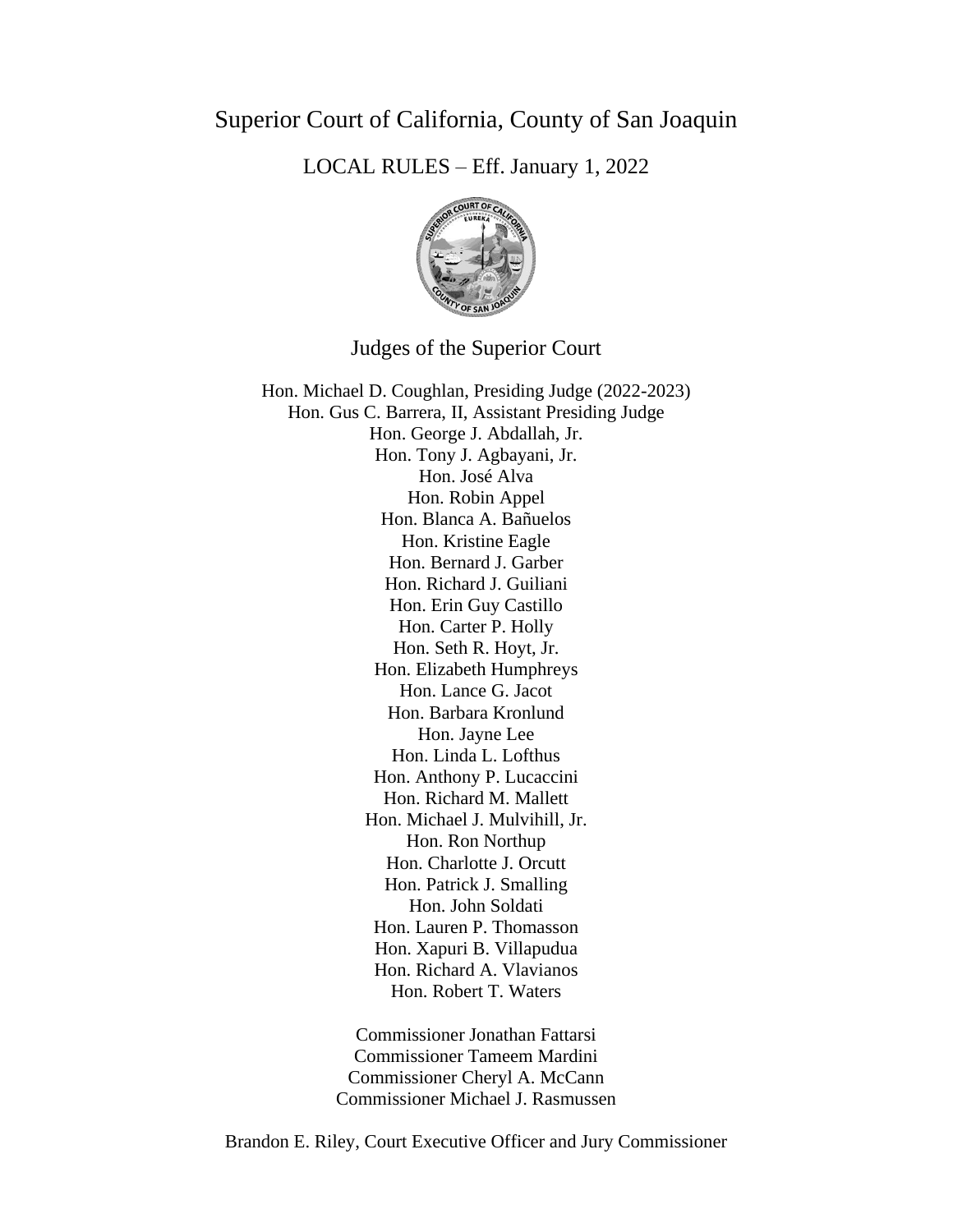### SUPERIOR COURT OF CALIFORNIA, for the COUNTY OF SAN JOAQUIN

#### 180 E. Weber Avenue Phone: (209) 992-5695 Stockton, CA95202 *Effective January 1, 2022*

# TABLE OF CONTENTS

#### Page

| $1 - 100.$  | EFFECT OF RULES, CITATION OF RULES AND CONSTRUCTION  8      |  |
|-------------|-------------------------------------------------------------|--|
| $1 - 101.$  |                                                             |  |
| $1 - 102.$  |                                                             |  |
| $1 - 103.$  |                                                             |  |
| $1 - 104.$  |                                                             |  |
| $1 - 105.$  | TRANSFER OF ADMINISTRATIVE PROCEDURES (Eff. 01/01/99)10     |  |
| $1 - 106.$  |                                                             |  |
| $1 - 107$ . |                                                             |  |
| $1 - 109.$  | COMMISSIONERS JUVENILE COURT REFEREES APPOINTED JUDGE PRO   |  |
| $1 - 110.$  |                                                             |  |
| $1 - 111.$  |                                                             |  |
|             |                                                             |  |
|             |                                                             |  |
| $2 - 100.$  |                                                             |  |
| $2 - 101$ . |                                                             |  |
|             |                                                             |  |
|             |                                                             |  |
|             | 2-102.1. MOTIONS UNDER SECTION 1538.5 OF THE PENAL CODE23   |  |
|             | 2-102.2. DEMURRERS, MOTIONS TO DISMISS, MOTIONS TO STRIKE25 |  |
| $2 - 103.$  |                                                             |  |
| $2 - 104.$  |                                                             |  |
| $2 - 105.$  |                                                             |  |
| $2 - 106.$  |                                                             |  |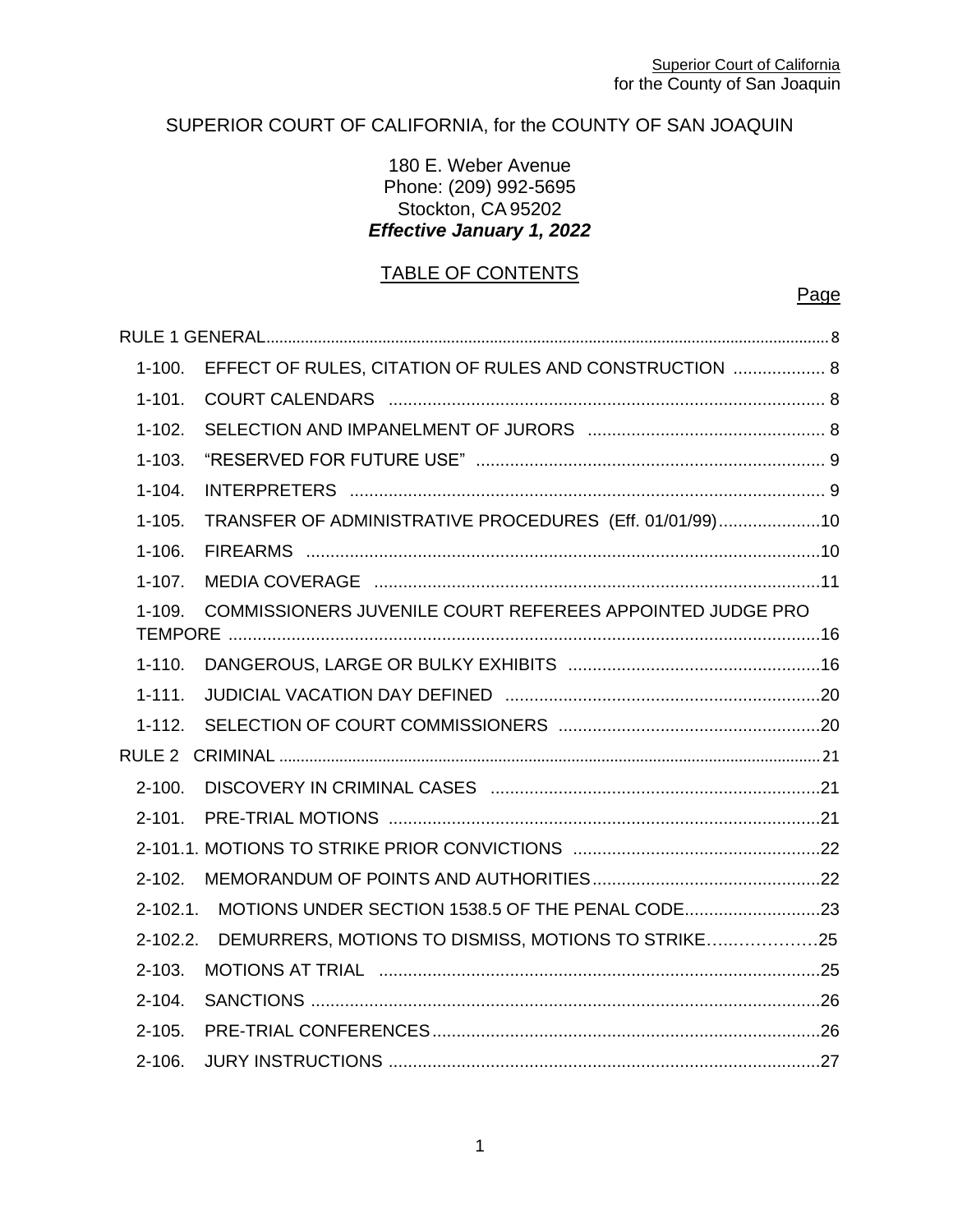| $2 - 107$ . | MATTERS IMPROPERLY SET FOR HOLIDAYS AND NON-JUDICIAL HOLIDAYS                                                            |  |
|-------------|--------------------------------------------------------------------------------------------------------------------------|--|
| $2 - 108.$  | MOTION TO BE RELIEVED AS COUNSEL - RETAINED COUNSEL) 27                                                                  |  |
| $2 - 109.$  | TAPE RECORDED PROCEEDINGS IN MISDEMEANOR CASES 28                                                                        |  |
|             |                                                                                                                          |  |
| $2 - 110.$  | ATTORNEY FEES IN CRIMINAL AND JUVENILE MATTERS 29                                                                        |  |
| $2 - 111.$  |                                                                                                                          |  |
| $2 - 112.$  | CRIMINAL APPLICATIONS FOR TEMPORARY ORDERS FOR RELEASE OF<br>INMATE DUE TO MEDICAL, DENTAL, FUNERAL AND OTHER APPLICABLE |  |
|             |                                                                                                                          |  |
| $2 - 113.$  |                                                                                                                          |  |
| $2 - 114$ . | SUBMISSION OF DOCTOR REPORTS TO DETERMINE MENTAL HEALTH                                                                  |  |
|             |                                                                                                                          |  |
| $3 - 100.$  |                                                                                                                          |  |
| $3 - 101.$  |                                                                                                                          |  |
| $3-102.$    |                                                                                                                          |  |
| $3 - 103.$  |                                                                                                                          |  |
| $3-104.$    |                                                                                                                          |  |
| $3 - 105.$  |                                                                                                                          |  |
| $3 - 106.$  |                                                                                                                          |  |
| $3 - 107$ . | PETITION AND ORDER FOR APPOINTMENT OF GUARDIAN AD LITEM 42                                                               |  |
| $3 - 108.$  | PLEADINGS AND RECORDS IN EMINENT DOMAIN PROCEEDINGS43                                                                    |  |
| $3 - 109.$  |                                                                                                                          |  |
| $3 - 110.$  | CLAIM OR ACTION ON BEHALF OF A MINOR OR DISABLED PERSON 43                                                               |  |
| $3 - 111.$  | ATTORNEY FEES IN ACTIONS ON PROMISSORY NOTES, CONTRACTS                                                                  |  |
|             | PROVIDING FOR PAYMENT OF ATTORNEY FEES, AND FORECLOSURES 44                                                              |  |
| $3 - 112.$  |                                                                                                                          |  |
| $3 - 113.$  |                                                                                                                          |  |
| $3 - 114.$  | CHAMBERS CONFERENCES AND EX PARTE MATTERS 47                                                                             |  |
| $3 - 115.$  |                                                                                                                          |  |
| $3 - 116.$  |                                                                                                                          |  |
| $3 - 117.$  |                                                                                                                          |  |
| $3 - 118.$  |                                                                                                                          |  |
| $3 - 119.$  |                                                                                                                          |  |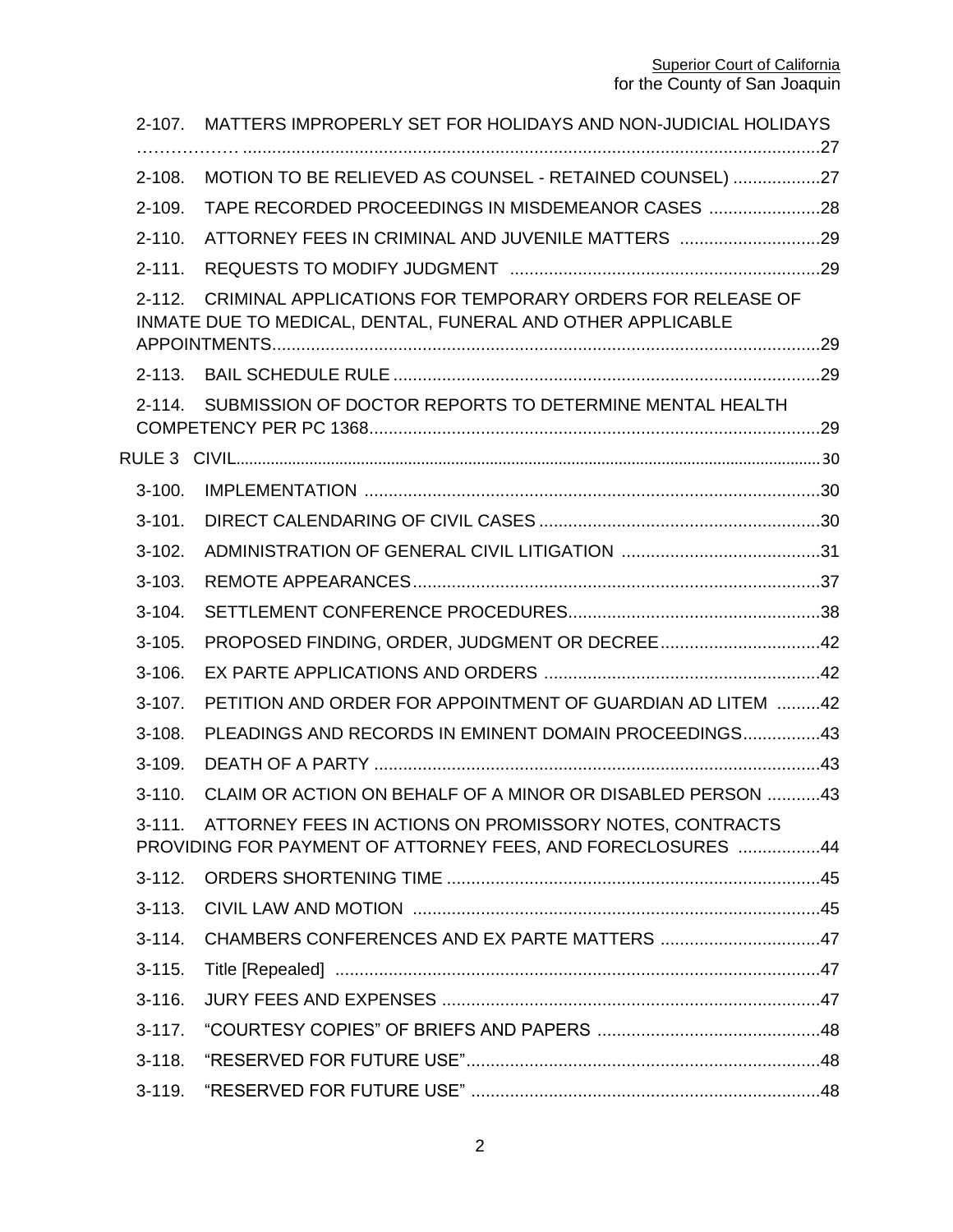| $3-120.$    |                                                               |  |
|-------------|---------------------------------------------------------------|--|
| $3-121.$    |                                                               |  |
| $3-122.$    |                                                               |  |
| $3 - 123$ . | CIVIL MEDIATION PROGRAM (Local Rule 3-125, renumbered) 51     |  |
| $3-124.$    |                                                               |  |
| $3 - 125.$  |                                                               |  |
| $3-126.$    |                                                               |  |
| $3-127.$    |                                                               |  |
| $3-128.$    |                                                               |  |
|             |                                                               |  |
|             |                                                               |  |
| $4 - 101.$  |                                                               |  |
| $4 - 102.$  |                                                               |  |
| $4 - 103.$  |                                                               |  |
| 4-104.      |                                                               |  |
| $4 - 105.$  |                                                               |  |
| $4 - 106.$  |                                                               |  |
| 4-107.      |                                                               |  |
| $4 - 108.$  | ORDERS - CONTENTS, ATTACHMENTS & SIGNATURE PAGE62             |  |
| 4-109.      | WHEN COPY OF PETITION MUST BE INCLUDED WITH NOTICE OF HEARING |  |
| 4-110.      |                                                               |  |
|             |                                                               |  |
| $4 - 112.$  |                                                               |  |
| $4 - 113.$  |                                                               |  |
| 4-114.      | PROBATE CODE 850 PETITIONS CONFIRMING PROPERTY 64             |  |
| 4-115.      | COSTS GENERALLY NOT ALLOWED COUNSEL, ADMINISTRATOR OR         |  |
| 4-116.      |                                                               |  |
| 4-117.      |                                                               |  |
| 4-118.      |                                                               |  |
|             |                                                               |  |
| 4-201.      | NOTICE TO NAMED CONTINGENT LEGATEES AND BENEFICIERIES ) 67    |  |
|             |                                                               |  |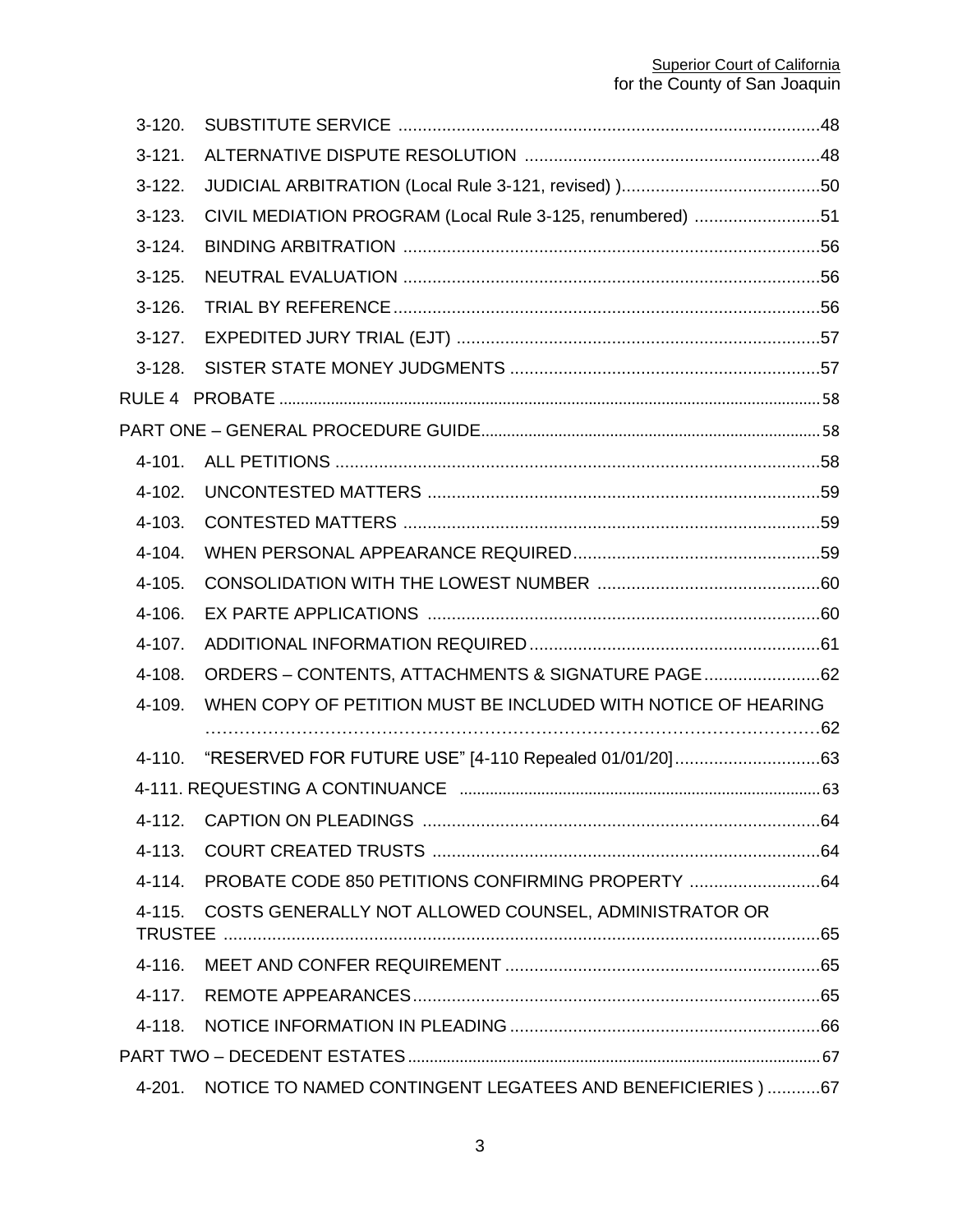| $4 - 202.$  |                                                                      |  |
|-------------|----------------------------------------------------------------------|--|
| $4 - 203.$  | NOTICE OF REFULSAL TO PROBATE REJECTED WILL OR CODICIL67             |  |
| $4 - 204$ . | COURT CONFIRMATION OF SALE BY REPRESENTATIVE WITH FULL               |  |
|             |                                                                      |  |
| $4 - 205.$  |                                                                      |  |
| 4-206.      |                                                                      |  |
| 4-207.      |                                                                      |  |
| 4-208.      | <b>REQUEST FOR PARTIAL ALLOWANCE ON STATUTORY COMPENSATION  69</b>   |  |
| 4-209.      |                                                                      |  |
| $4 - 210.$  | FORM OF ACCOUNT FOR INCOME AT FINAL DISTRIBUTION                     |  |
| $4 - 211.$  |                                                                      |  |
| $4 - 212.$  | FEES AND COMMISSIONS MUST BE FIXED BEFORE PAYMENT                    |  |
| $4 - 213.$  |                                                                      |  |
| $4 - 214.$  | FEES TO ATTORNEY AND PERSONAL REPRESENTATIVE WHO ARE                 |  |
| $4 - 215.$  | REQUIRED ALLEGATIONS IN A PETITION FOR FINAL DISTRIBUTION 71         |  |
| $4 - 216.$  | MISCELLANEOUS ADDITIONAL ALLEGATIONS IN A PETITION FOR FINAL         |  |
| 4-217.      | REQUIRED MATTERS IN A DECREE OF FINAL DISTRIBUTION 74                |  |
| $4 - 218.$  | NOTICE OF MOTION TO WITHDRAW AS ATTORNEY OF RECORD                   |  |
|             | PART THREE - SPOUSAL PROPERTY AND SMALL ESTATE PROCEEDINGS 74        |  |
| $4 - 301.$  | PROCEDURE WHERE WILL CONTAINS MINIMUM SURVIVAL TIME 74               |  |
| $4 - 302$ . | WHERE PASSAGE OF TITLE TO COMMUNITY PROPERTY IS SOUGHT 74            |  |
| $4 - 303.$  | SMALL ESTATE WITHOUT ADMINISTRATION DEPOSIT OF WILL 75               |  |
| 4-304.      |                                                                      |  |
|             |                                                                      |  |
| 4-401.      |                                                                      |  |
| 4-402.      | REPORT OF TRUSTEE, INCLUDING SPECIAL NEEDS TRUSTEE 77                |  |
| 4-403.      |                                                                      |  |
|             |                                                                      |  |
| $4 - 501$ . |                                                                      |  |
| 4-502.      | "RESERVED FOR FUTURE USE" [Eff. 07/01/2021; Former 4-502 Repealed    |  |
|             | 4-503. TEMPORARY CONSERVATORSHIP BEFORE NOTICED HEARING (Eff. 01/079 |  |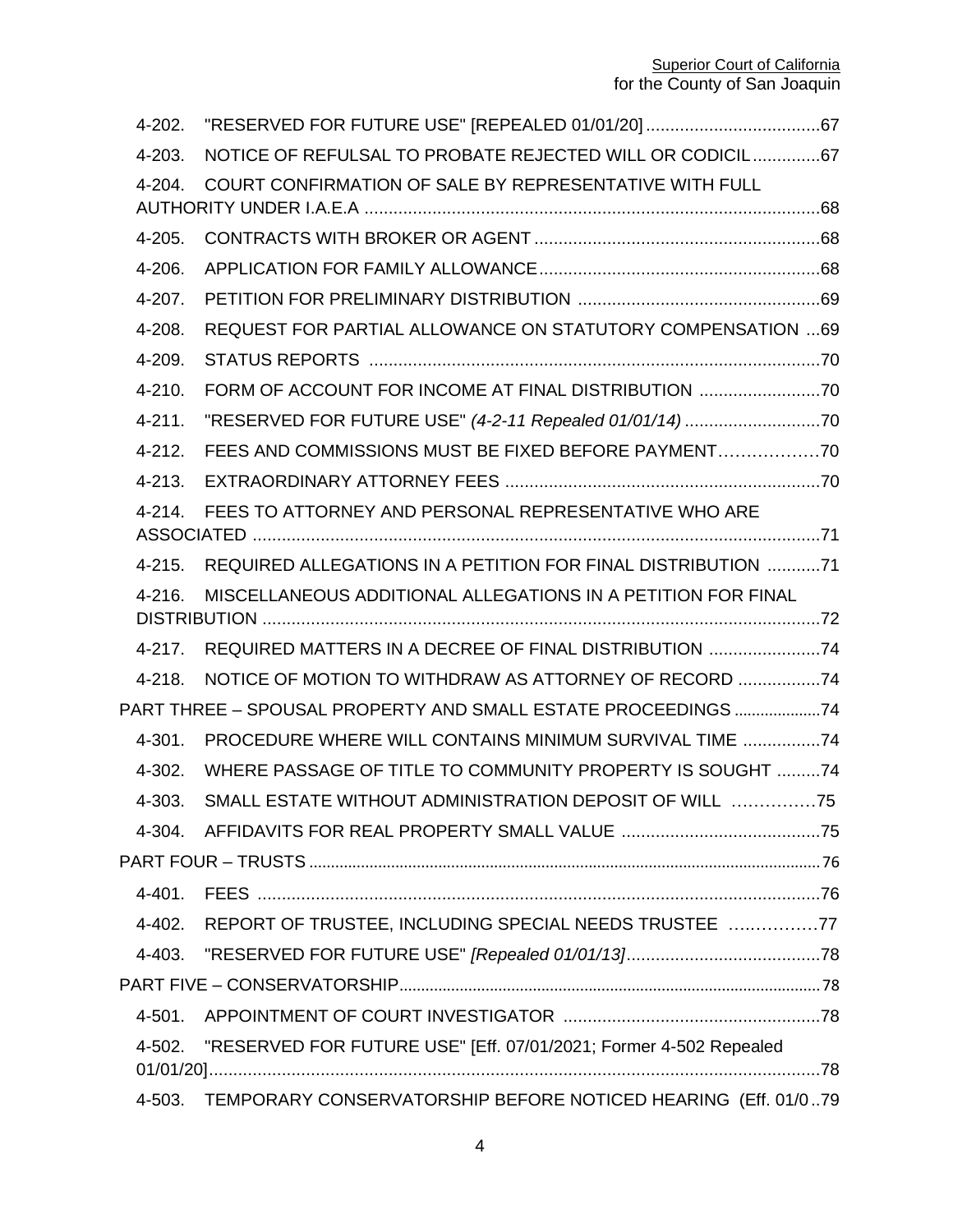| 4-504.     |                                                                    |  |
|------------|--------------------------------------------------------------------|--|
| 4-505.     |                                                                    |  |
| 4-506.     |                                                                    |  |
| 4-507.     | SALE OF REAL PROPERTY UNDER INDEPENDENT POWERS 82                  |  |
| 4-508.     |                                                                    |  |
| 4-509.     | DOCUMENTS ACCOMPANYING AN ACCOUNT TO BE LODGED, NOT FILE 84        |  |
| $4 - 510.$ |                                                                    |  |
|            |                                                                    |  |
| 4-601.     | PROCEEDINGS SHALL CONFORM TO SUBSTITUTED JUDGMENT 85               |  |
|            |                                                                    |  |
| 4-701.     |                                                                    |  |
| 4-702.     | GUARDIANSHIP QUESTIONNAIRE [Eff. 07/01/2021; Former 4-702 Repealed |  |
| 4-703.     | APPOINTMENT OF TEMPORARY GUARDIAN OF THE PERSON  86                |  |
| 4-704.     |                                                                    |  |
|            |                                                                    |  |
| 4-801.     | ATTORNEY FEES IN CASES INVOLVING MINORS OR DISABLED PERSONS87      |  |
| 4-802.     |                                                                    |  |
| 4-803.     |                                                                    |  |
| 4-804.     |                                                                    |  |
|            |                                                                    |  |
| $5-100.$   |                                                                    |  |
| $5 - 200.$ |                                                                    |  |
| 5-300.     |                                                                    |  |
| $5 - 400.$ |                                                                    |  |
| $5 - 401.$ | "RESERVED FOR FUTURE USE" [5-401 Repealed 01/01/14] 91             |  |
| $5 - 402.$ |                                                                    |  |
| $5 - 403.$ |                                                                    |  |
| 5-404.     | MINIMUM REQUIREMENTS NECESSARY TO CONTINUE TO RECEIVE COURT        |  |
| $5 - 405.$ | PENALTY FOR NONCOMPLIANCE WITH RULE 5-403 AND RULE 5-40492         |  |
| 5-406.     | TERMINATION OF PANEL MEMBERSHIP-ADDITIONAL GROUNDS 92              |  |
| $5-407.$   |                                                                    |  |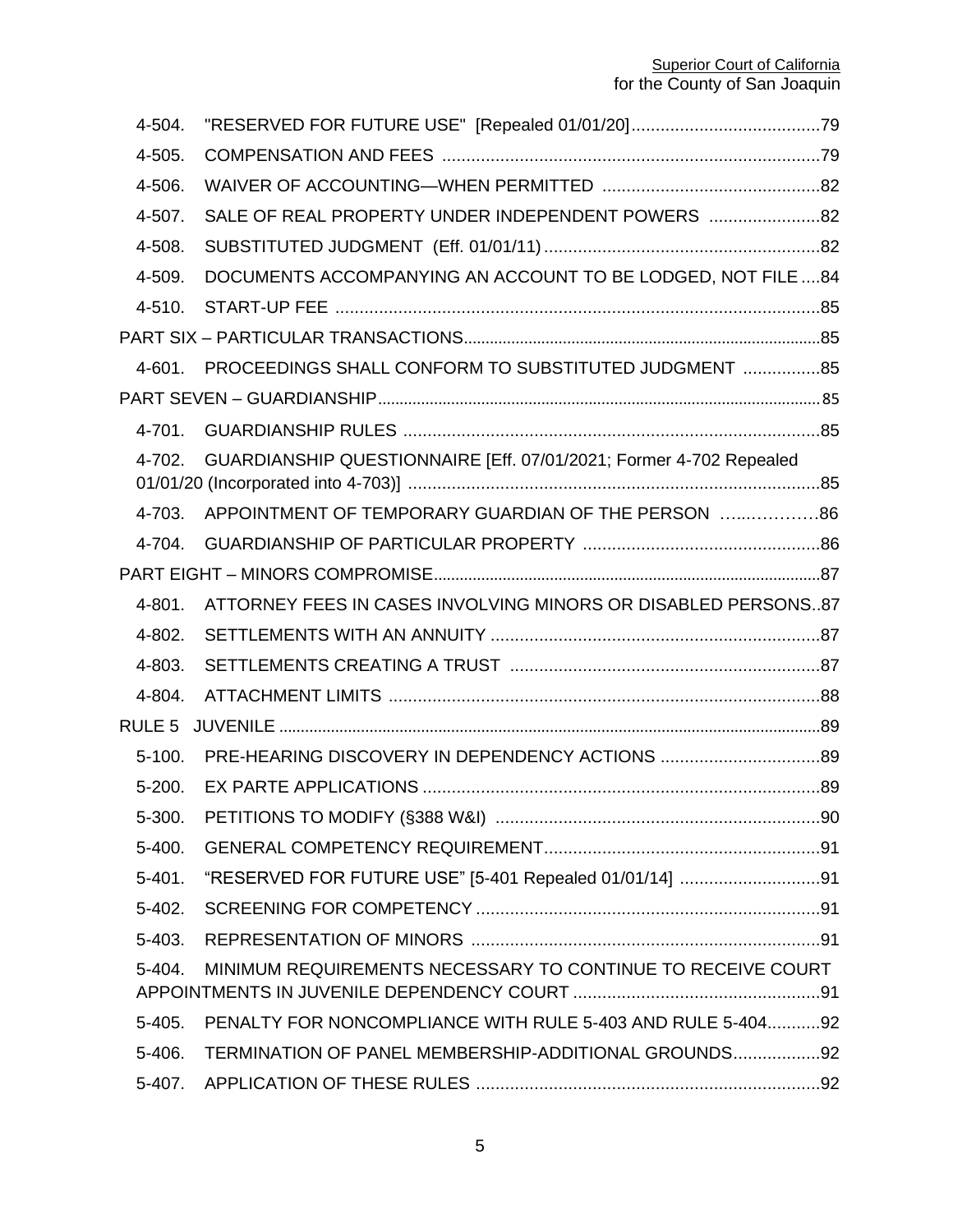| 5-408.            |                                                                      |  |
|-------------------|----------------------------------------------------------------------|--|
| 5-409.            |                                                                      |  |
| $5 - 410.$        |                                                                      |  |
| $5 - 411.$        |                                                                      |  |
| 5-500.            |                                                                      |  |
| $5 - 501.$        |                                                                      |  |
| 5-502.            |                                                                      |  |
| 5-503.            |                                                                      |  |
| 5-504.            |                                                                      |  |
| 5-505.            |                                                                      |  |
| 5-506.            | DIRECT CALENDARING OF JUVENILE DELINQUENCY CASES 97                  |  |
| 5-507.            |                                                                      |  |
| RULE 6            | ELECTRONIC FILING (DIRECT FACSIMILE (FAX) FILING - CIVIL MATTERS  98 |  |
| $6 - 100.$        |                                                                      |  |
| $6 - 101.$        |                                                                      |  |
| RULE <sub>7</sub> |                                                                      |  |
| $7 - 100.$        |                                                                      |  |
| $7 - 101.$        |                                                                      |  |
| $7-102.$          | NOTIFICATION TO COURT OF OTHER PROCEEDINGS102                        |  |
|                   | 7-102.5. DECLARATIONS SUPPORTING AND RESPONDING TO A REQUEST FOR     |  |
|                   |                                                                      |  |
| $7 - 103.$        |                                                                      |  |
| $7 - 104.$        |                                                                      |  |
| $7-105.$          |                                                                      |  |
| $7-106.$          | PERPETUATION OF TESTIMONY BY CUSTODY EVALUATORS<br>. 105             |  |
|                   |                                                                      |  |
|                   |                                                                      |  |
|                   |                                                                      |  |
| $7-110.$          |                                                                      |  |
|                   | 7-110.5 .PRE-TRIAL EXCHANGE OF DOCUMENTS AND INFORMATION             |  |
|                   | 108                                                                  |  |
|                   |                                                                      |  |
|                   |                                                                      |  |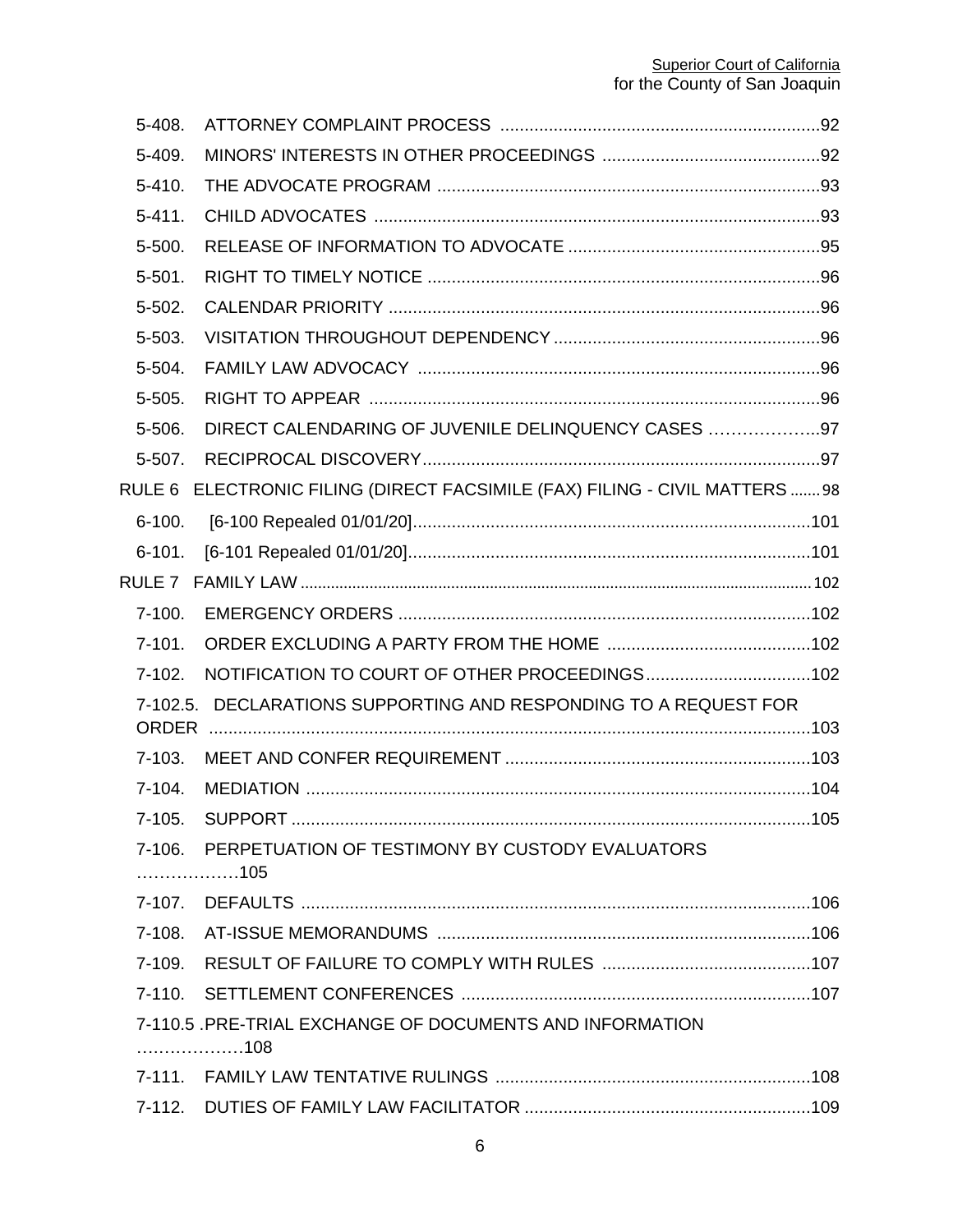| $7 - 113.$ |                                                                                                                                                                                                                       |  |
|------------|-----------------------------------------------------------------------------------------------------------------------------------------------------------------------------------------------------------------------|--|
| $7-114.$   | COURT COMMUNICATION RULES FOR DOMESTIC VIOLENCE AND CHILD                                                                                                                                                             |  |
| $7-115.$   |                                                                                                                                                                                                                       |  |
| $7-116.$   |                                                                                                                                                                                                                       |  |
| $7-117.$   | INTERVIEW FOR MINOR TO MARY OR ENTER DOMESTIC PARTNERSHIP116                                                                                                                                                          |  |
|            |                                                                                                                                                                                                                       |  |
| $8 - 101.$ |                                                                                                                                                                                                                       |  |
| $8-201$ .  | TERMINATION OF PARENTAL RIGHTS IN ADOPTION PROCEEDINGS -                                                                                                                                                              |  |
|            | 8-202. TERMINATION OF PARENTAL RIGHTS IN ADOPTION PROCEEDINGS NOTICE                                                                                                                                                  |  |
| RULE 9     | SMALL CLAIMS ACTIONS, UNLAWFUL DETAINER CASES, AND CIVIL                                                                                                                                                              |  |
| $9 - 100$  | REMOTE APPEARNCES FOR SMALL CLAIMS ACTIONS, UNLAWFUL<br>DETAINER CASES, AND CIVIL HARASSMENT RESTREAINING ORDERS (EFF. 01/01/22)<br>[SMALL CLAIMS E-FILING repealed (deleted) 07/01/15.] Error! Bookmark not defined. |  |
|            |                                                                                                                                                                                                                       |  |
|            |                                                                                                                                                                                                                       |  |
|            |                                                                                                                                                                                                                       |  |
|            |                                                                                                                                                                                                                       |  |
|            | 10-103. REQUESTS FOR FREE CLERK OR REPORTERS TRANSCRIPT 122                                                                                                                                                           |  |
|            |                                                                                                                                                                                                                       |  |
|            |                                                                                                                                                                                                                       |  |
|            |                                                                                                                                                                                                                       |  |
|            |                                                                                                                                                                                                                       |  |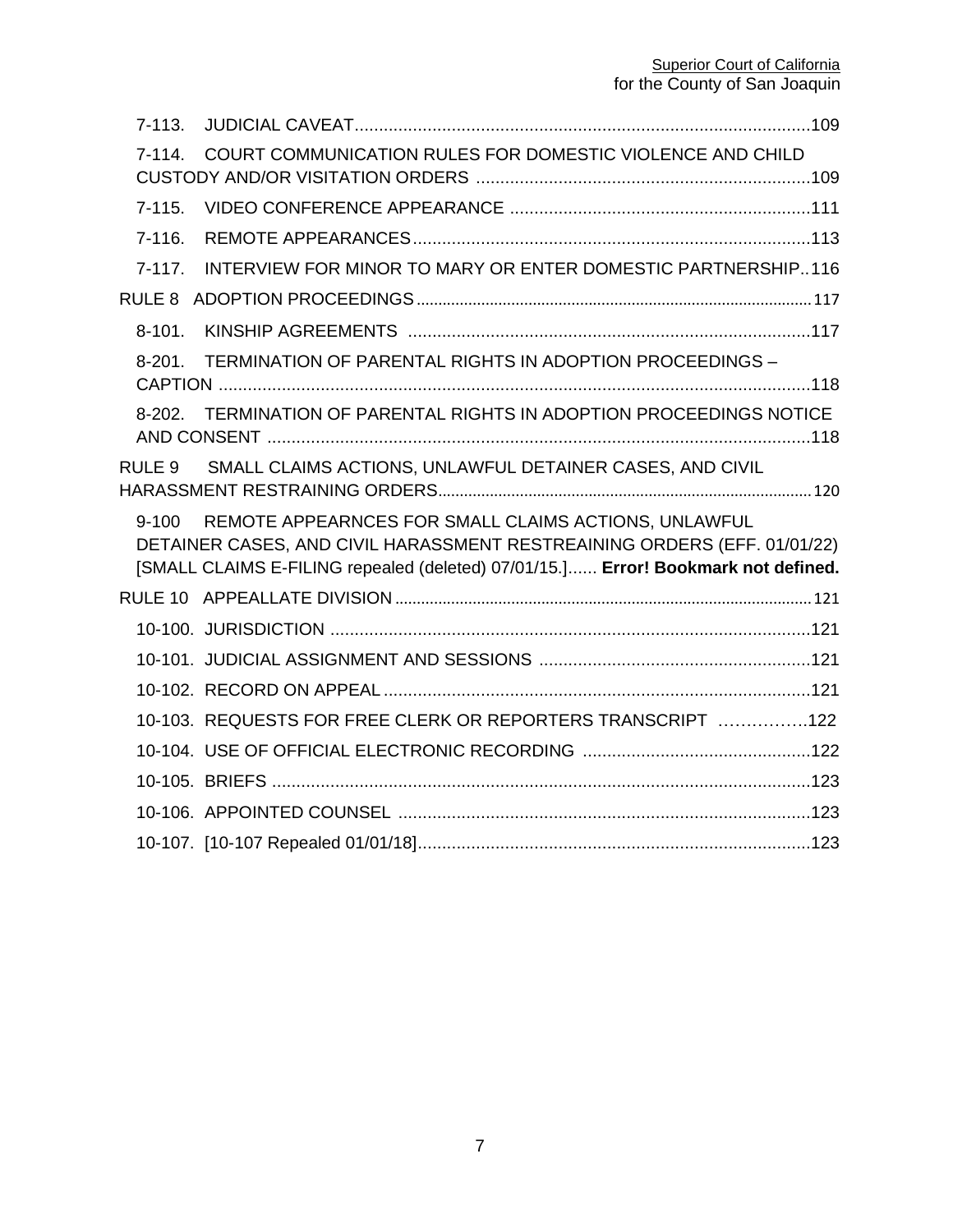## RULE 1 GENERAL

#### <span id="page-8-1"></span><span id="page-8-0"></span>1-100. EFFECT OF RULES, CITATION OF RULES AND CONSTRUCTION (Eff. 01/01/21)

- A. These rules shall be known and cited as "Local Rules of the Superior Court of California, for the County of San Joaquin" and shall at all times be supplementary to and subject to any and all rules adopted by the Judicial Council of the State of California. These rules shall become effective January 1, 2021, and these new rules shall have no retroactive effect or application whatsoever. These rules shall, on the date when they become effective, supersede all rules previously adopted by this court and all previously adopted rules are repealed.
- B. Unless otherwise provided in these rules, all rules set forth herein are applicable in all judicial districts in this county. (Eff.01/01/21)

#### <span id="page-8-2"></span>1-101. COURT CALENDARS (Eff. 07/01/98)

The court's business is distributed in accordance with its latest "General Calendar," which sets forth the time, place, and any special requirements adopted by the court for hearing the various types of court business. Before applying or noticing any matter for hearing or for trial, the moving party should ascertain the latest calendar requirements from the Clerk of the Superior Court. (Eff. 07/01/98)

#### <span id="page-8-3"></span>1-102. SELECTION AND IMPANELMENT OF JURORS (Eff. 07/01/17)

- A. Source Lists: As authorized in Code of Civil Procedure section 197(b), the juror source list used by the Jury Commissioner shall be a list consisting of the combination of the list of registered voters in San Joaquin County and the Department of Motor Vehicles lists of licensed drivers and California identification cardholders who are 18 years old or older who reside in San Joaquin County.
	- 1. Prospective jurors shall be summoned for jury service for limited and unlimited jurisdiction cases heard in the Stockton Courthouse from the countywide master list. Prospective jurors summoned for trials transferred from Stockton to the Lodi, Manteca, or Tracy branches shall also be summoned from the countywide master list. Prospective jurors summoned for limited jurisdiction trials and misdemeanors trials transferred from Stockton to the Lodi, Manteca, or Tracy Branches shall be summoned from the master list for the area served by the court to which the case is transferred.
	- 2. Prospective jurors shall be summoned for jury service for limited jurisdiction cases heard in the Lodi branch from a master list consisting of residents who live in the area served by that court. The area served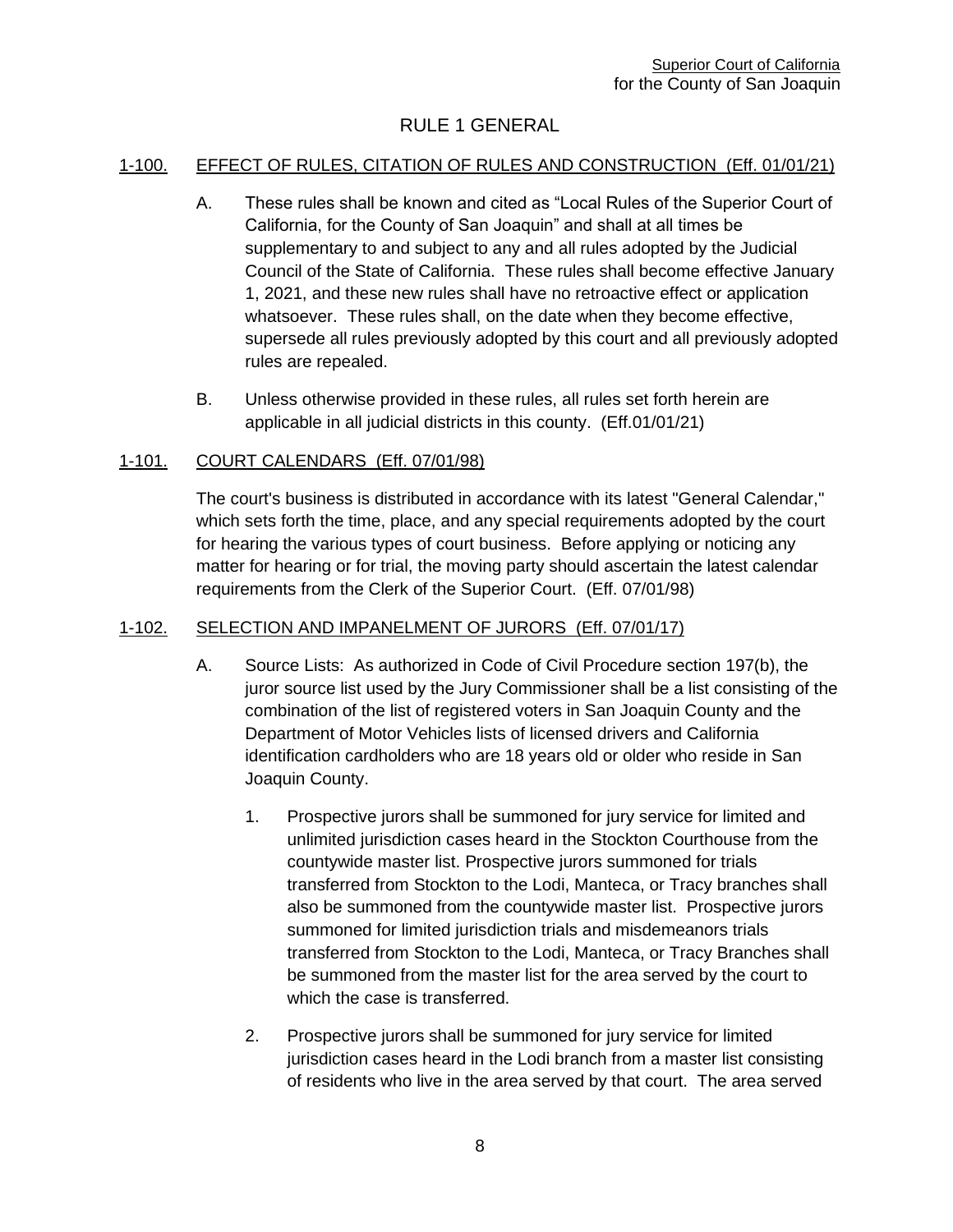by that court is defined by the following zip codes: 95220, 95227, 95237, 95240, 95241, 95242, 95253, 95254, 95258, 95632 and 95686.

- 3. Prospective jurors shall be summoned for jury service for limited jurisdiction cases heard in either the Manteca or Tracy branches from a master list consisting of residents who live in the area served by both of those courts. The areas served by those courts are defined by the following zip codes: 95231, 95320, 95330, 95336, 95337, 95361, 95366, 95367, 95304, 95376, 95377, 95378, 95385 and 95391.
- B. Deferral of Jurors Who Appear Pursuant to Summon: When a summoned juror appears for jury service and advises the trial court of a circumstance that amounts to a temporary or marginal hardship, the juror shall be deferred instead of excused. Except when necessary to avoid a temporary or marginal hardship deferrals should be granted for no longer than 90 days. Hardships that warrant deferral under this section include:
	- 1. A temporary illness of the juror or temporary illness of a person for whom the juror renders care;
	- 2. A medical appointment that cannot be rescheduled or postponed;
	- 3. A scheduled vacation which involves prepaid commitments, involves the scheduled vacation of the juror's family, or a vacation that cannot otherwise be conveniently rescheduled.
	- 4. A work hardship or important business demand such as the temporary unavailability of someone to take the place of the juror, a training program the juror is scheduled to attend, or some other work demand of a nonrecurring nature which cannot be conveniently rescheduled;
	- 5. Seasonal employment;
	- 6. Jury service would jeopardize the academic standing of a prospective juror who is a student or set the prospective juror back in completing an academic program; and
	- 7. Any other legitimate temporary or marginal hardship not expressly defined that, in the opinion of the trial court, would justify a deferral. (Eff. 07/01/17)

#### <span id="page-9-0"></span>1-103. "RESERVED FOR FUTURE USE" (Eff. 07/01/15)

#### <span id="page-9-1"></span>1-104. INTERPRETERS (Eff. 07/01/15)

A. Parties must provide the court with a minimum of five (5) business days' notice (for all languages, including American Sign) to ensure that an interpreter will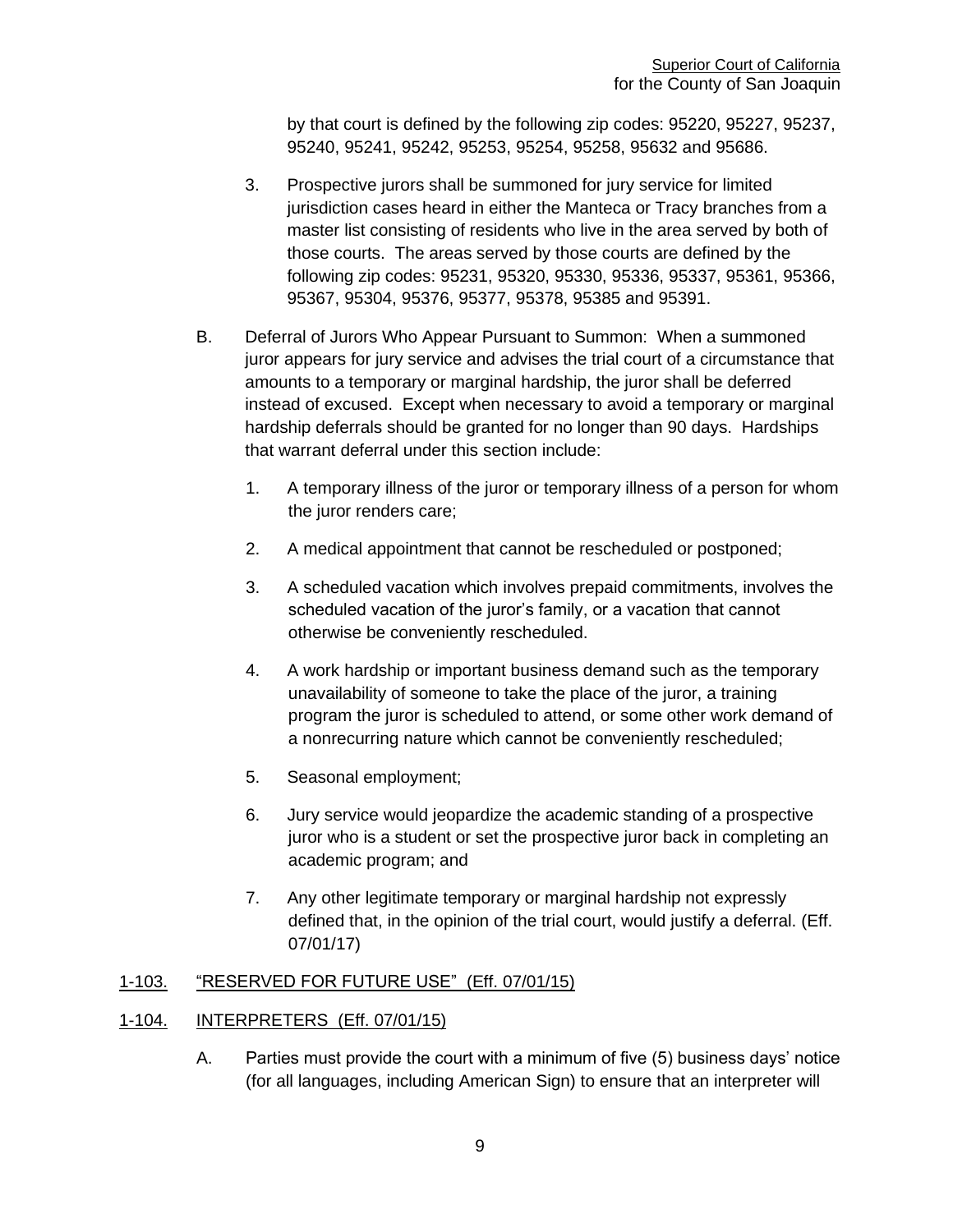be available. The court may waive this requirement in extenuating circumstances.

- B. Requests to the court for interpreter services shall be submitted on the Interpreter Request Form available on the court's public website.
- C. Where it is later determined that the interpreter is not needed, the party or counsel shall provide notice to the court at least two business days before the hearing. If such notice is not provided and the court incurs costs of the interpreter, the court may bill the requesting party for such costs. (Eff. 07/01/15)

#### <span id="page-10-0"></span>1-105. TRANSFER OF ADMINISTRATIVE PROCEDURES (Eff. 01/01/99)

A majority of the judges may appoint an Executive Officer of the Superior Court pursuant to Government Code section 68114.6to serve as the chief administrative officer of the court, who shall also act as Clerk of the Superior Court and perform the duties of Jury Commissioner of the County. His or her duties are those contained in his or her job description, in California Rules of Court, Rule 207, and as further assigned by the Presiding Judge. (Eff. 01/01/99).

#### <span id="page-10-1"></span>1-106. FIREARMS (Eff. 07/01/17)

- A. Except as specified below, no person shall bring any firearm into:
- B. The Stockton Courthouse at 180 E. Weber Avenue in Stockton, California;
- C. The court wing of Dept. L1 located at 230 W. Elm Street, Lodi, California;
- D. The building which houses Department L2 located at 315 W. Elm Street, Lodi, California;
- E. The main lobby entrance or courtrooms of Departments M1 and M2 located at 315 E. Center Street, Manteca, California;
- F. The main lobby entrance or courtrooms of Departments T1 and T2 located at 475 E. Tenth Street, Tracy, California;
- G. The court wing beginning at the door entry to the metal detectors of the building that houses Departments J1, J2, and J3 located at 535 W. Matthews Road in French Camp; or
- H. Any courtroom located anywhere in the county.

The following persons are exempt from the above rule:

I. A duly appointed peace officer of this state, or of another state or the federal government who is carrying out official duties while in California, who is on official business and not a litigant in any matter for which they are present. No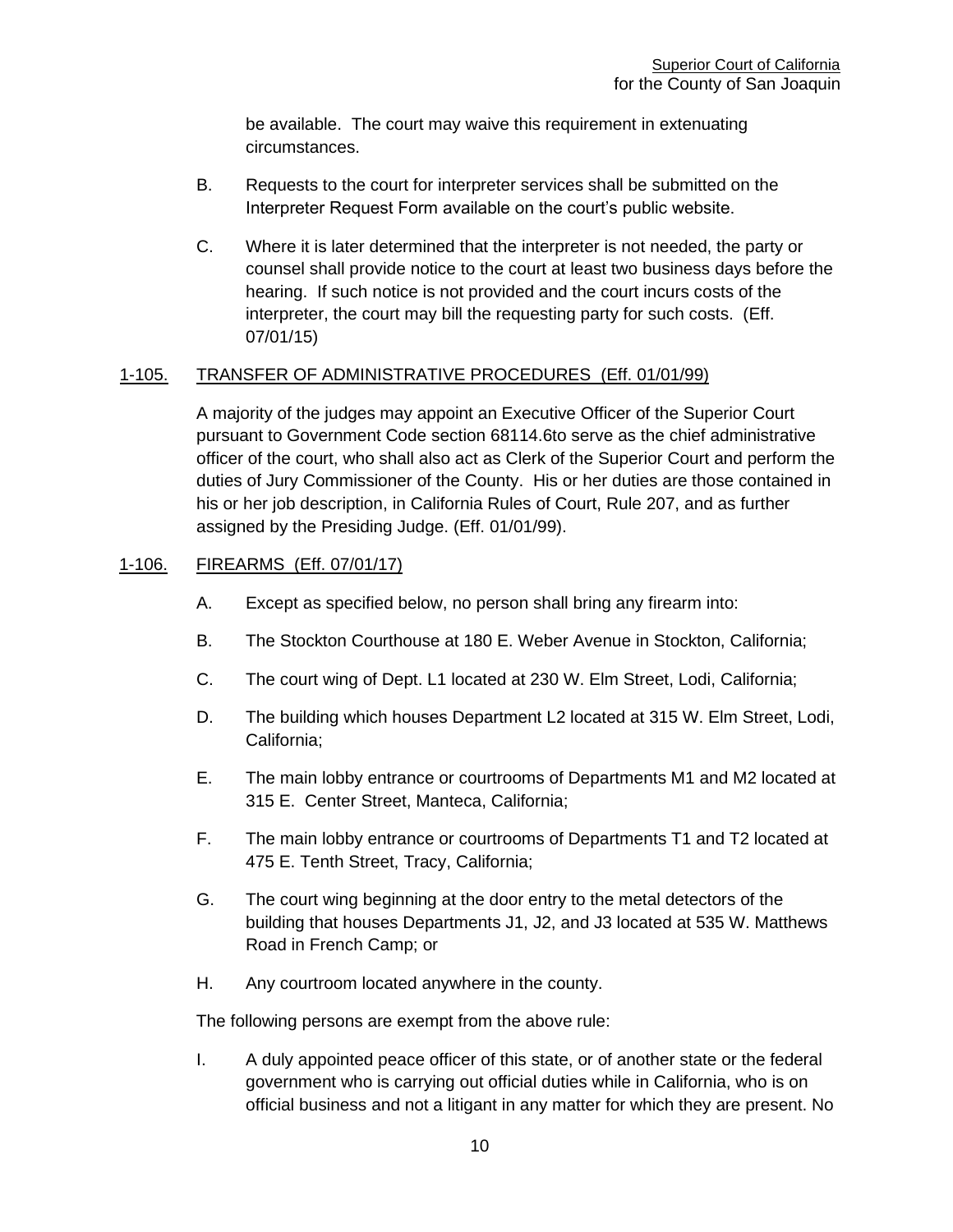peace officer, or any other person, shall carry a firearm into a courtroom when they are a litigant in any matter for which they are present.

J. A peace officer as described above, attorney in a matter, or investigator who is not a litigant and has a firearm that is evidence in the matter in that courtroom. Such individual must notify the bailiff of the presence of the firearm and provide the firearm to the bailiff for inspection prior to entry into the courtroom or immediately thereafter.

Failure to abide by this rule will be punishable as contempt of court. (Eff. 07/01/17)

### <span id="page-11-0"></span>1-107. MEDIA COVERAGE (Eff. 01/01/18)

A. This rule is established under the authority recognized in subdivision (e)(4) of California Rules of Court, Rule 1.150 to supplement Rule 1.150. The words and phrases used in this rule have the same meanings as in Rule 1.150. Nothing in this rule changes or affects the procedures established in the California Rules of Court regarding the coverage of court proceedings by electronic media.

### B. Knowledge of the Rule

California Rules of Court, Rule 1.150, subdivision (e)(4) requires that each media agency is responsible for ensuring that all of its personnel who cover court proceedings know and follow Rule 1.150. Each media agency shall also be responsible for ensuring that its personnel know and follow this rule.

#### C. Media Requests

- 1. The approved Judicial Council form must be submitted to the court's Public Information Office. This shall be done at least 5 court days before the hearing unless the request involves a new case, advanced hearing, or there is other good cause for submitting the form fewer than 5 court days before the hearing.
- 2. Media personnel, representatives of media agencies, and attorneys for media agencies shall not communicate with the assigned judge or presiding judge concerning a request to modify an order issued under California Rules of Court, Rule 1.150 or this local rule other than by the approved Judicial Council form, written application noticed to the litigants, or at a public hearing. Any media agency aggrieved by the provisions of this local rule or aggrieved by an order made pursuant to this local rule concerning areas outside a courtroom may apply to the presiding judge to modify the application of the rule or order or to be exempted from it. A written application to the presiding judge shall be submitted to the Public Information Office, but shall first be served upon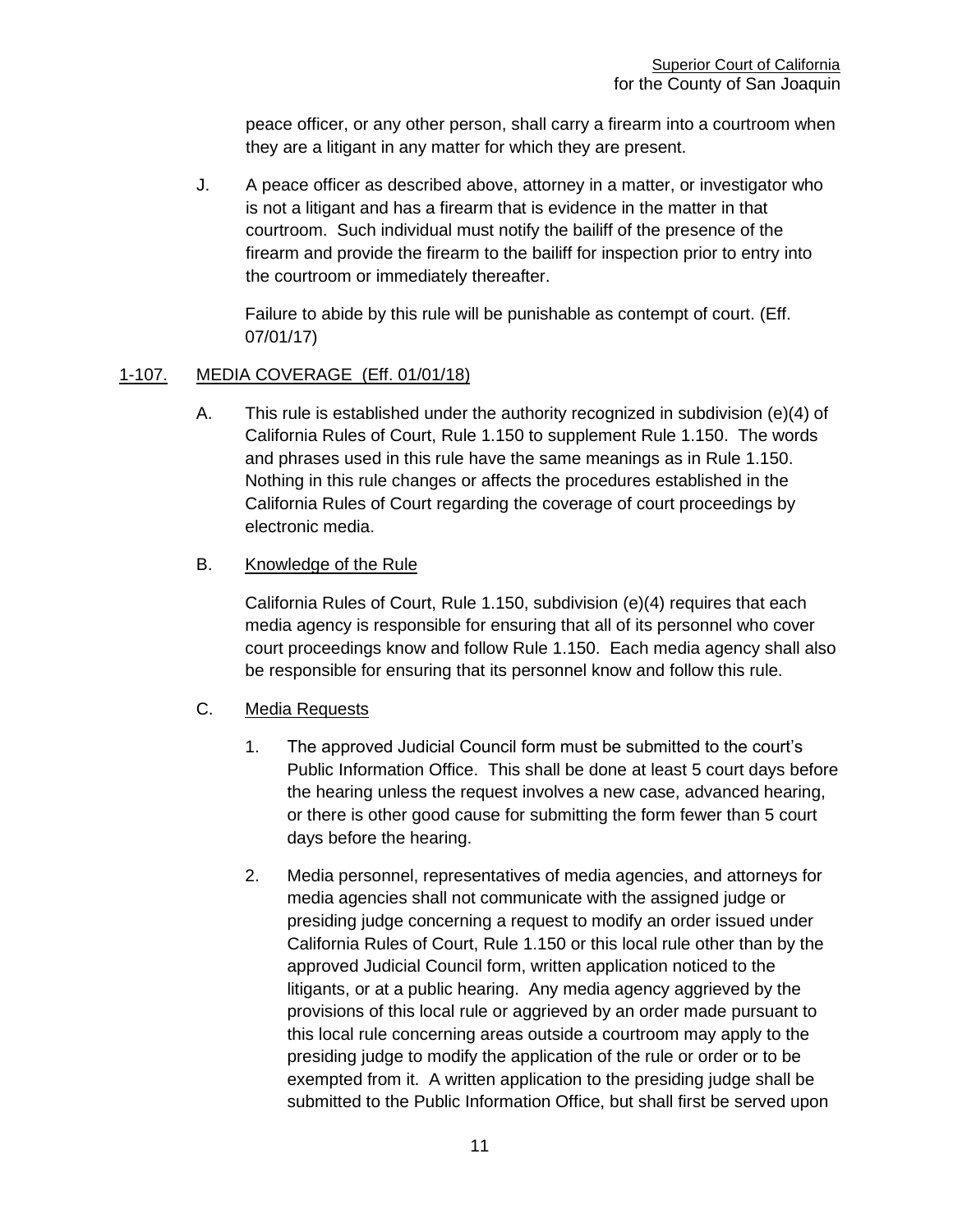the parties in any litigation that is the subject of the media request. An oral application may only be made at a hearing and only when any affected parties in the subject litigation have been given notice of the hearing. Media personnel, representatives of media agencies, and attorneys for media agencies shall not make ex-parte contact with the presiding judge when applying for a modification or exemption. The hearing shall be scheduled by contacting the Public Information Office.

#### D. Coverage Inside of the Courthouse

1. Purpose

Metal detection and other security measures are installed at the entrance of the court's courthouses. Prospective and sworn jurors, witnesses, spectators, litigants, and their children often congregate in common areas of the Courthouse including hallways, lobbies, and entry areas. Often these common areas are quite congested. The Lodi, Manteca, Tracy, and Juvenile Justice Center have lobby areas where prospective and sworn jurors, witnesses, spectators, litigants, and children congregate. Photographing, videotaping, filming, broadcasting in these areas may interfere with those activities, including security operations.

Accordingly, this subdivision is established to:

- (a) Protect the privacy rights of prospective jurors, seated jurors, witnesses, victims, and court spectators as contemplated by subdivisions (e)(3)(E) and (e)(6)(D) of California Rules of Court, Rule 1.150.
- (b) Preserve the security of the court and the safety of people in the courthouse as contemplated by subdivision (e)(3)(O) of Rule 1.150.
- (c) Preserve the dignity of the court and prevent interference with the orderly conduct of proceedings in courtrooms as contemplated in subdivisions (e)(3)(O),(R), and (Q) of Rule 1.150 which could be affected by disruptions in the hallways outside of courtrooms.

### 2. Jurors

Photographing, videotaping, filming, broadcasting, and electronic recording of jurors in the courtroom is prohibited by subdivision (e)(6)(D) of California Rules of Court, Rule 1.150. Except as provided below, the photographing, videotaping, filming, broadcasting, and electronic recording of anyone wearing a juror badge, whether intentional or inadvertent, in any courtroom or courthouse of the San Joaquin Superior Court is also prohibited. The photographing, videotaping, filming,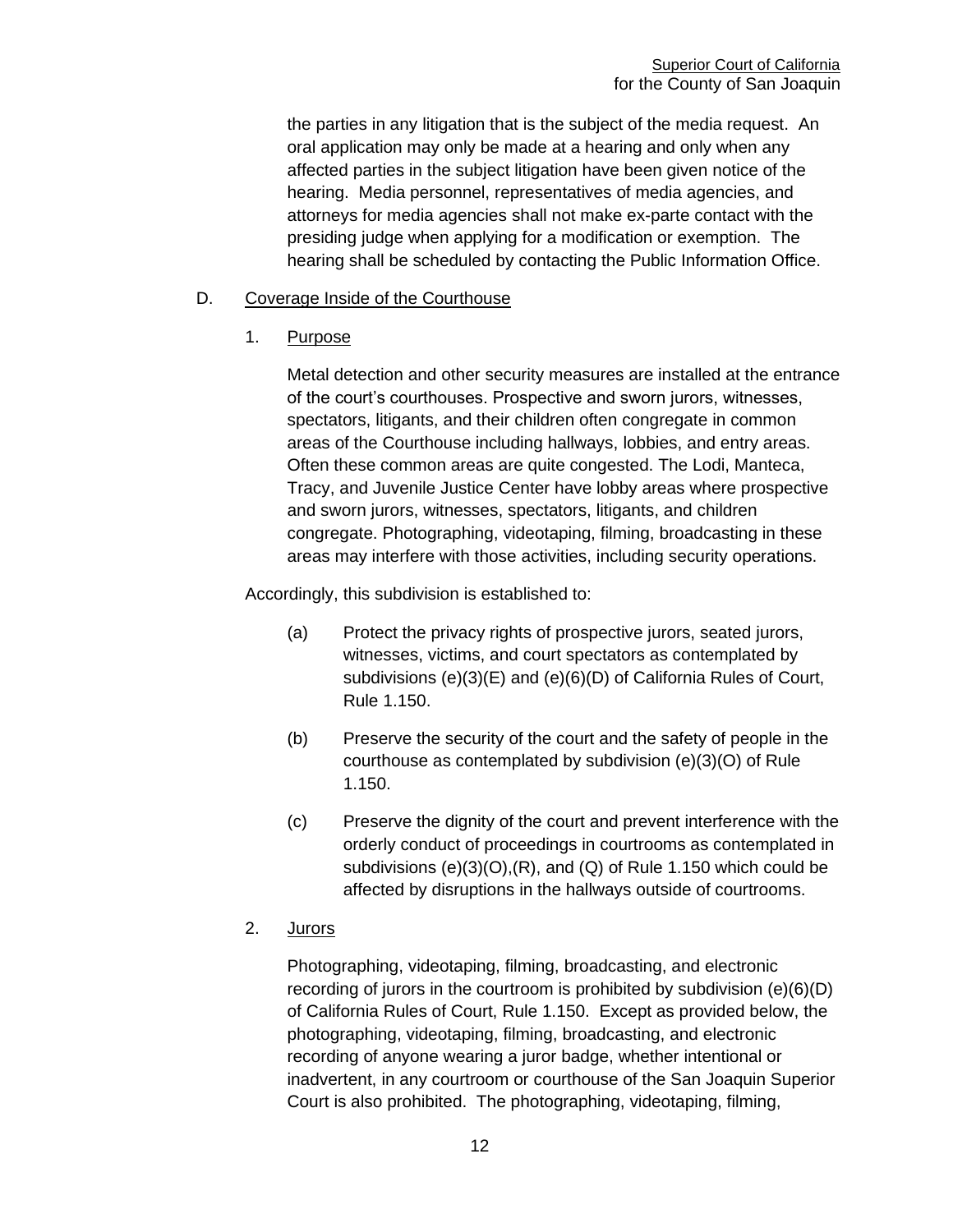broadcasting, and electronic recording of anyone standing in line going into the Jury Assembly Room at the Stockton Courthouse is prohibited. The faces of anyone wearing juror badges or anyone standing in line going into the Jury Assembly Room at the Stockton Courthouse inadvertently depicted in the background of any photograph or videotape must be blurred or digitized beyond recognition before being published or broadcasted. Photographing, videotaping, filming, broadcasting, and electronic recording of prospective jurors who have been discharged from service, seated jurors who have been discharged from service or alternates who have been discharged from service is permitted in the courthouse only when that person consents.

- 3. Spectators
	- (a) Photographing, videotaping, filming, broadcasting, and electronic recording of courtroom spectators is prohibited by subdivision (e)(6)(D) of Rule 1.150. This prohibition shall apply to the photographing or videotaping of any person while seated in any San Joaquin Superior Court courtroom audience, regardless of whether that person participated in the case or is scheduled to participate in the case as a witness or any other capacity. The faces of spectators depicted in the background of any photograph or videotape must be blurred or digitized beyond recognition before being published or broadcasted. When courtroom photography or videotaping is permitted, the court will work with the media to situate photographers in positions where spectators are not likely to be depicted in the background.
	- (b) The prohibition against photographing, videotaping, filming, broadcasting, or electronic recording of spectators shall not apply to any person situated in the audience who becomes disruptive or who addresses the court if Rule 1.150 authorization has previously been granted for those proceedings. However, the judge who authorizes a Rule 1.150 request may prohibit in advance the photographing, videotaping, filming, broadcasting, or electronic recording of spectators who become disruptive or who address the court when granting the Rule 1.150 request.

#### 4. Stockton Courthouse

Unless approved by written order of the presiding judge of this court or a judicial officer designated by the presiding judge, photographing, videotaping, filming, broadcasting, and electronic recording of any kind, other than handheld recording devices used for personal note taking, is prohibited in the following parts of the Stockton Courthouse: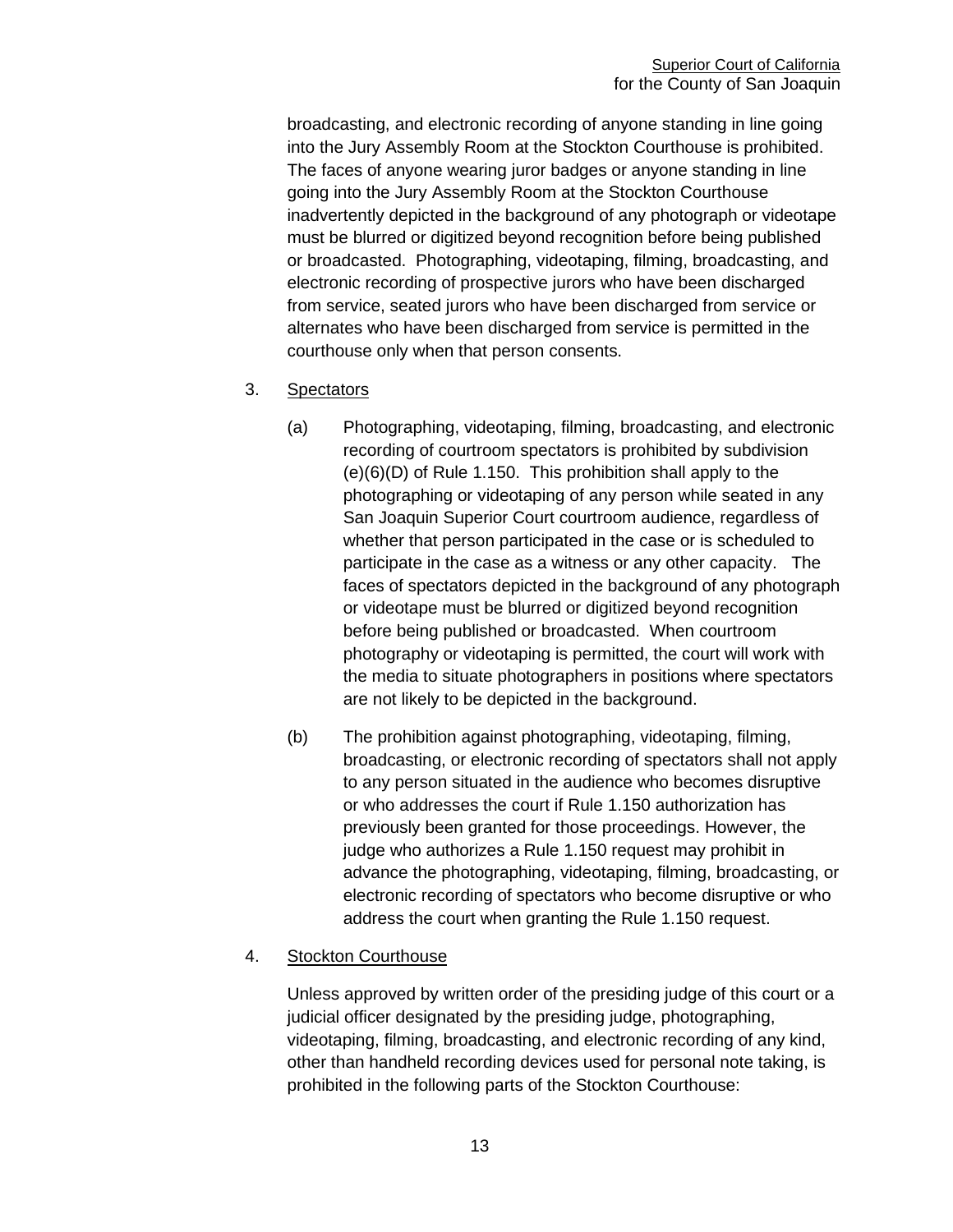- (a) In any hallway by a photographer who is situated within a 10-foot radius of the doors to any courtroom. Photographers must situate themselves outside the 10-foot radius so as to not inhibit or obstruct entry into or exit from the courtroom. Unless there is consent, photographers and media personnel shall not inhibit or obstruct any person's movements anywhere in the courthouse.
- (b) Through a door window or open courtroom door from the hallway outside of any courtroom into that courtroom unless authorized by order of the judge presiding in that courtroom.
- (c) In the Jury Assembly Room, from the hallway into the Jury Assembly Room, or in any jury deliberation room.

#### 5. Stockton Courthouse – Hallways and Lobby

- (a) Sheriff's court security staff has the authority to order members of the public, including members of the media, to move out of the way in hallways and other public areas in the courthouse.
- (b) Members of the public, including members of the media, shall not obstruct or compromise the security operations in the lobby or elsewhere in the courthouse. Sheriff's court security staff has the authority to determine when security operations are compromised or obstructed by persons in the lobby or elsewhere. Members of the media must comply whenever a sheriff's court security supervisor or supervisor of weapons screening determines that security operations are compromised or obstructed by the media presence and orders them to move out of the lobby or elsewhere.
- (c) Members of the media shall not obstruct the movements of any individual walking anywhere in the courthouse without that person's consent.

#### 6. Juvenile Justice Center

Unless approved by written order of the presiding juvenile judge or a judicial officer designated by the presiding juvenile judge, photographing, videotaping, filming, broadcasting, and electronic recording of any kind other than handheld recording devices used for personal note taking is prohibited anywhere in the Juvenile Justice Center branch. Cameras and recording devices shall be turned off while being transported in any area within this branch.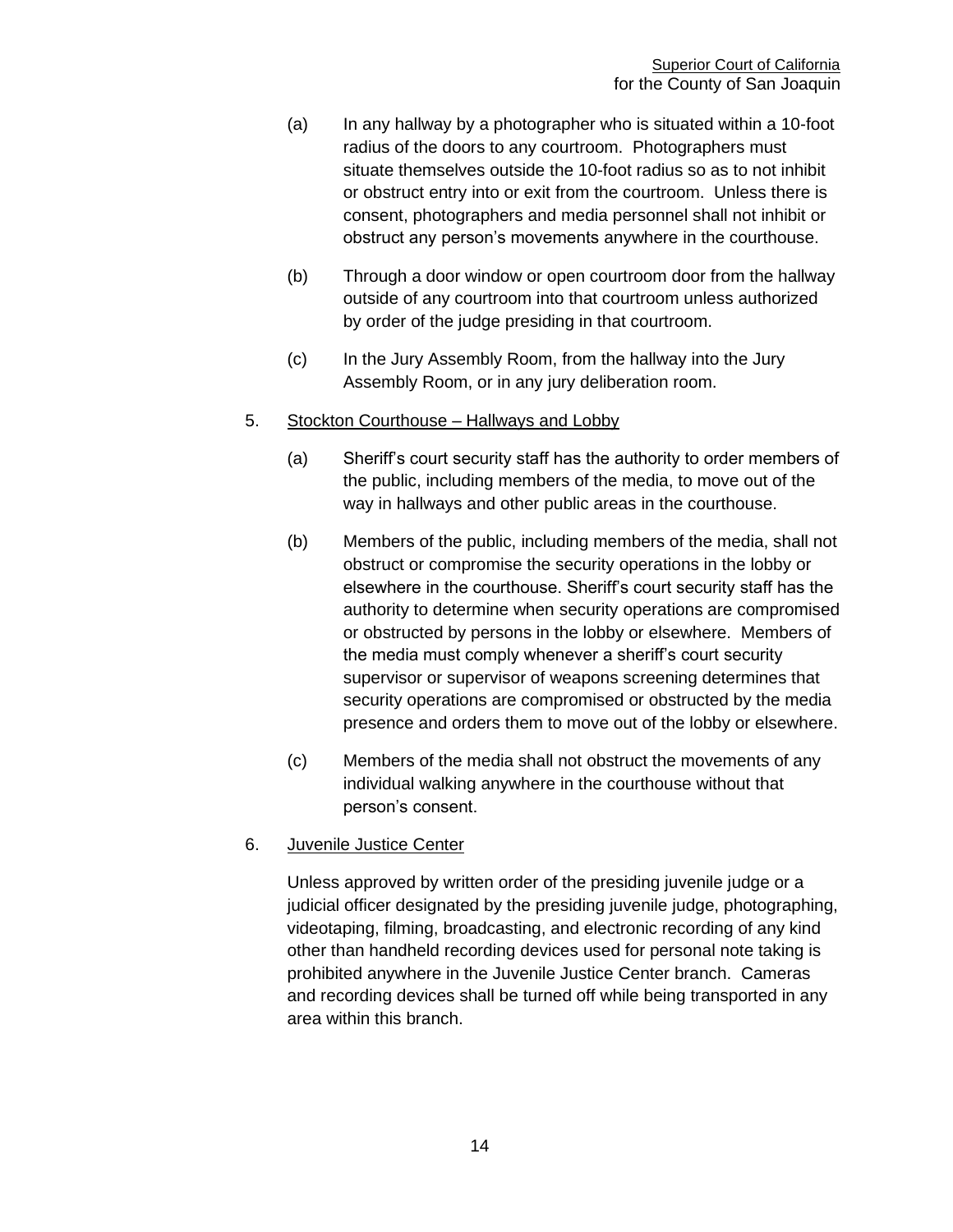#### 7. Handheld Audio Recording Equipment

Other than in the courtrooms, the use of handheld audio recording equipment for note-taking purposes is not prohibited in the courthouse.

#### 8. Obstructions Outside of the Courthouse

Photographing, videotaping, filming, broadcasting, and electronic recording outside a courthouse, but on San Joaquin Superior Court property is not prohibited. However, such media coverage shall not obstruct pedestrian traffic or compromise security.

### 9. Additional Orders

On occasion, the media interest in a given court proceeding may be so intensive that additional prohibitions are warranted to satisfy the concerns listed in this local rule. Accordingly, when such is the case or when other circumstances warrant, the presiding judge or judicial officer designated by the presiding judge shall make whatever orders are necessary governing photographing, videotaping, audio recording, and broadcasting in the hallways, stairwells, elevators and other areas within any of the courthouse branches.

### 10. Media Coverage in Courtrooms

Photographing, videotaping, filming, broadcasting inside of courtrooms shall continue to be governed by California Rules of Court, Rule1.150 and any other rules established by the California Judicial Council.

### E. Rule Violations

Violations of this local rule or any orders of the court may be addressed in the ways listed in subdivision (f) of California Rules of Court, Rule1.150. Additionally, any media agency that violates any provision in Rule 1.150 or this local rule may be prohibited from photography, videotaping, filming, broadcasting or electronic recording of future court proceedings inside courtrooms. (Eff. 01/01/18)

### 1-108. USE OF CAMERA PHONES, OTHER PHOTOGRAPHIC EQUIPMENT AND AUDIO RECORDING EQUIPMENT (Eff. 01/01/22)

- A. This local rule covers the use of any photographic, video and audio recording or transmission equipment by people not working in a media capacity. For purposes of this rule, photographic equipment includes, but is not limited to: cameras, camera phones, and video recording cameras.
- B. The use of photographic equipment and audio recording or transmission equipment in any courtroom, through a courtroom door window into any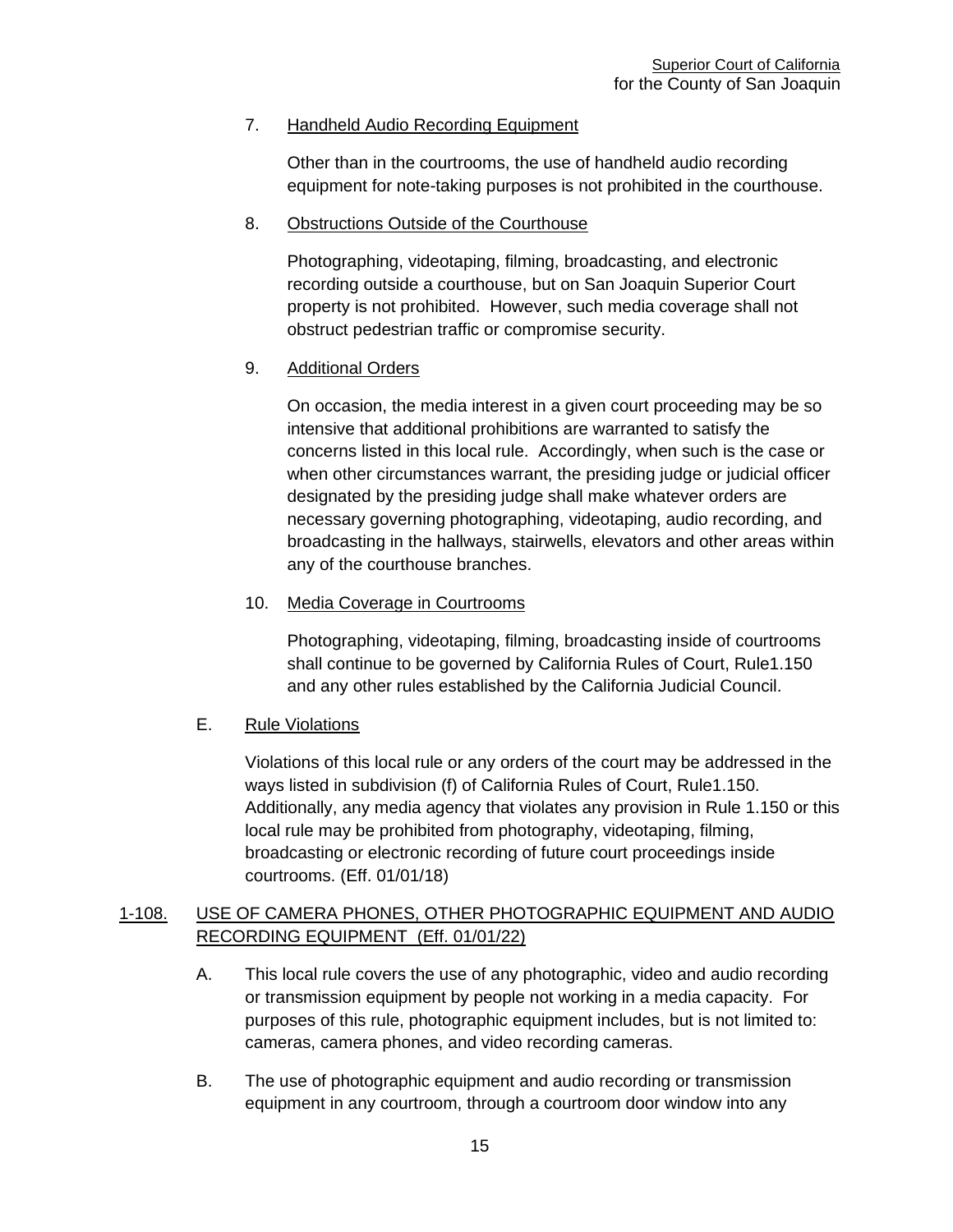courtroom, or from an entryway into a courtroom is prohibited without the advance permission of the judge.

- C. The use of photographic equipment or audio recording or transmission equipment in any jury assembly room or juror deliberation room, through a window into such rooms, or into any such rooms from any vantage point outside of such rooms is prohibited without advance permission of the Presiding Judge, Jury Commissioner, or their designees.
- D. Photographing, videotaping, filming, and electronic recording of anyone wearing a juror badge anywhere inside a courthouse is prohibited. Photographing, videotaping, filming, and electronic recording of anyone standing in line awaiting entry into a jury assembly room is also prohibited.
- E. Photographing, videotaping, filming, and electronic recording of anyone involved in any case, including litigants, witnesses, and spectators, anywhere inside a courthouse is prohibited.
- F. Unless approved by written order of the presiding juvenile judge or a judicial officer designated by the presiding juvenile judge, photographing, videotaping, filming, broadcasting, and electronic recording is prohibited anywhere in the Juvenile Justice Center.
- G. The prohibitions against photographing, videotaping, filming, and electronic recording outside of a courtroom any persons listed in this rule do not apply if such person consents. Nothing in this rule shall be read to prohibit photography associated with weddings as long as persons who are prohibited from being photographed in this rule are not depicted in such photos.
- H. Photography, video and electronic recording equipment used in violation of this rule is subject to confiscation. Any person who is a party, witness, or attorney of a party and who violates this rule is subject to punishment under Code of Civil Procedure section 177.5. Any other person who violates this rule is subject to punishment for contempt of court. (Eff. 07/01/05)

### <span id="page-16-0"></span>1-109. COMMISSIONERS JUVENILE COURT REFEREES APPOINTED JUDGE PRO TEMPORE Eff. 07/01/19)

Commissioners and Juvenile Court Referees of the San Joaquin Superior Court are appointed Judge Pro Tempore in all matters calendared, or otherwise assigned, to them. They are granted full judicial power until a final determination of the matter. (Eff. 07/01/19)

#### <span id="page-16-1"></span>1-110. DANGEROUS, LARGE OR BULKY EXHIBITS (Eff. 07/01/05)

A. Permission from the judge assigned to the hearing or trial must be obtained before a party may bring dangerous, large or bulky exhibits into the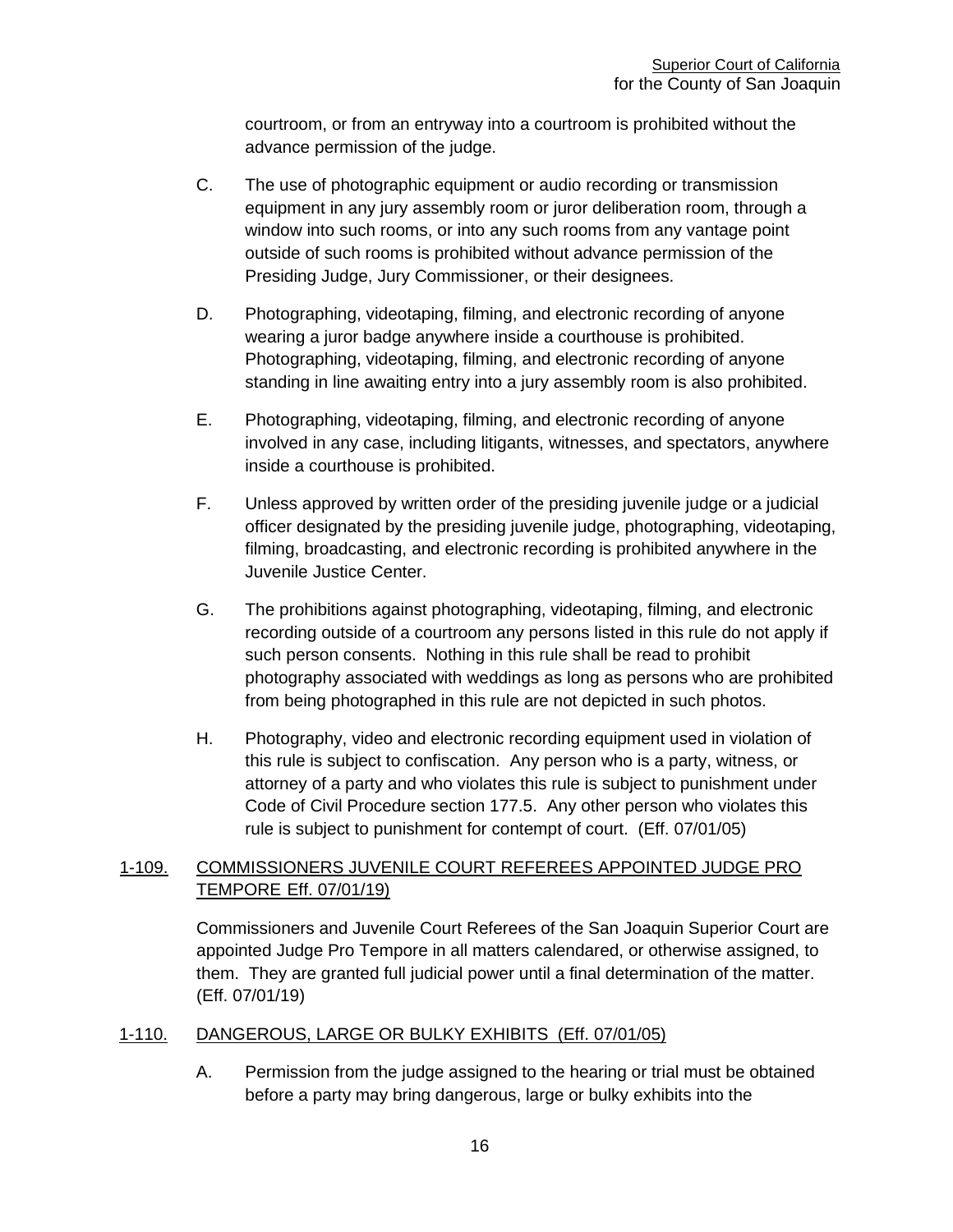courthouse. If possible, the party should substitute a photograph, technical report, or dummy object for proposed exhibits which are either:

- 1. Inherently dangerous, such as:
	- a. Firearms;
	- b. Any type of explosive powder;
	- c. Explosive chemicals, toluene, ethane;
	- d. Explosive devices, such as gasoline, kerosene, lighter fluid, paint thinner, ethyl ether;
	- e. Flammable liquids such as gasoline, kerosene, lighter fluid, paint thinner, ethyl ether;
	- f. Canisters containing tear gas, mace;
	- g. Rags which have been soaked with flammable liquids;
	- h. Liquid drugs such as phencyclidine (PCP), methamphetamine, corrosive liquids, pyramiding, morphine, or piper dine;
	- i. Samples of any bodily fluids, liquid or dried; or
	- j. Controlled or toxic substances.
- 2. Large and cumbersome, such as a ladder, sewer pipe, or automobile chassis.

If a party believes the exhibit should be brought into the courtroom without substitution, an application for permission must be made in writing and describe the materials to be brought into the courtroom and the reason a substitution should not be made. The option of viewing the materials at another location may be considered by the court.

- B. Evidence received in any case shall be limited to those items required in the case and shall be retained by the court for the minimum time required by law, unless good cause is shown to retain the evidence longer.
- C. No exhibits shall be accepted by the clerk or exhibits custodian unless:
	- 1. All containers of controlled or toxic substances are securely sealed to safeguard court personnel, so that the contents cannot be spilled and odors cannot be emitted;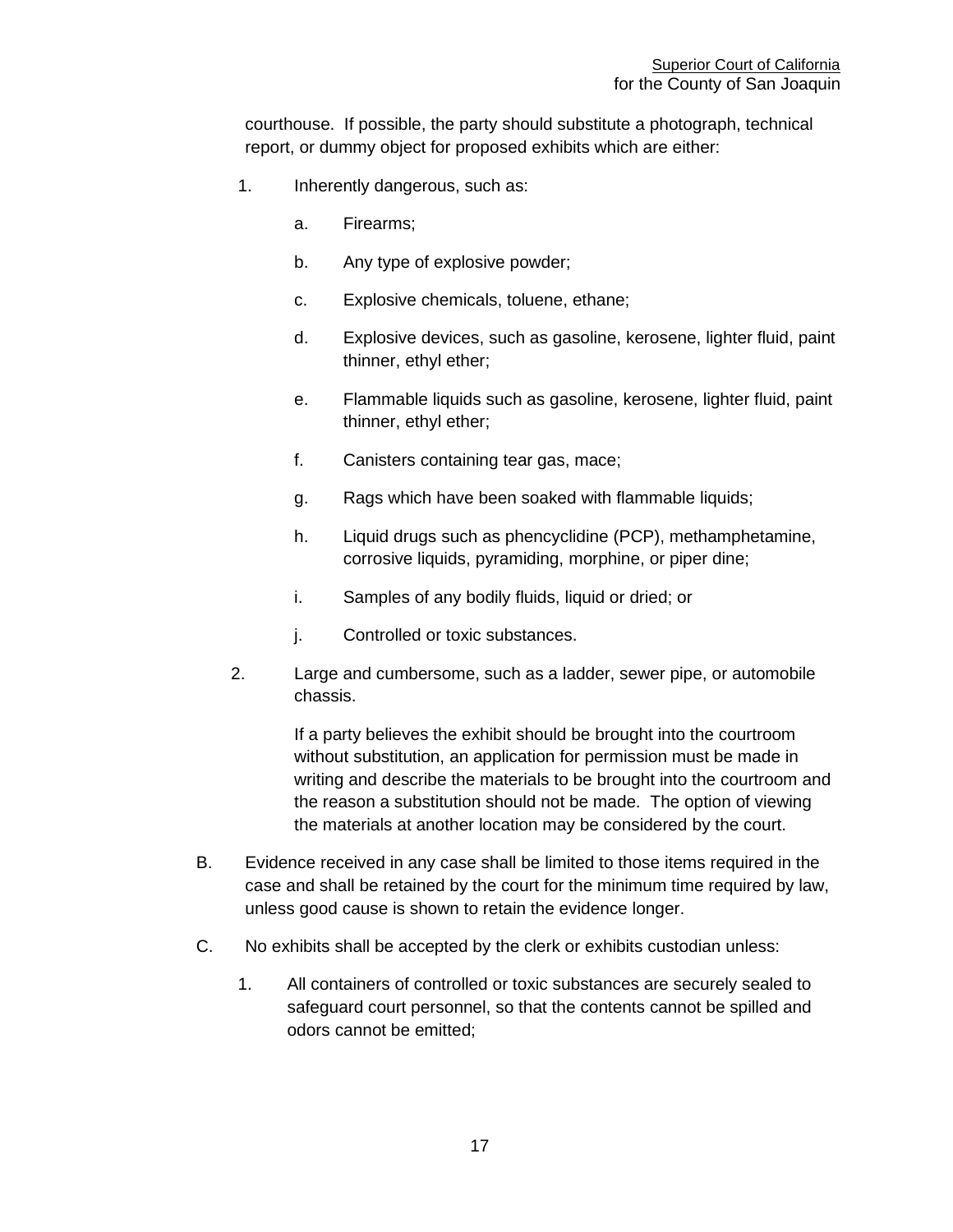- 2. All containers of liquid substances, including bodily fluids, are securely sealed to safeguard court personnel, so personnel are not exposed to the contents and odors cannot be emitted;
- 3. All objects containing bodily fluids or dangerous, controlled or toxic substances (e.g., bloody shirt, gasoline-soaked rag, etc.) are placed in securely sealed containers so that odors cannot be emitted and court personnel are safeguarded.
- 4. All firearms are secured by a nylon tie or trigger guard, and have been examined by the bailiff to determine that they have been rendered inoperable;
- 5. All sharp objects, such as hypodermic needles, knives, and glass are placed in securely sealed containers which will safeguard personnel;
- 6. All containers with liquid substances are clearly marked and identified as to type and amount;
- 7. All containers of controlled substances are clearly marked, identified, weighed and sealed;
- 8. All cash is specifically identified, whether individually or packaged, as to the total amount and number of each denomination.
- D. All exhibits must be individually tagged with the proper exhibit tag, properly completed and securely attached to the exhibit. Any exhibit improperly tagged, marked, weighed, or identified will not be accepted by the court. Unless otherwise ordered, unidentified or improperly identified liquids, containers, controlled substances, or other suspect substances shall be returned to the party offering them.
- E. When a dangerous, large or bulky exhibit that has been marked and identified or received in evidence poses a security, storage or safety problem, on recommendation of the clerk of the court or any party or the court's own motion, the court may order that all or a portion of it be returned to the party that offered it. In the case of exhibits offered by the prosecutor in a criminal case, the court may order that the exhibit be returned to the law enforcement agency involved. The order shall require that a full and complete photographic record of the exhibit or the portion returned by substituted for the exhibit. The party who offered the exhibit shall provide the photographic record. The party or agency to whom the exhibit is returned shall be responsible for maintaining and preserving the exhibit until there is a final disposition of the action or proceeding. All exhibit tags and other identifying markings or information concerning each exhibit shall remain in place and shall not be disturbed. Each exhibit shall be maintained intact and in the same condition as during trial. In the event further proceedings of any court having jurisdiction of the matter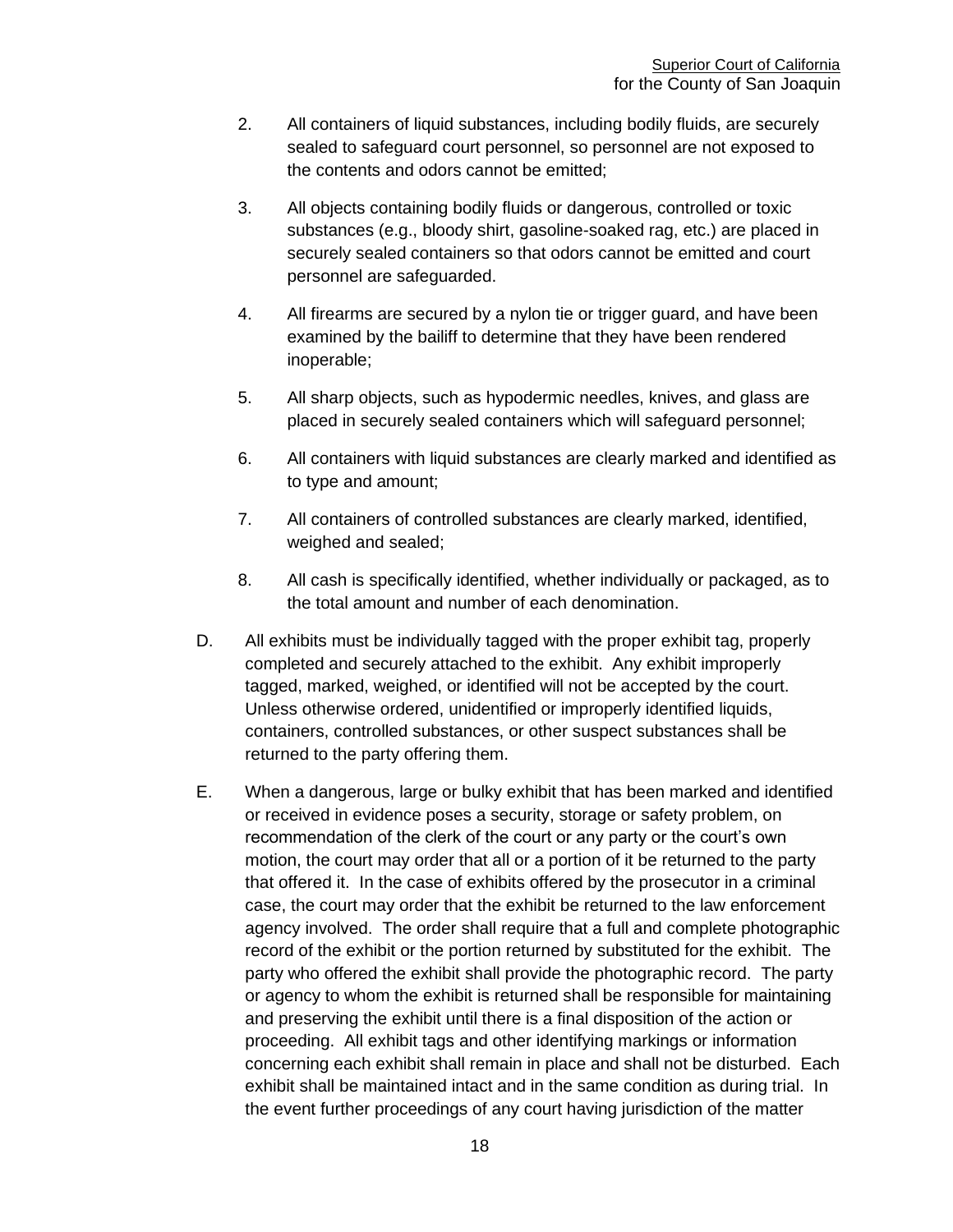require the presence of the exhibit, the party or agency to whom it was returned shall promptly deliver the exhibit to the court, with notice to all parties.

#### **EXHIBITS**

- A. Exhibits submitted by plaintiff, petitioner or the People should be marked consecutively with numbers. Exhibits submitted by defendant or respondent should be marked consecutively with letters.
- B. All exhibits must be individually tagged with the proper exhibit tag. Each exhibit tag must be properly completed and security attached to the exhibit. Any exhibit improperly tagged will not be accepted by the court. Original photographs or 8 1/2 x 11-inch copies shall be substituted for any photographically enlarged or oversized exhibits.
- C. Prior to the final determination of an action or proceeding, only attorneys of record, self-represented parties and court employees may view the exhibits. All other interested persons must obtain an order of the court to view the exhibits. Viewings shall take place in the presence of an exhibit custodian. Exhibits may not be altered or taken apart, except by court order.
- D. Any party to the action may seek temporary release of exhibits for copying or laboratory testing. An order for temporary release may be obtained by stipulation of the parties or by noticed motion. The party seeking the release may be obtained by stipulation of the parties or by noticed motion. The party seeking the release must present the original signed order and one copy to the exhibit custodian. The order must include the case number, names of the parties, name and telephone number of the person to whom the exhibits are to be released, a description of the exhibits, and the date the exhibits are to be returned. The party seeking release may be required to provide a full and complete photographic record of the exhibit before it will be released.
- E. Exhibits received in a criminal matter may be used in a civil action, upon stipulation signed by the prosecutor and criminal defense counsel (including appellate counsel, if applicable) or on noticed motion, with notice being given to all parties in the civil and criminal cases. The stipulation or motion shall bear the criminal case caption and number, be filed in the criminal case, and reference the civil case by name and number.
- F. On order of the court, at the conclusion of the trial or hearing, any exhibit that has been marked for identification but not introduced or received in evidence at trial, may be returned to the party that offered it. Counsel must preserve and maintain all returned exhibits until the time for appeal has passed.
- G. Exhibits received in evidence at the trial or a hearing in a criminal case may be returned by the court to the party who offered them, in accordance with Penal Code §§ 1417.2, 1417.3 and 1417.5. Exhibits received in evidence at the trial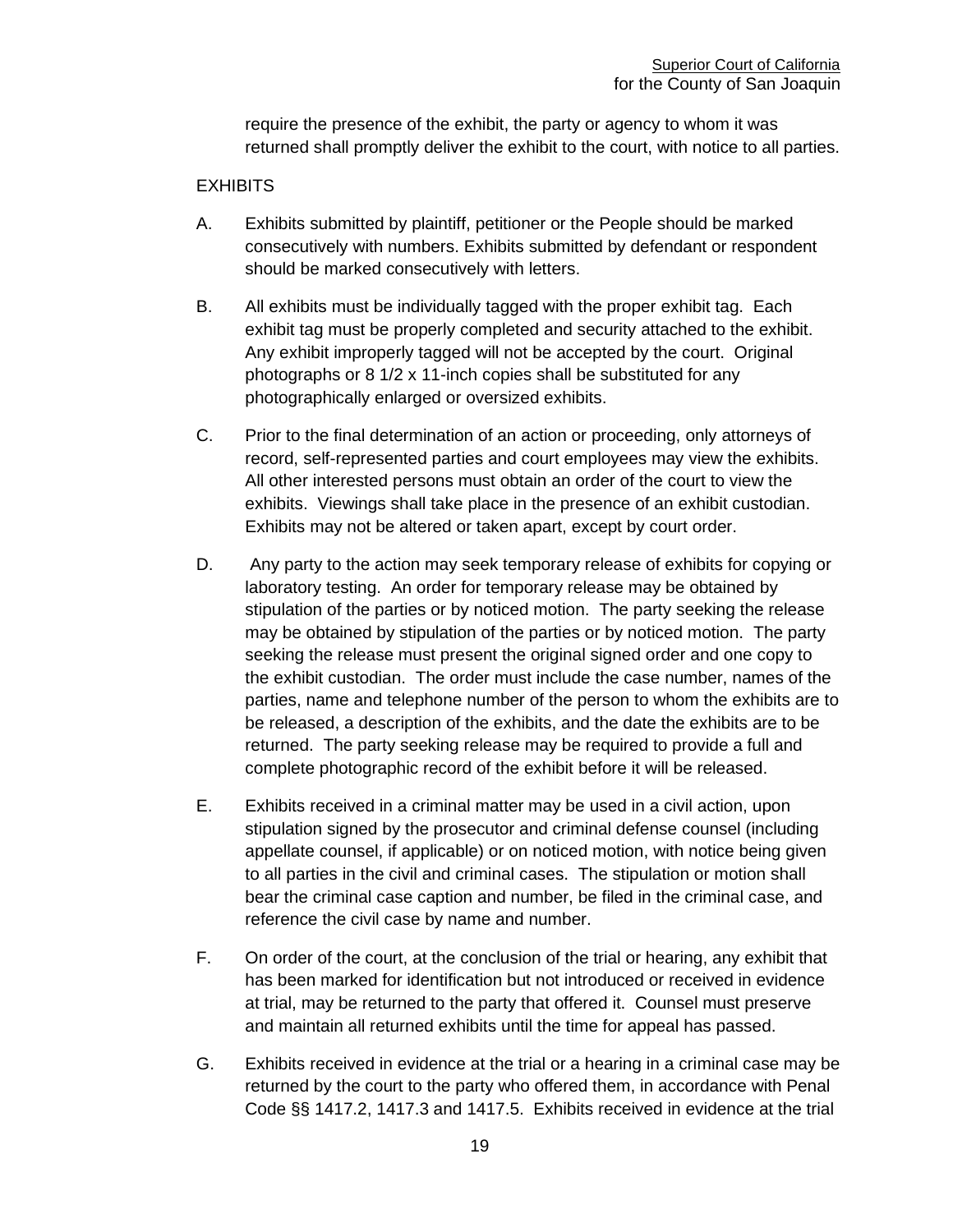or a hearing in a civil case may be returned by the court to the party who offered them, in accordance with Code of Civil Procedure §§ 1952(a) and 1952.2. (Eff. 07/01/05)

#### <span id="page-20-0"></span>1-111. JUDICIAL VACATION DAY DEFINED (Eff. 07/01/08)

Time away from the court for more than one-half day for vacation purposes shall be deemed as a full day of vacation. (Eff. 07/01/08)

#### <span id="page-20-1"></span>1-112. SELECTION OF COURT COMMISSIONERS (Eff. 07/01/10)

The following procedure for the hiring of court commissioners is adopted by the judges of San Joaquin County:

- 1. Initial applications for commissioner positions shall be screened by the Human Resources Department to ensure applicants meet the minimum qualifications required for the position.
- 2. The presiding judge, with the advice of the Executive Committee, shall establish two committees for the purpose of first reviewing and selecting the most qualified applications and then interviewing candidates for the commissioner position. For each committee, the presiding judge shall select among judges who volunteer for the committees and shall choose at least one representative from those judges with a current criminal assignment, one with a current civil assignment and one judge who was formerly a commissioner. In the event the opening is for a 1058 commissioner, then the committees shall include a judge with family law experience. The number of judges who serve on each committee shall be at the discretion of the presiding judge.
	- a. The first committee shall review the qualified applications and select the applicants that the committee deems most qualified.
	- b. The second committee shall interview the applicants chosen by the first committee. This committee shall determine which of these applicants shall make a presentation to the entire bench.
- 3. The bench shall choose the most qualified candidate following a presentation by each of the applicants chosen by the second committee. (Eff. 07/01/10)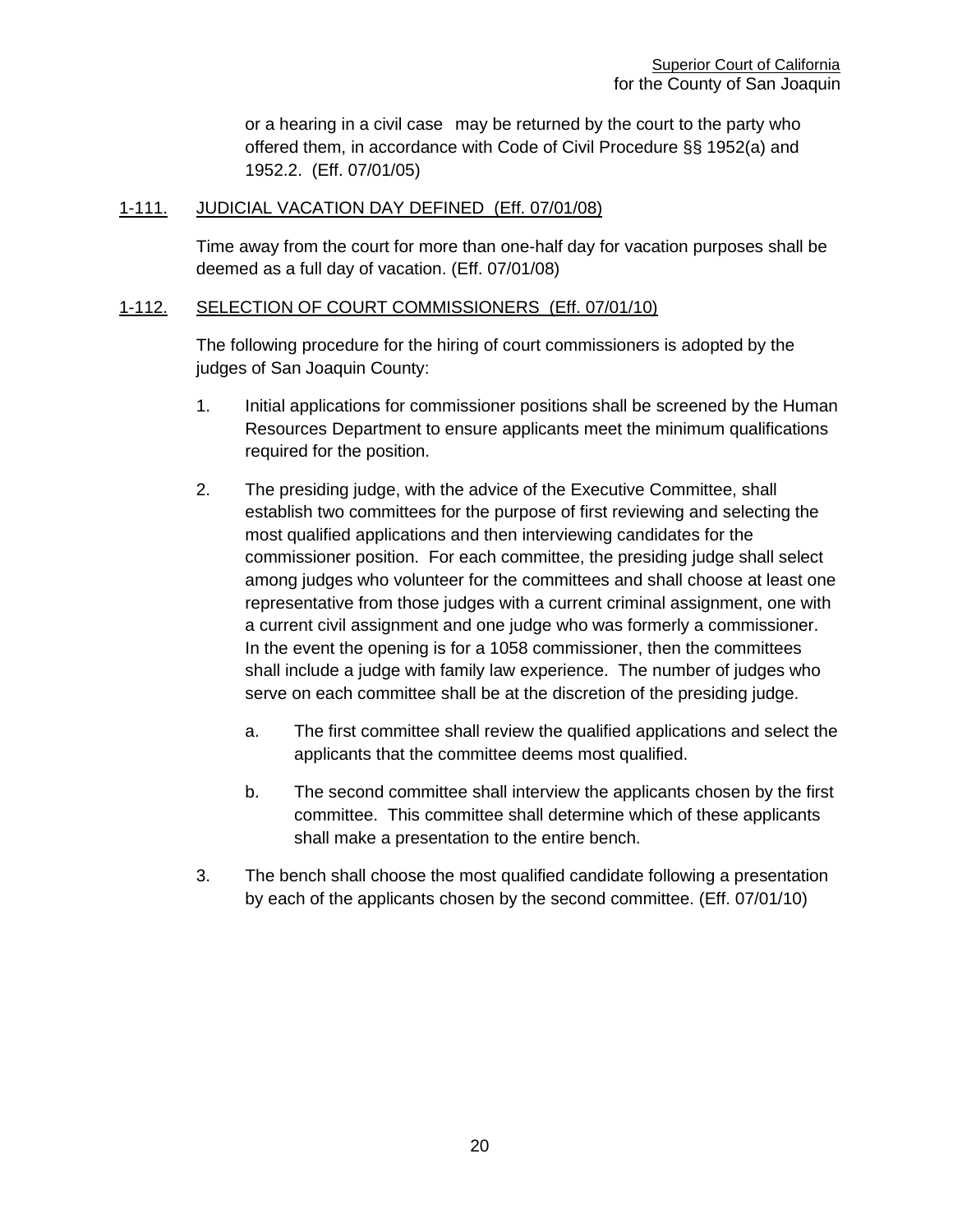### RULE 2 CRIMINAL

#### <span id="page-21-1"></span><span id="page-21-0"></span>2-100. DISCOVERY IN CRIMINAL CASES (Eff. 07/01/98)

- A. Discovery in criminal cases is governed by Penal Code Section 1054, et. seq. It is the order of this court that all parties comply with the obligations set forth in those provisions. This order shall be in effect in all criminal cases and there shall be no need to seek a further order of the court prior to seeking enforcement of this order as long as the party seeking enforcement has made the informal request described in Penal Code Section 1054.5(b).
- B. Any party asserting a work product or other privilege pursuant to Penal Code Section 1054.6 or a good cause exception must assert that privilege or exception by noticed motion which shall be heard prior to the date of the readiness conference. The factual showing establishing a claim of work product, privilege, or good cause need not be set forth in the motion or accompanying points and authorities. The factual showing may be made to the court in-camera upon the moving party's request. The request to make an in-camera showing shall be made in the motion. If the court hears the matter in-camera, the court shall follow the procedure for establishing and sealing the record of the in-camera hearing set forth in Penal Code section 1054.7.
- **C.** In the event of a failure to comply with the obligations set forth in Penal Code Section 1054, et. seq., the court may impose sanctions including, but not limited to:
	- i. contempt;
	- ii. delaying or precluding the testimony or evidence;
	- iii. continuance;
	- iv. jury instruction commenting on the party's failure to comply with their discovery obligations;
	- v. dismissal where required by the United States Constitution;
	- vi. imposition of monetary sanctions on counsel. (Eff.07/01/98)

### <span id="page-21-2"></span>2-101. PRE-TRIAL MOTIONS (Eff. 07/01/98)

A. Felony Cases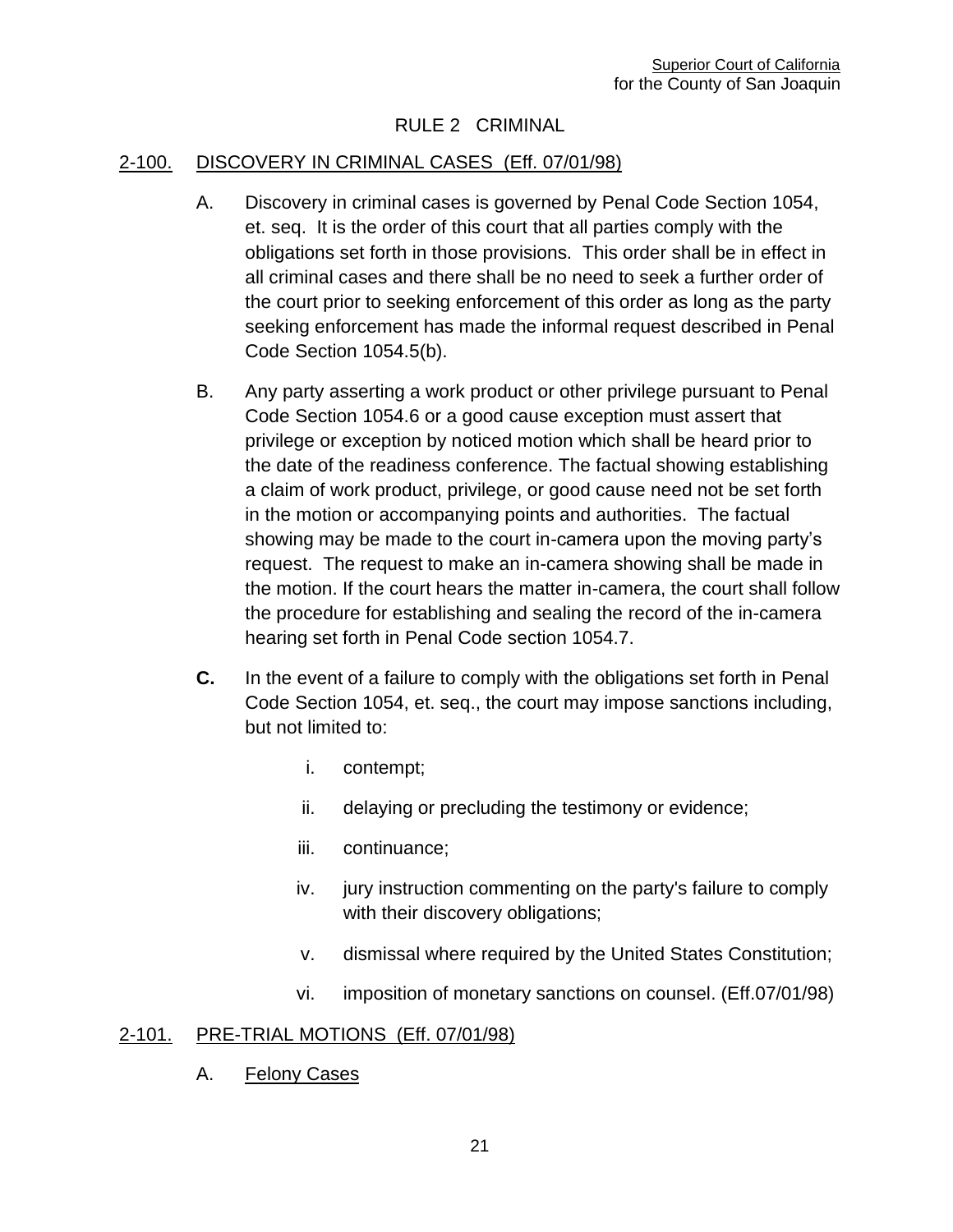Except for good cause, all pre-trial motions shall be filed and served within sufficient time to be heard and determined prior to the date of the first readiness conference.

### B. Misdemeanor Cases

Except for good cause, all pre-trial motions shall be noticed by the parties or scheduled by the court for no later than a day in the week prior to the readiness conference. (Eff. 07/01/98)

### <span id="page-22-0"></span>2-101.1. MOTIONS TO STRIKE PRIOR CONVICTIONS (Eff. 01/01/99)

To the extent that a motion to strike prior convictions based upon the validity of those convictions is authorized by statutory or decisional law, such a motion must be made pretrial within the time prescribed in Rule 2-101(a). (Eff. 01/01/99)

## <span id="page-22-1"></span>2-102. MEMORANDUM OF POINTS AND AUTHORITIES (Eff. 07/01/98)

### A. Facts and Issues

A memorandum of points and authorities must include a statement of the case and/or a statement of facts setting forth any procedural or factual matters relevant to the issues presented. The memorandum must clearly specify the precise factual and legal issues raised in the motion and the specific legal authority relied upon for the motion. If reference is made in the memorandum of points and authorities to the transcript of the preliminary hearing, the specific page and line number of the transcript shall be cited. If reference is made to the transcript of a hearing other than the preliminary hearing, a copy of the relevant excerpt of that hearing shall be attached to the memorandum of points and authorities.

#### B. Citations

Citations to California cases must be by reference to the official reports and should indicate the year of the decision, the volume number, the first page of the case, and the specific page or pages on which the pertinent matters appear. New California cases not yet published in the advance sheets may be cited by reference to the Daily Appellate Report. Copies of cases cited in the Daily Appellate Report must be attached to the memorandum of points and authorities.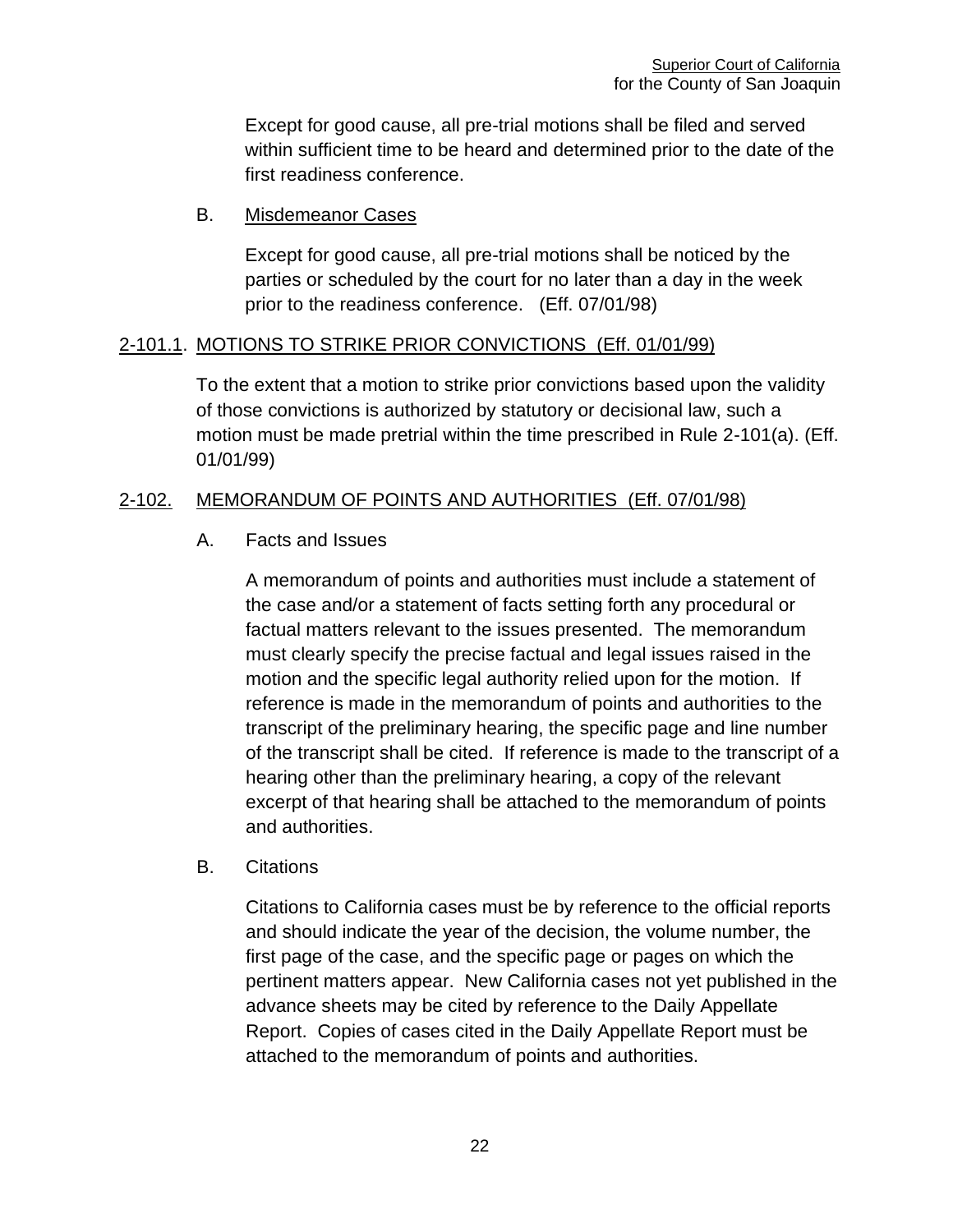If authorities other than California cases, United States Supreme Court cases, and Witkin are cited in the memorandum of points and authorities, a copy of such authorities must be attached thereto.

C. Previous Motions at the Preliminary Hearing

The moving party's memorandum of points and authorities shall state whether the motion was heard at the preliminary examination. If so, the moving party's memorandum of points and authorities shall specify the factual findings and legal conclusions made by the court.

D. Failure to File Memorandum of Points and Authorities/Failure to Address Issues

Absence of a memorandum of points and authorities shall be deemed by the court to be a concession that the motion lacks merit. No issues other than those set forth in the memorandum of points and authorities will be considered unless the new issues were not reasonably discoverable before the motion was filed or there is other good cause shown. (Eff. 07/01/98)

## <span id="page-23-0"></span>2-102.1. MOTIONS UNDER SECTION 1538.5 OF THE PENAL CODE (Eff. 07/01/98)

Failure to comply with any portion of this rule may constitute cause for denial of the motion.

In all cases, the motion must be written and must comply with rules 2-101, 2- 102 and 1538.5 PC. The following requirements apply in addition to those specified in those rules:

1. List of Items to be Suppressed or Returned:

The moving party shall include a complete itemized list of the specific items of property or other matters sought to be suppressed or returned. A general request to suppress or return "all evidence seized," without greater specificity, is not sufficient and shall be deemed an abandonment of the motion. Only the items listed in the motion will be considered by the court for suppression or return unless it is established the newly identified item could not reasonably be identified before the motion was filed.

2. Specification of Factual and Legal Basis for Motion: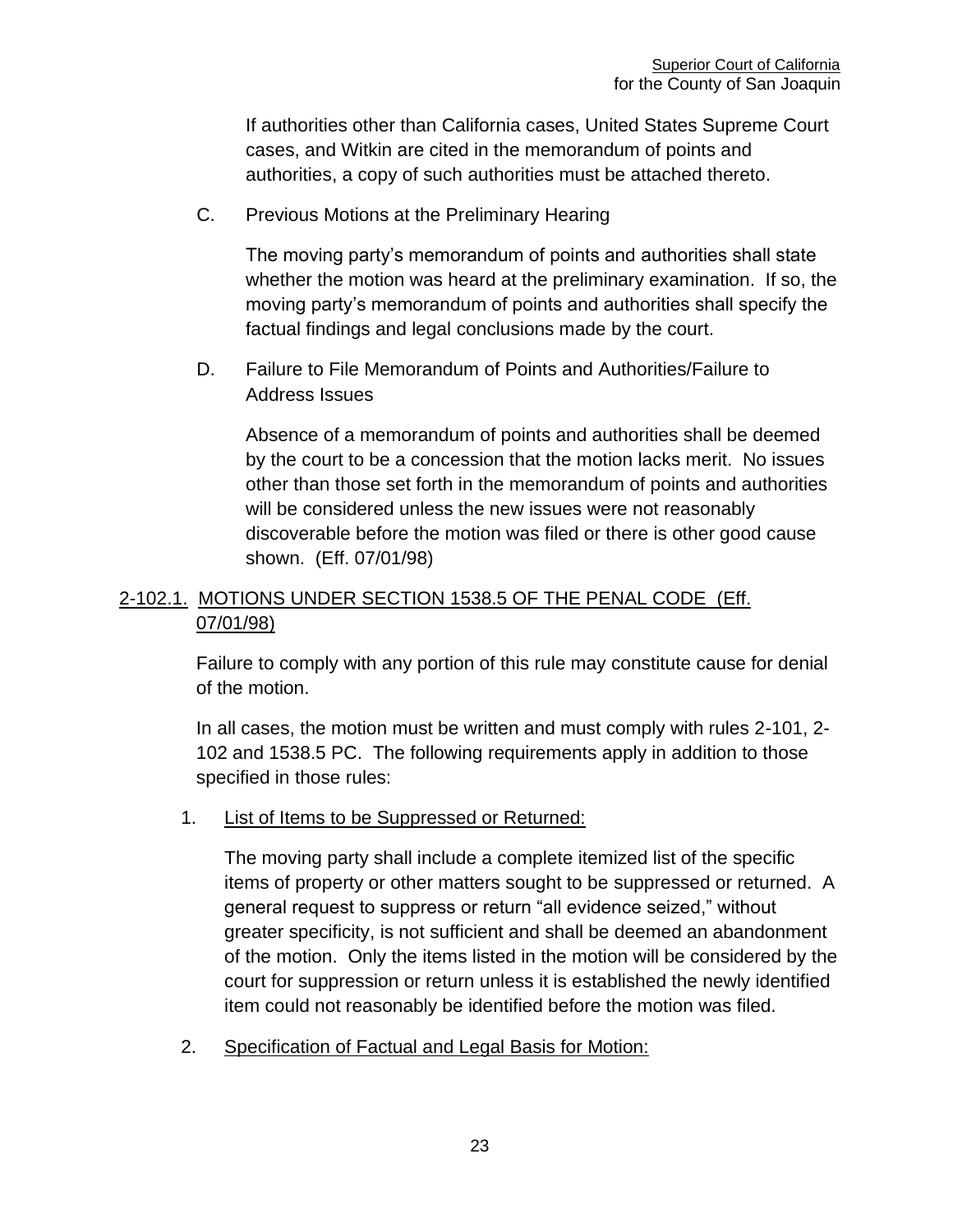The moving party's memorandum of points and authorities shall identify the specific legal and factual basis and cite the specific authority which will be offered to support the claim the search or seizure was defective. Failure to identify the specific legal and factual basis for the claim will be deemed a concession the search and/or seizure was lawful and will result in summary denial of the motion.

3. Specification of Intended Witnesses:

Moving and responding parties shall specify on the first page of the notice of motion or response the name of the witnesses, if any, they intend to call at the hearing.

### 4. Copy of Search Warrant, Affidavit, and Inventory:

If relevant to the motion, legible copies of the search warrant, affidavit in support of the warrant, and return and inventory shall be appended to the moving papers.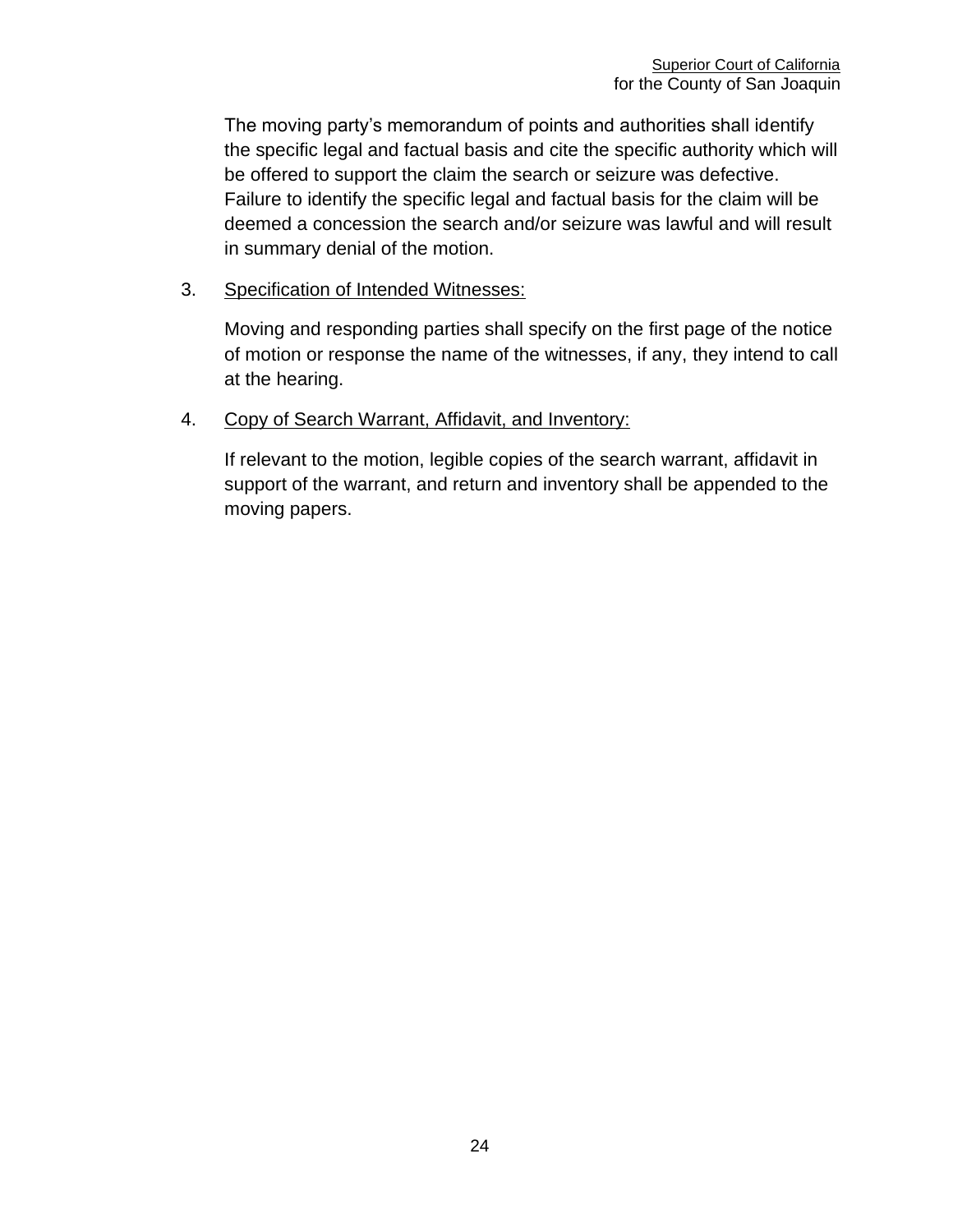### 5. Stipulation to Transcript of Preliminary Examination Superior Court:

When any party is unwilling to stipulate to the transcript of the preliminary examination or grand jury hearing being received into evidence (supplemented by other testimony and argument of counsel, as needed), that fact shall be stated on the first page of the notice of motion or response. Failure to so indicate shall be deemed a stipulation to the admission of the transcript into evidence. (Eff. 07/01/98)

## <span id="page-25-0"></span>2-102.2. DEMURRERS, MOTIONS TO DISMISS, MOTIONS TO STRIKE (Eff. 07/01/98)

In addition to the above requirements, defendants shall attach a copy of the current complaint, information, or indictment to the memorandum of points and authorities filed in support of any demurrer, motion to dismiss based upon the pleadings, or motion to strike. In addition, demurrers, motions to dismiss, and motions to strike shall specify in the notice whether the defendant seeks to dismiss or strike the entire complaint, information, or indictment. If the defendant does not seek to dismiss or strike the entire complaint, information, or indictment, the defendant shall set forth in the notice of motion the count, enhancements, allegations, special circumstances, or other aspects of the pleading defendant seeks to dismiss or strike. (Eff. 07/01/98)

### <span id="page-25-1"></span>2-103. MOTIONS AT TRIAL (Eff. 01/01/98)

### A. Felony Cases

In felony cases, all motions in limine, any extraordinary or complex motions, and any motions requiring live testimony shall be made in writing with a supporting memorandum of points and authorities. These motions must be served on opposing counsel and filed with the court no later than one week before the first trial assignment date.

#### B. Misdemeanor Cases

In misdemeanor cases, all motions in limine requiring live testimony shall be made in writing with a supporting memorandum of points and authorities. In limine motions requiring live testimony shall be served on opposing counsel and filed with the court no later than one week before the first trial assignment date. Any other in limine motions in misdemeanor cases may be made orally or in writing after assignment to the trial department. If other such motions are made in writing, the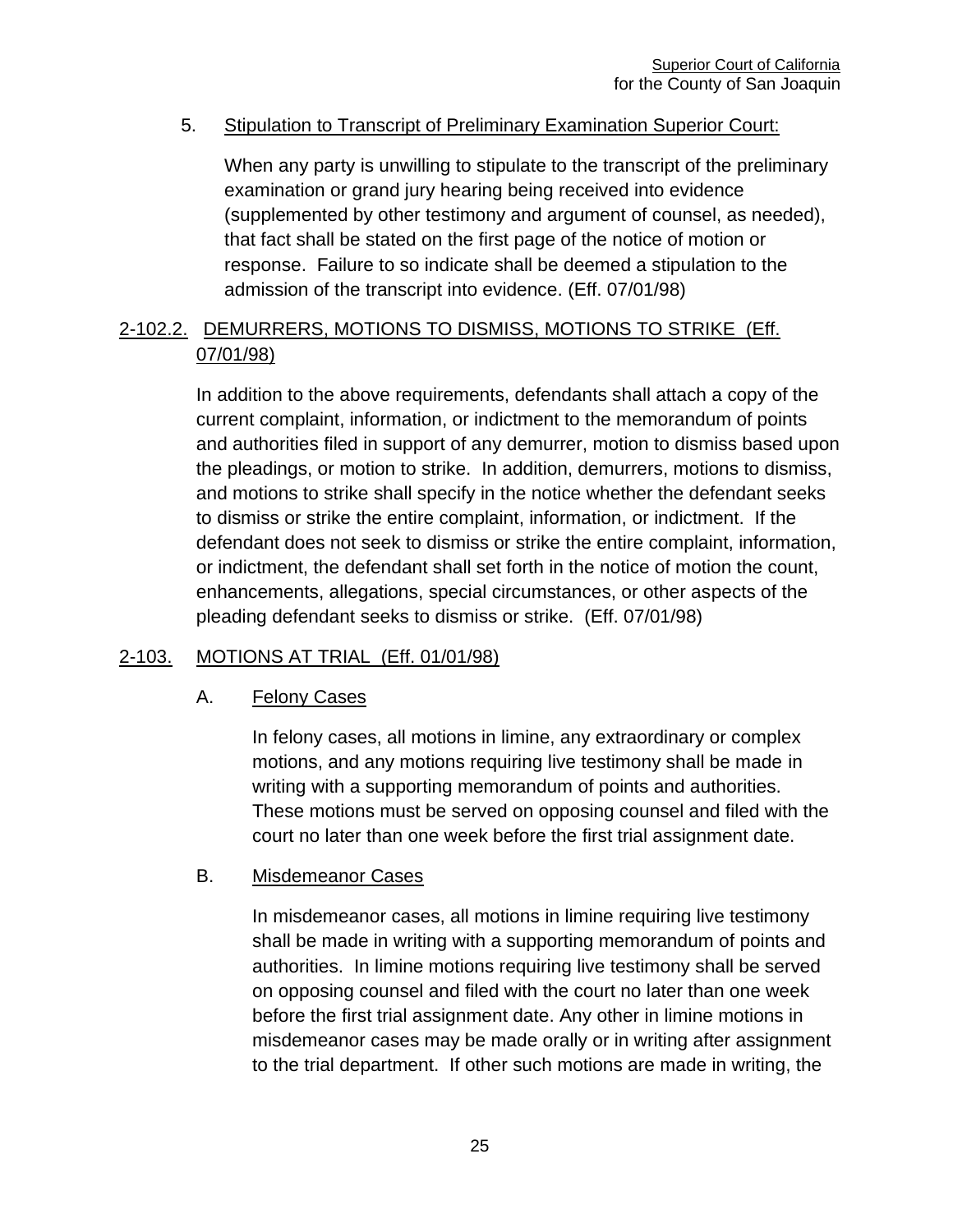moving party must serve the opposing party no later than the first appearance in the trial department.

- C. All evidentiary in limine motions necessitating testimony must be clearly labeled: LIVE TESTIMONY NECESSARY.
- D. All in limine motions seeking to exclude or admit evidence or testimony shall include the following:
	- 1. An itemized list of the evidence the party is seeking to exclude or admit.
	- 2. A summary of the expected testimony the party is seeking to exclude or admit and a list of the witnesses the party expects will give that testimony.
	- 3. Points and authorities as described in 2-102.
- E. All motions seeking the admission of evidence pursuant to Evidence Code §1101(b), or 1108 or 1109, shall include, in addition to the items set forth in paragraph D, relevant portions of the police reports, transcribed witness statements, and preliminary hearing and trial transcripts relating to the uncharged offense when such documents are available.(Eff. 01/01/08)

### <span id="page-26-0"></span>2-104. SANCTIONS (Eff. 07/01/98)

In the event of a failure to comply with 2-101, 2-102,2-102.1, 2-102.2, or 2- 103, the court may impose sanctions including a monetary fine, a refusal to hear the motion, continuance, exclusion of evidence, issue preclusion, or any other relief or sanctions the court deems appropriate. (Eff. 07/01/98)

## <span id="page-26-1"></span>2-105. PRE-TRIAL CONFERENCES (Eff. 01/01/98)

### A. Preparation of Attorneys

In felony and misdemeanor cases, the attorneys who attend the pretrial conference should be thoroughly familiar with the case and authorized to make an offer for early resolution of the case. It is preferable that the attorneys assigned to the case attend the pre-trial conference. The assigned attorneys should review all existing investigative reports, preliminary hearing testimony, and rap sheets prior to the pre-trial conference.

B. Felony Cases - Pretrial Conference Questionnaire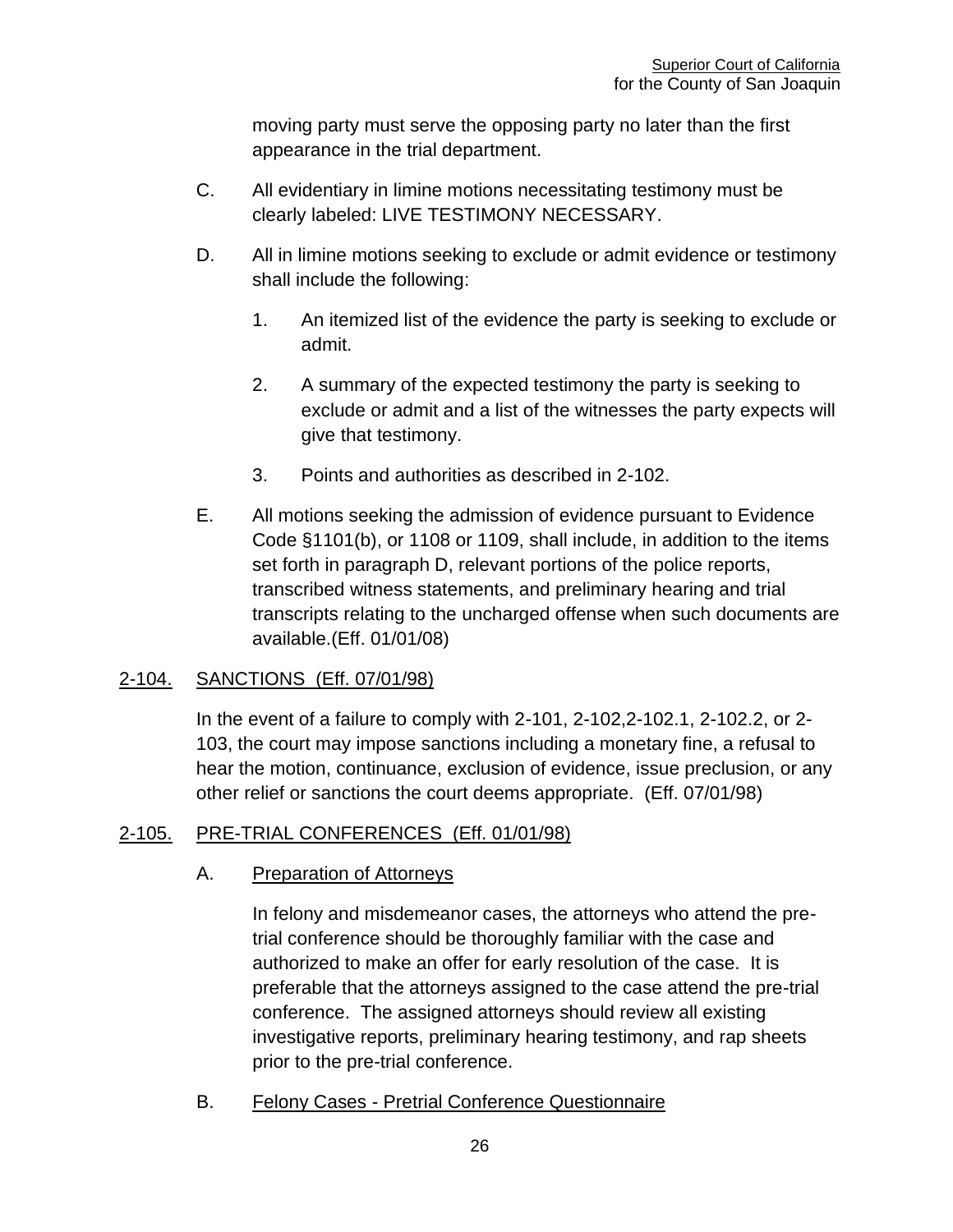In felony cases, the People shall be required to fill out a pre-trial conference questionnaire form. The form will be a standard form adopted for this court's use after consultation with the District Attorney's Office, Public Defender's Office and Lawyers Referral Service.

The People must serve and deliver the pretrial conference questionnaire to the courtroom where the conference is to be held no later than two court days prior to the scheduled pre-trial conference. Counsel for the defense are encouraged to submit a pre-trial conference questionnaire as well. These questionnaires shall remain confidential. (Eff. 07/01/98)

### <span id="page-27-0"></span>2-106. JURY INSTRUCTIONS (Eff. 07/01/14)

All requested instructions, including special instructions or modified CALCRIM instructions, shall be presented to the trial court and served on opposing counsel at a time deemed appropriate by the trial court. Unless otherwise ordered by the trial court, all requested instructions shall be presented in their entirety and not simply referred to by CALCRIM numbers. All special instructions shall be labeled People's Special Instruction or Defendant's Special Instruction and numbered sequentially. All proposed jury instructions shall comply with the California Rules of Court.(Eff. 07/01/14)

### <span id="page-27-1"></span>2-107. MATTERS IMPROPERLY SET FOR HOLIDAYS AND NON-JUDICIAL HOLIDAYS (Eff. 07/01/98)

A matter that is improperly set for a time other than as specified by these rules or as allowed by law will be automatically set for the next court day (unless that date would exceed the legal time limit) and then shall be continued by the court as is appropriate. (Eff. 07/01/98)

## <span id="page-27-2"></span>2-108. MOTION TO BE RELIEVED AS COUNSEL - RETAINED COUNSEL (Eff. 01/01/99)

- A. An attorney retained to represent a defendant in a criminal proceeding shall not withdraw from such representation except by order of the court upon a timely motion.
- B. Except when a defendant fails to appear and a bench warrant is issued, all motions to be relieved shall be in writing and served by counsel on defendant prior to the hearing and comply with Code of Civil Procedure sections 284 and 285 and California Rule of Court 376.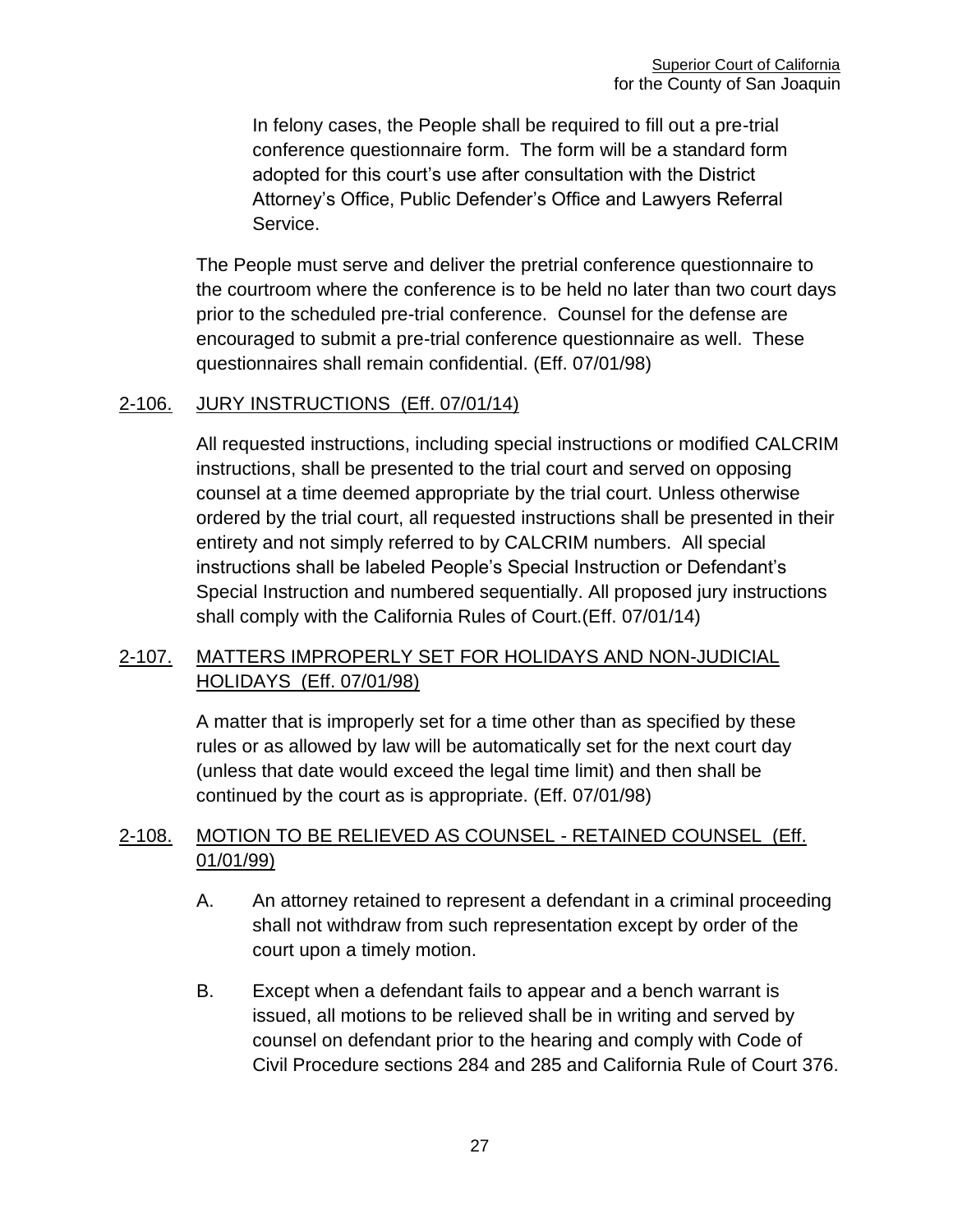Counsel for defendant shall also serve a copy of the motion on the People.

C. Any motion to be relieved shall include a declaration stating the defendant's last known address along with facts indicating when that address was last confirmed as valid by counsel. If the whereabouts of the defendant are unknown, the declarations shall include facts constituting reasonable diligence in ascertaining the defendant's last known address. (Eff. 01/01/99)

## <span id="page-28-0"></span>2-109. TAPE RECORDED PROCEEDINGS IN MISDEMEANOR CASES (Eff. 07/01/15)

- A. Unless a Certified Shorthand Reporter is present, all contested matters will be tape recorded. All other matters will be tape recorded only upon the request of a party.
- B. Where tape recorders are employed instead of court reporters to record proceedings, tapes shall be preserved by the clerk as follows:
	- 1. In all contested matters (motions and trials), tapes will be preserved until 60 days following final judgment. In cases involving multiple defendants, tapes will be preserved until 60 days following final judgment of the last co-defendant. Tapes shall also be preserved until the appeals of all defendants are final.
	- 2. In all other cases, the tapes will be preserved for 30 days after the recording date, unless a party shall have delivered to the clerk a request, in writing, stating the particular case and date recorded, in which case the tapes will be preserved for 60 days.
	- 3. Unless otherwise ordered by the court, tape recordings of proceedings are public records and may be examined under reasonable conditions, to be specified by the clerk.
	- 4. Upon written request, specifying a particular case and tape number, the clerk may duplicate the tape for a fee. No fee shall be required of the court appointed counsel. (Eff. 07/01/15)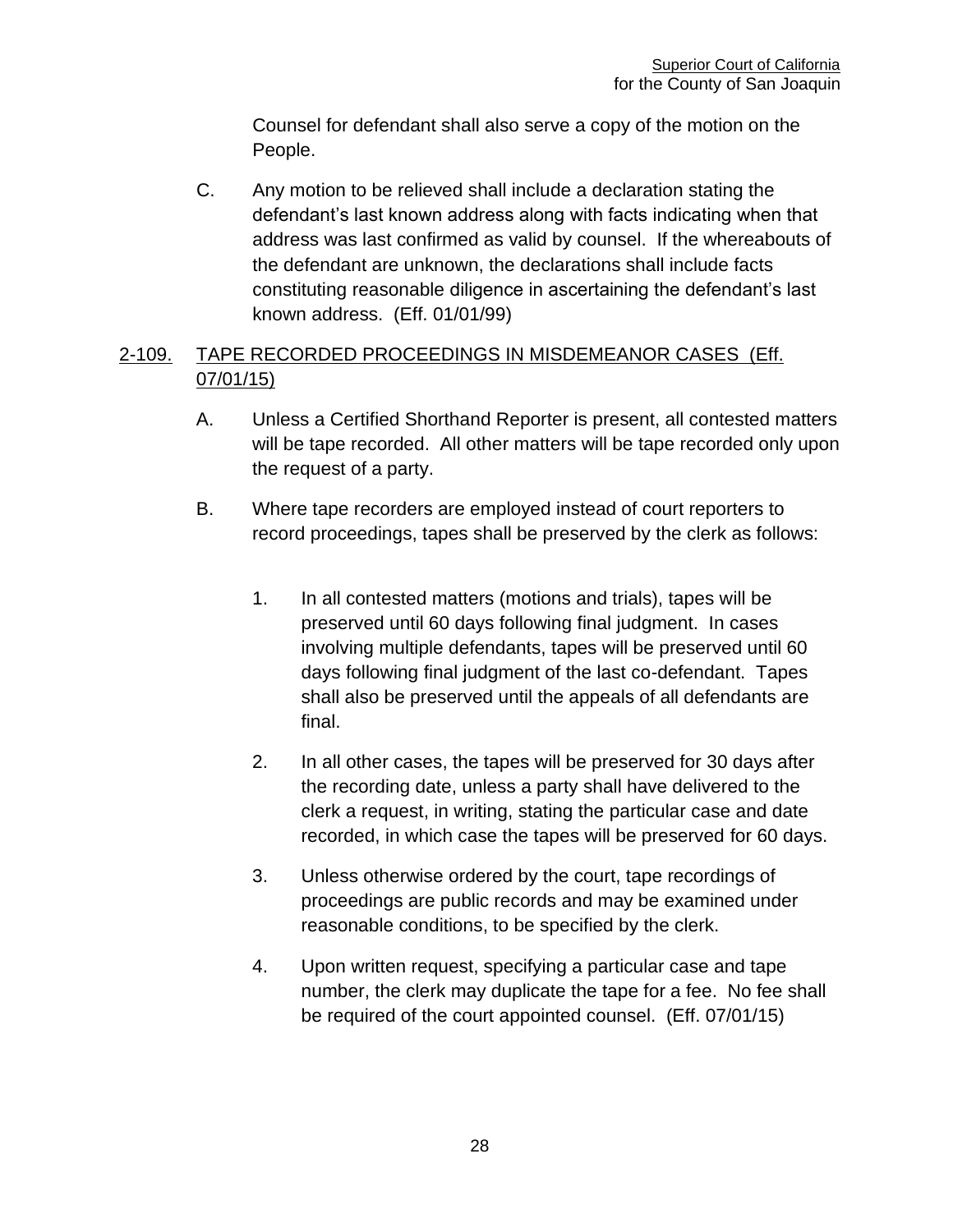#### <span id="page-29-0"></span>2-110. ATTORNEY FEES IN CRIMINAL AND JUVENILE MATTERS (Eff. 07/01/99)

Payment to court appointed counsel in criminal and juvenile matters will be made in such amount and manner set forth in the "Payment Policy and Fee Schedule" of the Lawyer Referral Service, available from that office. (Eff. 07/01/99)

### <span id="page-29-1"></span>2-111. REQUESTS TO MODIFY JUDGMENT (Eff. 01/01/03)

Requests to modify judgment must be by a noticed motion, specifying the order sought and the support for it, filed with the clerk of the court not less than five (5) days in advance of the hearing date. Notwithstanding the foregoing, a noticed motion is not required for non-substantive modifications, for example, jail report date, fine due date, manner of fine payment, authorization to complete a commitment in another county. (Eff. 01/01/03)

## <span id="page-29-2"></span>2-112. CRIMINAL APPLICATIONS FOR TEMPORARY ORDERS FOR RELEASE OF INMATE DUE TO MEDICAL, DENTAL, FUNERAL AND OTHER APPLICABLE APPOINTMENTS (Eff. 07/01/17)

No application for an order allowing release from jail for medical, dental, funeral or other appointments shall be made ex-parte. All requests for release shall be made to the presiding criminal judge or a judge assigned by the presiding criminal judge. The applicant must show by declaration that notice was given to the District Attorney's Office and the custodial institution.

A hearing date and time for the application and order must be made 24 hours in advance or within less time upon good cause by contacting the judge's courtroom clerk. (Eff. 07/01/17)

### <span id="page-29-3"></span>2-113. BAIL SCHEDULE RULE (Eff. 01/01/10)

Pursuant to Penal Code section 1269b, subdivision (d), the Court's Bail Committee is authorized to prepare, adopt and annually revise the Uniform County Bail Schedule as required by Penal Code section 1269b, subdivision (c). (Eff. 01/01/10)

## <span id="page-29-4"></span>2-114. SUBMISSION OF DOCTOR REPORTS TO DETERMINE MENTAL HEALTH COMPETENCY PER PC 1368 (Eff. 01/10/20)

A. Doctor reports regarding mental health competency under PC 1368 must be filed with the court by 5:00 p.m. no later than the last court day prior to the hearing either by: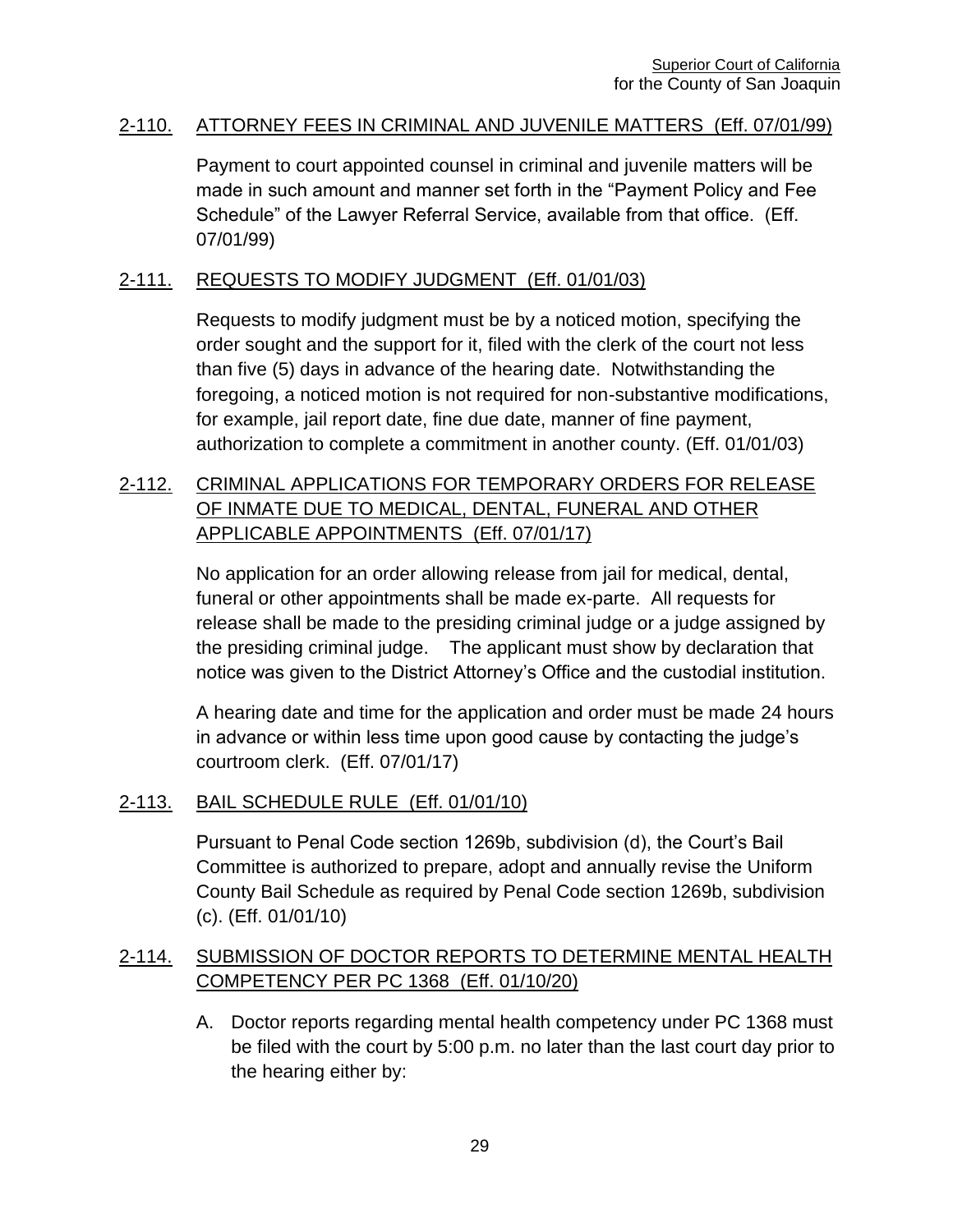- 1. Filing the original signed document with the Clerk's Office in person, which includes the drop box, or by mail; or,
- 2. Electronically filing the signed document pursuant to local rule number 6.

If the doctor is not able to file the report, the doctor shall submit for filing a written request for an extension. Such a request must be filed with the court by 5:00 p.m. no later than the last court day prior to the hearing and shall be submitted as described in subsections 1 or 2 above. (Eff. 01/01/20)

## RULE 3 CIVIL

#### <span id="page-30-1"></span><span id="page-30-0"></span>3-100. IMPLEMENTATION (Eff. 07/01/17)

The mandates set forth in these Local Rules are considered lawful orders of the court. Violation of any of these Local Rules may result in the imposition of sanctions pursuant to Code of Civil Procedure section 177.5 for violation of a lawful court order.

If the court finds that any party has not proceeded with due diligence or otherwise failed to comply with this rule, sanctions may be imposed pursuant to Government Code section 68608(b).

Unless otherwise required by law, the Clerk's office will conform a maximum of two (2) copies. (Eff. 07/01/17)

#### <span id="page-30-2"></span>3-101. DIRECT CALENDARING OF CIVIL CASES (Eff. 01/01/20)

THESE RULES APPLY TO ALL CIVIL CASES (LIMITED AND UNLIMITED. EXCLUDING PROBATE) UNLESS OTHERWISE NOTED.

- A. All cases described as personal injury, eminent domain, collection or other actions denominated as civil in nature shall be subject to assignment to a judicial officer for all purposes at the time of filing of the action. This section shall not apply to abandonment, adoption, mental health, petitions for approval of minors' compromises and family law cases. Nothing herein shall be construed to interfere with the Presiding Judge's authority to assign or reassign cases. This section also applies to writs.
- B. Cases which are subject to direct calendaring shall be assigned to a judicial officer for all purposes, who shall thereafter handle all proceedings involving the matter, including trial, except as otherwise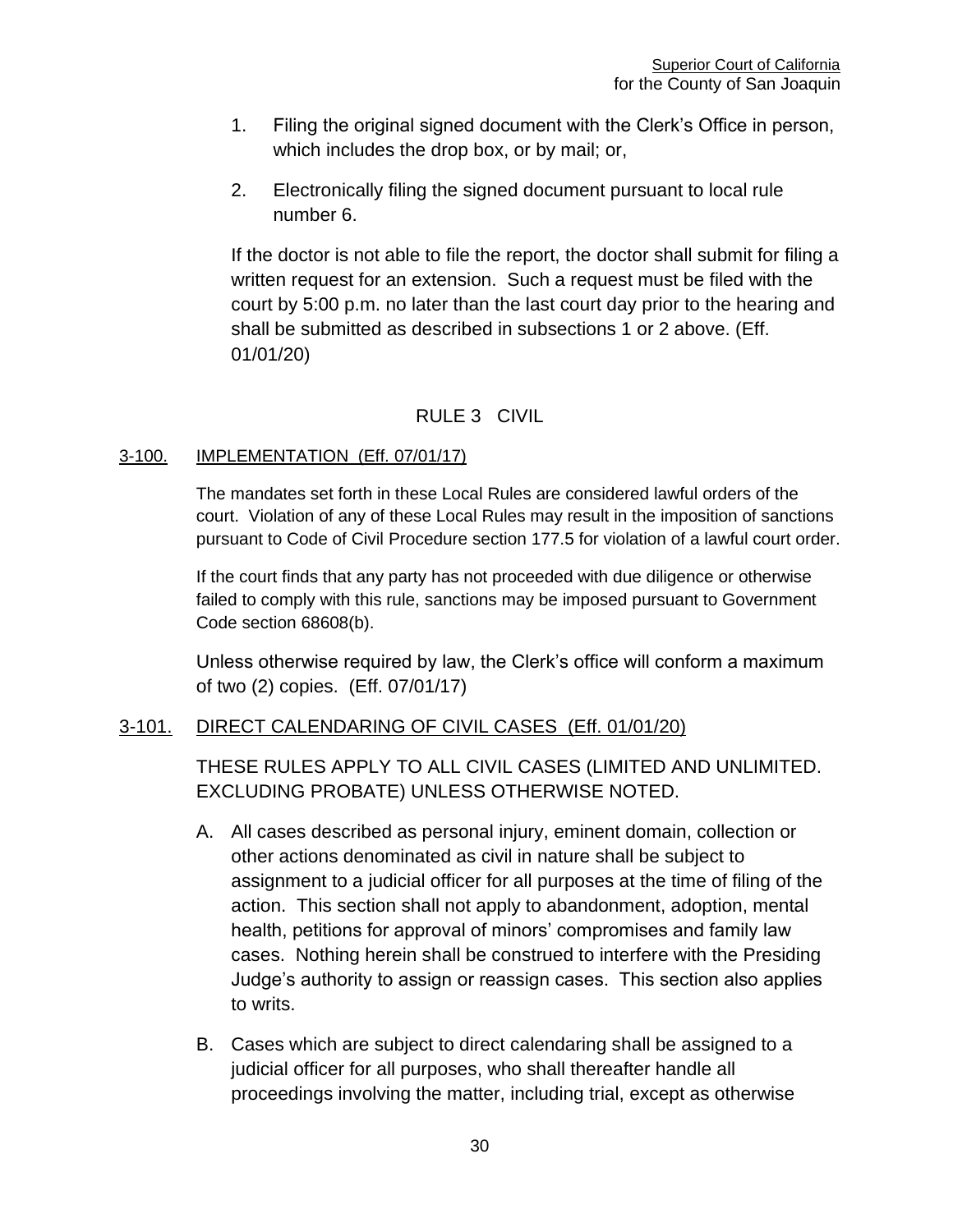provided or required by law. At the time of the initial filing of any case, the Clerk's office shall, generate a Notice of Case Assignment and Notice of Hearing identifying the judicial officer who is assigned for all purposes including trial. A copy of this notice must be included with the service of the Complaint, Summons and ADR information upon all named defendants.

Time limits for peremptory challenges of judges, commissioners and referees are governed by CCP Section 170.6. (Eff. 05/28/20)

# <span id="page-31-0"></span>3-102. ADMINISTRATION OF GENERAL CIVIL LITIGATION (Eff. 01/01/20)

### NOT APPLICABLE TO LIMITED CIVIL CASES

A. Policy:

It is the policy of the San Joaquin Superior Court:

- 1. To manage all cases except civil petitions, probate, mental health, domestic and paternity actions from the time of filing the first document invoking court jurisdiction through final disposition.
- 2. The time frame for unlimited civil cases is 75% within 12 months, 85% within 18 months and 100% within 24 months.
- 3. To use these rules as outside limits in the management of civil cases. Parties are encouraged to proceed at a more accelerated pace, especially in those cases involving promissory notes, simple breach of contract, money due and other cases susceptible to early disposition. In such cases, a party may file its own at-issue memorandum prior to case management conference to secure an early trial date.
- 4. Nothing in this section shall prevent the court from issuing an exception order based on a specific finding that the interest of justice requires a modification of the routine processes as prescribed.
- 5. Uninsured motorist (California Insurance Code Section 11580.2) and eminent domain cases shall be deemed exempt from this rule upon the filing by plaintiff of a Declaration of Exemption (Form Sup. Ct.56). The Case Management Conference for these matters will be scheduled 180 days out at case initiation. If the Declaration of Exemption is filed after case initiation, the CMC date will be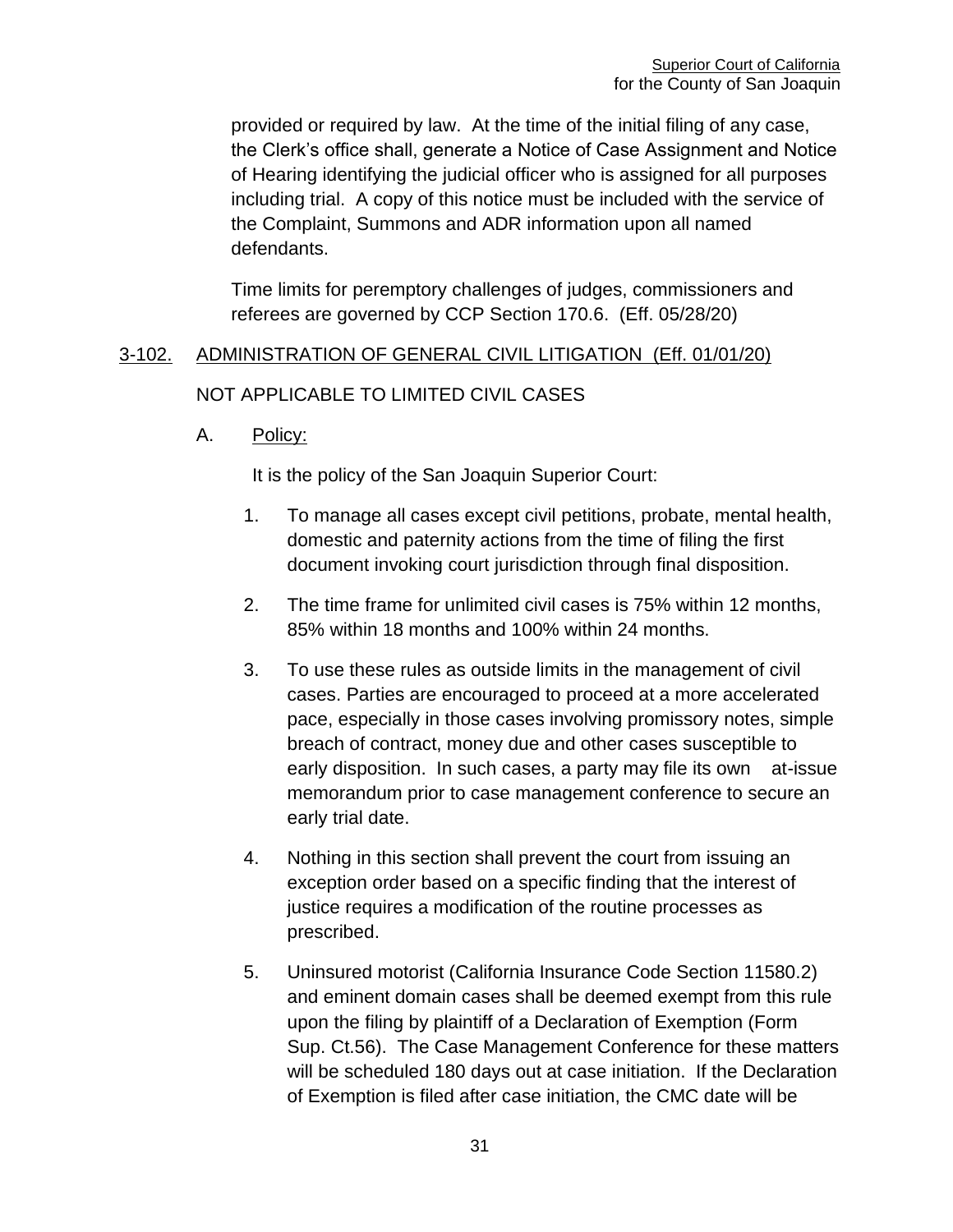vacated and rescheduled for 180 days out from the filing date of the declaration. (CRC 3.712.) Plaintiff is required to file a dismissal within ten (10) days after receipt of monies or 60 days after the arbitration hearing in all uninsured motorist cases.

6. All civil cases filed which are statutorily limited civil cases shall remain subject to the "Economic Litigation Rules" (CCP Section 90, et seq.) regardless of which department or commissioner handles such case.

## B. Procedure

- 1. Any party seeking a change of hearing date set under this section must file a written application containing a showing of good cause together with a proposed order five (5) court days in advance of the hearing.
- 2. Order to show cause hearings for violations of these rules will be held by the assigned judge approximately 20 days from the mailing of the order to show cause.
- 3. Written response to orders to show cause must be filed at least five (5) calendar days before the hearing.
- 4. All stipulations for request to continue any proceeding shall be signed by all attorneys involved in the case.

### C. Responsive Pleadings

- 1. If a Certificate of Inability to Respond is timely filed the court will conduct a hearing to determine a date on which a response must be filed.
- 2. If the responsive pleading is a demurrer and the demurrer is overruled, the court shall fix the time for filing a further response. If a demurrer is sustained with leave to amend, the court shall fix the time for filing an amended pleading and may fix the time for filing a response.

Pursuant to C.R.C 3.110(g), if a responsive pleading is not served within the applicable time limits, and no extension of time has been granted, the plaintiff is required, within 10 days after the time for services has elapsed, to file a request for entry of default.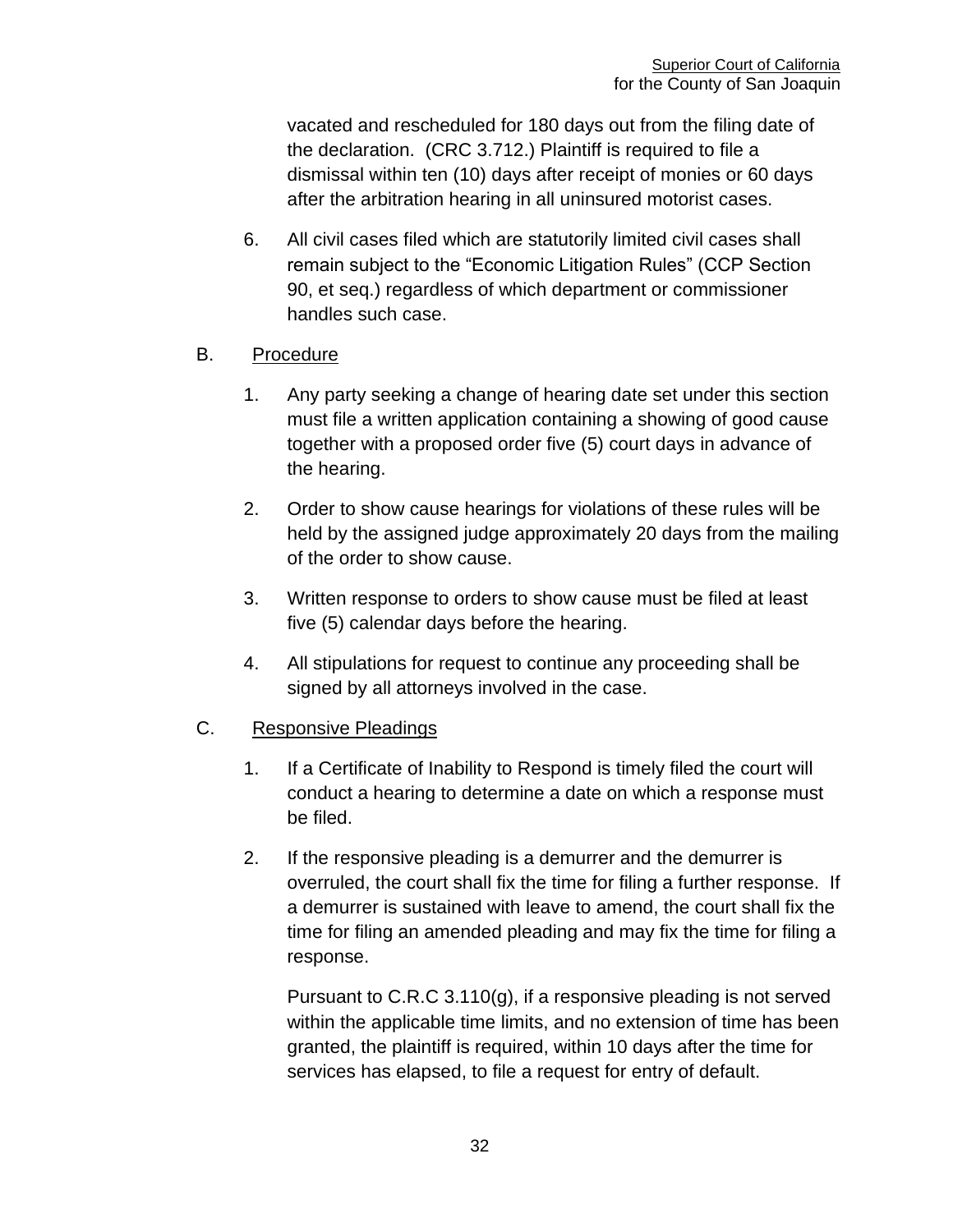### D. Stays of Action/Alternative Dispute Resolution Requirements

- 1. To stay any action pending any type of alternative dispute resolution (ADR), stipulations and proposed orders must provide that the ADR shall be binding and that a dismissal of the entire action will be filed.
- 2. The stay provided by 11 U.S.C. Section 362 shall not affect this section.

## E. Extensions by the Court

1. The court may extend any time standard set forth in these rules upon a showing of good cause on noticed motion or ex-parte appointment with the assigned judge.

"Good cause" includes the existence of those conditions stated in C.C.P. section 583.240. When applying to the court to extend time for service of process based on the conditions stated in C.C.P. section 583.240, plaintiff shall suggest to the court the earliest time within which the impediment to service may reasonably be eliminated so that the court is able to continue its supervision of the case on a date certain.

2. Further, in all civil actions, "good cause" for an extension of time to serve the defendant with process is established where plaintiff's declaration affirmatively shows that defendant's insurance carrier or other authorized representative has been advised that an action has been filed and that settlement negotiations are in progress which could resolve the case without further litigation. Upon such showing, it is the policy of the court to extend the time for service of the complaint to a date certain, within which time it appears reasonable that negotiations can be concluded.

### F. Case Management Conference (CMC)

- 1. Upon filing a complaint, the plaintiff shall receive the following from the clerk:
	- (a) Summons and complaint,
	- (b) Notice and date of the first case management conference (the first conference will be set within 180 days of the filing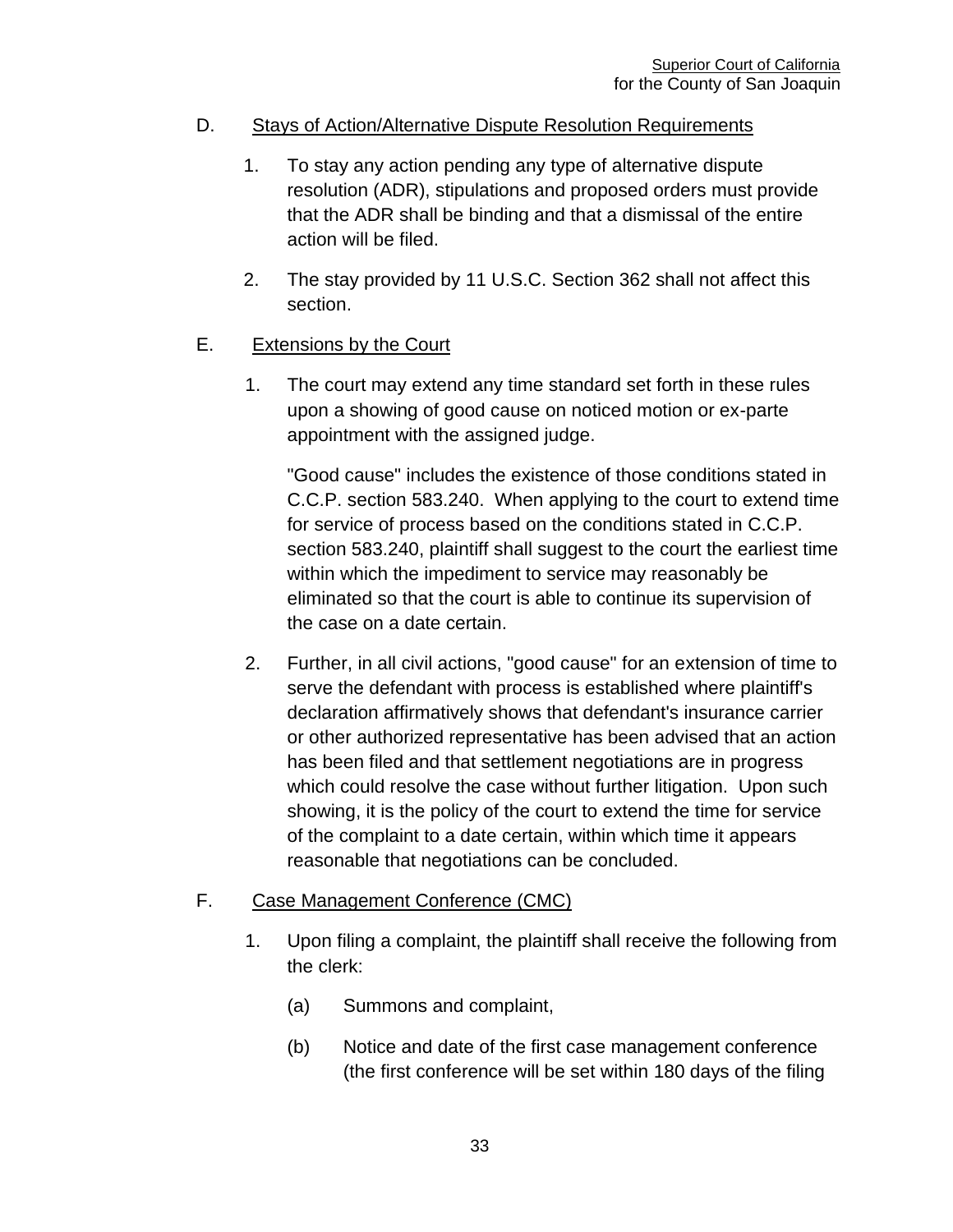date or within 180 days after an Answer is filed in collection cases governed by California Rule of Court 3.740), and

(c) A blank Case Management Conference Statement (CMCS).

Any cross-complainant naming new parties will also receive a notice of case management conference and a blank CMCS.

If a case is transferred from another jurisdiction after a responsive pleading has been filed, the first status conference will be set within 45 days from the order of transfer. If no responsive pleading has been filed, the first case management conference will be set within 90 days from the Order of Transfer. In all other particulars, the plaintiff in a transfer case will receive the same information and items as described above.

- 2. At the time of serving the summons and complaint (and a crosscomplaint upon a new party) the responding party shall be served with the notice of the case management conference and a blank CMCS by the plaintiff.
- 3. Each appearing party shall file and serve the completed Case Management Conference Statement at least fifteen (15) calendar days prior to the hearing.
- 4. The assigned judge shall conduct the case management conference, at which each trial attorney, or attorney familiar with the case, and each self-represented party must appear. At the CMC, the court may make all orders it deems appropriate, including but not limited to any one or more of the following:
	- (a) A preliminary determination regarding judicial arbitration or Alternative Dispute Resolution (ADR);
	- (b) Transfer to another court;
	- (c) Designating the case as "complex litigation";
	- (d) Order an early settlement conference;
	- (e) Order a trial setting conference; or
	- (f) Order the setting of a "short cause" court trial.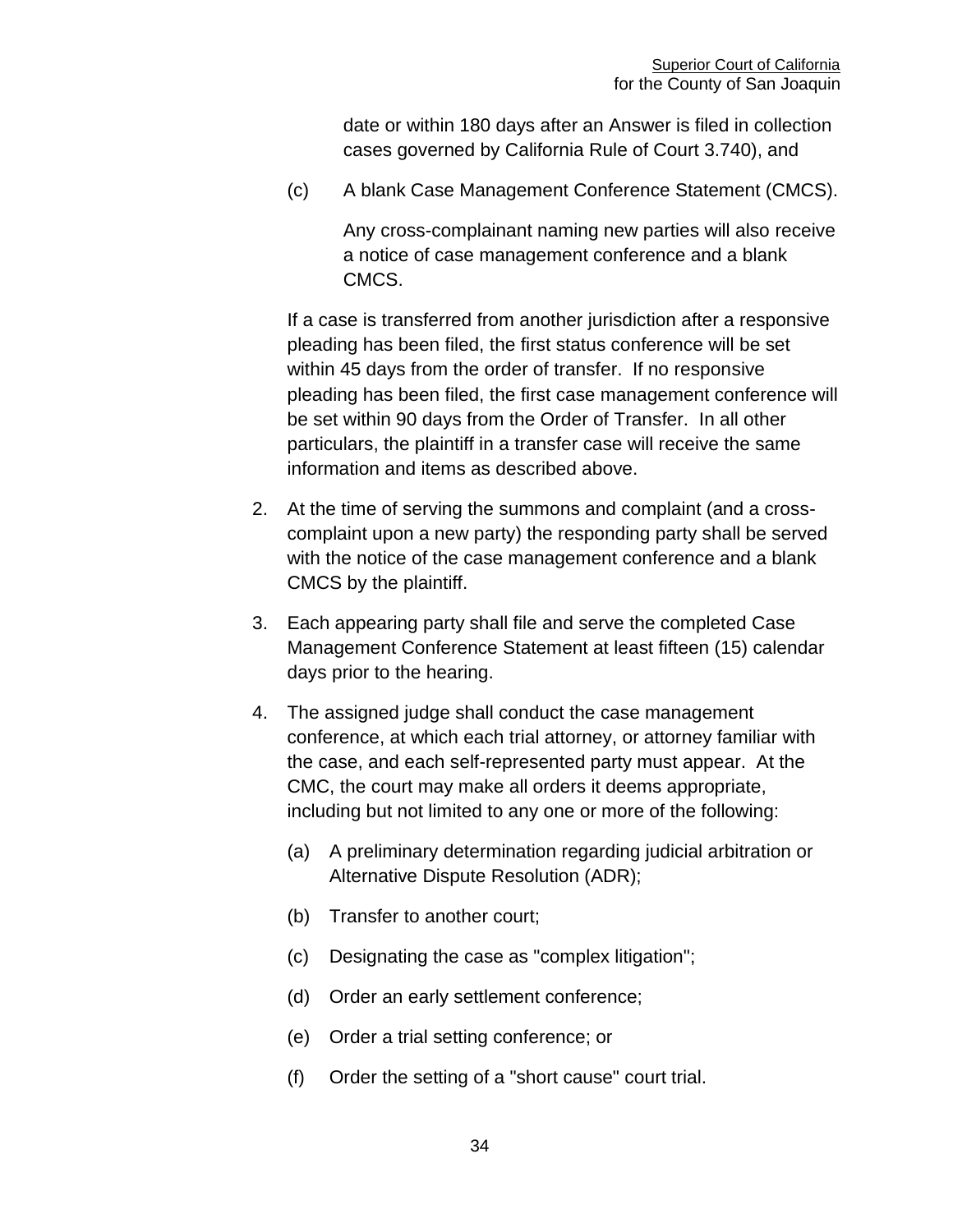- 5. If none of the parties object to the court referring the matter to arbitration (and therefore without limit) and both sides have initiated discovery, no appearances will be required at the case management conference.
- 6. If a case is not ordered to judicial arbitration, the court will order a trial setting conference date.
- 7. Any attorney may appear at the case management conference telephonically and, when this occurs, local attorneys have the same option.
- 8. The court will consider those factors outlined in Judicial Council Rule 2106 in evaluating a management plan for each individual case.

### G. Complex Litigation

- 1. A complex case is one which involves complex issues, difficult legal questions or unusual proof problems.
- 2. The court, on its own motion, may at any time declare an action a complex case, or may do so pursuant to motion by a party.
- 3. Once a case is designated as complex by the court, it shall be assigned to a judge for all purposes, including trial.
- H. Arbitration Determination
	- 1. Cases are ordered to arbitration at the case management conference.
	- 2. Parties shall be noticed with a trial setting conference date once a request for trial de novo has been filed. The trial setting conference will be held approximately 21 days from the request for trial de novo.

### I. Trial Setting Conference

- 1. If a case is not ordered to arbitration at the case management conference, the assigned judge will set the case for a trial setting conference.
- 2. Each trial attorney or attorney familiar with the case and selfrepresented party must attend, at which time the assigned judge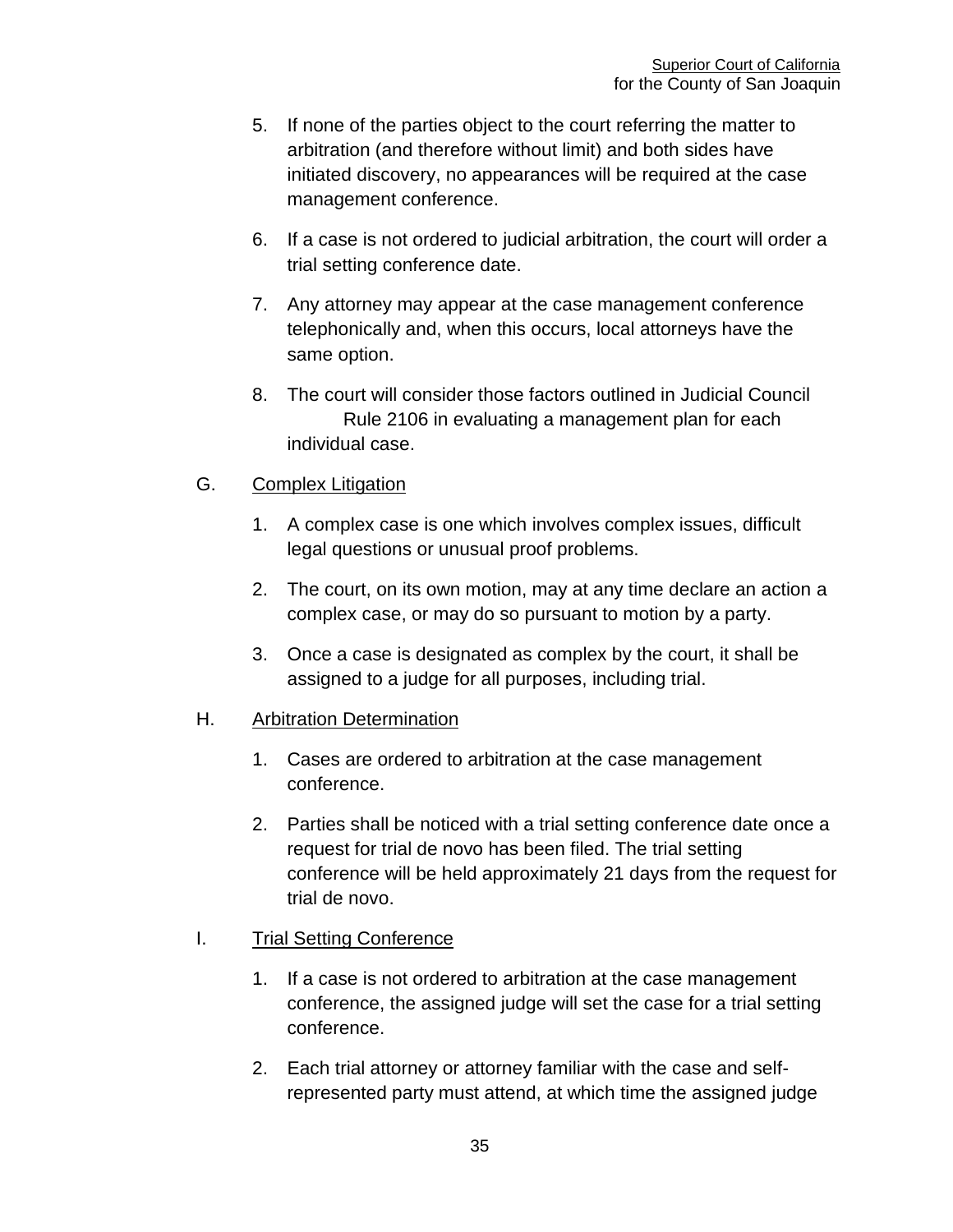will set any final deadlines for completion of discovery. A trial date shall be assigned with a mandatory settlement conference being set 15 to 30 days prior to trial. Settlement conferences will be governed by Rule 3-104.

3. All trial attorneys or attorneys familiar with the case and selfrepresented parties shall attend trial setting conference, unless a Declaration in Lieu of Personal Appearance has been filed. Said declaration must be filed with the Court Clerk's Office at least ten (10) days prior to the trial setting conference.

# J. Non-Availability of Official Court Reporting Services in Civil **Departments**

San Joaquin Superior Court's Official Court Reporters are "not available" within the meaning of California Rules of Court, Rule 2.956, for court reporting of civil cases. As provided in Rule 2.956(e)(1), the term "civil cases" includes all matters other than criminal and juvenile matters. This non-availability extends to all civil cases hearings or proceedings of any kind or nature, including but not limited to law and motion hearings, ex parte applications, long-cause hearings and trials. Effective July 31, 2017, the departments which normally hear civil cases are Departments 10A, 10B, 10C, 10D, and 11B.

As provided in Rule 2.956(c), parties may arrange for the presence of a certified shorthand reporter to serve as an official pro tempore reporter. It is the party's responsibility to pay the reporter's fee for attendance at the proceedings, but the expense may be recoverable as part of the costs, as provided by law.

If a party arranges and pays for the attendance of the certified shorthand reporter, none of the parties will be charged the reporter's attendance fee provided for in Government Code section 68086, subdivisions (a)(1) or (b)(1).

The stenographic notes of the certified shorthand reporter are the official records of the court and shall be secured by the court in either paper and/or electronic format in accordance with Government Code section 69955(a), (b), (c) and (d).

In all cases, the plaintiff shall serve "Notice of "Non-Availability of Official Court Reporting Services in Civil Departments" ("Notice") with the complaint. Likewise, the cross-complainant must serve the Notice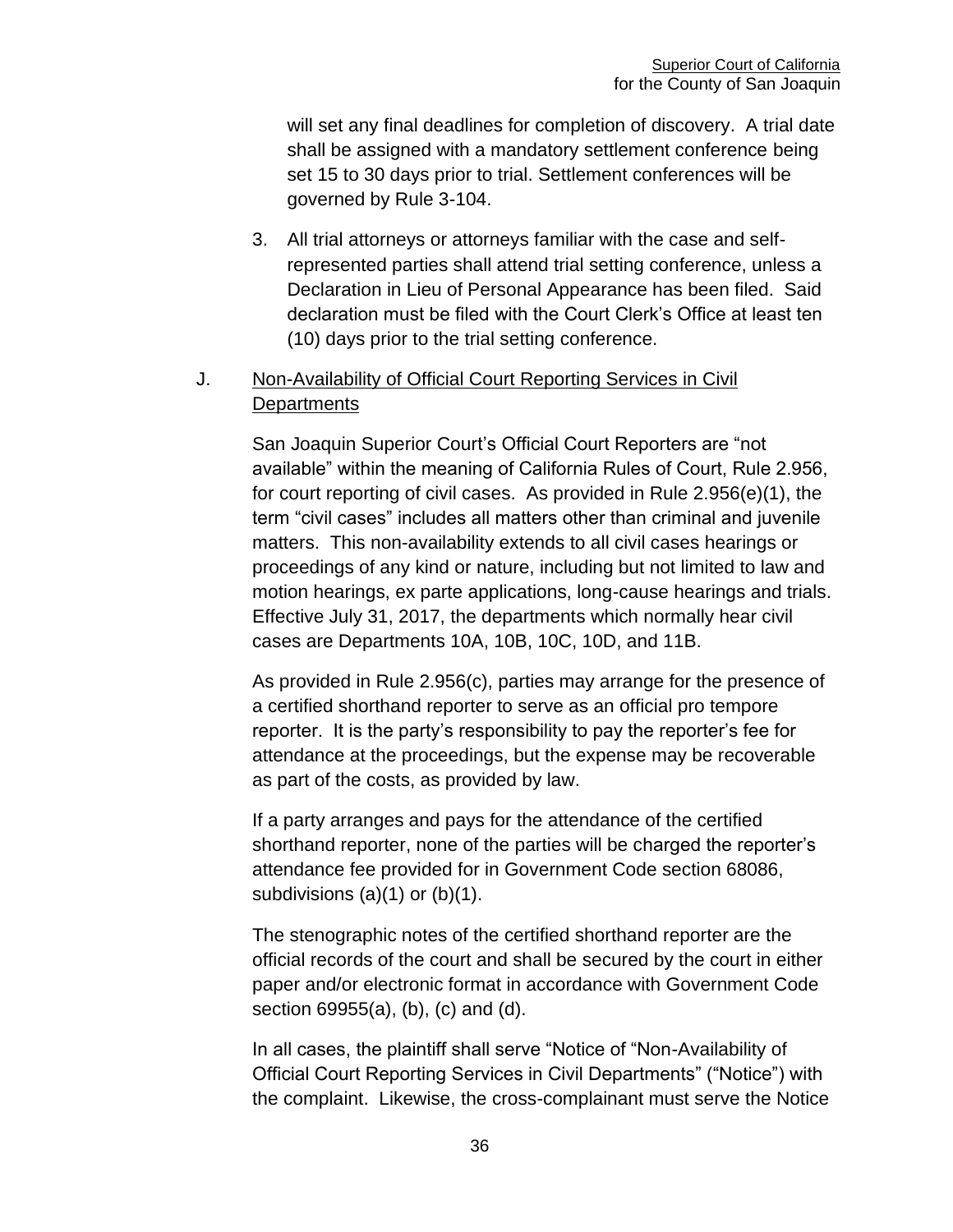on any new parties to the action. The service information must be included on the Proof of Service of Summons. In addition, parties that file motions must serve the Notice on all parties in the case. The service information must be included on the Proof of Services by Mail. (Rev 1/1/2022)

#### 3-103. REMOTE APPEARANCES (Eff. 01/01/22)

- A. This Local Rule is adopted pursuant to Civil Code of Procedure section 367.75 and California Rule of Court, rule 3.672. Notice requirements are set forth in rule 3.672 and below.
- B. For Case Management Conferences, Law and Motion hearings, and Ex Parte hearings, parties may appear remotely pursuant to Civil Code of Procedure section 367.75 and California Rule of Court, rule 3.672.
	- a) Parties may stipulate either orally or in writing to waive notice of other participants' appearing remotely for Case Management Conferences, Law and Motion hearings, and Ex Parte hearings.
	- b) This Court waives notice of parties appearing remotely for Case Management Conferences, Law and Motion hearings, and Ex Parte hearings.
	- c) Nothing limits the discretion of the judicial officer to require parties to appear in person for Case Management Conferences, Law and Motion hearings, and Ex Parte hearings.
	- d) A remote appearance for Case Management Conferences, Law and Motion hearings, and Ex Parte hearings will not be permitted if the tentative ruling posted for the hearing states that an in-person appearance is required, or the court advises the person requesting to appear remotely that the judicial officer has determined that an in-person appearance is necessary.
- C. For Case Management Conferences, Law and Motion hearings, and Ex Parte hearings, the Court has a telephone Bridge Conference Line platform that supports audio only.
	- a. The Bridge Conference Line call in numbers are listed on the Court's website.
	- b. At the discretion of the Judicial Officer, a Zoom video platform may be provided for the parties to appear. The Court will provide the video access meeting link, or require a party to provide notice of the video access meeting link.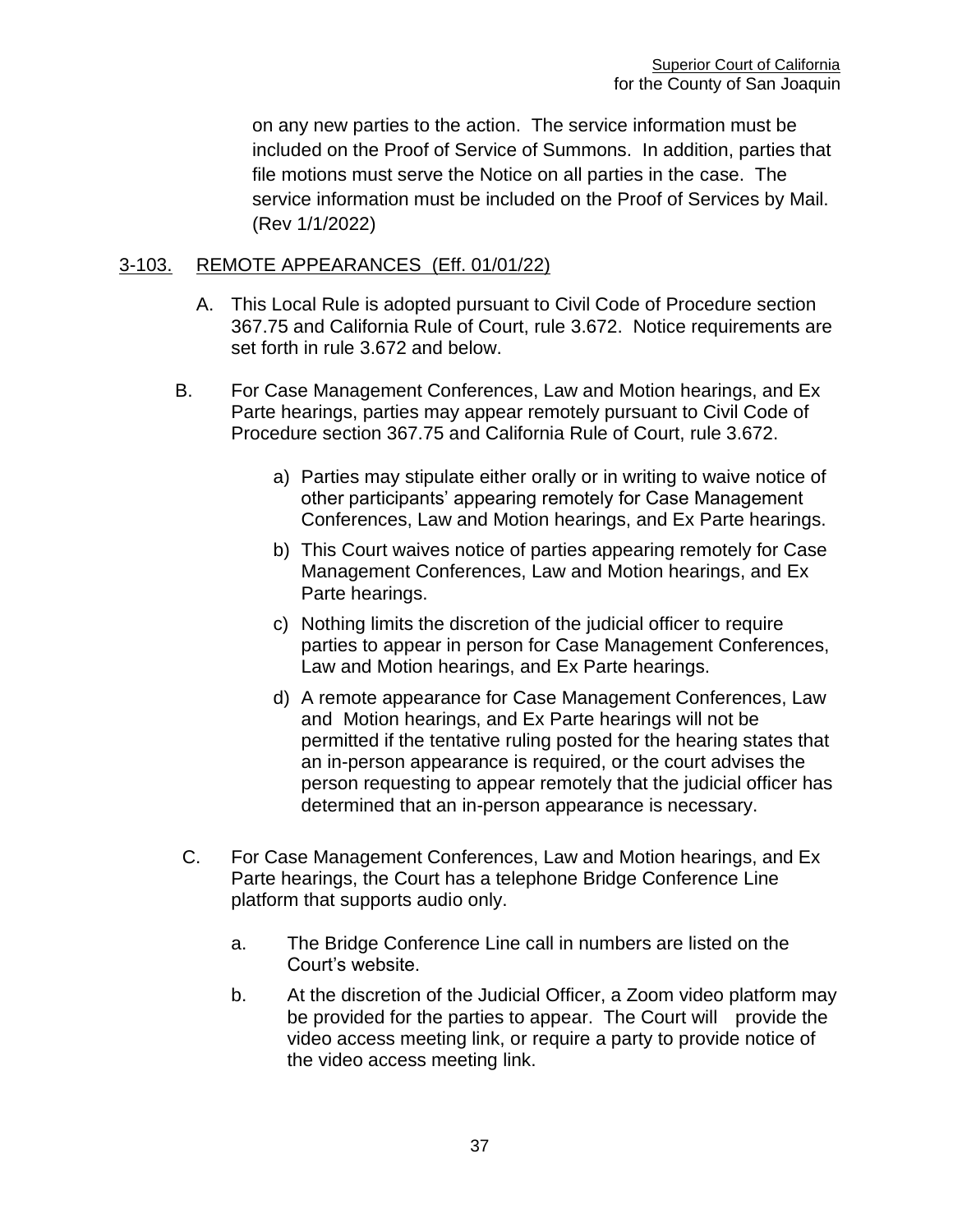- c. Any recording, reproduction, or re-broadcasting of a court ` proceeding held remotely, including screenshots or other visual or audio copying of a hearing, is prohibited.
- D. For Evidentiary Hearings, Settlement Conferences, Bench or Court Trials, Jury Trials, and hearings on Orders to Show Cause, parties must appear in person, unless the party or attorney requests and receives express written authorization to appear remotely by the judicial officer.
	- a. A party may request to appear remotely by filing and serving a Notice of Remote Appearance Form RA-010 with the Court no later than10 court days before the Evidentiary Hearing, Settlement Conference, Bench or Court Trial, Jury Trial, or Order to Show Cause.
	- b. In response to notice of remote appearance, any party may file and serve an Opposition to Remote Proceedings Form RA-015 no later than 5 court days before the hearing in question.
	- c. A party must deliver a copy of any written Notice or Opposition under (a) or (b) to the department in which the proceeding is to be held.
- E. Even when a remote appearance is authorized and commences, the judicial officer may terminate a remote appearance and continue the matter so that an in-person appearance can occur if technology or audibility issues interfere with the judicial officer's ability to make a determination required by the hearing, the in-person appearance is necessary to assist in the determination of the specific hearing, the court reporter's ability to make an accurate record is in question, counsel's ability to provide effective representation is in question, an interpreter's ability to provide language access is in question, or for any other reason which constitutes good cause under the circumstances.

## 3-104. SETTLEMENT CONFERENCE PROCEDURES (Eff. 07/01/17)

#### **Section 1:** Settlement Conference Statements

Each party must file with the court and serve all other parties with a Settlement Conference Statement at least ten (10) calendar days prior to the hearing. In addition to the items required by California Rules of Court, Rule 3.1380(c), the Settlement Conference Statement shall contain a concise summary of the case, a description of the matters agreed upon and the matters in dispute, and the factual and legal contentions as to the matters in dispute. In a personal injury action, the statements shall set forth the medical condition of the party(s), medical treatment received and by whom, a listing of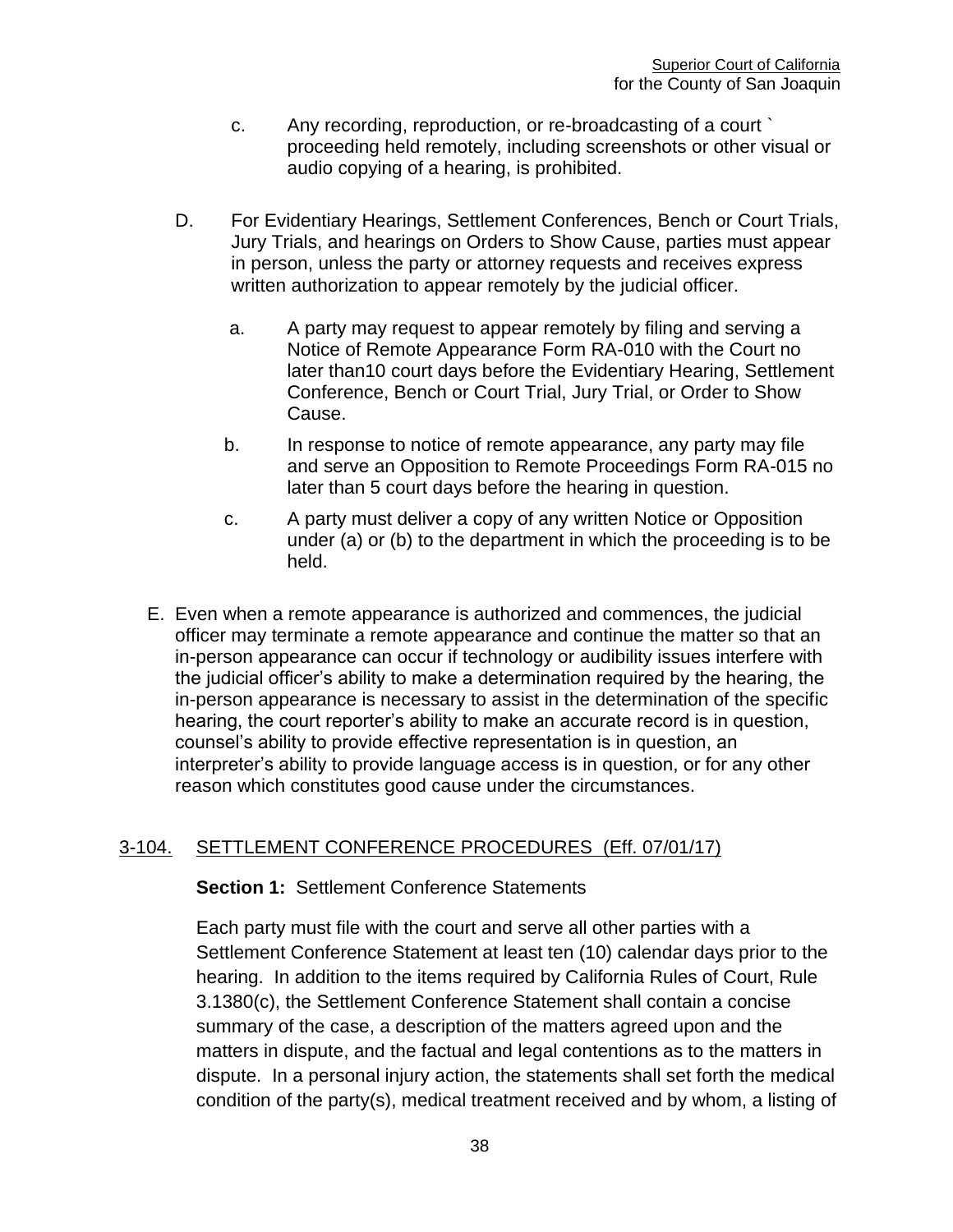the medical bills, the amount of the general damages claimed and supporting documentation, offers and counter offers of settlement and all other information which will assist the court in settling the case.

## **Section 2:** Necessary Preparation

All discovery should be completed prior to the hearing. If there is a dispute which requires an accounting, the accounting should be completed. If there is a material dispute as to the value of property, appraisals must be completed. If there is a substantial dispute as to medical condition of a party, all medical examinations should be completed.

# **Section 3:** Materials to be Brought to Conference

In a personal injury case, copies of medical reports, copies of medical bills, and if loss of earnings are claimed, documentation therefore is to be brought to the conference. If economists are to be used to support loss of earnings, a copy of the economists' reports and all other material necessary to substantiate general and specific damages will be required. In other cases, copies of accountings, appraisals and other documentation will be required.

**Section 4: Duties of Attorneys and Parties Attending Settlement Conferences** 

- (a) Each party claiming damages shall furnish to all other parties at least ten (10) days before the settlement conference, the amount of general damages claimed, an itemized list of special damages and medical billings, and in a personal injury or wrongful death case, a settlement offering.
- (b) The trial attorneys shall attend the conference. If this is not possible, the attorney attending the conference shall have a thorough knowledge of the case and shall be prepared to have the authority to negotiate settlement. All parties, and when a party is insured, a representative of the insurance company who has authority to settle a case, shall attend the conference. The court may excuse the attendance of a party or insurance company representative for good cause, such as excessive distance, if the person excused agrees to be immediately available by telephone at all times during the conference.
- (c) Each attorney shall have read, considered, and be ready to respond to the Settlement Conference Checklist, set forth in Rule 3-104, Section 5, immediately following.

**Section 5:** Settlement Conference Checklist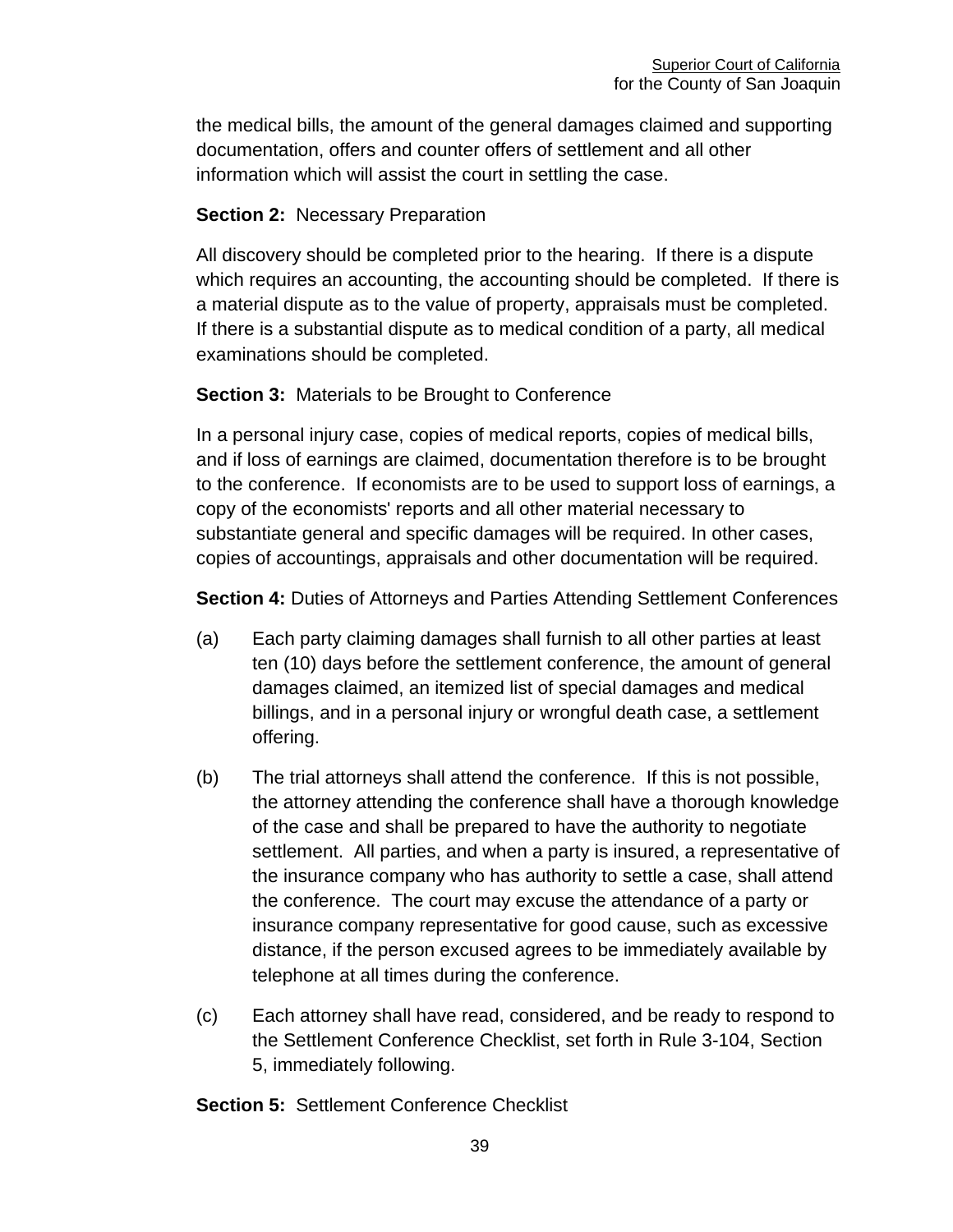- (a) Upon notification of a settlement conference date, recheck:
	- 1. California Rules of Court

Rule 3.1380 - Mandatory Settlement Conferences

Rule 3.1385 - Duty to Notify Court of Disposition

- 2. San Joaquin Unified Court Local Rules, Rule 3-104.
- (b) Review and evaluate liability (what a jury is likely to do).
	- 1. Consider and itemize strong liability points.
	- 2. Consider and itemize weak liability points.
	- 3. Consider facts which depend on conflicting testimony.
	- 4. Consider facts which depend on testimony of witnesses weak on credibility.
	- 5. Are there factual contentions on your side which will be difficult to prove?
	- 6. Are there factual contentions of your opponent which will be difficult to prove?
	- 7. Have you discussed your factual contentions with opposing counsel and considered his/hers?
	- 8. Consider law applicable to liability.
		- a. Is there a dispute as to law re liability?
		- b. Have you discussed your legal contentions with opposing counsel and considered his/hers?
	- 9. Take into consideration liability factors for the type of case.
	- 10. Rate liability on a scale of 0% liability to 100%.
- (c) Review and evaluate damages (what a jury is likely to do.)
	- 1. Have current medical reports on all claims of injury and all medical reports prepared by any doctor.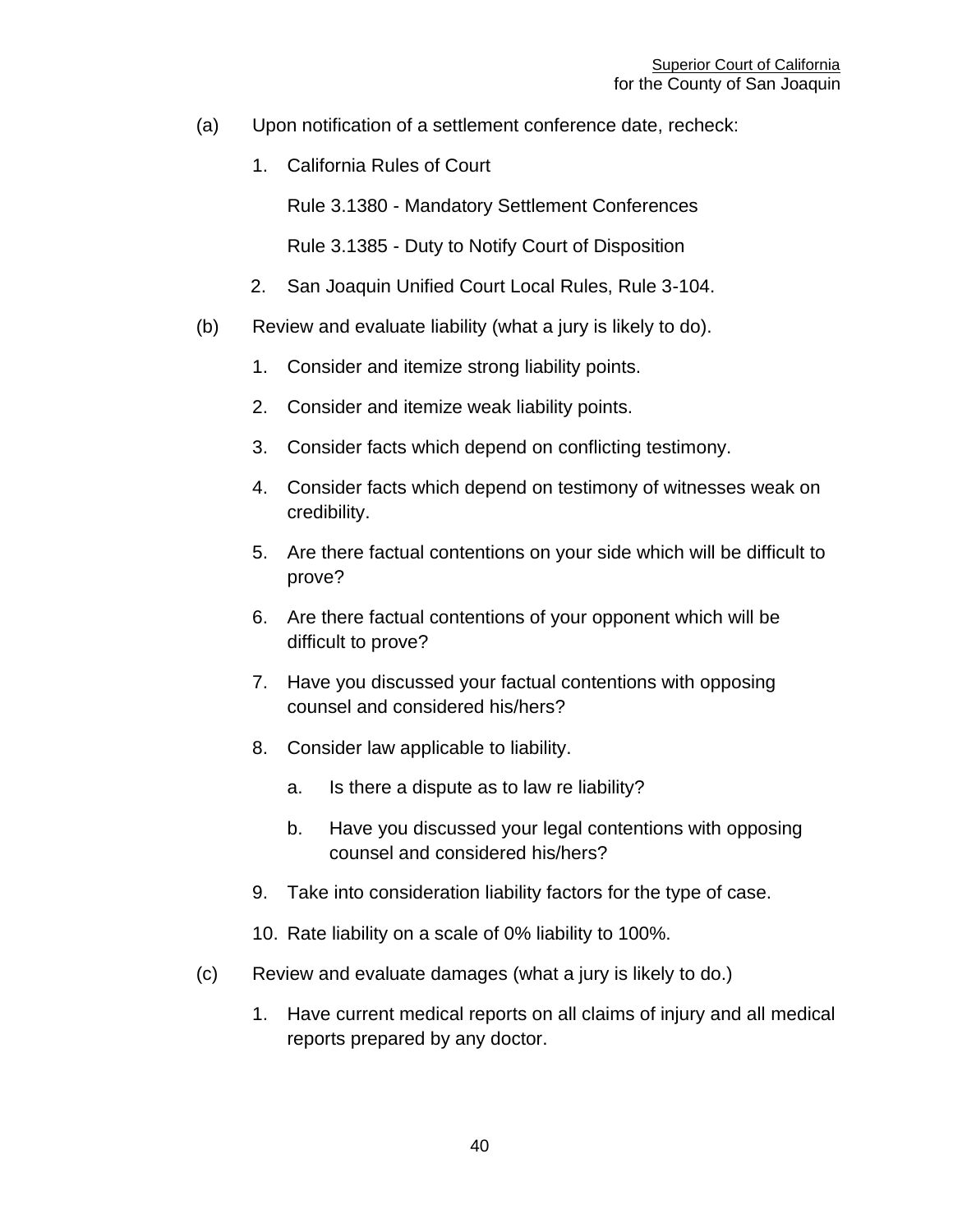- 2. Itemize special damages and total. Attach copies of each bill or originals. If there are liens, counsel should include all available information pertinent thereto.
- 3. Itemize possible future special damages and total. Attach report and other data showing basis of claim of future special damages as to dollar amount.
- 4. Supply opposing counsel with copies of all medical reports and your itemization of special damages to date and future special damages at least ten (10) days before settlement conference.
- 5. Itemization of claimed injuries and evaluation of extent of each injury:
	- a. Temporary or permanent
	- b. Disabling or non-disabling
	- c. Disfiguring or not
- 6. Consideration of whether future medical care of time will improve physical condition.
- 7. Your range of estimation of verdict range assuming liability.
- 8. Your reduction of verdict range for:
	- a. Comparative negligence
	- b. Problems of proof of injuries claimed
	- c. Reduction for your liability rating
- 9. Consider verdict range for the injuries in this case.
- 10. Give opposing counsel, in writing, your settlement figure at least ten (10) days before settlement conference.
- 11. Have you discussed your settlement figure with opposing counsel and considered his/hers?
- 12. Have you discussed your settlement figure with your client within one (1) week of the settlement conference?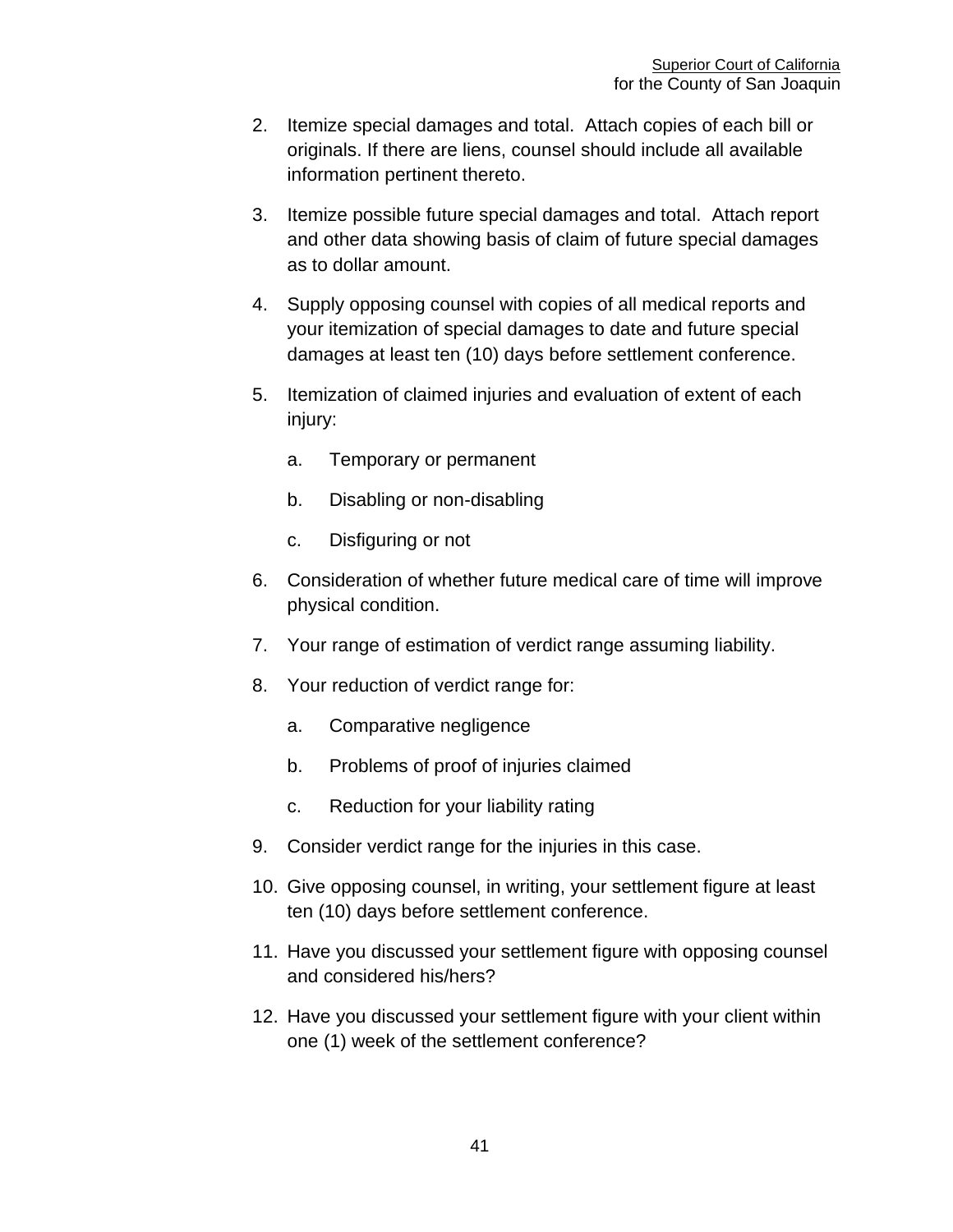(d) Counsel should be prepared to respond to questions by the court as to matters referred to in this Settlement Conference Check sheet. (Eff. 07/01/17)

### 3-105. PROPOSED FINDING, ORDER, JUDGMENT OR DECREE (Eff. 01/01/14)

Unless otherwise ordered by the court, the preparation of the order of finding, order, judgment or decree shall be in accordance with Rule 3.1312 of the California Rules of Court. (Eff. 01/01/14)

## 3-106. EX PARTE APPLICATIONS AND ORDERS (Eff. 01/01/18)

Except as provided in this rule and in Rule 3-1204 of the California Rules of Court, no application for an order shall be made ex parte unless the applicant shows by written declaration under oath either that a reasonable effort has been made to give notice to the adverse party or attorney, that notice would be inappropriate or impractical or would result in irreparable injury, or that the order would not result in a significant direct burden or inconvenience to the adverse party.

Ex parte matters must be approved and scheduled by the Law and Motion Judge by his or her clerk prior to filing documents in the clerk's office. The courtroom phone numbers are listed on the public website at [www.sjcourts.org.](http://www.sjcourts.org/) The party shall file the moving papers and any applicable filing fee due no later than 24 hours prior to the requested hearing date and time. Proof of Service must be on file with the Superior Court Clerk's Office prior to the scheduled hearing.

Every application for an order made ex parte shall be accompanied by a written declaration under oath, made by a person with knowledge of the facts, stating the facts for determining the amount of a bond and any facts supporting any requested waiver of a bond. The declaration shall state the maximum loss, including any attorney fees, which is likely to occur from the granting of the order. (Eff. 01/01/18)

## 3-107. PETITION AND ORDER FOR APPOINTMENT OF GUARDIAN AD LITEM (Eff. 01/01/09)

In cases where a minor, or other person for whom a guardian ad litem will be necessary, is the plaintiff, the Petition to Appoint Guardian Ad Litem shall be filed simultaneously with the complaint and the summons to be issued. The summons shall not be issued until the Order Appointing Guardian Ad Litem has been signed. (Eff. 01/01/09)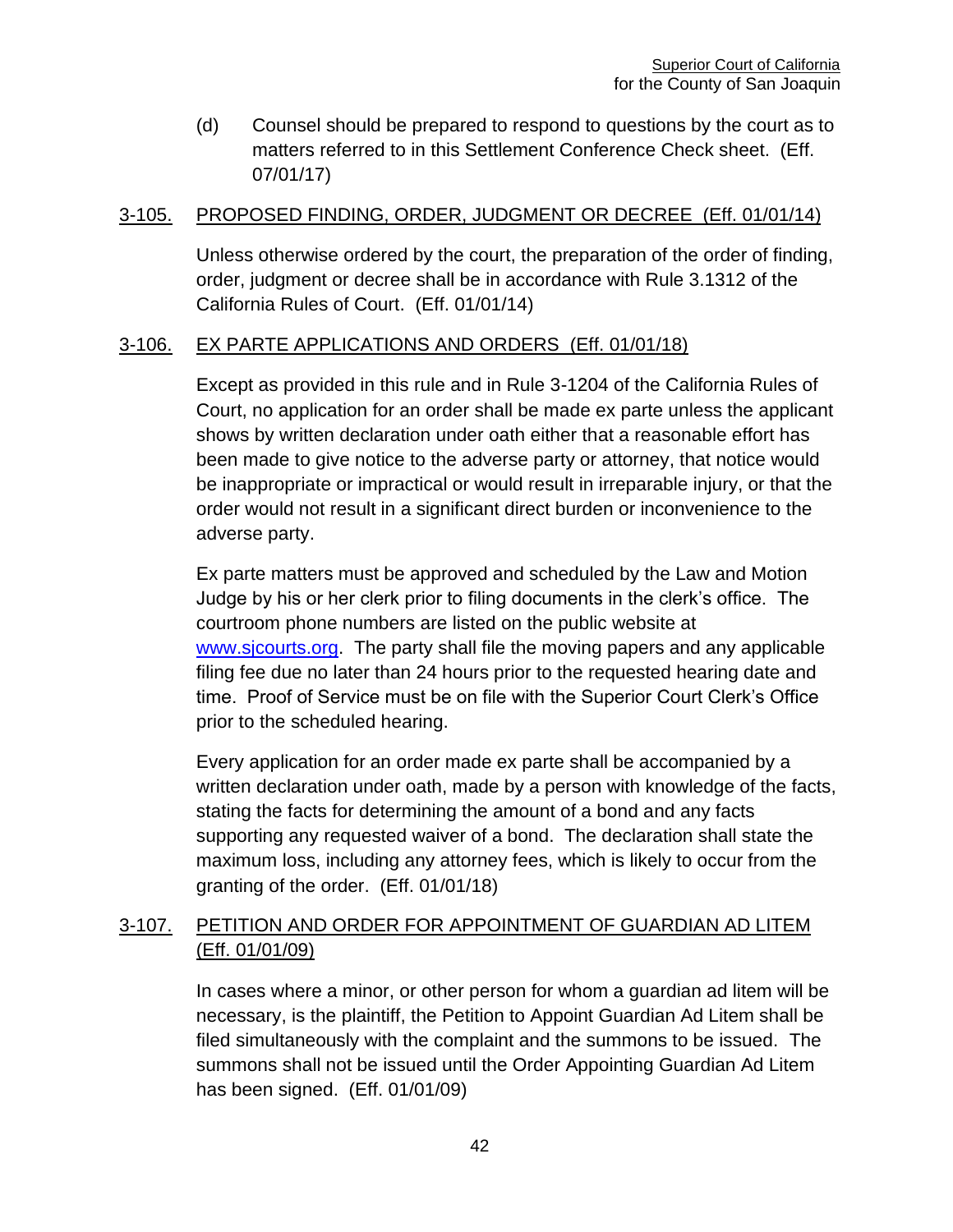# 3-108. PLEADINGS AND RECORDS IN EMINENT DOMAIN PROCEEDINGS (Eff. 01/01/14)

- A. Proceeding involving more than one parcel of property.
	- 1. Pleadings- In proceedings involving more than one parcel of property, the complaint shall set forth in addition to the matters required by Code of Civil Procedure, section 1250.310, numbers or symbols identifying each parcel of property. An answer, demurrer, disclaimer, written appearance, or other pleading shall set forth, in the space below the number of the case and in parentheses, the parcel numbers or symbols that identify the property claimed by that defendant.
	- 2. Waiver of Requirements The court may, for good cause shown, order any paper to be filed without a parcel number or symbol.
- B. Application for final order of condemnation.

An application for final order of condemnation shall be made upon notice to all parties appearing in the action who have not been previously dismissed therefrom, or upon the stipulation of such parties, and it shall include, in addition to the requirements of Code of Civil Procedure section 1268.030, a copy of the final judgment and an acknowledgment of receipt by the affected defendant(s) of the amount specified in the final judgment, or other evidence satisfactory to the court that the judgment has been satisfied. (Eff. 01/01/14)

# 3-109. DEATH OF A PARTY (Eff. 07/01/98)

When a party to an action dies, the attorney for that party shall forthwith serve and file a notice of death and pendency of probate proceeding, if any. (Eff. 07/01/98)

# 3-110. CLAIM OR ACTION ON BEHALF OF A MINOR OR DISABLED PERSON (Eff. 01/01/09)

Where there is a judgment or settlement of claim, including a covenant not to sue, relating to a minor or a person with disability, as defined by Probate Code section 3603, the procedures set forth in these rules in Part Eight of the Probate Rules, commencing with 4-801, apply. (Eff. 01/01/09)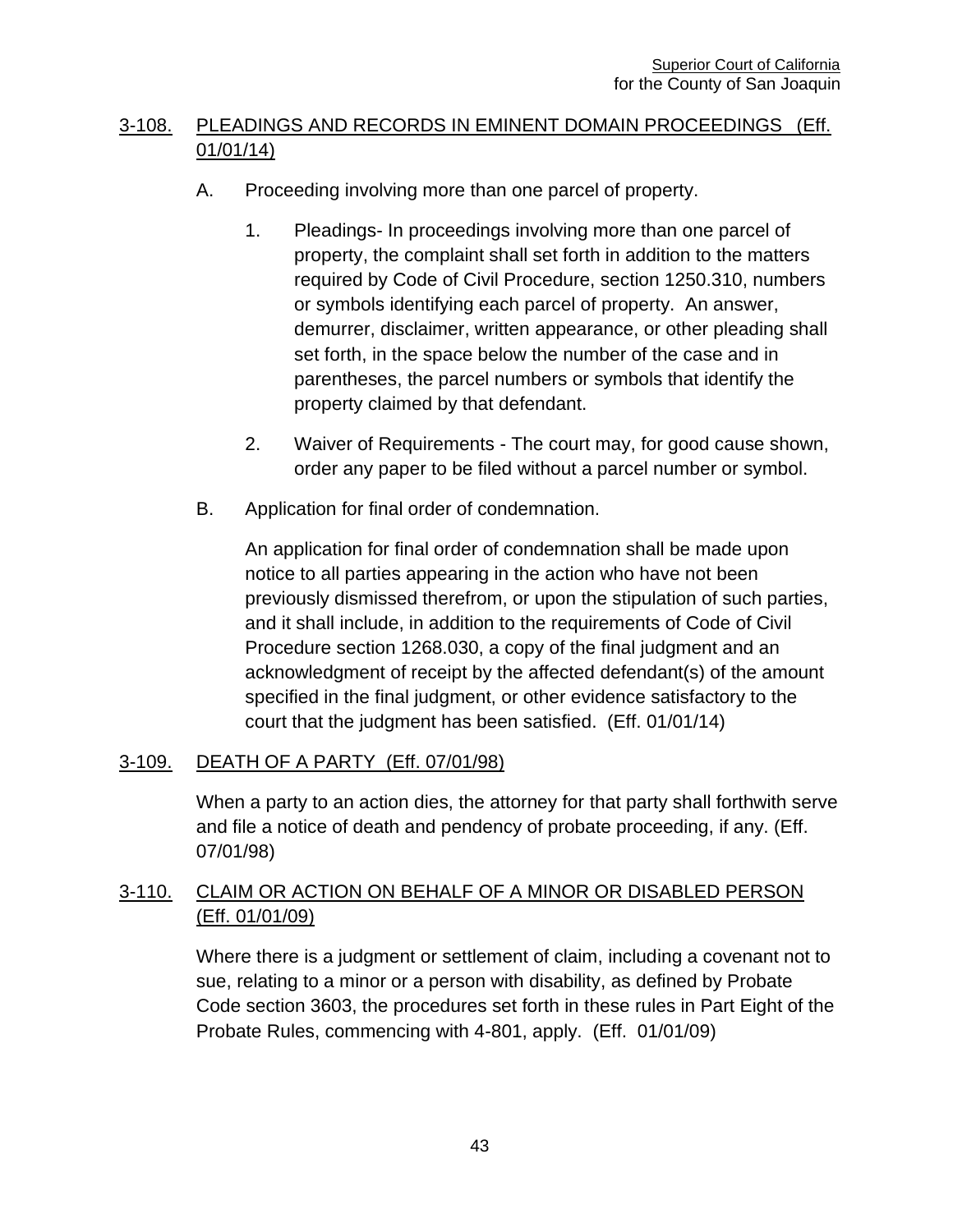# 3-111. ATTORNEY FEES IN ACTIONS ON PROMISSORY NOTES, CONTRACTS PROVIDING FOR PAYMENT OF ATTORNEY FEES, AND FORECLOSURES (Eff. 07/01/20)

The following attorney fees shall, under normal circumstances, be awarded in actions on promissory notes, contracts providing for the payment of attorney's fees, and foreclosures:

A. Default Action on Note or Contract- Exclusive of costs:

25% of first \$1,000 with minimum fee of \$150

20% of next \$4,000

15% of next \$5,000

10% of next \$10,000

5% of next \$30,000

2% of the amount over \$50,000

In an action upon contract providing for an attorney fee, the Clerk shall include in the judgment an attorney fee in accordance with this schedule.

#### B. Contract Based Upon a Book Account

Reasonable attorney fees awarded pursuant to Civil Code section 1717.5 to the prevailing party bringing the action on the book account shall not exceed the lesser of: 1) NINE HUNDRED SIXTY DOLLARS (\$960) for book accounts based upon an obligation owing by a natural personal for goods, moneys, or services which were primarily for personal, family or household purposes; and ONE THOUSAND TWO HUNDRED DOLLARS (\$1200) for all other book accounts to which Civil Code section 1717.5 applies, or 2) 25% of the principal obligation owing under the contract.

Whenever the obligation sued upon provides for the recovery of reasonable attorney fees, the fees may be set according to the schedules above in default judgment cases and may be looked to as a guide to reasonable attorney fees in contested matters. In any case where the attorney feels he or she is entitled to fees in excess of the schedule, he or she may apply to the court and the fees shall be fixed in accordance with the proof.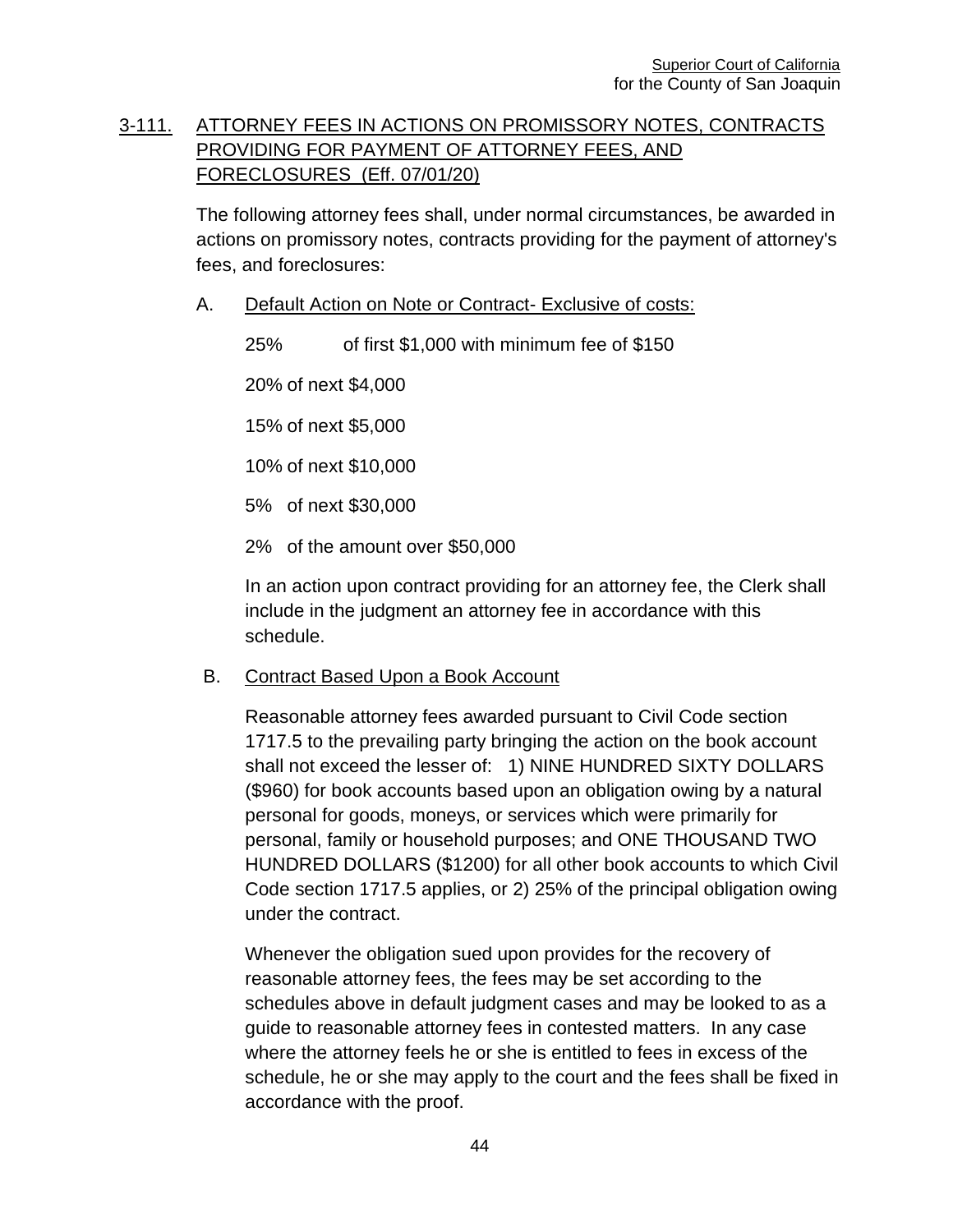## C. Contested Action on Note or Contract

The same amount as computed under subdivision A., increased by such reasonable compensation computed on an hourly or per-day basis for any additional research, general preparation, trial, or other services as may be allowed by the court.

### D. Foreclosure of Mortgage or Trust Deed

The same amount is computed under subdivision A. or B. increased by 10 percent.

## E. Foreclosure of Assessment or Bond Lien Relating to a Public Improvement

The same amount as computed under subdivision A. or B. except that the minimum fee shall be \$75.00 in an action involving one assessment or bond, and an additional \$40.00 for each additional assessment or bond being foreclosed in the same action.

### F. Attorney fees in Unlawful Detainer cases

In any unlawful detainer action involving residential premises, except for property governed by Civil Code section 798 through 798.88 (regarding Mobile Home Residency Law), where judgment is obtained following entry of default and no hearing has been calendared, the clerk may enter attorney's fees not to exceed three hundred dollars (\$300.00). (Eff. 07/01/20)

## 3-112. ORDERS SHORTENING TIME (Eff. 01/01/02)

The court will not shorten time for service of orders to show cause and notices of motion except upon a written declaration or affidavit clearly showing the necessity therefor through an ex parte hearing or by stipulation. (Eff. 01/01/02)

#### 3-113. CIVIL LAW AND MOTION Eff. 01/01/20)

A. Except where there is an order setting the date, the moving party may schedule the Law and Motion hearing in the Superior Court Clerk's office when the moving papers are filed (subject to mandatory time provisions of statutes and Rules of Court). Motions are heard Tuesdays through Fridays at 9:00 a.m. When submitting the moving papers for filing, please have at least three (3) dates (within the proper time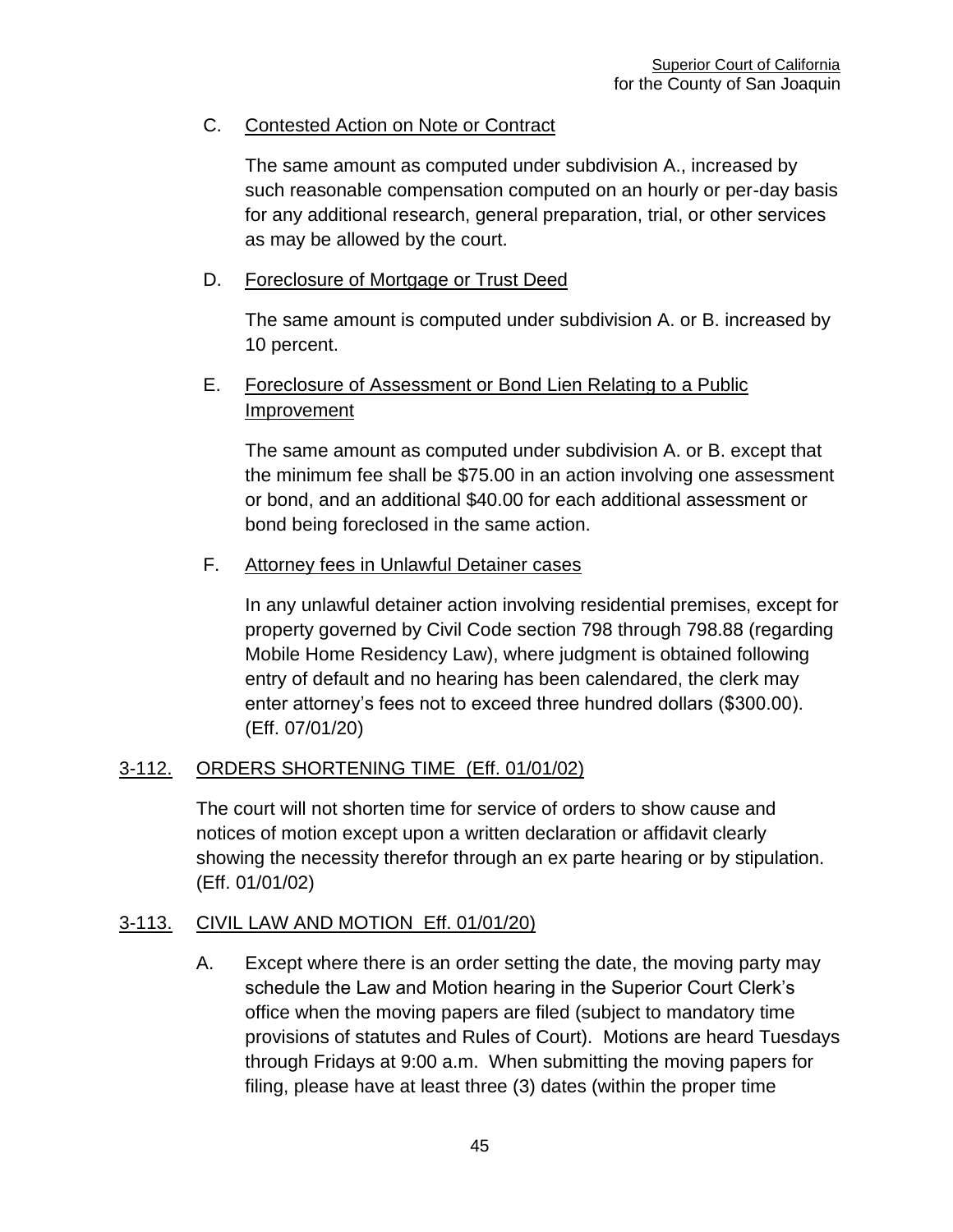provisions) for the clerk to check for availability. Proof of service must be on file with the Superior Court Clerk's office prior to the scheduled hearing.

# **(STOCKTON COURTHOUSE ONLY)**

- B. Matters not requiring more than fifteen (15) minutes may be set for the 9:00 a.m. calendar on Tuesdays through Fridays. Special settings may be made by the courtroom clerk with prior approval.
- C. Other than in contempt matters or where allowed by statute, evidence shall be presented by matters of which the court may or must take judicial notice, affidavits, and declarations, unless prior arrangements are made with the court for the taking of oral testimony.

# **(STOCKTON COURTHOUSE ONLY)**

D. Judges assigned to civil law and motion matters will prepare a tentative ruling for each matter on calendar and a ruling will be available to counsel and litigants on the first court day before the scheduled hearing. If the tentative ruling is satisfactory to counsel, he or she need not appear and the tentative ruling will become final. If counsel or selfrepresented litigants (SRL) wish to appear, he or she may do so only after appropriately notifying the court and other counsel or SRL of that intent.

The tentative ruling shall become the ruling of the court unless there is opposition by counsel or SRL. Counsel or self-represented litigants is responsible for reviewing the tentative ruling and notifying the superior court, by calling (209) 992-5714, and all other counsel and selfrepresented litigants no later than 4:00 p.m. on the day preceding the scheduled hearing of his or her intent to appear to argue.

The tentative rulings will be posted to the court's website: [www.sjcourts.org.](http://www.sjcourts.org/) Counsel or self-represented litigants may access the court's website beginning at 1:30 p.m. on the court day immediately preceding the date for which a matter is calendared.

Matters may be continued by filing a stipulation up to five court days before the hearing date. To prevent the judges from unnecessarily preparing matters to be continued, court approval will be required before a continuance will be allowed when the request for continuance is made within five court days of the scheduled hearing.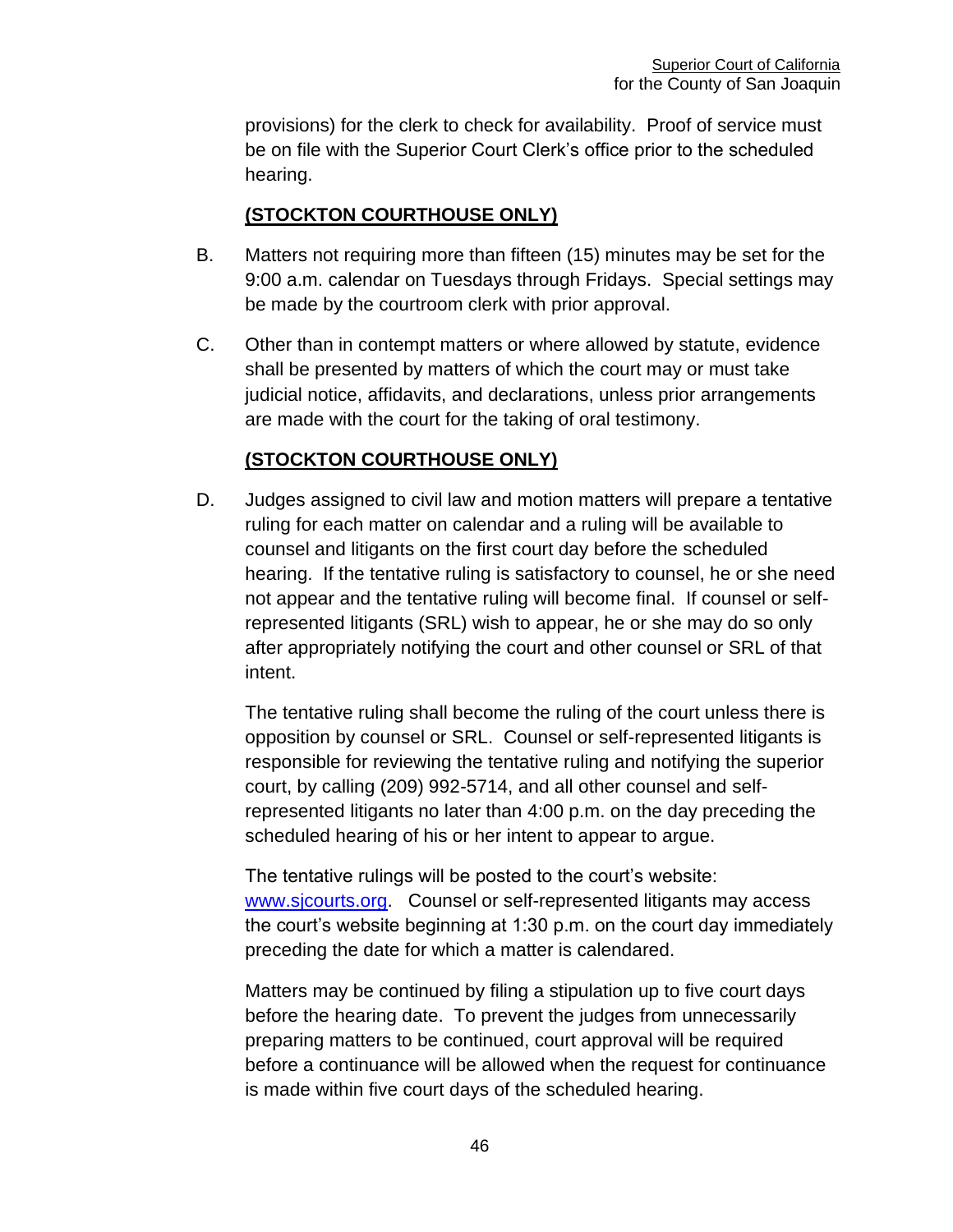# **(LODI BRANCH ONLY)**

E. The same will apply as listed in Rule 3-113 (D) for the Stockton Courthouse with the exception that the Lodi Branch Civil phone number for calling in by 4:00 p.m. on the day preceding the scheduled hearing of his or her intent to appear to argue is (209) 992-5522. (Subd (E) amended January 1, 2018); previously amended (deleted) effective July 1, 2015. (Eff. 01/01/20) (Subd (F) amended (deleted) effective July 1, 2015.

# 3-114. CHAMBERS CONFERENCES AND EX PARTE MATTERS (Eff. 01/01/18)

- A. Chambers conferences and hearings regarding ex-parte matters should be scheduled only with the approval of the Law and Motion Judge or his or her clerk. The courtroom phone numbers are listed on the public website at [www.sjcourts.org.](http://www.sjcourts.org/) (See Rule No. 3-106.)
- B. When ex-parte relief, other than that involving attachments, is sought, opposing counsel (or if unknown, opposing parties) should be given reasonable notice, orally or in writing, of the time and place that such application will be made, unless there is good cause for proceeding without notice, so that an informal hearing or conference may take place. Applicant's counsel should be prepared to explain to the court the efforts which have been made to give this informal notice, or the reasons supporting a claim that notice should not be required.
- C. Orders staying a Department of Motor Vehicles suspension or revocation will not be considered unless the petitioner's driving record is made available to the court.
- D. Declarations should be submitted setting forth facts bearing on the amount of probable damage, upon which the court may determine the amount of probable damage, and in turn, the amount of bond, in any case where a bond may be considered or required. (Eff. 01/01/18)

## 3-115. Title [Repealed] (Eff. 07/0/15)

*(Rule 3-115 repealed 07/01/15); previously amended effective January 1, 2014.*

# 3-116. JURY FEES AND EXPENSES (Eff. 01/01/14)

A. Jury fee deposits are non-transferrable. See Code of Civil Procedure section 631 for the rules governing jury fee deposits.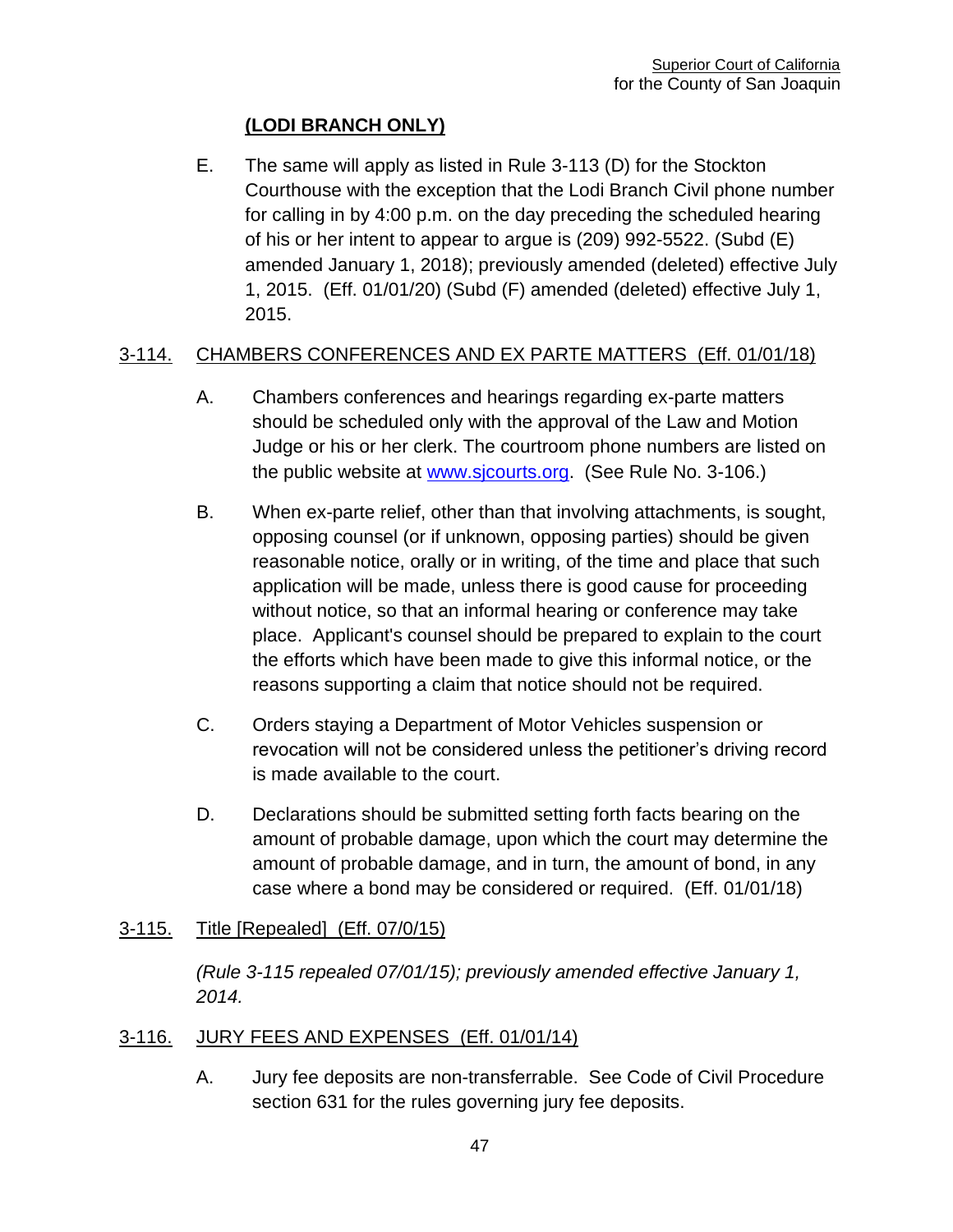B. Reimbursement for voir dire jurors - The party who has demanded a jury in a civil case shall reimburse the county for the fees and mileage incurred for jurors. No fees or mileage reimbursement will be required for jurors on the first day of jury service, except for those who are sworn to hear the trial. Reimbursement will be made for all jurors serving more than one day. (Eff. 01/01/14)

## 3-117. "COURTESY COPIES" OF BRIEFS AND PAPERS (Eff. 01/01/21)

All briefs and papers filed in support of any motion or application, whether made on notice or ex parte, must be filed with the Clerk of the Court.

Courtesy copies are required for all substantive motions, all trial documents, and additionally on a case-by-case basis per the assigned judge's request. Such courtesy copies shall be stamped with "Courtesy Copy" and shall be delivered directly to the Courtesy Copy Drop Box on the 10th floor or 11th floor. If the box is unavailable, please follow the instructions on the notice posted on the box. (Rev. 1/1/2022)

## 3-118. "RESERVED FOR FUTURE USE" (Eff. 07/01/05)

### 3-119. "RESERVED FOR FUTURE USE" (Eff. 07/01/05)

## 3-120. SUBSTITUTE SERVICE (Eff. 07/01/05)

If service is at a party's residence, one attempt of serve must be at a time other than usual business hours, i.e., other than between 9:00 a.m. and 5:00 p.m. The substituted service could then be executed on a new calendar day following the second attempted personal service (Eff. 07/01/05).

## 3-121. ALTERNATIVE DISPUTE RESOLUTION (Eff. 07/01/17)

San Joaquin Superior Court strongly supports the use of Alternative Dispute Resolution in civil cases. Many cases can be resolved to the satisfaction of all parties without the necessity of engaging in litigation, which can be costly, time consuming, and stressful. The court encourages litigants to utilize some form of ADR as an alternative to litigation in addition to the mandatory settlement conference set in each case.

#### A. ADR Options

Litigants may choose one or more methods of ADR, including but not limited to the following: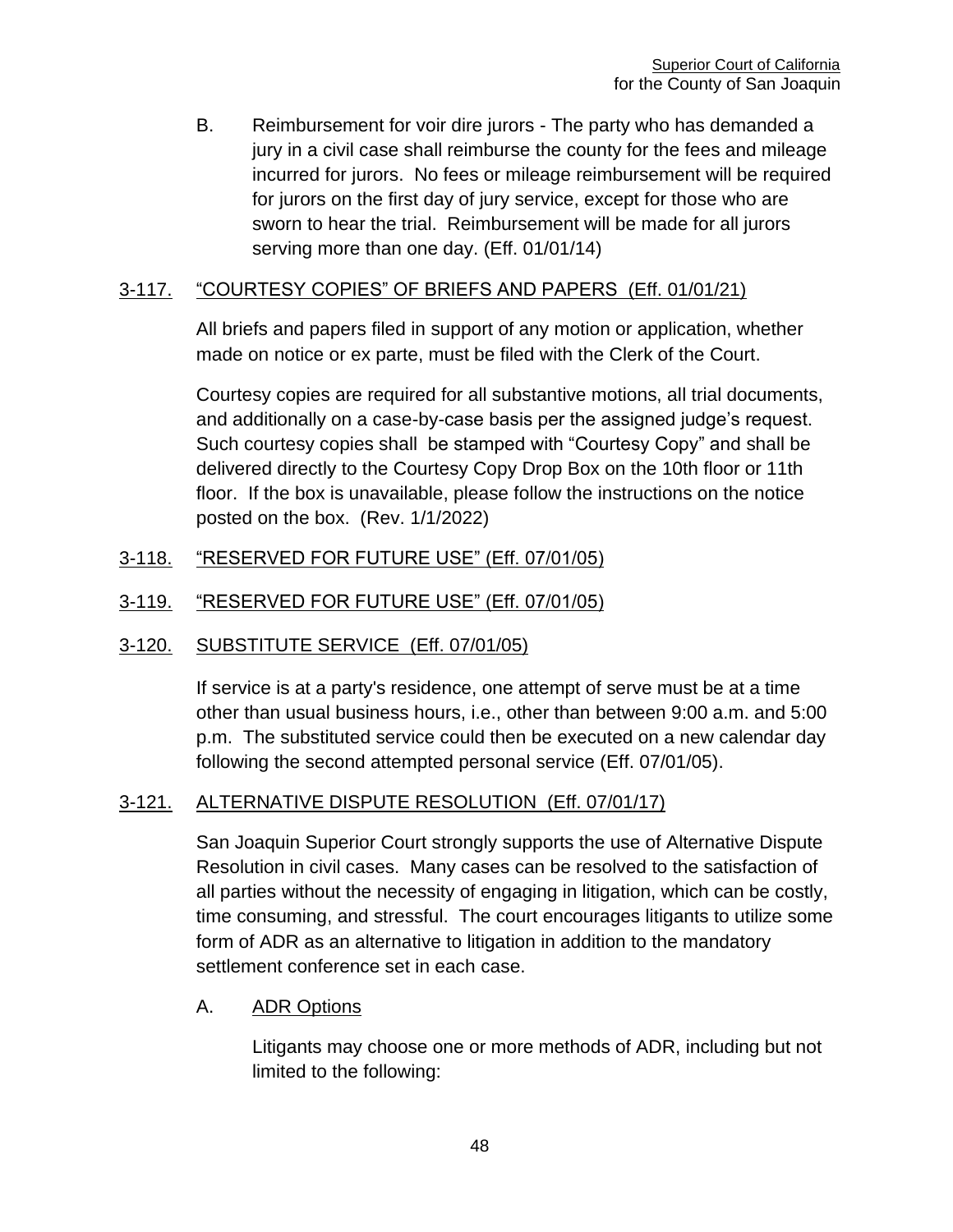## **Mediation**

- a. Court Mediation Program or Private (CCP §§1775-1175.15; CRC 3.890-3.898)
- b. Non-binding Judicial Arbitration (CCP §§1141.10-1141.31; CRC 3.810-3.830)
- c. Binding Arbitration (CCP §§1280-1294.2; CRC 3.1330)
- d. Neutral Evaluation
- e. Trial by Reference (CCP §§638-645.2)
- f. Expedited Jury Trial (CCP §§630.01-630.12); concerning EJT's, please see Rule 3-127, below, for additional information.

## B. ADR Information

Attorneys shall provide their clients with a copy of San Joaquin Superior Court ADR Information packet at the earliest available opportunity and prior to the initial Case Management Conference. Self-represented litigants and all litigants need to review and consider the available ADR choices. Plaintiffs and cross-complainants shall serve a copy of San Joaquin Superior Court ADR Information packet on each defendant or cross-defendant at the time the complaint or cross-complaint is served as required by California Rule of Court 3.221.

## C. ADR Participation

Participation in any ADR program offered by the Court or as agreed upon by the parties is strongly encouraged. Parties may request ADR by selecting an ADR option on the Case Management Conference Statement (Judicial Council Form CM-110) and/or completing a Stipulation and Order to Participate in Alternative Dispute Resolution (Sup. Ct. Form 441).

## D. ADR Assessment at Case Management Conferences

Parties are to assess and consider an ADR option prior to and at Case Management Conferences. Case Management Conferences will assist the parties to select the most effective and appropriate ADR method to resolve the case. At the discretion of the court, an appropriate amount of time will be permitted for ADR to be completed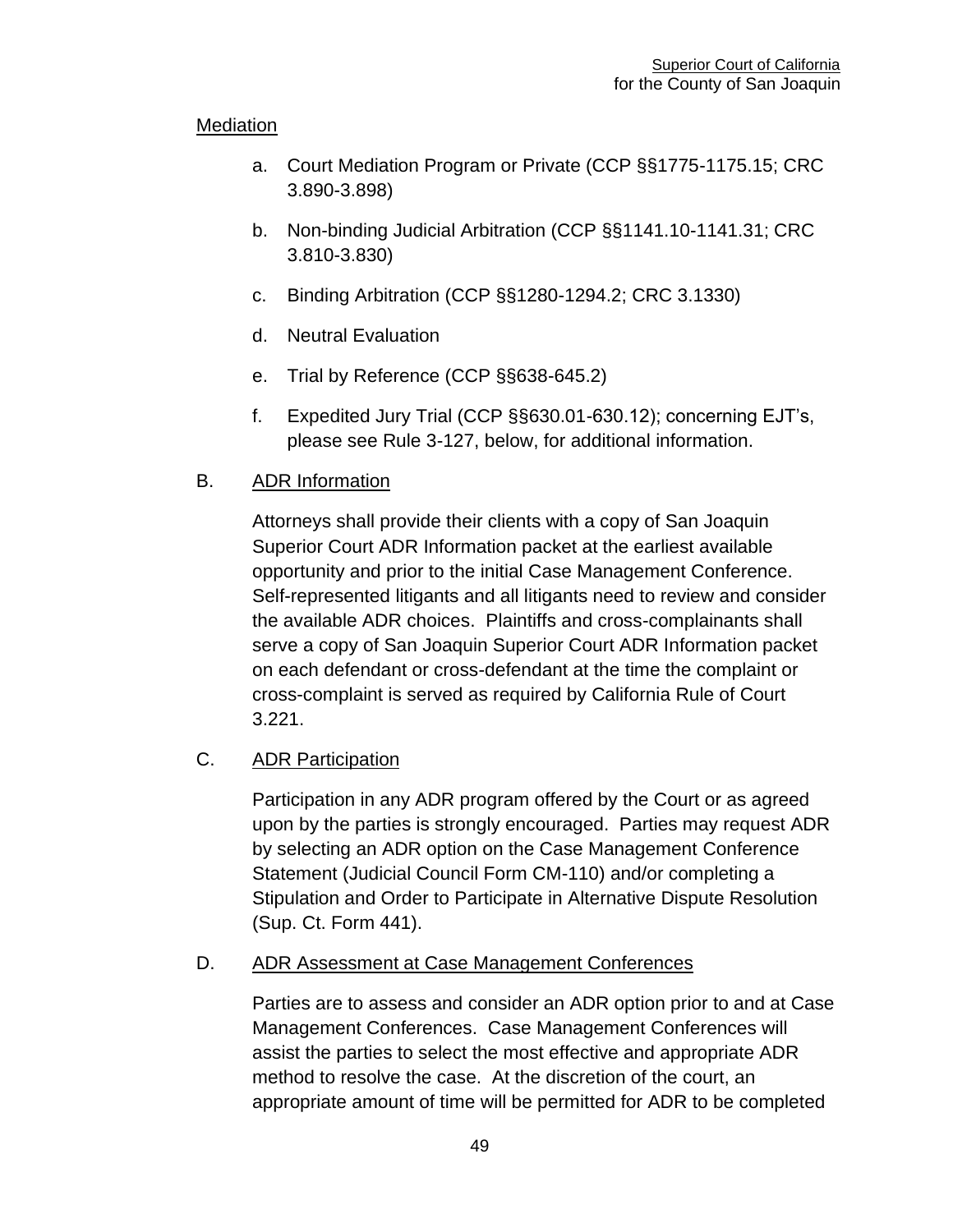prior to the date set for a Further Case Management or Trial Setting Conference.

## E. ADR Neutral Panels

The Court maintains current lists of arbitrator and mediator panels to assist parties and their counsel in selecting a neutral provider to preside over ADR proceedings. Eligibility criteria for appointment to the court's arbitration or mediation panels are set forth in CRC 10.781, CRC 3.810, et seq., and such other criteria as may be established by the court. The Court's panel of available neutrals can be assessed through the court's website at [www.sjcourts.org](http://www.sjcourts.org/) under civil mediation.

## F. Notice of Settlement

If a case that has been set for judicial arbitration or court mediation settles, plaintiff must immediately serve a copy of written Notice of Settlement or other disposition on the ADR neutral provider appointed in the case and file the Notice of Settlement with the court. (Eff. 07/01/17)

# 3-122. JUDICIAL ARBITRATION (Local Rule 3-121, revised) (Eff. 01/01/14)

## A. Judicial Arbitration

Any civil case shall be submitted to judicial arbitration pursuant to this rule upon order of the court, stipulation of counsel or plaintiff's election, where, in the opinion of the court, the amount in controversy does not exceed twenty-five thousand dollars (\$25,000) for each plaintiff in limited civil case or fifty thousand dollars (\$50,000) for each plaintiff in an unlimited civil case. The parties may stipulate or plaintiff may elect judicial arbitration where the amount in controversy exceeds fifty thousand dollars (\$50,000) for each plaintiff in an unlimited civil case. The Judicial Arbitration program is administered by the court under the provisions of Code of Civil Procedure §§1140.10 through 1141.31 and California Rules of Court 3.810-3.830.

The provisions of this rule shall not apply to cases exempt from arbitration pursuant to CRC 3.811(b) and based upon the discretion of the court.

A case may be ordered to arbitration at a Case Management Conference from information submitted on the Case Management Conference questionnaire. Long cause cases not ordered to judicial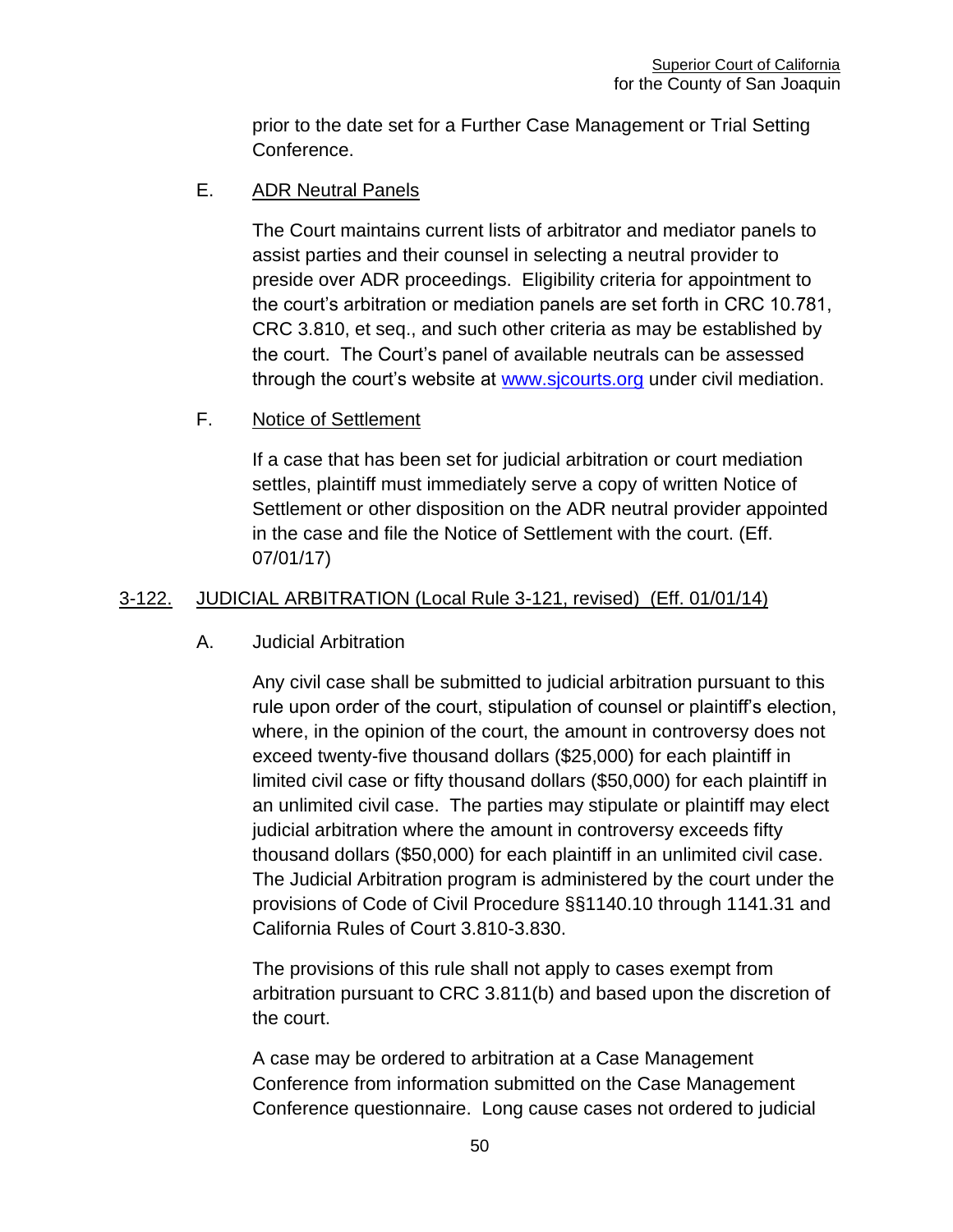arbitration at Case Management Conferences shall be set for trial. If a referral to the Case Management Conference is desired prior to the first management conference, the party may so request in the Case Management Conference Statement and the case may be ordered to judicial arbitration from the information submitted thereon.

B. Continuance of Matters Ordered to Arbitration (Local Rule 3-122, revised)

The continuance of arbitration hearings once scheduled is disfavored. Keeping within the provisions of CRC 3.818(c), the parties may stipulate with the consent of the arbitrator or the arbitrator may grant a continuance based on good cause and not to exceed ninety (90) days from the date of assignment to the arbitrator. A further continuance, however, cannot be granted except by motion to the court, with good cause shown.

C. Setting Trial After Request for Trial de Novo (Local Rule 3-123, revised)

When a request for a trial de novo has been timely filed, the court will promptly schedule a Case Management Conference to set the case for trial.

D. Payment of Arbitrators (Local Rule 3-124, revised)

The arbitrator's award or a Notice of Settlement must be timely filed with the Arbitration Administrator before a fee may be paid. The arbitrator shall receive the sum of \$150 for each case as a fee for services. If the arbitration hearing extends beyond one day, the arbitrator is entitled to \$150 per day for each additional day or portion thereof. At the court's discretion, payment of fees for all arbitrators may be suspended and arbitrators may volunteer their time and effort. (Eff. 01/01/14)

## 3-123. CIVIL MEDIATION PROGRAM (Local Rule 3-125, renumbered) (Eff. 07/01/17)

A. Civil Mediation Program

The Civil Mediation Program is a court-connected program designed to deliver high-quality affordable mediation services to attorneys and litigants in general civil cases. Mediation gives litigants a voice in settlement decisions and thereby allows them to play a more direct role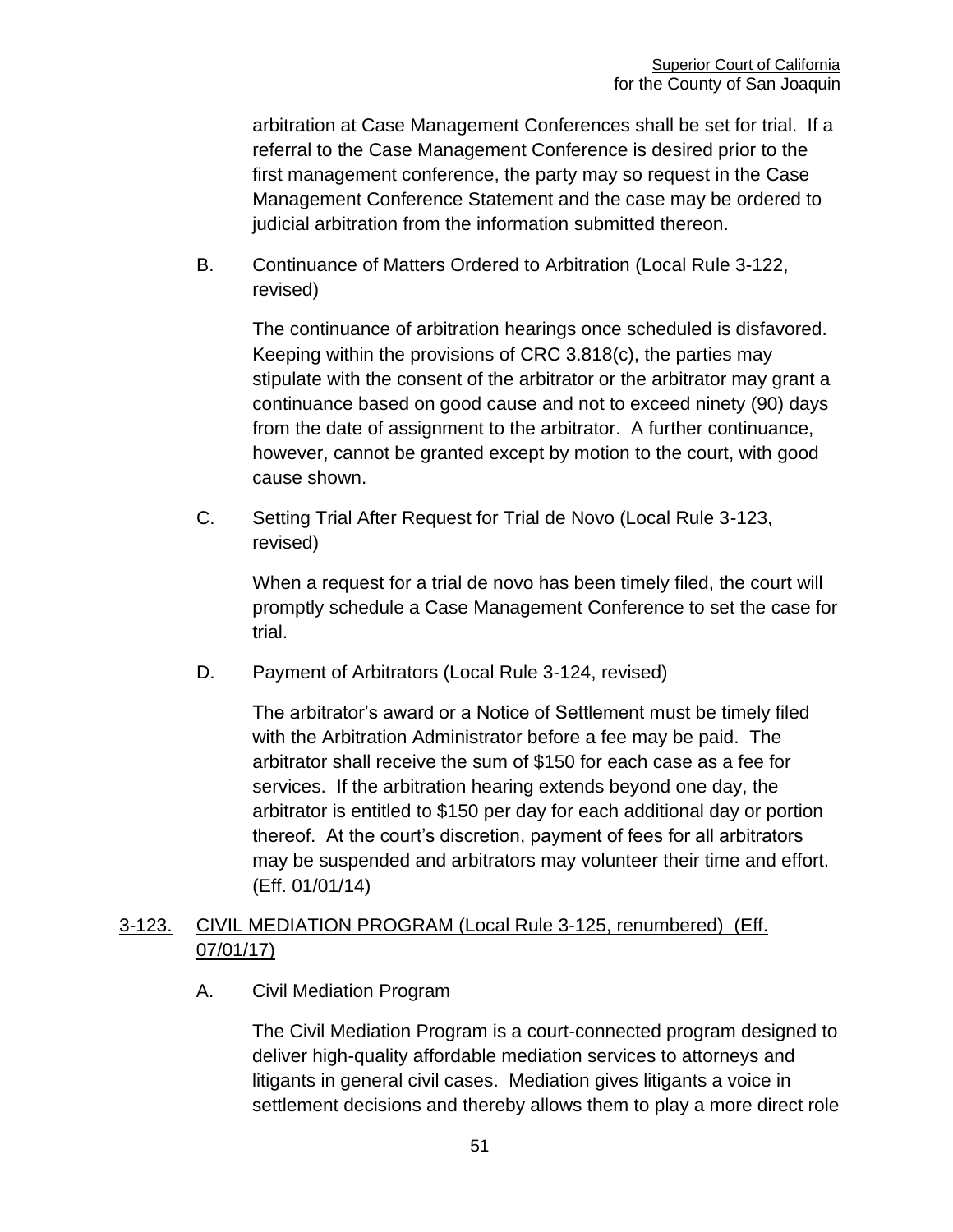in managing the outcomes of their own cases. The Superior Court of California, for the County of San Joaquin, is pleased to offer this important and valuable option for resolution of litigation.

B. Eligibility

All types of general civil cases are eligible to participate in the Civil Mediation Program. Please see California Rules of Court, Rule 1.6(4) for the definition of "general civil cases".

- C. Stipulation to Mediation
	- 1. Parties at any time may stipulate to participate in mediation. All parties stipulating to mediation must complete a Stipulation and Order to Participate in ADR form and file it at the Clerk's Office. An original and a copy for the court's use shall be submitted to the Clerk's Office. The form can be downloaded at [www.sjcourts.org](http://www.sjcourts.org/) under "Civil Mediation".

There is no filing fee for the filing of the Stipulation. An incomplete Stipulation will be returned to the parties by the Clerk's Office. All Stipulations must include the following:

- a. Original signatures for one attorney for each party or by the self-represented litigant;
- b. The Name of the mediator;
- c. Date of the mediation session; and
- d. Service list (counsel need not serve the Stipulation on parties.

Parties are to mutually agree on a mediator and schedule the mediation session directly with the mediator.

2. Filing the Stipulation Prior to an Initial Case Management **Conference** 

To stipulate to mediation prior to the initial Case Management Conference, parties must file a completed stipulation at least ten (10) days before the scheduled Case Management Conference. The clerk will send notice of a new Case Management Conference date approximately one hundred and twenty (120)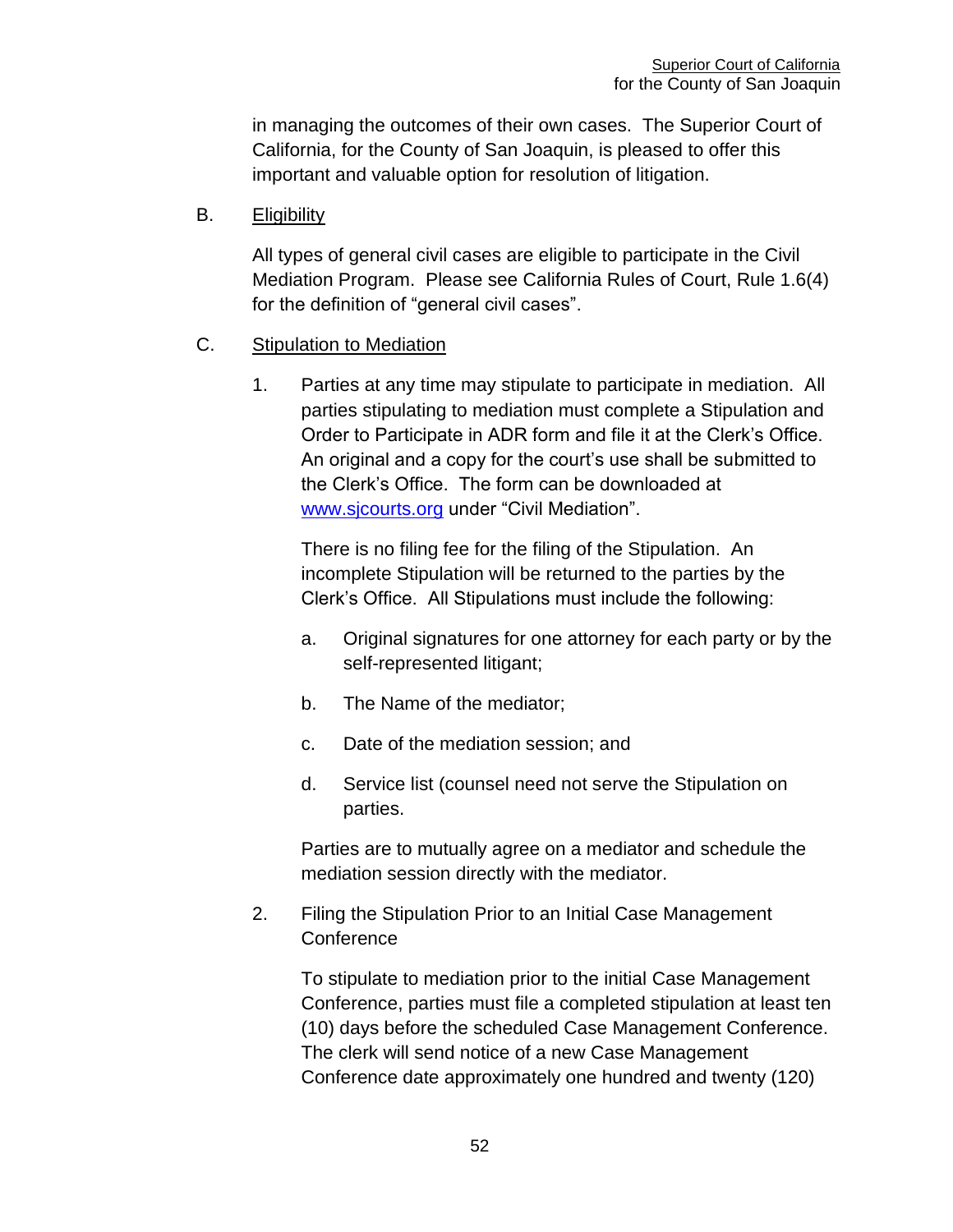days from the current date to allow time for the mediation process to be completed.

3. Filing the Stipulation Following a Case Management Conference

When parties come to an agreement at a Case Management Conference to utilize mediation, the parties have 21 days from the date of the Case Management Conference to file a Stipulation and Order to ADR with the court. If the Stipulation and Order to ADR is not filed with the court within the time allowed, the clerk will send out an Order to Show Cause to have the parties appear in court and explain why the Stipulation and Order to ADR has not been filed.

## D. Selection of Mediator

Parties are to choose a mediator who is mutually agreeable based on the mediator's experience, market rate, and other information listed on the Mediator Panel List. Parties are not, however, limited to choosing a mediator from the court's panel and may select a mediator based on their own research.

## E. Mediator Qualifications

- 1. Court panel mediators appointed to the Court Panel must meet specific requirements related to basic training and experience. The following are the requirements needed to qualify to become a Court Panel mediator:
	- a. Track A: An attorney in good standing with the California Bar Association AND have completed Pepperdine University School of Law's Straus Institute for Dispute Resolution 42-hour training program organized through San Joaquin Superior Court.
	- b. Track B: An attorney in good standing with the California Bar Association AND have completed at least five (5) days (40 hours) of continuous, participatory education or training, including role playing in mediation AND have participated as a mediator or co-mediator in at least five (5) mediations.
	- c. Track C: An attorney in good standing with the California Bar Association AND have completed at least two (2) days (16 hours) of continuous participatory education or training,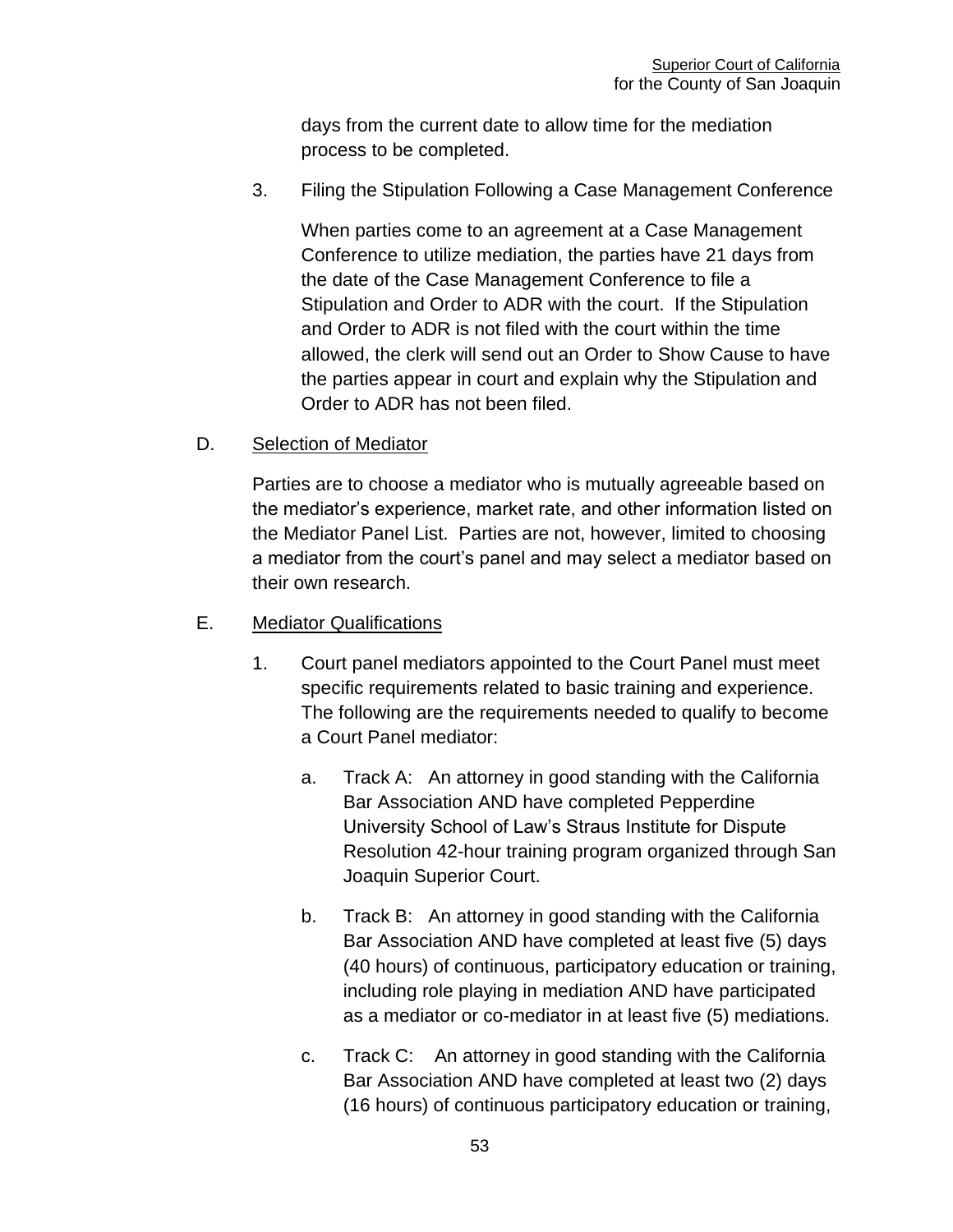including role playing in mediation AND have participated as a mediator or co-mediator in at least fifteen (15) mediations.

- d. Track D: Provide other satisfactory evidence of mediation skills and experience.
- 2. All mediators must:
	- a. Comply with California Rules of Court §§3.850-3.860 and 10.780-10.782;
	- b. Agree to conform to the Court's Ethical Standards of Professional Conduct (California Code of Judicial Ethics); and
	- c. Comply with the court's rules and procedures for the Civil Mediation Program.

# F. Mediation Fees

The Civil Mediation Program is a party-pay fee for service system. Parties pay the market rate set by their selected mediator. Mediators serving on the court's panel have their rates published on the Panel List.

## G. Confidentiality

Except as provided below, court-connected mediation shall be confidential and subject to the mediation privilege set forth in Evidence Code sections 703.5 and 1115-1128. Except as provided below, no communications made in connection with mediation, including the evaluation, may be disclosed to the assigned judge or to anyone else not involved in the mediation, unless otherwise agreed to by all parties.

This rule does not prohibit:

- 1. Disclosures as may be stipulated by all parties and the mediator;
- 2. a report to or inquiry by the ADR Administrator concerning a complaint against a mediator;
- 3. any participant or the mediator from responding to an appropriate request for information made by persons authorized by the ADR Committee to monitor or evaluate the court's ADR program; and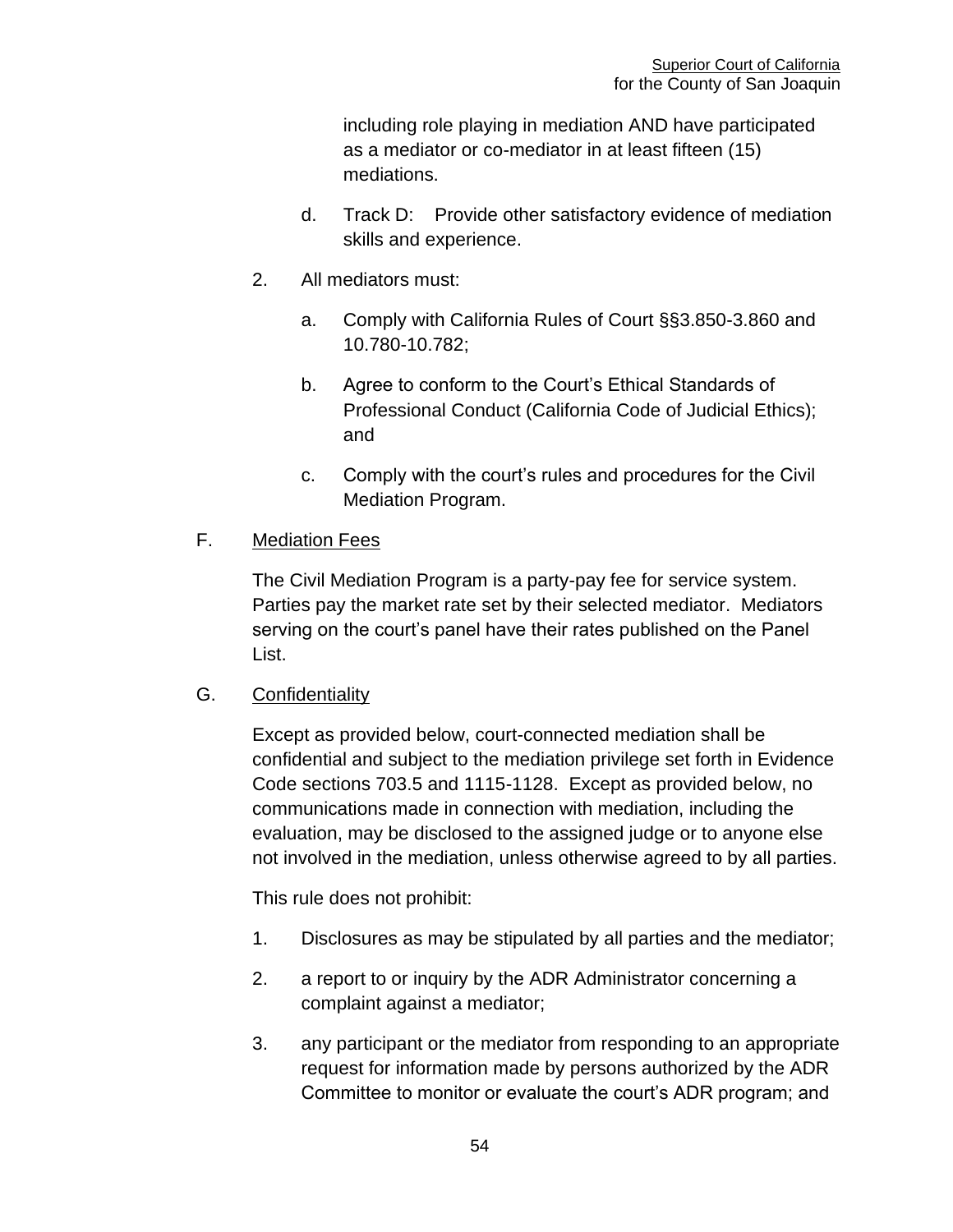4. Disclosures as are otherwise required by law.

The mediator shall require the parties and all persons attending the mediation session to sign a confidentiality agreement on a form provided by the court.

## H. Post-Mediation Evaluations and Forms

All Post-Mediation Evaluations will NOT be filed in the court's file. The information collected will be used to assess the impact of the program on the court to track quality to provide feedback to mediators and to inform the court's decisions regarding redesign of program procedures. This information will be aggregated for blind statistical reports to the Judicial Council, the court and the community. Additionally, information collected in the Evaluation will not be shared with the involved parties.

- 1. Mediators: All mediators shall complete and submit a Mediator Post-Mediation Evaluation AND Statement of Agreement or Nonagreement form (Judicial Council Form ADR 100) within ten (10) days of the mediation sessions regardless of the outcome of the case mediated. The Statement of Agreement or Non-agreement shall be filed in the court's file. This form must be used by mediators in court-connected ADR programs.
- 2. Attorneys: All attorneys shall complete and submit an Attorney Post-Mediation Evaluation within ten (10) days of the mediation session regardless of the outcome of the case mediated.
- 3. Parties: All parties shall complete and submit a Client Post-Mediation Evaluation within ten (10) days of the mediation session regardless of the outcome of the case mediated.

#### I. Modification to the Program

The court may publicize additional procedural requirements and guidelines for the San Joaquin Superior Court Civil Mediation Program, as it deems necessary for the successful implementation of the program. Such further rules and procedural requirements will be timely published by the court on the court's website: [www.sjcourts.org](http://www.sjcourts.org/) and will be made available to attorneys at the Clerk's Office upon their publication. (Eff. 07/01/17)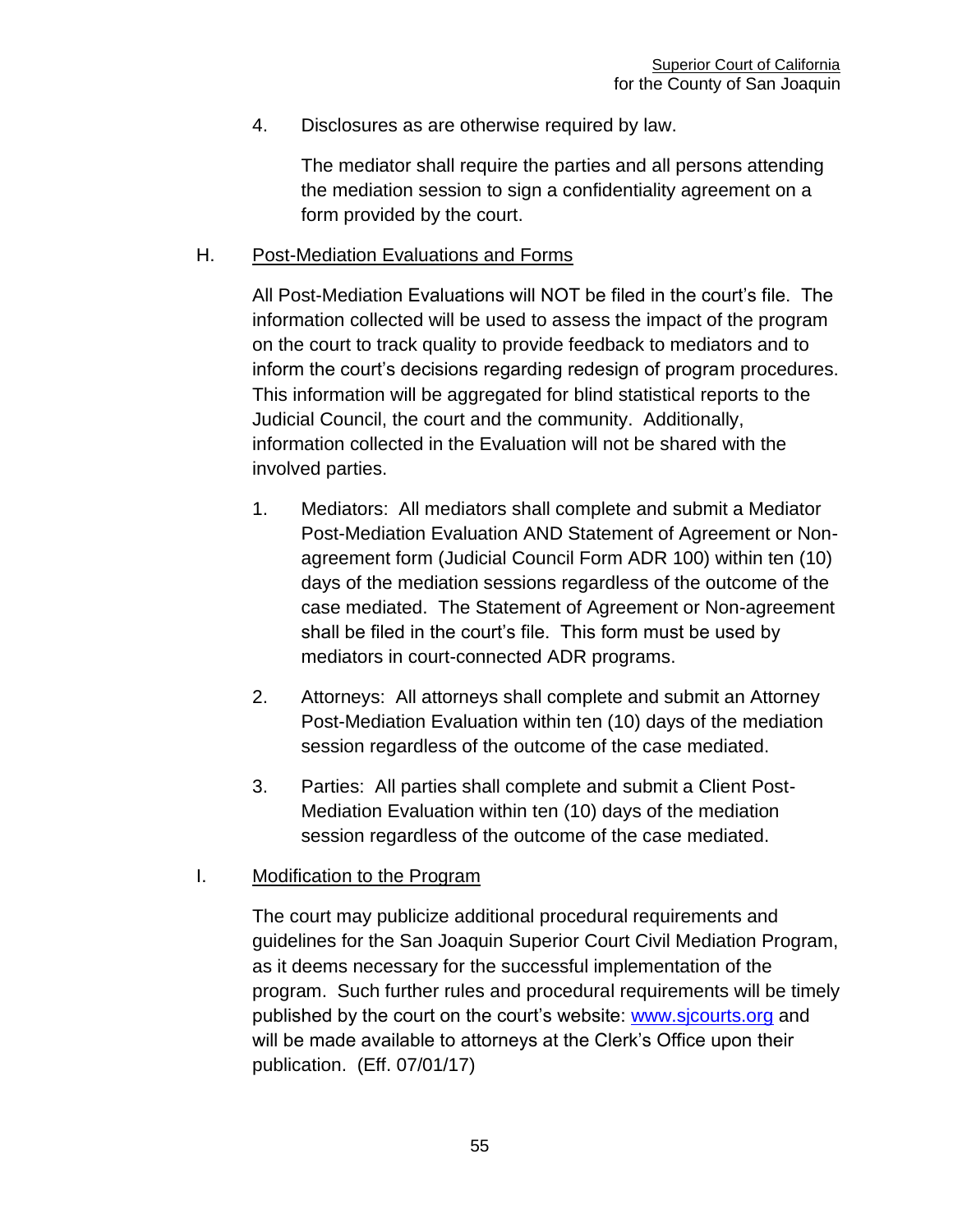### 3-124. BINDING ARBITRATION (Eff. 01/01/14)

Parties may voluntarily stipulate to binding arbitration or move to compel binding arbitration pursuant to an arbitration agreement. Binding arbitration proceedings are subject to the procedures set forth in Civil Procedure Code §§ 1280 to 1294.2 and Rule of Court 3.1330. (Eff. 01/01/14)

#### 3-125. NEUTRAL EVALUATION (Eff. 01/01/14)

Parties may voluntarily agree to bring a legal action to a neutral provider for a case assessment and evaluation. Neutral evaluators with specific expertise in the subject matter of the case provide a non-binding opinion about the strength and weaknesses of each party's position, liability risk exposure, and a range of potential damages. The opinions of the neutral evaluator may be utilized by the parties to discuss settlement, participate in mediation, judicial arbitration, or binding arbitration, proceed to litigate the case and set the case for trial.

A. Neutral Evaluator Panel

The court's Mediator panel lists experienced attorneys in specific practice areas, who have the training to serve as a neutral evaluator. Parties may agree to utilize other attorneys, mediators, or retired judges who are not on the court's Mediator Panel to serve as a neutral evaluator.

B. Payment of Neutral Evaluator

The services of neutral evaluators are paid by the parties at the rate set by the neutral evaluator. Neutral providers who are on the court's Mediator Panel have their rates published on the Panel List. (Eff. 01/01/14)

#### 3-126. TRIAL BY REFERENCE (Eff. 01/01/14)

Parties may voluntarily agree and consent to utilize a referee, who is appointed by the court, to conduct a trial on any or all of the issues in an action, including issues of law and fact, and to render a Statement of Decision. Where the parties consent to a general reference of the issues or entire action, the referee's Statement of Decision will stand as the court's decision. The procedure to conduct a trial by reference is set forth in Code of Civil Procedure §§ 638 to 645.2.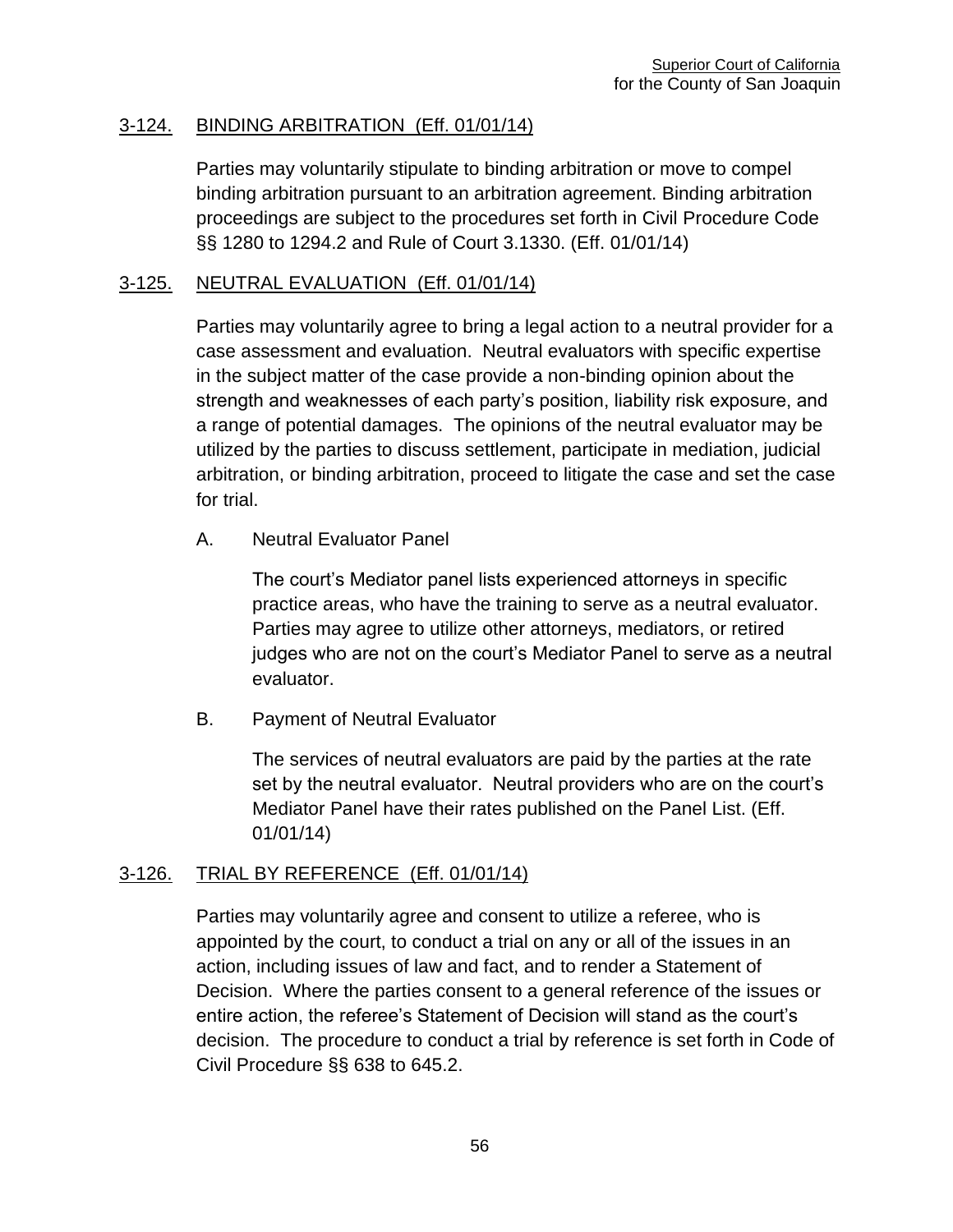# A. Trial Referee

The court's Mediator Panel lists experienced attorneys in specific practice areas, who may be willing to serve as a trial referee. Parties may agree to utilize other attorneys, mediators, or retired judges who are not on the court's Mediator Panel to serve as a trial referee.

# B. Payment of Trial Referee

The services of trial referees are paid by the parties at the rate set by the trial referee. Neutral providers who are on the court's Mediator Panel have their rates published on the Panel List. (Eff. 01/01/14)

# 3-127. EXPEDITED JURY TRIAL (EJT) (Eff. 07/01/17)

It is the policy of the San Joaquin Superior Court to give preference to Expedited Jury Trial matters.

The parties may agree and consent to an expedited jury trial to be held by the court. To do so, the parties will execute a stipulated consent order to conduct an expedited jury trial. The procedures for an expedited one-day jury trial are set forth in Code of Civil Procedure §§ 630.01 to 630.12 and Rules of Court 3.1545 to 3.1552. (Repealed 1-1-2016, unless extended.) Upon stipulation by the parties, the court will consider modifications to the stated procedure for an expedited trial.

If the parties stipulate to EJT, they will not be required to complete other ADR prior to trial setting.

(Eff. 07/01/17)

# 3-128. SISTER STATE MONEY JUDGMENTS (Eff. 01/01/20)

Upon the filing of an Application for Entry of Judgment on a Sister-State Judgment pursuant to CCP 1710.15, the filing party shall also submit to the Clerk of the Court a "Clerk's Judgment on Sister-State Judgment" form (San Joaquin Superior Court local form 87-adopted for optional use), or other Judgment consistent with CCP 1710.5. (Eff. 01/01/20)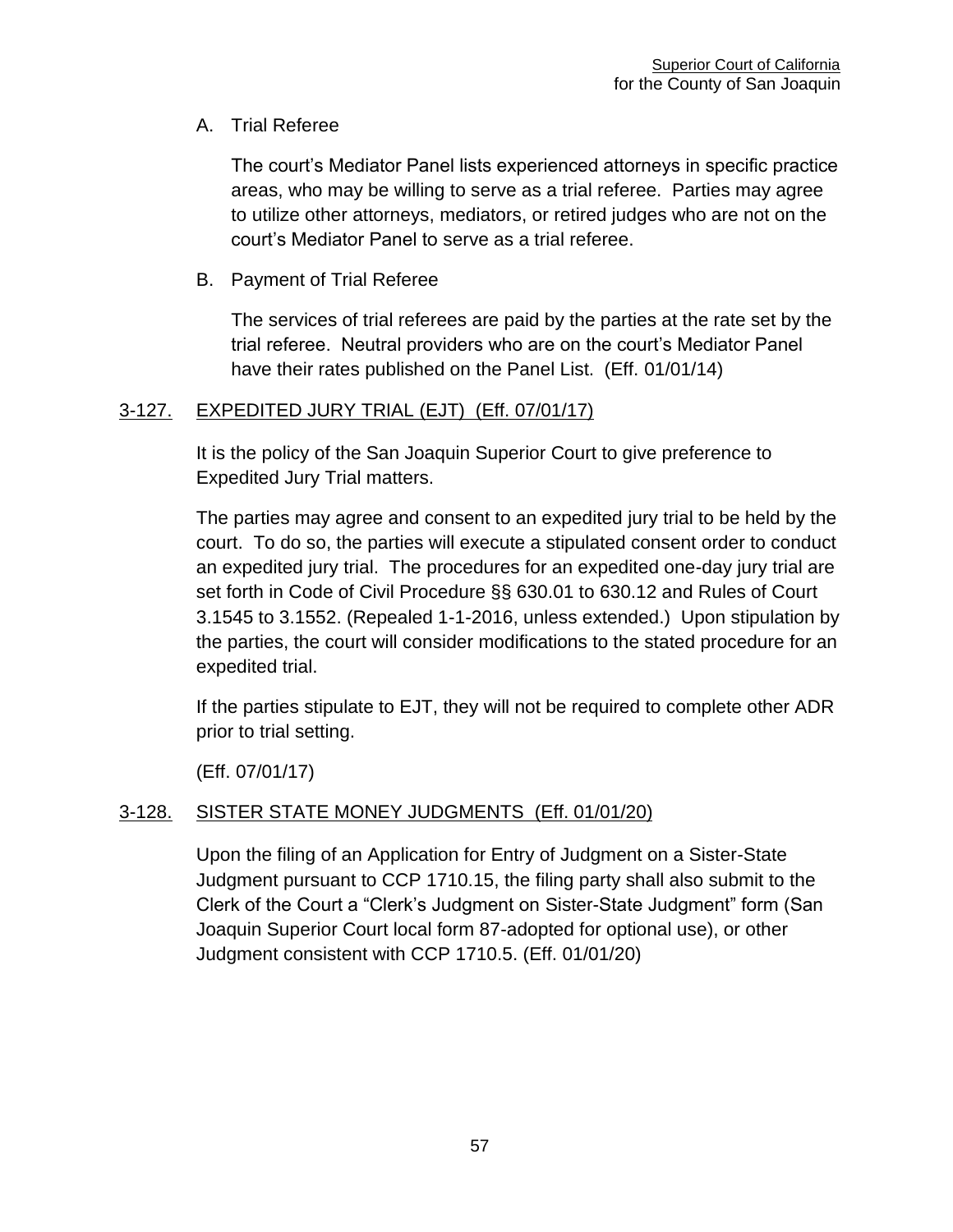# RULE 4 PROBATE

### PART ONE – GENERAL PROCEDURE GUIDE

#### 4-101. ALL PETITIONS (Eff. 01/01/20)

#### **INTRODUCTION**

A. General. The Probate Rules for San Joaquin County Superior Court set forth local policies and procedures of the probate department. These rules do not attempt to restate or summarize statutory or case law or estate administration in general. Guidance on probate law and practice may be found in publications such as California Decedent Estate Practice, California Trust Administration, and California Conservatorship Practice, which are published by CEB, Continuing Education of the Bar - California.

Guidance on probate law and practice may be found in publications such as California Decedent Estate Practice, California Trust Administration, and California Conservatorship Practice, which are published by CEB Continuing Education of the Bar - California.

These rules, although binding on parties, may be departed from in the discretion of the Court.

B. Contact Information. Website: For current contact information, tentative rulings, and the online probate calendars parties should refer to the court's website at: [www.sjcourts.org.](http://www.sjcourts.org/) (Click on the "Divisions" tab, then "Probate" in the drop-down list, to Access the probate page). All local forms referred to in this rule are available at and can be downloaded from the court website. (Click on the "Forms and Filing" tab on the courts home page, then "Local Forms" in the drop-down menu.)

The following may be helpful in matters presented to the Probate Court:

Clerk of the Probate Court: The physical address of the Probate Clerk is 180 E. Weber Avenue, Fourth Floor, Stockton, CA 95202. The mailing address is Superior Court of California – San Joaquin, Probate Department, 180 E Weber Avenue, Suite 416, Stockton, CA 95202.

C. Pleadings / Calendaring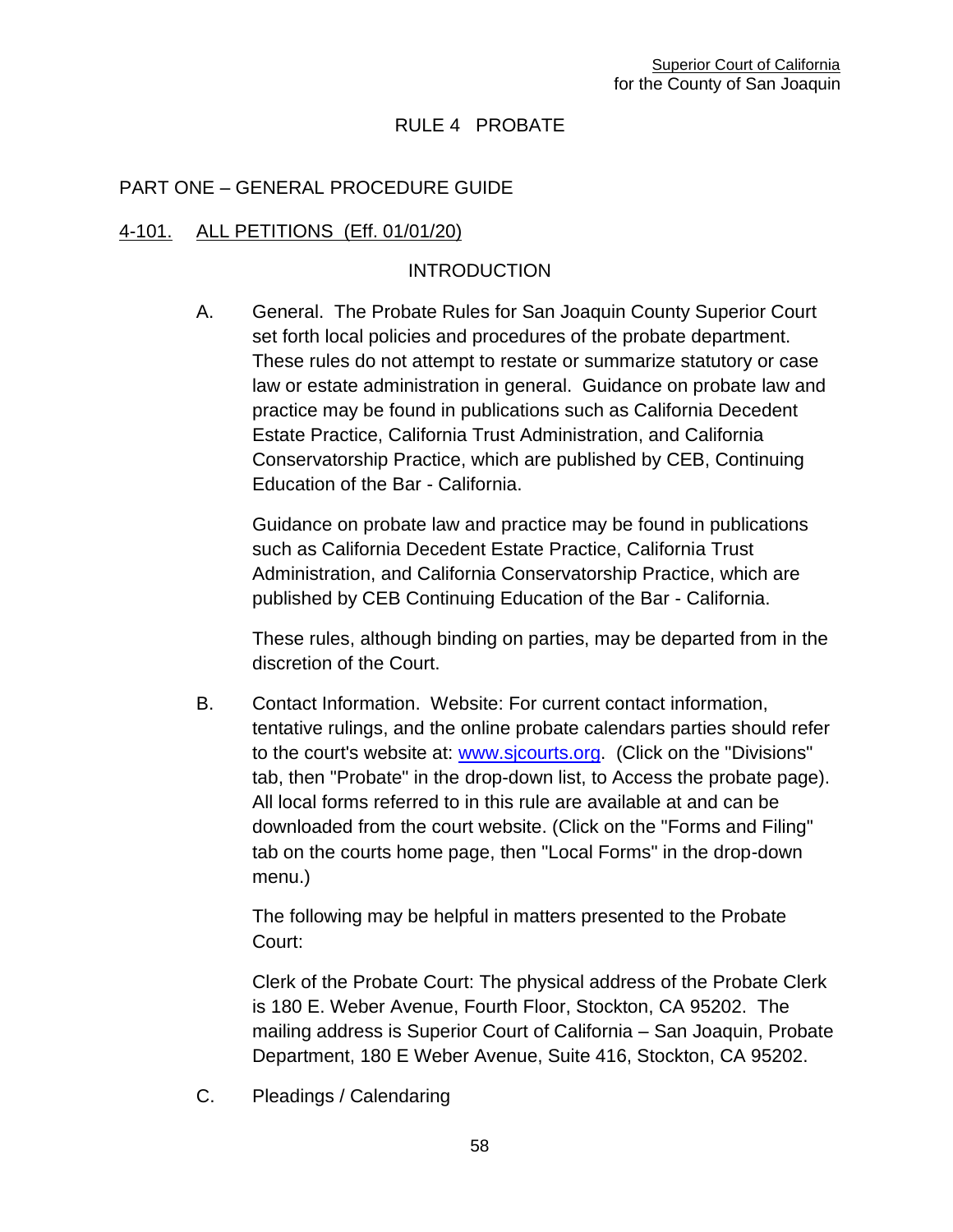- 1. Petitions with all supporting papers, excepting the Notice of Hearing and or proof of service, must be on file four weeks before the hearing date.
- 2. Notice of Hearing and or Proofs of Service for the initial petition shall be filed with the Clerk at least ten (10) court days prior to the day of hearing. Any other Proofs of Service shall be filed with the Clerk contemporaneously with the papers to which they pertain.
- 3. Proofs of Publication shall be filed with the Clerk at least five (5) court days prior to the day of hearing.
- 4. Matters involving the Public Defender, or the Public Conservator, must be set for hearing Tuesdays or Thursdays only, unless a stipulation for another day, signed by the Public Defender and or Public Conservator is filed at the same time as the initial petition. (Eff. 01/01/20)

## 4-102. UNCONTESTED MATTERS (Eff. 01/01/20)

#### Evidence

At a hearing on a verified petition oral testimony will not be permitted. All evidence should be stated in the petition, or accompanying declaration. (Eff. 01/01/20)

## 4-103. CONTESTED MATTERS (Eff. 01/01/14)

If a contested matter can be submitted on the pleadings with argument, it will be heard at the end of the probate appearance calendar. As time permits, brief offers of proof will be allowed.

Contested matters requiring two hours or less will be heard on a date certain in the Probate Department. Contested matters estimated to take more than two hours will be set in the Probate Department and heard as scheduling permits. Caveat: The court does not mail notices of continued hearings. (Eff. 01/01/14)

## 4-104. WHEN PERSONAL APPEARANCE REQUIRED (Eff. 01/01/20)

- A. The petitioner and the petitioner's attorney shall appear on all petitions for appointment of a guardian or conservator.
- B. The attorney for a conservatee, or ward, shall personally appear on petitions which concern the conservatee, or ward, respectively.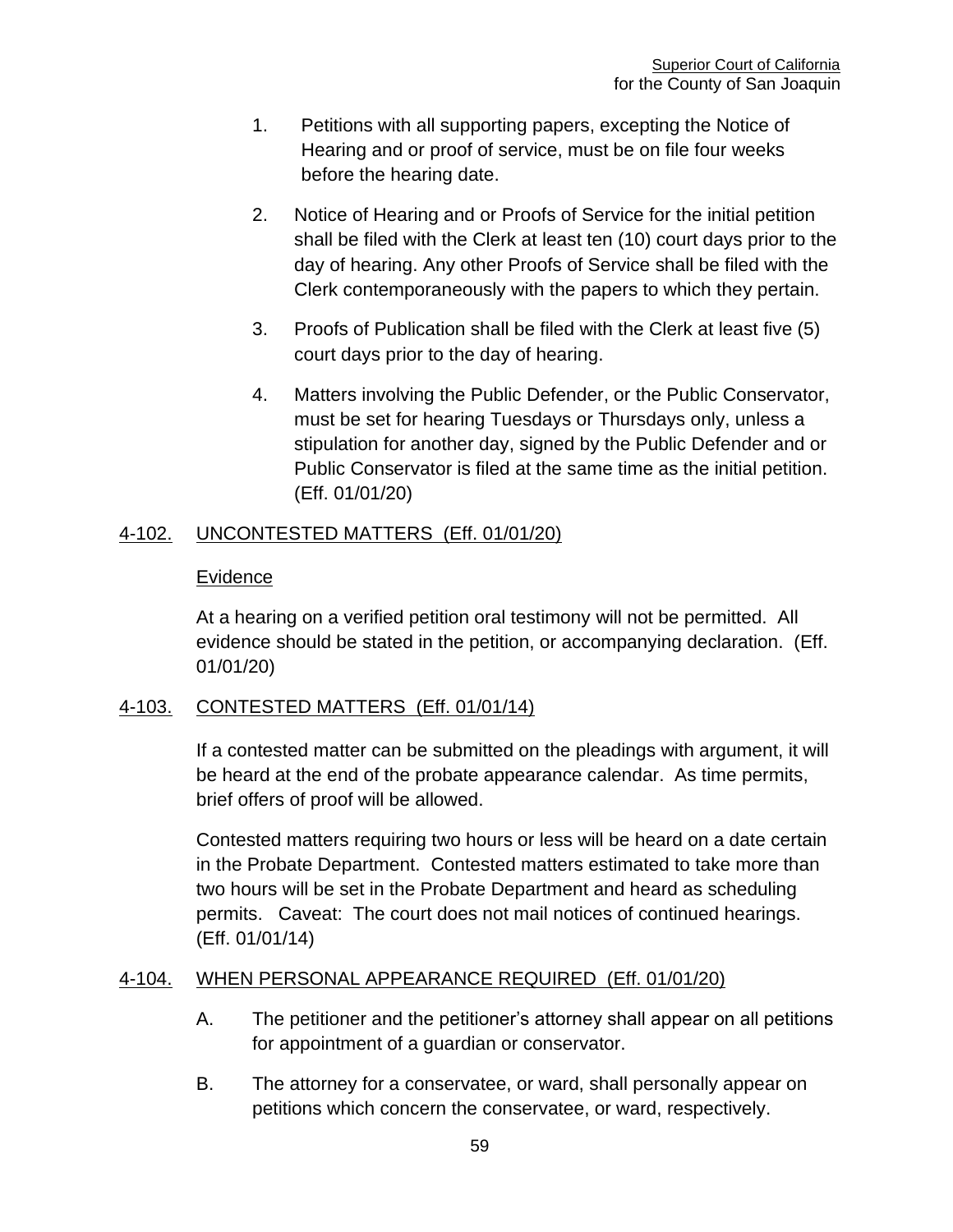- C. The petitioner and or petitioner's counsel shall appear for confirmation of sale of real property.
- D. Any matter which by law requires the personal appearance of any person or any matter which the Court may in its discretion require an appearance. (Eff. 01/01/20)

### 4-105. CONSOLIDATION WITH THE LOWEST NUMBER (Eff. 01/01/11)

Whenever it appears that actions or petitions with different numbers have been filed with reference to the same decedent or the same ward or conservatee or the same trust, the court will on its own motion consolidate all of the matters and assign the appropriate case number as the lead number. (Eff. 01/01/11)

### 4-106. EX PARTE APPLICATIONS (Eff. 01/01/20)

The following ex parte applications are exempt from the notice requirements of this chapter:

- 1. Ex parte application for Withdrawal of Funds from Blocked Account;
- 2. Ex parte application for Appointment of Guardian Ad Litem;
- 3. Ex parte application to Increase Bond (Local Form);
- 4. Ex parte application to Petition for Final Discharge and Order;
- 5. Exceptions contained in CRC 3.1207.
- A. The Probate Court will not entertain any ex parte petition that does not comply with California Rules of Court 3.1200 through 3.1206, and is not accompanied by a declaration that makes "an affirmative factual showing… containing competent testimony based on personal knowledge of irreparable harm, immediate danger, or any other statutory basis for granting relief ex parte." California Rule of Court 3.1202(c).
- B. For any Law and Motion ex parte matter, it must be approved and scheduled by the Probate Judge through his or her clerk, prior to filing documents in the clerk's office. The courtroom phone numbers are listed on the public website at [www.sjcourts.org.](http://www.sjcourts.org/)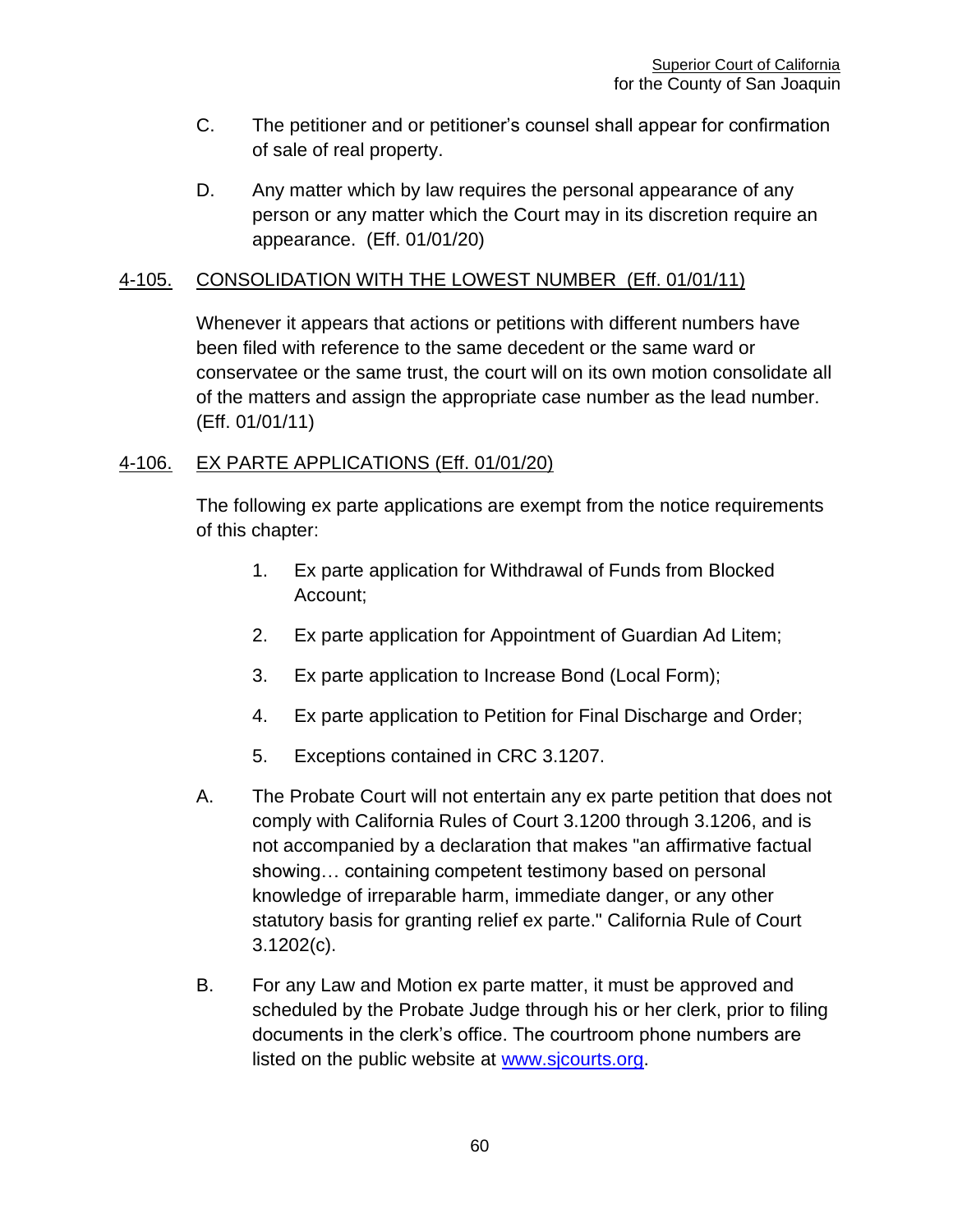- C. Any other ex parte matters not covered above, shall be submitted to the probate clerk for review by the probate examiners. The court will either issue an order or provide a hearing date within 72 court hours of the documents being submitted.
- D. If an ex parte petition for appointment of any conservator or a quardian is reviewed and given a date, the court will require five (5) days' notice has been given (Probate Code sections 2250(e) and 2250.2 through 2250.6), unless the petitioner has shown both irreparable harm or immediate danger, and "good cause" for waiving the notice requirements.
- E. Counsel requesting the waiver or shortening of any notice time periods prescribed by the Probate Code must submit a Declaration of Due Diligence to the Court citing the specific notice provision at issue, setting forth facts relating to the efforts to give such notice, or facts supporting the conclusion that it was impossible to give such notice; and explaining the "good cause" for waiving or shortening the time.
- F. A party seeking an ex parte order must submit the application and all supporting papers and fees to the Clerk for filing no later than 24 hours prior to the hearing. The Clerk may reject Petitions that do not comply with the subsections above.
- G. An ex parte order will not be granted unless accompanied by a verified petition (or a sworn declaration where applicable) containing facts and law to justify granting the requested relief.
- H. Ex parte petitions filed in decedent's estates for the sale of stock or personal property must allege whether the property is specifically bequeathed. If bequeathed, the consent of the specific legatee to the sale must accompany the petition. (Eff. 01/01/20)

## 4-107. ADDITIONAL INFORMATION REQUIRED (Eff. 07/01/21)

A. Where any petition calls for the relationship of the heirs or devisees, including but not limited to a Petition for Probate, Petition to Determine Succession to Real Property, An Affidavit re Real Property of Small Value or a petitioner under Probate Code section 850, a chart or list of lineal descent must be included. If any beneficiary named in the Will, Trust or other document has predeceased the testator, the fact must be stated. The information shall be provided using local form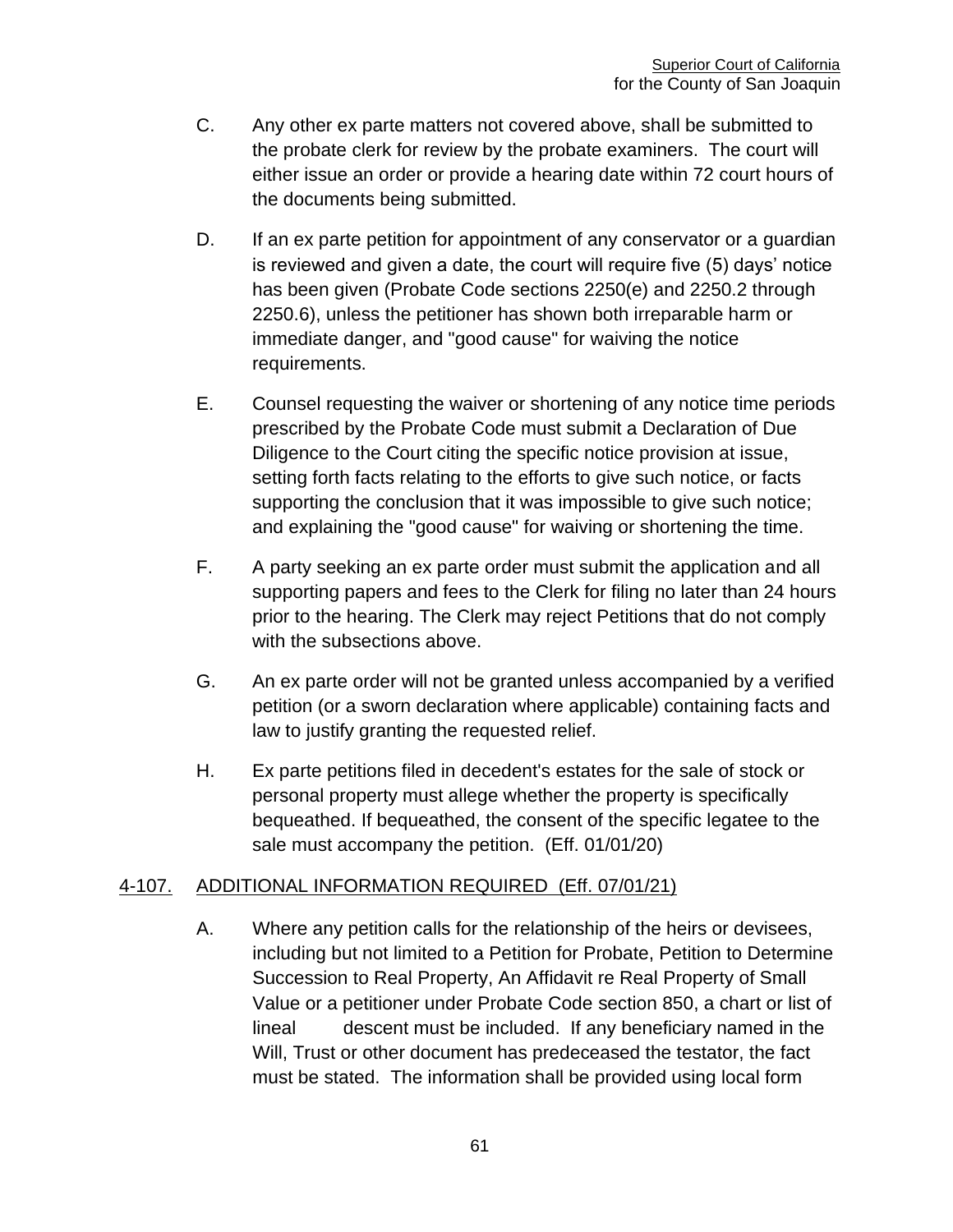Lineal Chart A (SJPR-302), Lineal Chart B (SJPR-303) and/or Lineal Chart C (SJPR-304).

B. Where any petition calls for family members, or heirs and his or her address to be listed, the individuals name shall be listed and where an address would be listed "Deceased" shall be listed. In addition, proof of death is required. Proof of death can be established by, but is not limited to, a death certificate, an obituary, or declaration. (Eff. 01/01/20; Rev. 07/01/21)

# 4-108. ORDERS – CONTENTS, ATTACHMENTS & SIGNATURE PAGE (Eff. 01/01/14)

- A. All orders and judgments in probate matters must be completed so that their general effect may be determined without reference to the petition on which they are based. All matters actually passed on by the court, including the relief granted, the names of persons and description of property (and if real property involved, the legal description and/or APN thereof), amounts of money affected, the terms of trusts, and the provisions of leases or other agreements, must be set forth with the same particularity which is required in judgments in civil matters.
- B. Riders and exhibits should not be attached to an order or decree; except that an exhibit setting forth legal descriptions, a statement of trust terms, and the like may be attached if specifically incorporated in the body of the order or decree.
- C. The Judge's signature shall appear at the end of the last attachment with an appropriate indication of that fact on the last page of the body of the order or decree. The Judge's signature should not appear on a page that doesn't contain any other text. (Eff. 01/01/14)

# 4-109. WHEN COPY OF PETITION MUST BE INCLUDED WITH NOTICE OF **HEARING**

- A. In the following cases a copy of the petition as well as a copy of the Notice of Hearing must be served on all interested parties:
	- 1. Where the petition contains the accounting of a trustee, personal representative, conservator or guardian, or
	- 2. Where a fiduciary or attorney is requesting extraordinary fees or commissions.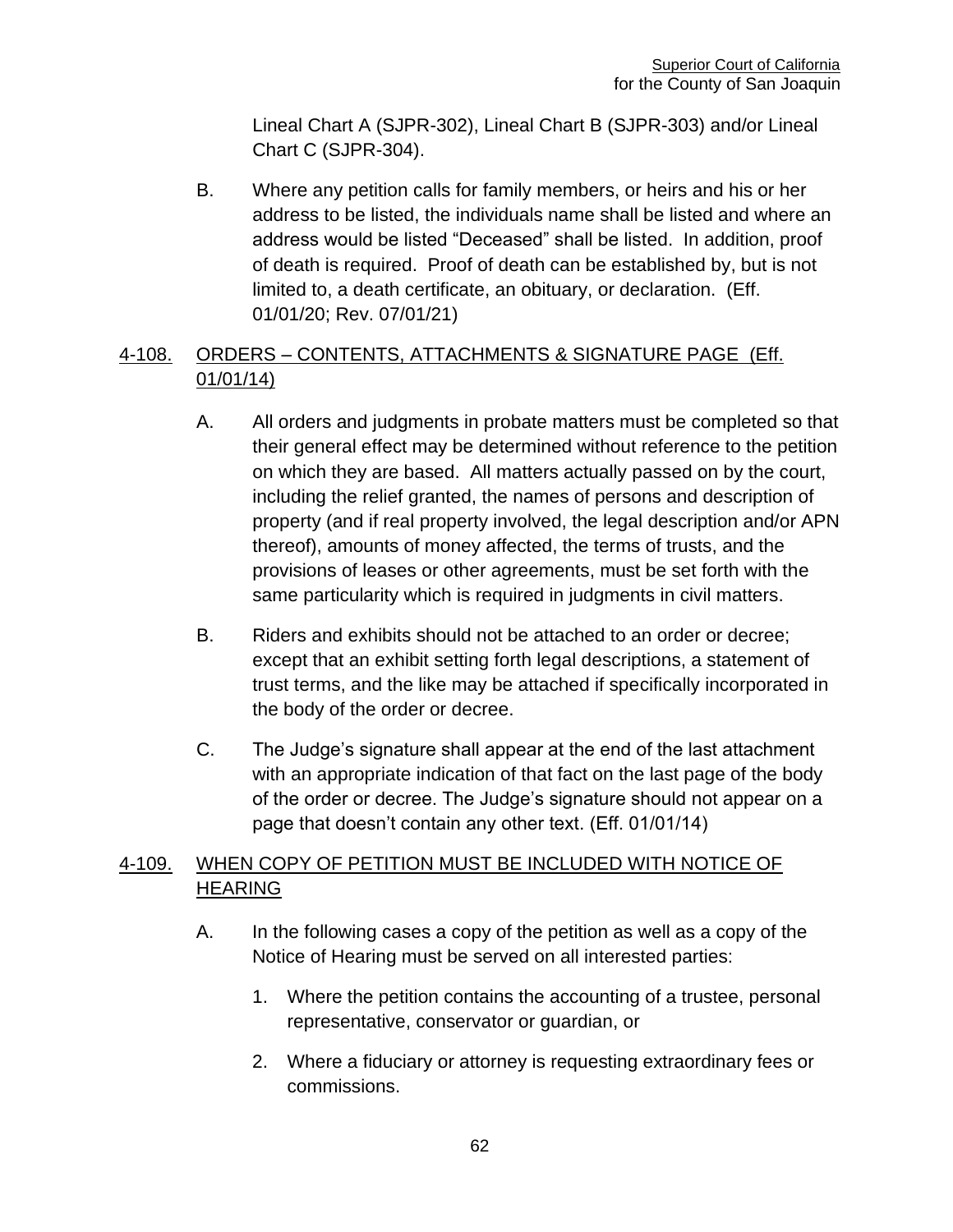B. A courtesy copy of the petition which includes an accounting shall be submitted to the Probate Clerk for the court examiner at the time the original is filed or within 5 court days of filing, if electronically filed, marked in red in the upper left-hand corner "Examiner's Cop." (Eff. 01/01/20; Rev. 07/01/21)

## 4-110. "RESERVED FOR FUTURE USE" [4-110 Repealed 01/01/20]

## 4-111. REQUESTING A CONTINUANCE (Eff. 01/01/20)

### A. Continuance of initial hearing

The first hearing on a matter may be continued to enable the petitioner to correct defective pleadings or procedural issues identified in the probate notes. The continuance can be made by the petitioner as listed below, or by the Court on its own motion, even if no request for a continuance is made.

### B. Continuance or dismissal after initial hearing

All requests by the petitioner to continue subsequent hearings after the initial hearing must be done by a declaration or an appearance at the hearing, a continuance of a subsequent hearing may not be secured by a request to the clerk.

After the initial hearing, the Court may drop or dismiss the matter unless the petitioner shows good cause for a further continuance, by a filed declaration or an appearance at the hearing.

#### C. Contested hearings may be continued by Stipulation and Order

Before the Stipulation and Order is submitted to the court, Counsel or a self-represented party must call the courtroom clerk to obtain a new date. The Stipulation must be signed by all parties who have appeared in the matter. This is for hearings only; any continuances of a trial must be done by a motion and comply with California Rules of Court, Rule 3.1332.

#### D. Dropped or Dismissed Matters

Dropped matters must be re-noticed after it has been placed back on calendar. A matter dismissed must be refiled and noticed anew.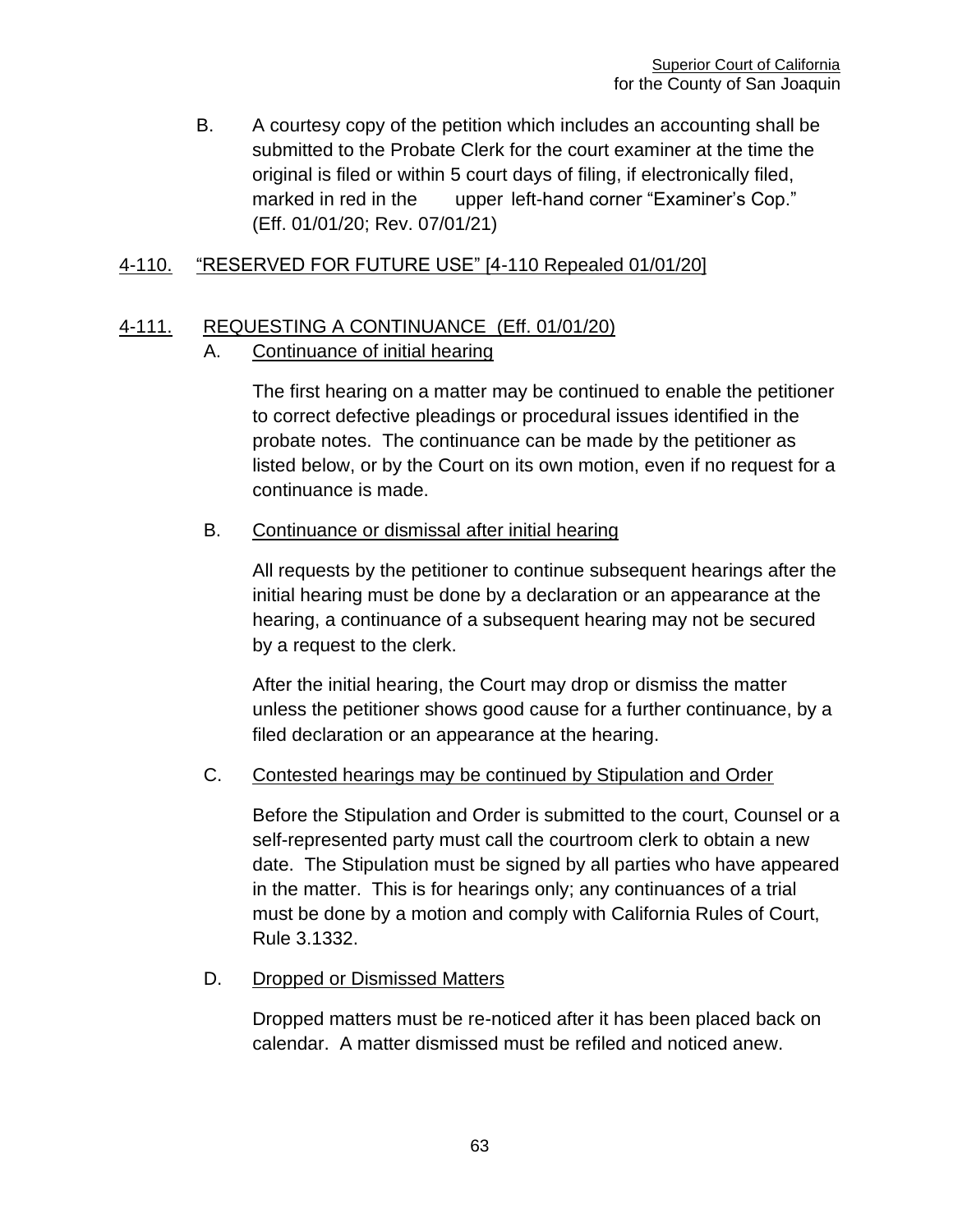E. Nothing in this rule shall excuse any party from complying with the notice requirements of the Probate Code or the California Rules of Court. (Eff. 01/01/20; Rev. 07/01/21)

### 4-112. CAPTION ON PLEADINGS (Eff. 01/01/20)

The caption of each pleading shall include the date, time and the department of the hearing. (Eff. 01/01/20).

## 4-113. COURT CREATED TRUSTS (Eff. 01/01/19)

Where a trust is created in a conservatorship, guardianship, or Probate Code section 3100 petition, or by a decree of distribution in a decedent's estate, all future proceedings relating to the trust must be filed as a new separate case. (Eff. 01/01/09)

# 4-114. PROBATE CODE 850 PETITIONS CONFIRMING PROPERTY (Eff. 01/01/20)

- A. Whenever a Petition is filed under the authority of Probate Code §850, et seq, which seeks to establish the owner of an interest in property, the Petition shall plead facts which establish, and list, the persons to be served pursuant to Probate Code §851, including, but not limited, to the following persons:
	- 1. Each person claiming an interest in or having title to, or possession of, the property,
	- 2. Each known intestate heir,
	- 3. Each known devisee whose interest in the property would be affected.
- B. The petition shall set forth the form of record title and character of ownership at all relevant times.
- C. If the form of record title is based on a written document, a copy of the document shall be filed with the petition. (e.g. Copy of all relevant deeds, copy of bank statement or stock certificate/statement, etc.) (Eff.01/01/20; Rev. 7/1/2021)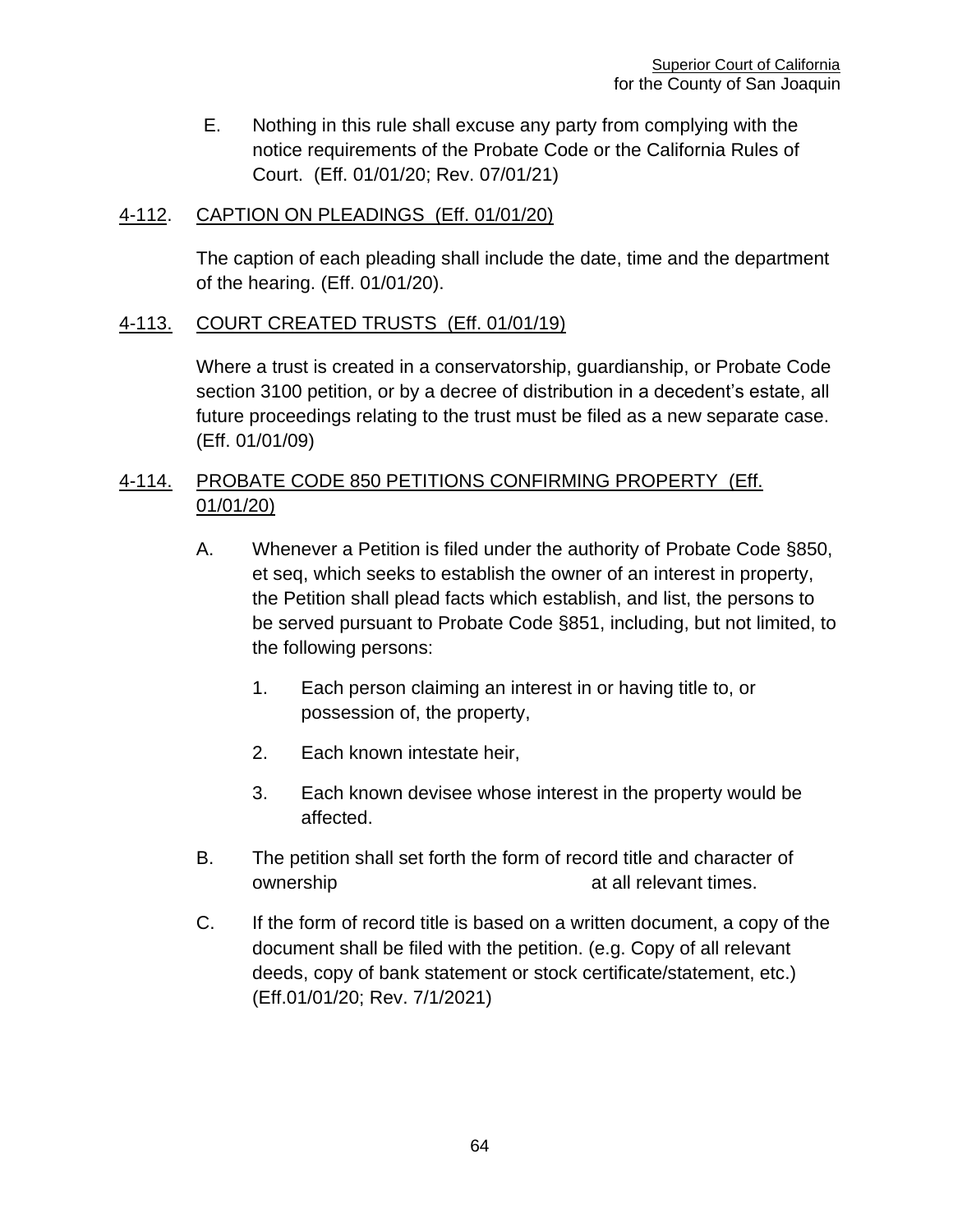# 4-115. COSTS GENERALLY NOT ALLOWED COUNSEL, ADMINISTRATOR OR TRUSTEE (Eff. 01/01/20)

Ordinarily the court will not allow reimbursement for costs of duplication of documents, telephone calls, postage, FAX (except court charges), parking fees or ordinary mileage incurred by the attorney, personal representative or trustee, as these are part of overhead, and should be absorbed in fees or commissions. (Eff. 01/01/20)

### 4-116. MEET AND CONFER REQUIREMENT (Eff. 01/01/20)

In the event of any contest or objection to any petition on the probate calendar, the parties or his or her respective attorneys shall make a reasonable and good faith attempt to informally resolve the controversy at a face-to-face conference, if possible, otherwise by telephone conference, before any hearing of the contested petition. (Eff. 01/01/20)

### 4-117. REMOTE APPEARANCES (Eff. 01/01/22)

- A. This Local Rule is adopted pursuant to Civil Code of Procedure section 367.75 and California Rule of Court, rule 3.672. Notice requirements are set forth in rule 3.672 and below.
- B. For all General hearings, Law and Motion hearings, Ex Parte hearings, and Orders to Show Cause, parties may appear remotely with no notice to the other parties or to the Court. However, when noticing any hearing, motion, application, or request in the probate department a copy of the local form, Notice of Teleconference Appearance and Requirements (SJPR-001) must be attached to the Notice of Hearing or served separately and a proof of service completed.
- C. For all General hearings, Law and Motion hearings, Ex Parte hearings, and Orders to Show Cause, the Court has a telephone Bridge Conference Line platform that supports audio-only.
	- a. The Bridge Conference Line call in numbers and rules for teleconference appearance are listed on the Court's website as well as in local for SJPR-001.
	- b. At the discretion of the Judicial Officer, a Zoom video platform may be provided for the parties to appear. The Court will provide the video access meeting link, or require a party to provide notice of the video access meeting link.
	- c. Any recording, reproduction, or re-broadcasting of a court proceeding held remotely, including screenshots or other visual or audio copying of a hearing, is prohibited.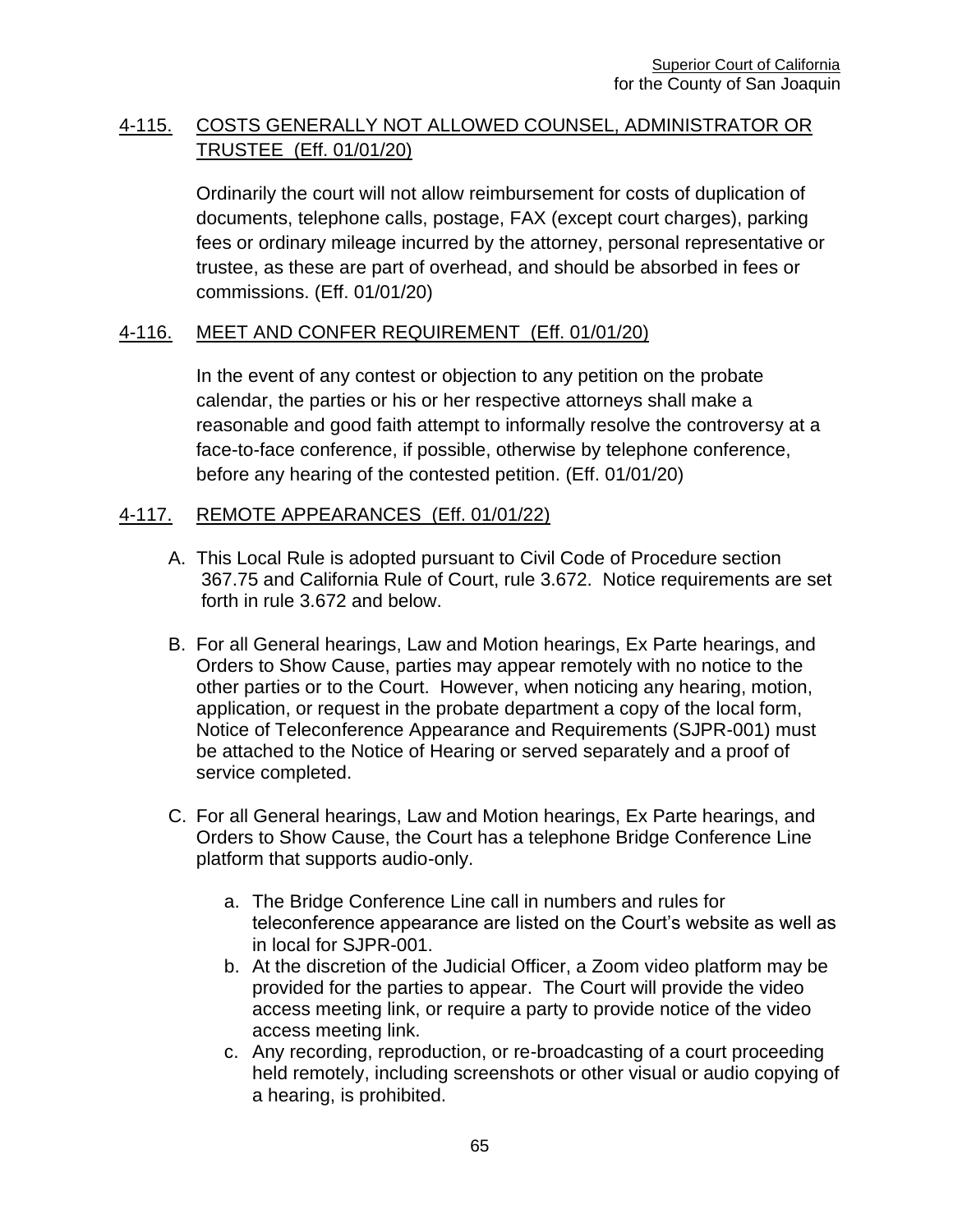- d. Nothing in this rule limits the discretion of the judicial officer to require parties to appear in person for General hearings, Law and Motion hearings, Ex Parte hearings, and Orders to Show Cause.
- D. For Evidentiary Hearings, Settlement Conferences, Bench or Court Trials, and Jury Trials, parties must appear in person, unless the party or attorney requests and receives express written authorization to appear remotely by the judicial officer.
	- e. A party may request to appear remotely by filing and serving a Notice of Remote Appearance Form RA-010 with the Court no later than10 court days before the Evidentiary Hearing, Settlement Conference, Bench or Court Trial, or Jury Trial,.
	- f. In response to a notice of remote appearance, any party may file and serve an Opposition to Remote Proceedings Form RA-015 no later than 5 court days before the hearing in question.
	- g. A party must deliver a courtesy copy of any written Notice or Opposition under (a) or (b) to Department 11A.
	- h. If approved, a Zoom video platform will be provided for the parties to appear. The Court will provide the video access meeting link, or require a party to provide notice of the video access meeting link.
- E. Even when a remote appearance is authorized and commences, the judicial officer may terminate a remote appearance and continue the matter so that an in-person appearance can occur if technology or audibility issues interfere with the judicial officer's ability to make a determination required by the hearing, the in-person appearance is necessary to assist in the determination of the specific hearing, the court reporter's ability to make an accurate record is in question, counsel's ability to provide effective representation is in question, an interpreter's ability to provide language access is in question, or for any other reason which constitutes good cause under the circumstances.

## 4-118. NOTICE INFORMATION IN PLEADING

All probate petitions presented to the court on pleading, including but not limited to a petition for final distribution, petition for approval of an accounting, a petition under Probate Code section 850, must include the names, relationship and address for service for all parties entitled to notice.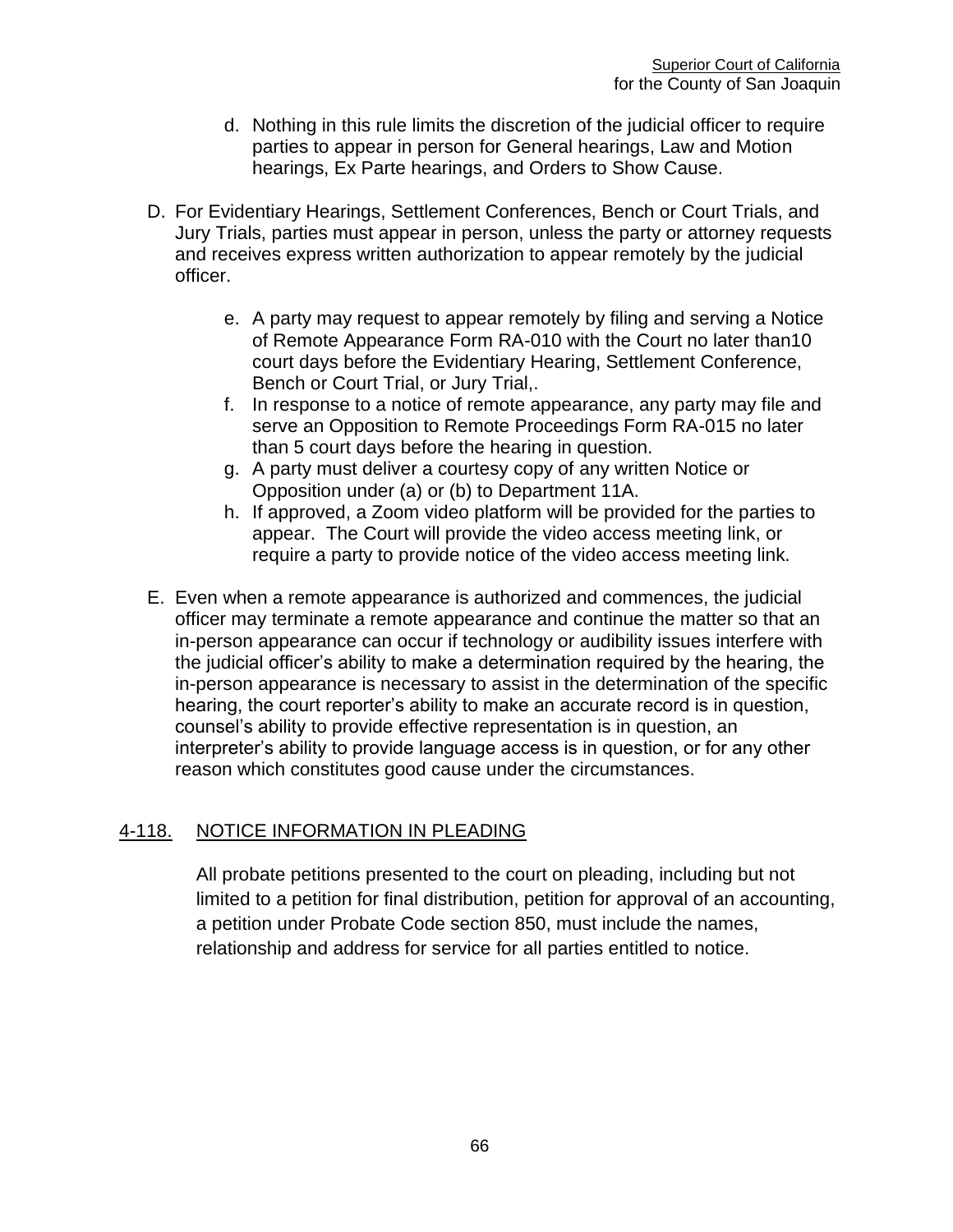# PART TWO – DECEDENT ESTATES

# 4-201. NOTICE TO NAMED CONTINGENT LEGATEES AND BENEFICIERIES (Eff. 01/01/08)

In addition to the Notice of Hearing required to be mailed by Probate Code Sections 8110-8113, notice shall also be mailed to all contingent devisees and beneficiaries named in the Will. (Eff. 01/01/08)

#### 4-202. "RESERVED FOR FUTURE USE" [REPEALED 01/01/20

Where notice is required to be given pursuant to Probate Code section 1208(b), such as where a trust is a beneficiary of a decedent's estate, the petitioner shall file separately from the petition as a confidential document a true and correct copy of the trust, including any amendments, disclaimers, and any directions or instructions to the trustee that affect the disposition of the trust.

The confidential document shall be filed using the court's mandatory local form Confidential - Trust Documents Coversheet (PRSJ-301) as the cover page. The confidential document shall not be released to any party absent a prior order of the court.

[Eff. 07/01/2021; Former 4-202 Repealed 01/01/20]

# 4-203. NOTICE OF REFULSAL TO PROBATE REJECTED WILL OR CODICIL (Eff. 01/01/20)

- A. A petitioner who files a petition for letters of administration, letters of administration with will annexed, probate of will and for letters testamentary, to determine succession to real property, or a spousal property petition must comply with this rule if either of the following is true:
	- 1. The petition requests a finding that the decedent died intestate when a will and/or codicil has been lodged as an original with the court or a copy of a will and/or codicil has been otherwise filed with the court.
	- 2. The petition requests probate of or distribution under a will and/or codicil, and a different will and/or codicil has been lodged as an original with the court or a copy has otherwise been filed with the court.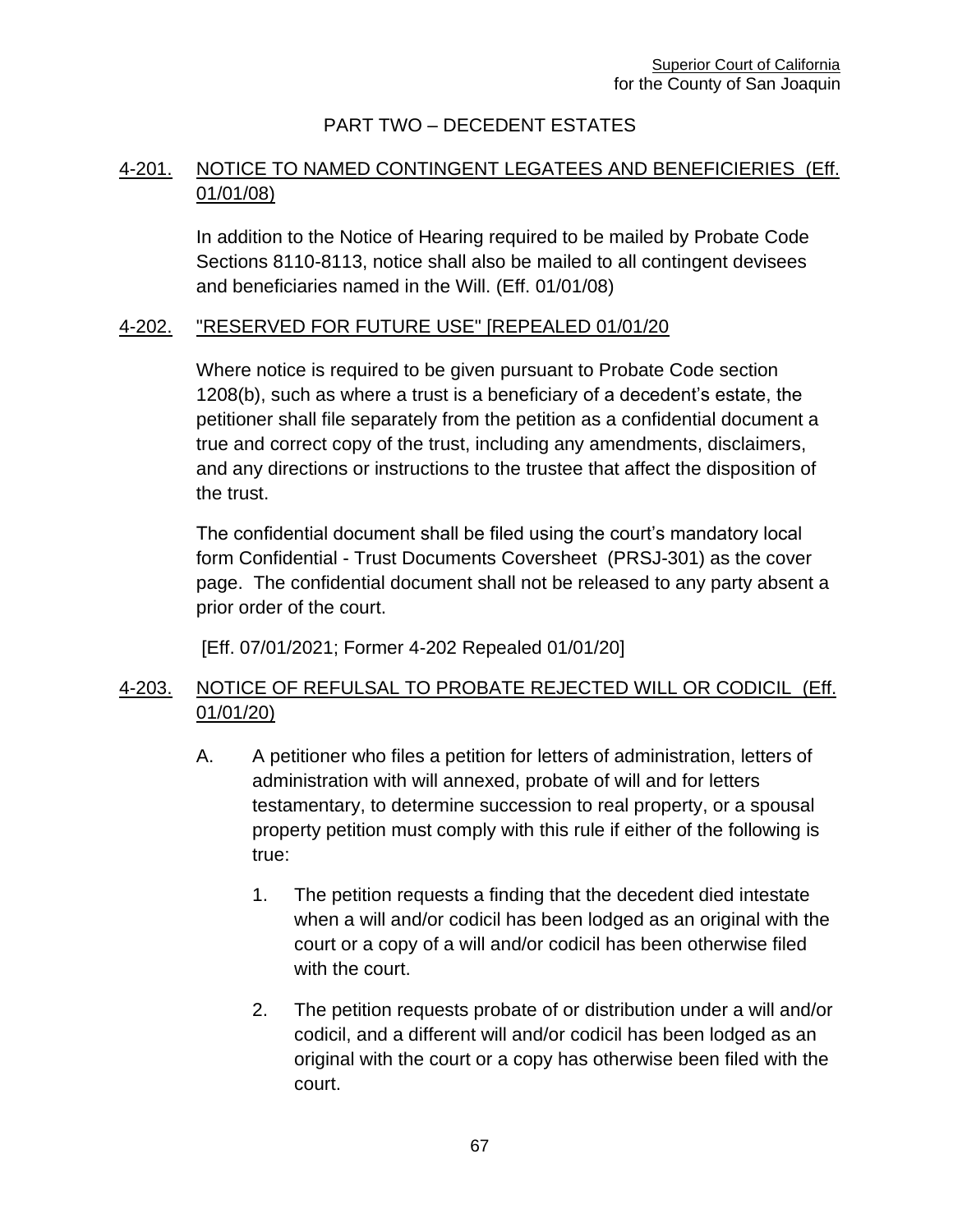- B. The petitioner shall serve a copy of the rejected will and/or codicil attached to Local Form Notice of Refusal to Petition for Probate of Will or Codicil on all heirs of the decedent or potential beneficiaries under the document at least 15 days prior to the hearing on the petition.
- C. This rule does not apply if any of the following is true:
	- 1. The petition requests probate of or distribution under a will that purports to have been executed after the date of rejected will and/or codicil and that expressly revokes all prior wills.

# 4-204. COURT CONFIRMATION OF SALE BY REPRESENTATIVE WITH FULL AUTHORITY UNDER I.A.E.A (Eff. 01/01/09)

An executor or administrator who has been appointed with full powers under the I.A.E.A. but who voluntarily petitions for court confirmation of the sale of real property must meet the requirements for sale by a representative without full authority. (Eff. 01/01/09)

## 4-205. CONTRACTS WITH BROKER OR AGENT (Eff. 01/01/20)

- A. Any application for order approving an exclusive listing agreement with a real estate broker or agent shall include a completed copy of the proposed written listing as an attachment. Such application may be submitted ex parte as an "Order on Matter Not Requiring Hearing" as described in San Joaquin County Local Rule 4-106 E.
- B. Upon the confirmation of the sale of real property, justification is required for any commission in excess of six percent. (Eff. 01/01/20)

## 4-206. APPLICATION FOR FAMILY ALLOWANCE (Eff. 01/01/11)

The petition shall include:

- 1. The applicant's income from sources outside estate;
- 2. An itemized list of the applicant's assets, and a statement of the approximate value of each;
- 3. A general statement of the assets and of the liabilities of the estate;
- 4. The date of the application;
- 5. The date of the decedent's death; and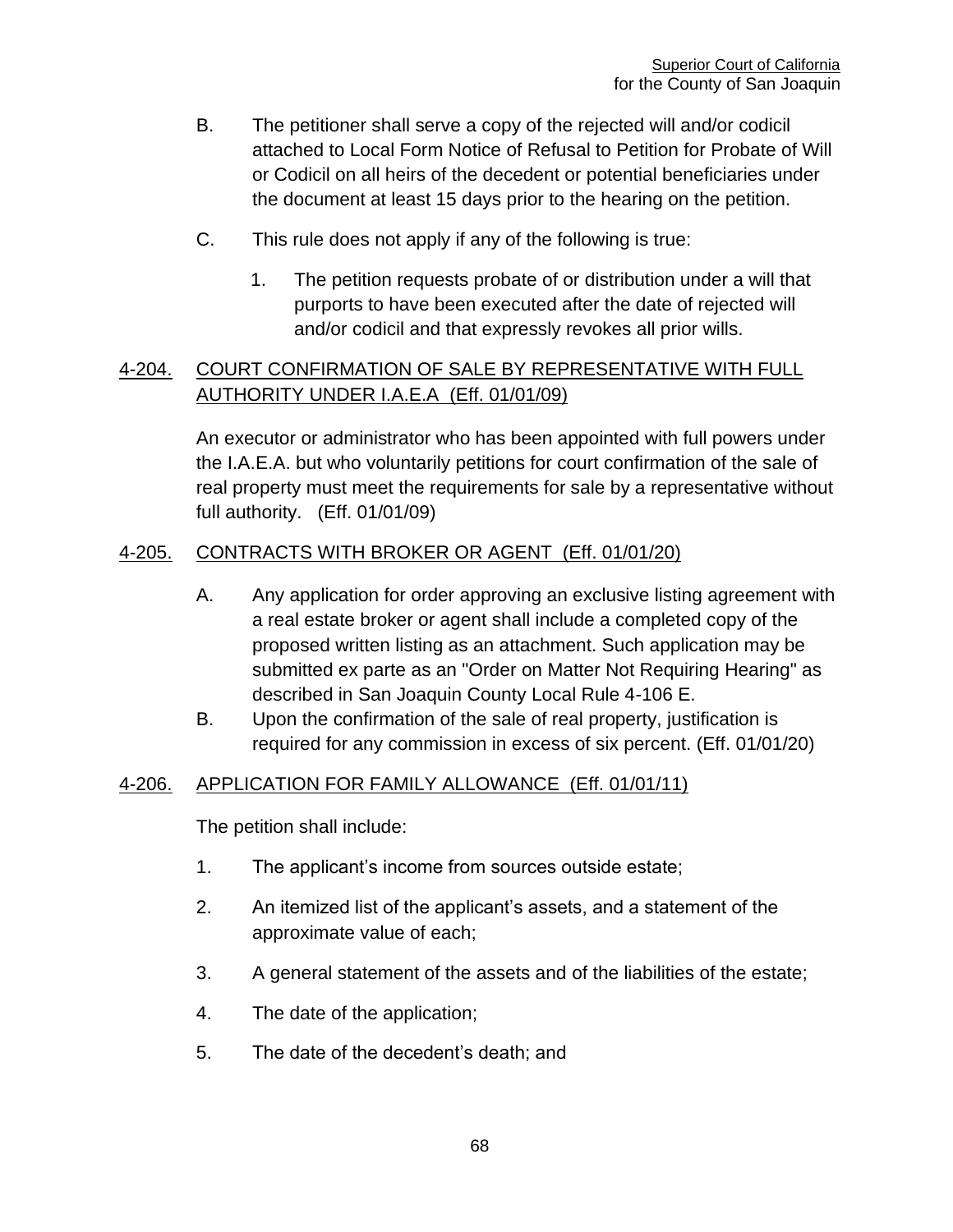6. A general statement of other applications (if any) on file for allowances. (Eff. 01/01/11)

## 4-207. PETITION FOR PRELIMINARY DISTRIBUTION (Eff. 01/01/11)

- A. The petition shall not be granted unless the inventory and appraisal has been filed.
- B. The petition for preliminary distribution must state:

The approximate value of the property remaining in the estate after the proposed distribution, and an estimate of the total amount of unpaid taxes, unpaid claims and other liabilities.

- C. If waiver of bond for any distribution is sought, the petition shall include allegations that:
	- 1. Notice to any known and reasonably ascertainable creditors has been given;
	- 2. The estate is solvent; and
	- 3. The good cause, if any, why bond should not be required, including that time for filing or presenting claims against the estate has expired and that all taxes and uncontested claims have been paid or are sufficiently secured. (Eff. 01/01/11)

# 4-208. REQUEST FOR PARTIAL ALLOWANCE ON STATUTORY COMPENSATION (Eff. 01/01/11)

A. The petition must contain the following allegations:

That the requested sums can be paid without detriment to the estate or to any person interested in it or to any creditor thereof.

The percentage that the requested amount bears to the total statutory compensation to which the petitioner or the attorney will be entitled on final settlement of the estate, and that (1) the same percentage, or more, of the total ordinary work required in the estate has been completed, and (2) payment of the requested allowance would leave a reserve exceeding the ordinary work remaining to be done.

B. If an allowance of statutory attorney fees is requested, the attorney shall sign a declaration at the end of the petition attesting to the truth of the allegations and serve notice of the request. (Eff. 01/01/11)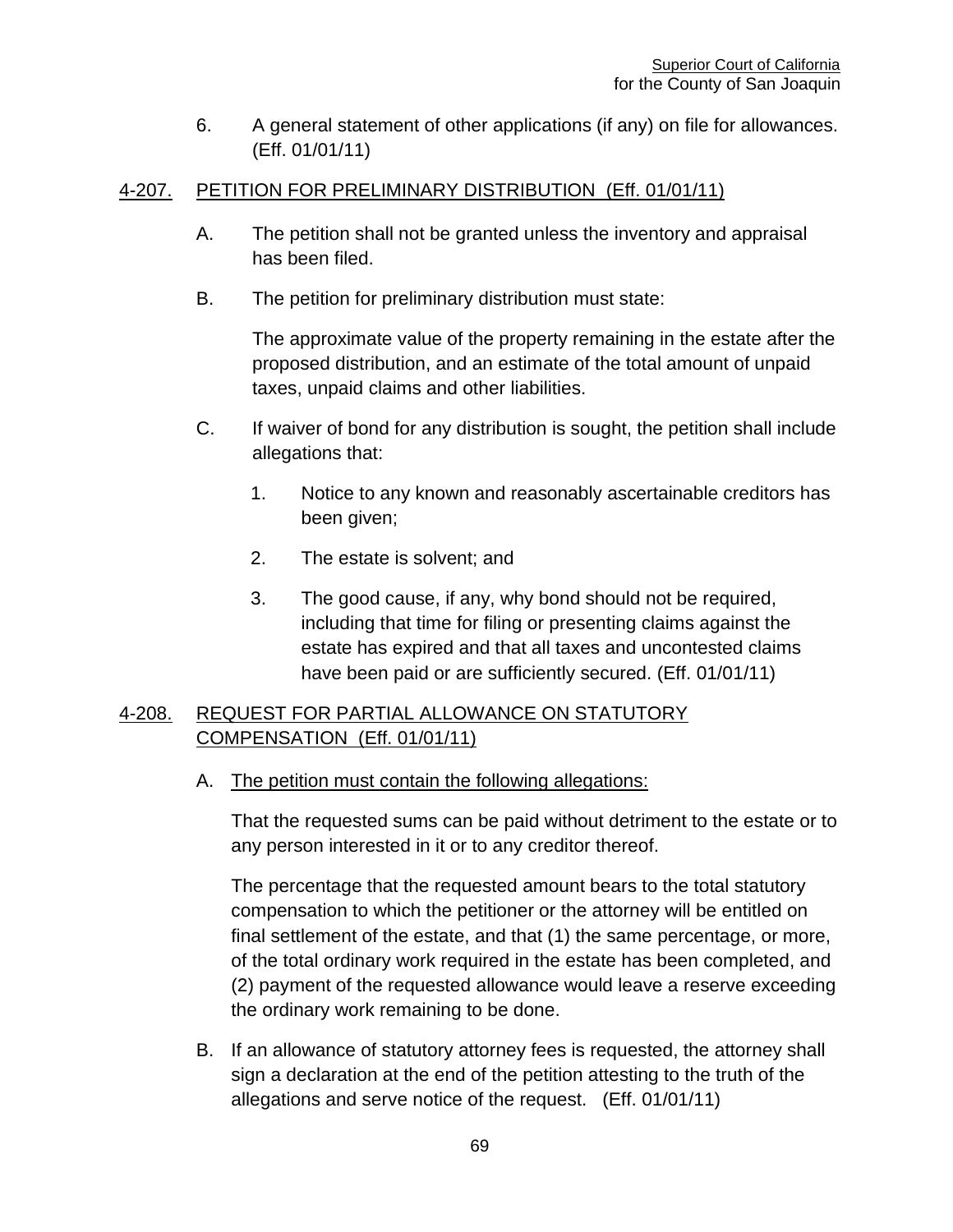### 4-209. STATUS REPORTS (Eff. 01/01/20)

The status report required by Probate Code Section 12200 shall be made on local form "Report of Status of Administration."(Eff. 01/01/20)

## 4-210. FORM OF ACCOUNT FOR INCOME AT FINAL DISTRIBUTION (Eff. 01/01/08)

When all or any part of the estate is to be distributed to a trustee, and income accumulated during probate is to be paid by the trustee to the trust beneficiaries, the form of account shall properly allocate receipts and disbursements between principal and income.

When a specifically devised or bequeathed asset has earned income and/or incurred expenses during probate administration, the form of account shall segregate such income and/or expenses from the general income and expenses of the estate. This may be done by a schedule attached to the accounts and incorporated by reference.(Eff. 01/01/08)

## 4-211. "RESERVED FOR FUTURE USE" *(4-2-11 Repealed 01/01/14)*

## 4-212. FEES AND COMMISSIONS MUST BE FIXED BEFORE PAYMENT (Eff. 01/01/08)

A petition for partial allowance on statutory compensation, filed prior to the petition for final distribution must contain a recital of the work actually completed. Ordinarily the last 30 percent of the statutory compensation will not be allowed prior to the approval of the final accounting. (Eff. 01/01/08)

## 4-213. EXTRAORDINARY ATTORNEY FEES (Eff. 01/01/20)

A. Petition and Prayer

Application for extraordinary compensation will not be considered unless both the caption and the prayer of the Petition and the Notice of Hearing contains a reference to such application.

#### B. Notice of Hearing

In every case, notice shall be sent to all persons entitled to a share in the estate, except those whose shares will not be charged with the compensation requested. Notice shall include a copy of the petition as set forth in Local Rule 4-109. An appearance by the attorney will normally be required.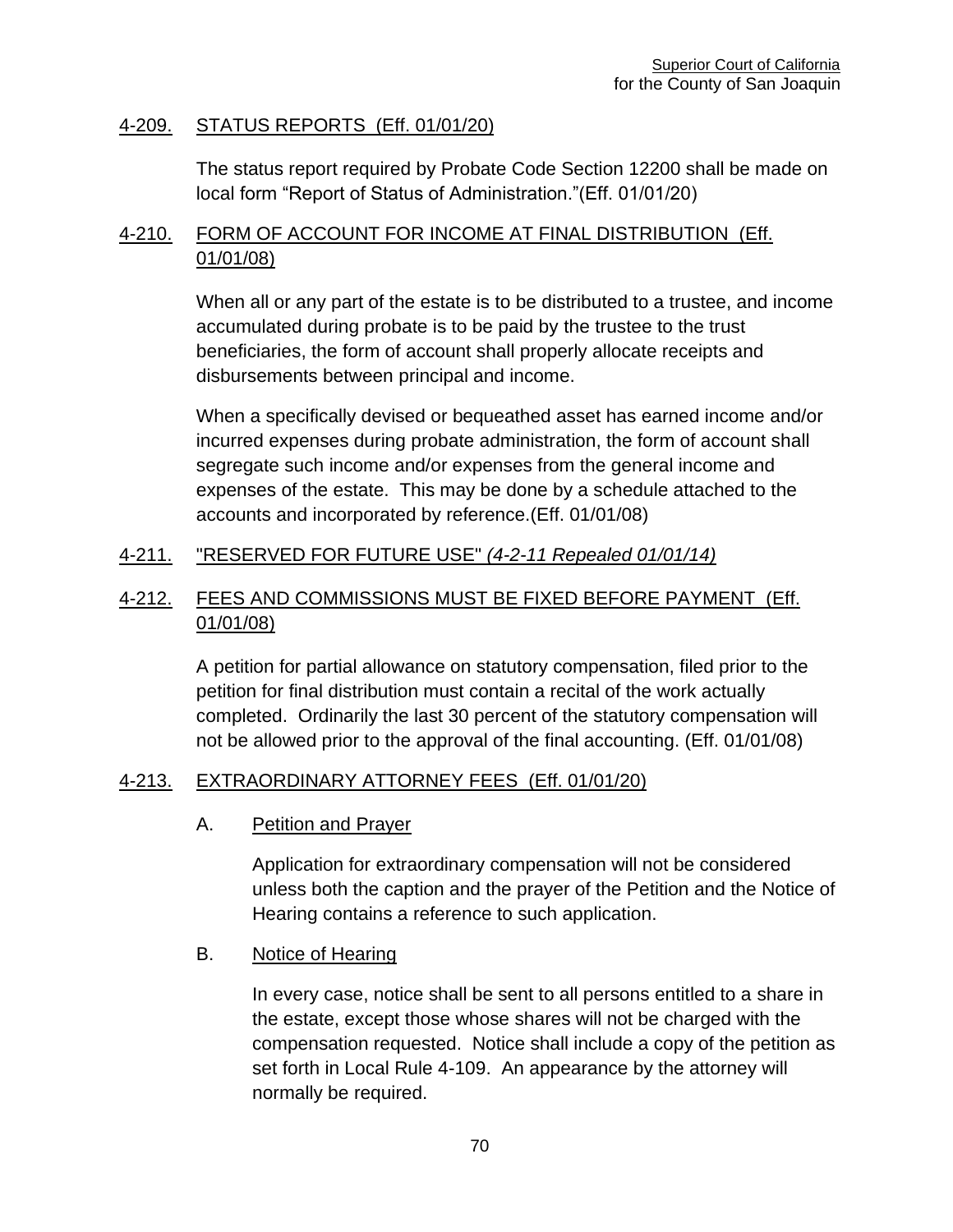# C. Declaration Regarding Fees

The requirements of California Rule of Court 7.702 shall be set out in a declaration separate from the Petition. The Declaration shall outline all services rendered, including both ordinary and extraordinary services that were provided. Statutory time is reviewed and considered for the purposes of awarding extraordinary fees only, not to reduce or alter statutory fees. The Declaration must:

- 1. Set forth categories of services rendered, ordinary services can be lumped together in a category labeled "Statutory;"
- 2. Set forth in each category the date and a description of the services rendered;
- 3. Set forth in each category the hourly rate of each person who performed the services and the hours spent by each of them; and
- 4. Comply with the requirements set forth in rule 7.703(e) of the California Rules of Court if paralegals are used. (Eff. 01/01/20)

# 4-214. FEES TO ATTORNEY AND PERSONAL REPRESENTATIVE WHO ARE ASSOCIATED (Eff. 01/01/11)

If both the representative and the attorney for the personal representative have a fee sharing arrangement with respect to the estate or law practice, only the statutory commissions as representative will be allowed unless: the Will expressly provides otherwise, or, an order allowing statutory attorney fees has been granted by the court prior to the filing of the petition for final distribution. Such order will not be granted except in cases involving compelling circumstances.

The petition must be set for hearing. The petition must be set for hearing and fifteen (15) days' notice thereof must be given to all persons. (Eff. 01/01/11)

# 4-215. REQUIRED ALLEGATIONS IN A PETITION FOR FINAL DISTRIBUTION (Eff. 01/01/14)

In addition to other items required by law, a petition for final distribution shall contain the following:

A. Facts specifically showing the entitlement of each heir to the portion of the estate to be distributed to that heir, including any information concerning predeceased children.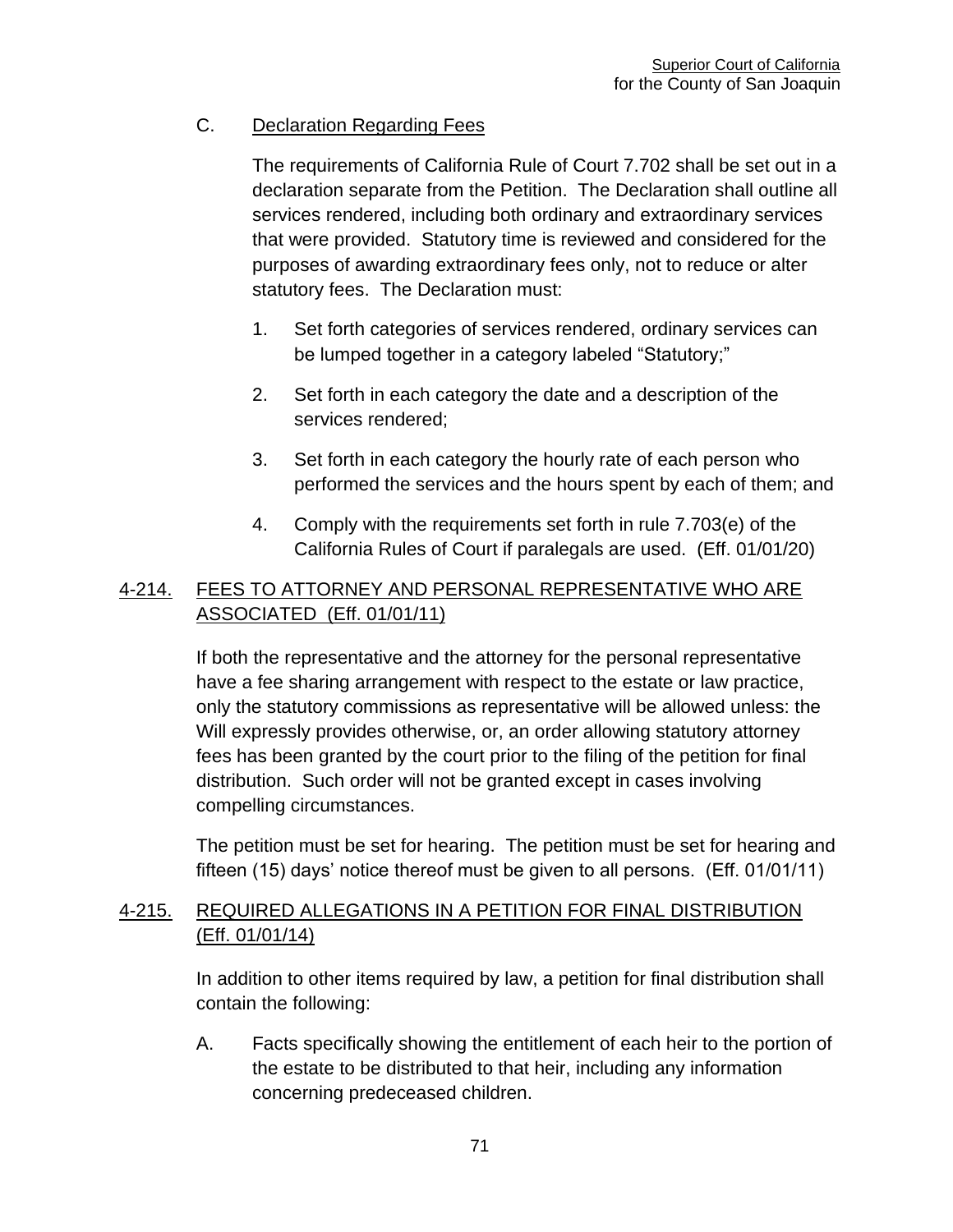- B. If there is insufficient cash available to pay the statutory commissions, attorney fees, court costs, and any other items requested to be ordered by the Court to be paid, the Petition must include a statement setting forth the source of the funds for such payment.
- C. A schedule showing the pro-ration of fees and costs.
- D. The Federal Estate Tax has been paid, or, the Federal Estate Tax has not been paid because the estate is too small to require payment of tax, or, the Federal Estate Tax has been deferred by agreement with the taxing agencies. If deferred, whether a lien has been imposed, and pertinent information about the lien.

When proration is required by Probate Code Section 20111, the accompanying account should include a schedule indicating the method by which the proration has been computed.

- E. One of the following allegations concerning creditor's claims:
	- 1. A notice to creditors was given, in the form prescribed by the Probate Code, to all known and reasonably ascertained creditors of the estate; or
	- 2. Notice to creditors was not required because of the provisions of Probate Code Section 9054; or
	- 3. No notice to creditors was given because there were no known or ascertainable creditors.
- F. A Proposed Distribution Schedule setting forth in detail the specific items being distributed to each distributee. (Eff. 01/01/14)

# 4-216. MISCELLANEOUS ADDITIONAL ALLEGATIONS IN A PETITION FOR FINAL DISTRIBUTION (Eff. 01/01/20)

The following allegations, if applicable, should be included in a petition for final distribution:

A. Distribution to Minors

Where distribution is to be made to a minor a guardian of the estate is ordinarily required and a current certified copy of the letters of guardianship should be attached to the petition. Where distribution is proposed to be made under Probate Code sections 3400 through 3402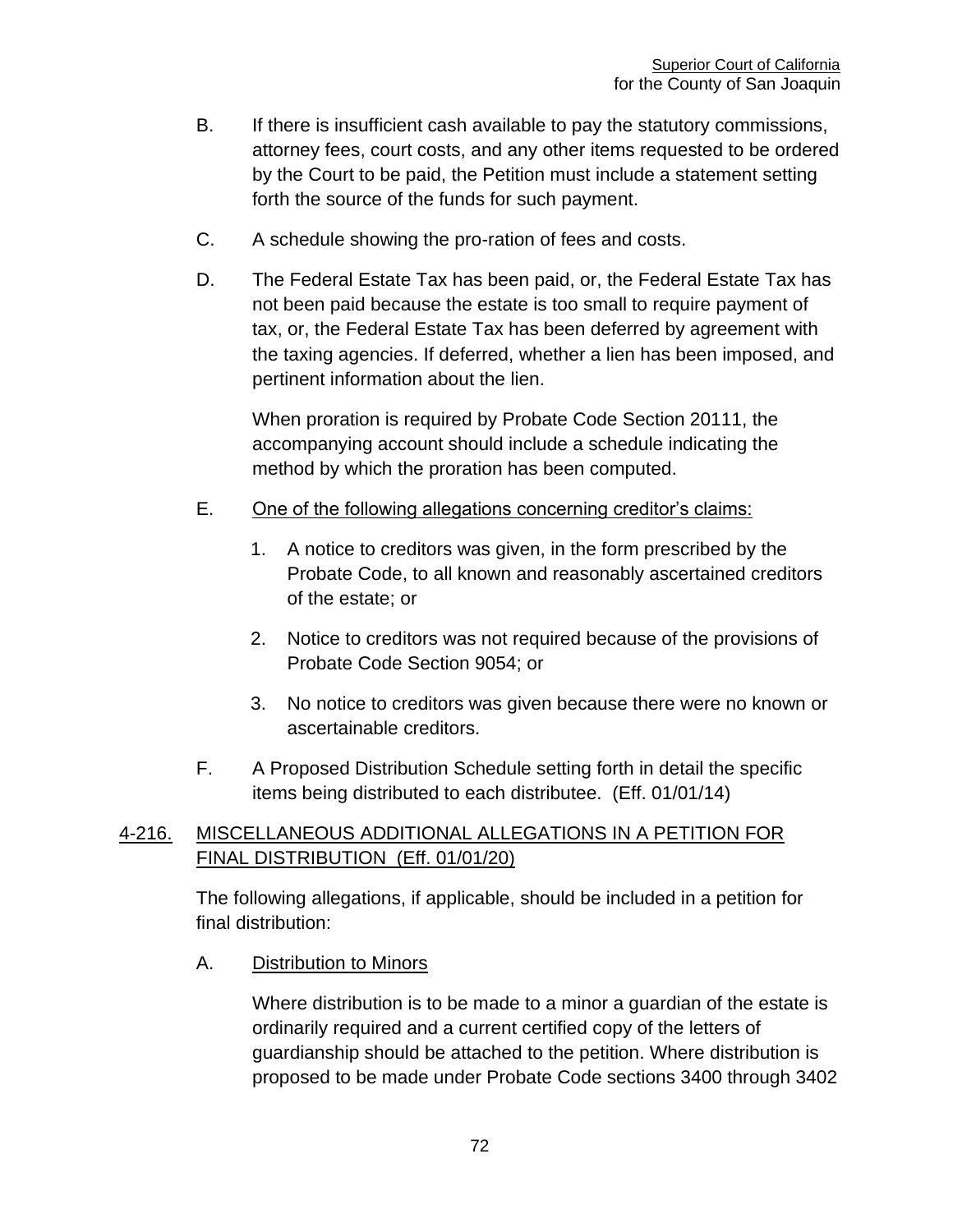or under section 3410, the Petition for Distribution must meet the requirements of the statute.

B. Distribution to a Trust

If distribution is to be made to a trust, an acknowledged statement by the trustee accepting the property under the terms of the trust must be filed with the petition for distribution. Lacking this, a declination to act must be filed, in which case it should be accompanied by a petition by the personal representative for the appointment of a substitute trustee.

### C. Distribution to an Assignee

If distribution is to be made pursuant to an assignment of interest, the assignment must be filed and the details of the consideration, if any, set forth in the petition. The assignment must be acknowledged before a notary public.

### D. Distribution Pursuant to Agreement

If the distribution is sought other than as provided by the will or by the laws of intestate succession, that fact should be alleged, and a written agreement must be filed signed by all distributees and acknowledged before a notary public.

NOTE: If any such distributee is a minor, or conserved, the agreement must be signed by that party's appointed legal representative. Court approval of a fiduciary's agreement must be provided with the distribution petition or a petition for approval of the agreement may be noticed for hearing together with the petition for distribution.

## E. A Statement of the Status of Assets

The petition must contain a statement of the community or separate status of all assets to be distributed.

#### F. Reimbursement for Costs Advanced

If counsel or the personal representative is seeking reimbursement for costs in excess of \$1,500.00, an itemization of those costs must be set forth. (Eff. 01/01/20)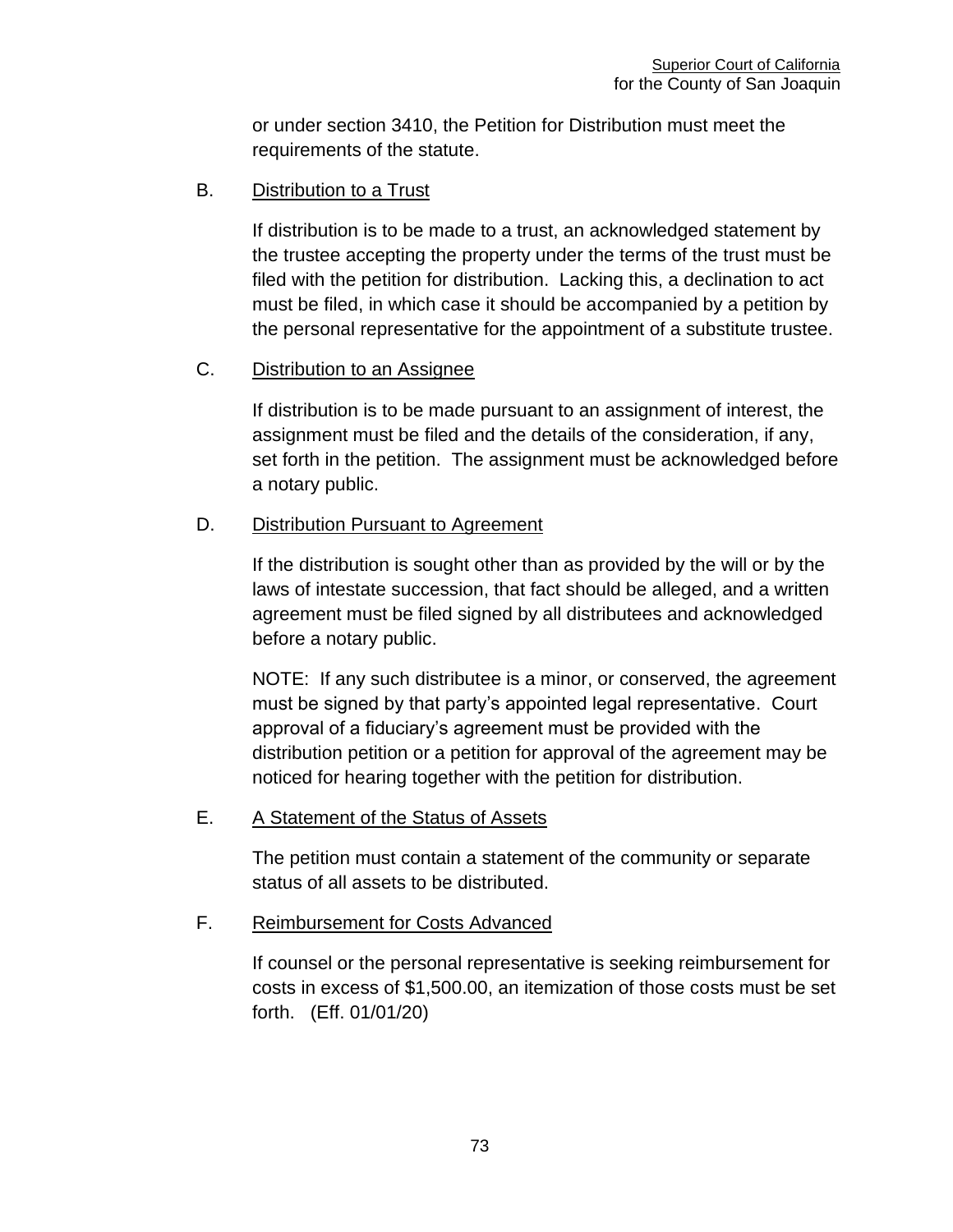# 4-217. REQUIRED MATTERS IN A DECREE OF FINAL DISTRIBUTION (Eff. 01/01/11)

## A. Distribution to a Minor or Conserved Person

A decree ordering distribution to minor or conservatee shall provide that the property be distributed to the fiduciary or other person approved by the Court on behalf of the distributee and identify under what authority. The fiduciary or other person shall sign the distributee's receipt and identify under what authority the fiduciary or other person acts.

## B. Distribution to Testamentary Trustee

The terms of the trust and the powers of the trustee must be set out in full in the decree of distribution, and not merely incorporated by reference. When appropriate, the language of the will should be paraphrased in the decree to eliminate references to "my" and to substitute "the decedent's". (Eff. 01/01/11)

# 4-218. NOTICE OF MOTION TO WITHDRAW AS ATTORNEY OF RECORD (Eff. 01/01/13)

When presenting a Motion to Withdraw as Attorney of Record, Notice shall be provided to all beneficiaries as required by Probate Code §1220 in a Decedent's Estate where the withdrawal is being requested due to the fiduciary's failure to cooperate. (Eff. 01/01/13)

PART THREE – SPOUSAL PROPERTY AND SMALL ESTATE PROCEEDINGS

# 4-301. PROCEDURE WHERE WILL CONTAINS MINIMUM SURVIVAL TIME (Eff. 01/01/20)

If a Will contains a period of survival as a condition precedent to the spouse's or beneficiary's right to receive assets, the petition cannot be heard until the survival period has expired. (Eff. 01/01/20; Rev. 7/1/2021)

# 4-302. WHERE PASSAGE OF TITLE TO COMMUNITY PROPERTY IS SOUGHT (Eff. 01/01/09)

In a petition for order confirming the passage of property to the surviving spouse without administration (Probate Code Sections 13650, et seq.), unless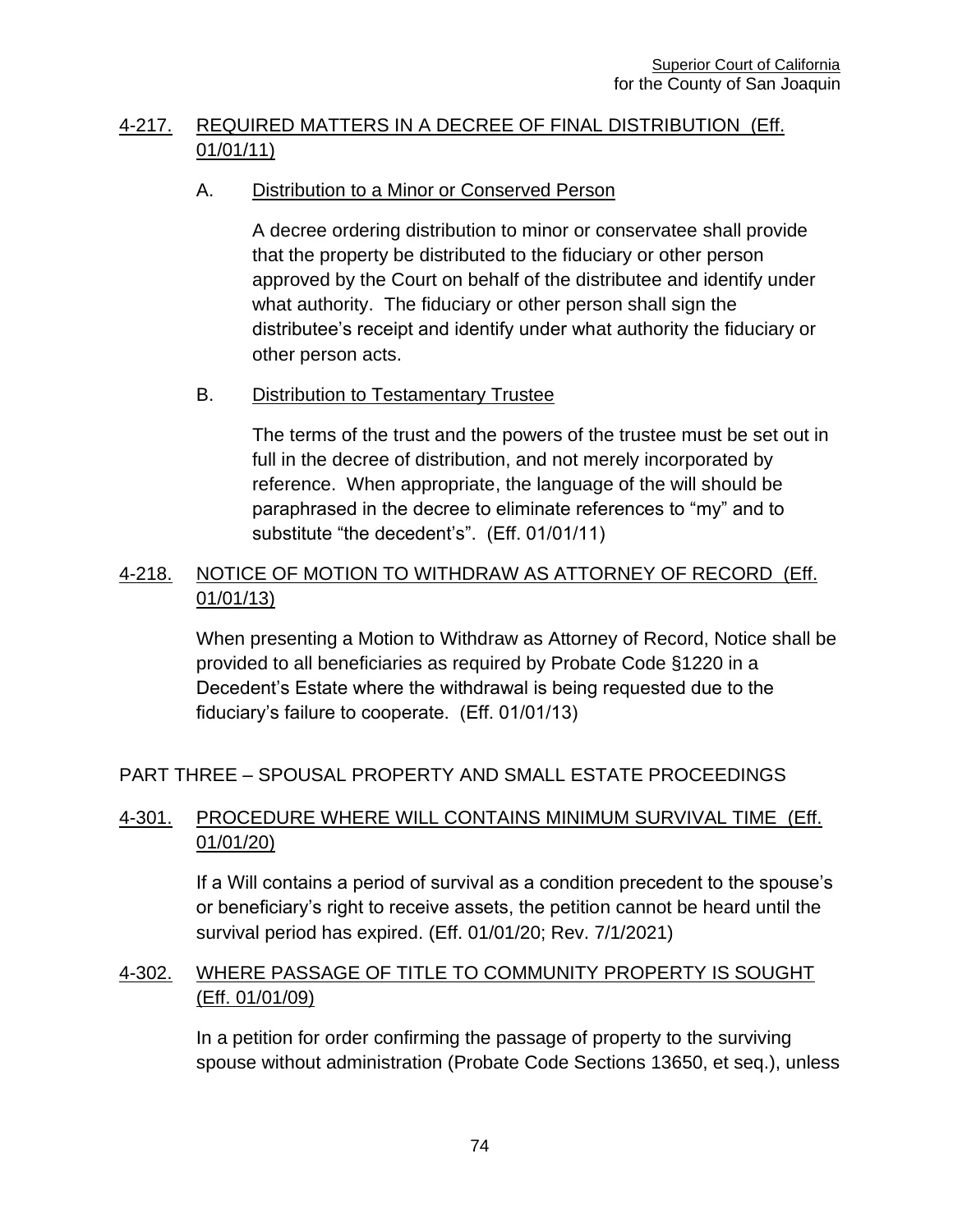specifically devised, the ultimate facts which establish the community character of the property must be stated, including:

The date the asset was acquired and the date of the marriage.

The manner in which the asset was acquired, e.g., purchase, exchange, gift, or inheritance, and, if acquired by purchase or exchange, how the source of the consideration was community property, or, if acquired by gift or inheritance, how the asset is now community property, e.g., gift or bequest to both spouses, transmutation agreement, etc. (Eff. 01/01/09)

# 4-303. SMALL ESTATE WITHOUT ADMINISTRATION DEPOSIT OF WILL (Eff. 07/01/21)

- A. If a Petition to Determine Succession to Real Property (Probate Code 13150 et seq) or Spousal Property Petition (Probate Code 13500 et seq) or Affidavit for Real Property of Small Value (Probate Code 13200) is based upon the decedent's Will or codicil, the Will or codicil shall be deposited with the court prior to or concurrent with the filing of the petition.
- B. An original Will shall be deposited with the court pursuant to Probate Code section 8200.
- C. If the original Will has been deposited with a foreign jurisdiction, a duly authenticated copy of the Will shall be filed as an attachment to the petition.
- D. If the original Will is lost, a copy of the lost Will or document setting forth the terms of the lost Will shall be filed as an attachment to the petition. The attachment shall clearly indicate that the original Will is lost, and shall be accompanied by a declaration addressing the presumption of revocation under Probate Code section 6124. (Eff. 07/01/2021)

# 4-304. AFFIDAVITS FOR REAL PROPERTY SMALL VALUE (Eff 07/01/21)

When an Affidavit for Real Property of Small Value is filed pursuant to Probate Code section 13200, one of the following must be attached to the affidavit:

A. If the decedent died testate, a statement using mandatory local form Declaration in Support of Affidavit re Real Property of Small Value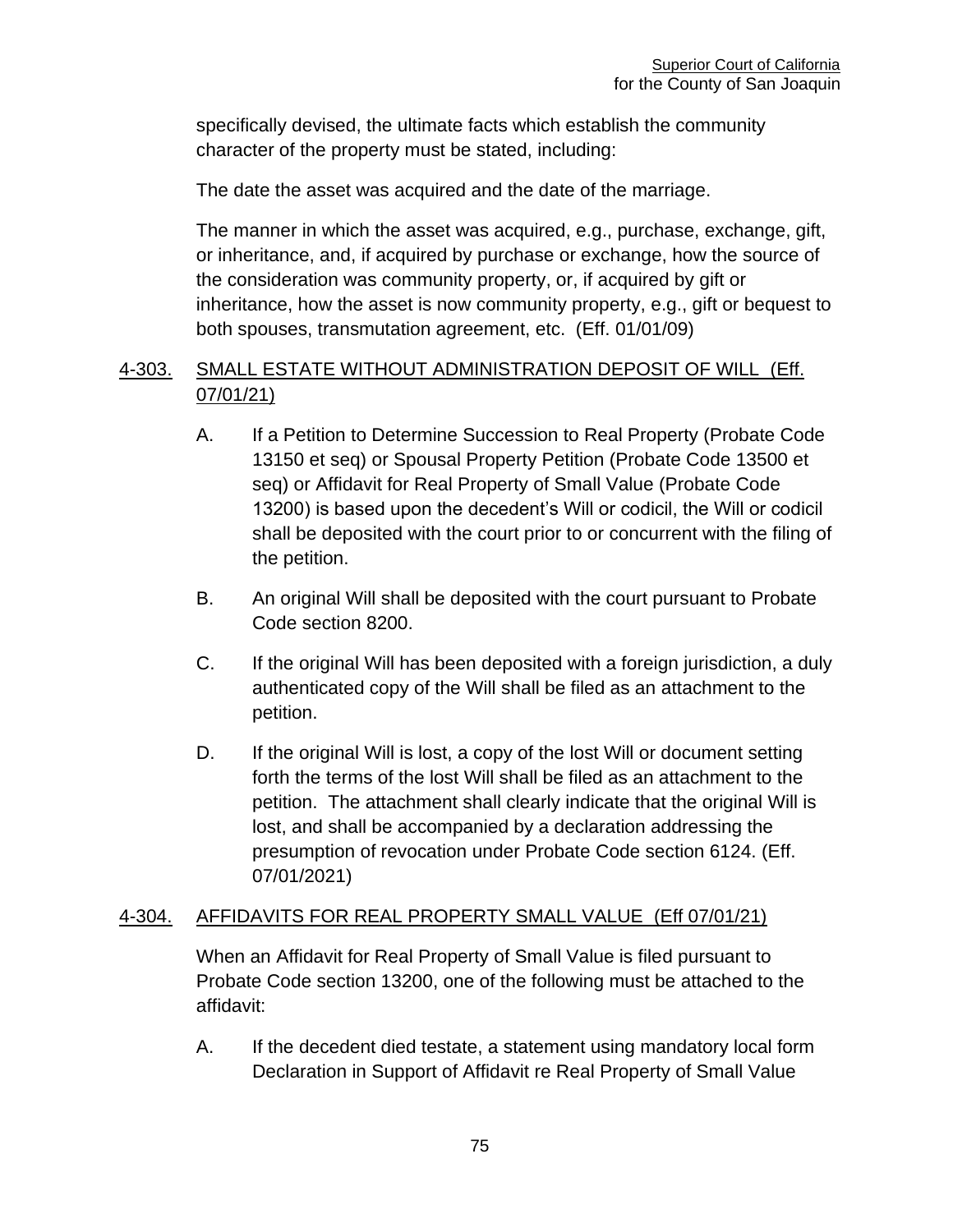(SJPR-305) identifying that the decedent died testate and an executed copy of the Will; or

B. If the decedent died intestate, a statement using mandatory local form Declaration in Support of Affidavit re Real Property of Small Value (SJPR-305) identifying the relationship of the heir(s) which establishes the affiant's claim to entitlement. (Eff. 07/01/2021)

# PART FOUR – TRUSTS

### 4-401. FEES Eff. 01/01/20)

A. This rule applies to all trusts subject to the continuing jurisdiction of the court, to any petition for approval of trustee compensation, and to any objection to petitions for trustee compensation.

If the court has jurisdiction of the trust, no trustee or attorney fees shall be paid until there has been an order of court fixing the same or unless the fees qualify as "Advance Payments" as outlined in these Rules.

- B. If the petition for trustee's or attorney's fees is part of a petition seeking other relief, the title of the petition in the caption shall include a reference to the request for fees, and shall be included in the notice of hearing.
- C. Trustee's Fees: In the absence of a formula in the trust for fees, Trustee compensation shall be presumed reasonable if it does not exceed 1% (one percent) per year of the asset value of the estate on the date of the close of the account for a professional trustee or threefourths of one percent per year for a non-professional. However, nothing in this rule limits the court's discretion to find as unreasonable a fee totaling less than or more than the percentages listed above. If the account period contains more or fewer than twelve months, the normal fee will be proportionately increased or decreased.

A trustee who seeks greater compensation than the presumed reasonable fee set out in the paragraph immediately above, must detail in a separate declaration facts that would justify the request pursuant to section 4-401F below.

D. A professional trustee shall include a licensed Private Professional Fiduciary, bank, entity authorized to transact business as a trust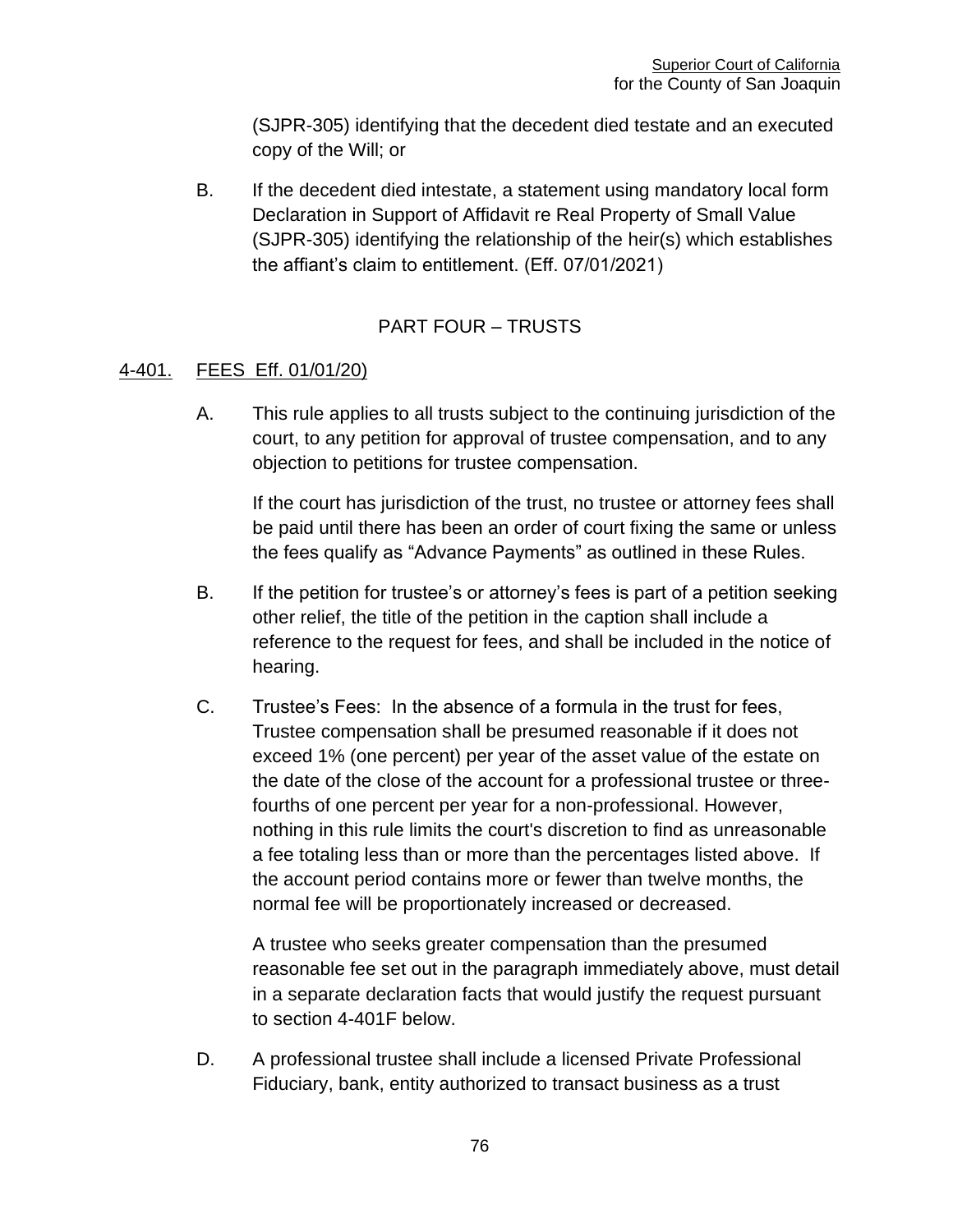company or any public officer or agency of the State of California or any county within California.

- E. Attorney's fees: In the absence of a formula in the trust for fees of the attorney, compensation shall be presumed reasonable if one-third of the professional trustee's normal fee, as computed in Section C, for a twelve-month period, or \$1,000.00, whichever is greater. If there is a non-professional trustee, the attorney fee is presumed reasonable if equal to one-half of the trustee's normal fee, as computed in Section C, for a twelve-month period, or \$1,000.00, whichever is greater.
- F. An attorney or trustee who seeks greater compensation than the presumed reasonable fees listed in Section C and or E above shall provide a detailed declaration; separate from the petition outlining the requested the fees. The petition shall provide the information required in California Rules of Court 7.776 and provide information similar to CRC 7.702(1)-(6), including if more than one category of services was rendered, the services must be separately stated and the date and description of services rendered and the hourly rate of each person who performed the services and the hours spent by each of them. (Eff. 01/01/20; Rev 07/01/2021)

# 4-402. REPORT OF TRUSTEE, INCLUDING SPECIAL NEEDS TRUSTEE (Eff. 01/01/09)

A report shall contain:

- A. A concise reference to the purposes of the trust and how they have been satisfied by the trustee during the period of the account;
- B. The names and addresses of the beneficiaries (both present and future interests);
- C. A brief summary of distribution made to or for the benefit of the beneficiaries, and, in the case of a special needs trust, a brief summary establishing that the distributions do not disqualify the beneficiary from public benefits.
- D. The investment objectives and results with reference to the purposes of the trust, when appropriate. (Required for a special needs trust)
- E. A statement of the percentage rate of return on all property invested. The purpose of the report is to provide a brief summary of the account measured in terms of the specific trust objectives and requirements. It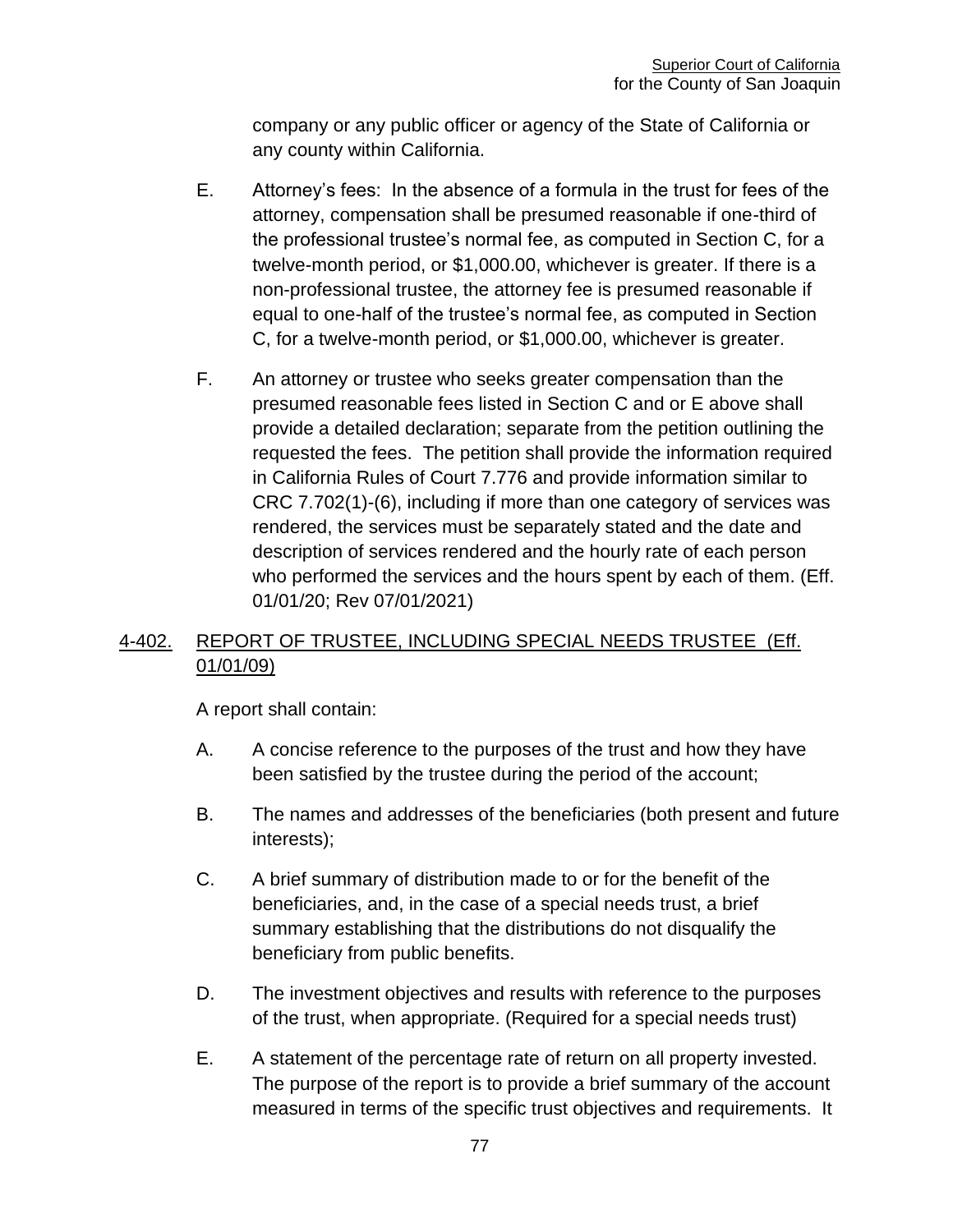should not merely recite what has been done, but should relate the activities reflected in the account to the purposes and persons for which the trust was created, when appropriate. (Required for a special needs trust)

F. In the case of a trust expected to last over a beneficiary's lifetime, a statement with sufficient detail establishing that at the current rate of return and the current rate of distribution the trust corpus will be preserved for the anticipated lifetime of the beneficiary. (Requested for a special needs trust) (Eff. 01/01/09, Rev. 07/01/2021)

## 4-403. "RESERVED FOR FUTURE USE" *[Repealed 01/01/13]*

# PART FIVE – CONSERVATORSHIP

### 4-501. APPOINTMENT OF COURT INVESTIGATOR (Eff. 01/01/20)

- A. The San Joaquin Superior Court Investigator of the Superior Court for the County of San Joaquin is hereby appointed to investigate all petitions for appointment of temporary or general conservator, grant of extraordinary powers, sale of personal residence, exercise of substituted judgment, annual conservatorship accounts and petitions regarding proceedings for particular transactions. In these matters no petition for appointment is necessary. To avoid such automatic appointment, a petition to waive appointment must be filed concurrently with the underlying petition.
- B. A courtesy copy of a petition which requires a report from the probate investigator shall be submitted to the Probate Clerk for the court investigator at the time the original is filed, or within 5 court days of filing if electronically filed, marked in red in the upper left-hand corner "Investigator's Copy". (Eff. 01/01/20; Rev. 07/01/2021)

# 4-502. "RESERVED FOR FUTURE USE" [Eff. 07/01/2021; Former 4-502 Repealed 01/01/20]

A. A Confidential Conservatorship Questionnaire (SJPR-207) shall be completed, signed under penalty of perjury, and submitted with all petitions for conservatorship. Each proposed conservator shall sign the Conservatorship Questionnaire. The Conservatorship Questionnaire is used by the court and/or by the San Joaquin Court Investigator to prepare reports under Probate Code 2253 or as ordered by the court.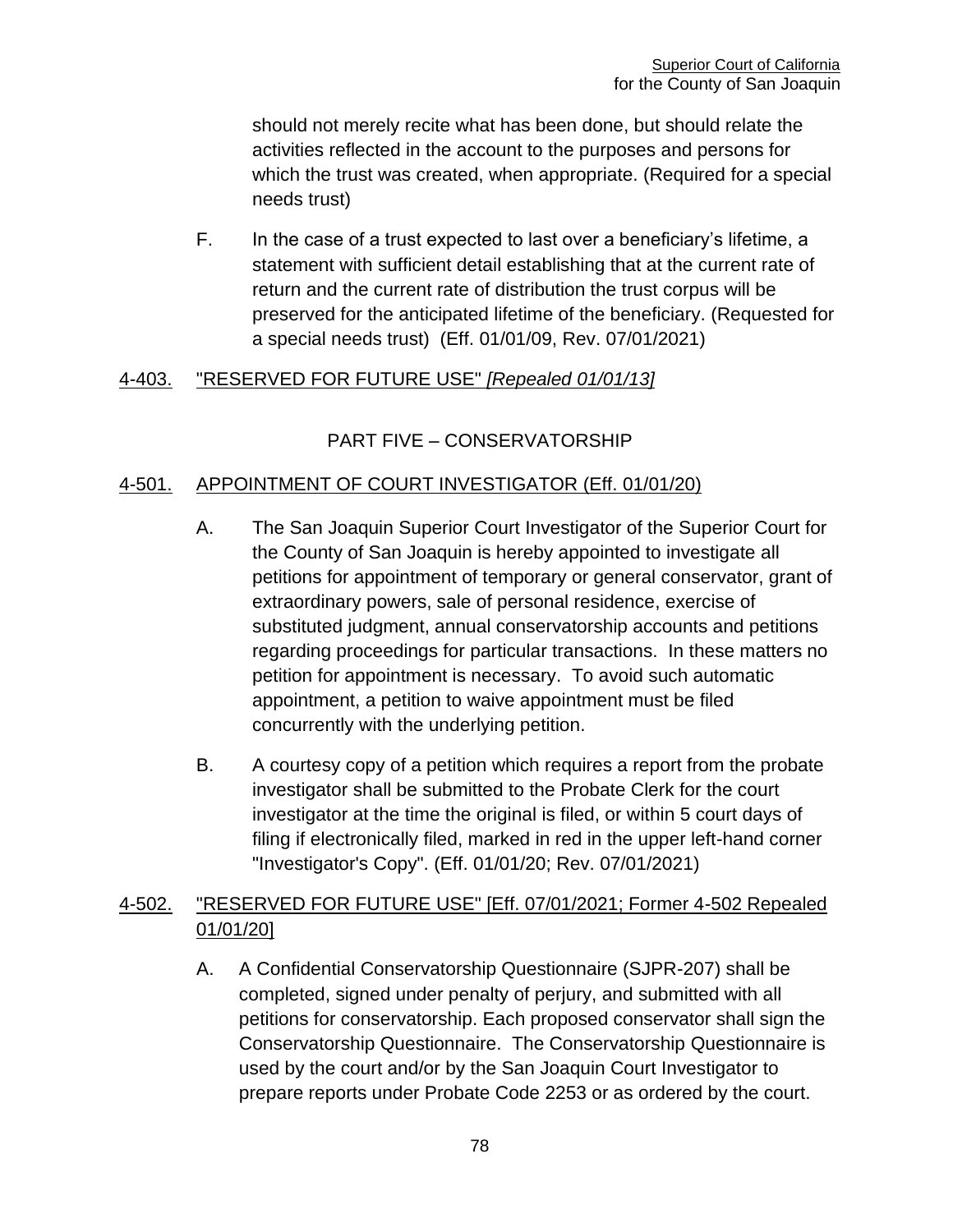The Questionnaire and the information contained on the Questionnaire are confidential. The Conservatorship Questionnaire shall not be released to any party or their attorney absent a court order. The clerk must maintain the Conservatorship Questionnaire in a manner that will protect and preserve the proposed conservator's confidentiality.

B. This rule shall apply to conservatorship cases only and not to guardianship cases. (Eff. 07/01/2021)

### [Eff. 07/01/2021; Former 4-502 Repealed 01/01/20]

# 4-503. TEMPORARY CONSERVATORSHIP BEFORE NOTICED HEARING (Eff. 01/01/20)

A petition for appointment of temporary conservator, made ex parte in advance of the regularly noticed hearing, must be delivered to the Court Investigator at least five calendar days in advance of the ex parte hearing. (Eff. 01/01/20)

### 4-504. "RESERVED FOR FUTURE USE" [Repealed 01/01/20]

- A. At least 30 days before a review hearing, the conservator of the person only shall complete and return the Conservatee Status Report-Person Only (SJPR-106) or the conservator of the person and Estate or estate only shall complete and return the Conservatee Status Report-Person & Estate (SJPR-107).
- B. This rule shall apply to conservatorship cases only and not to guardianship cases.

[Eff. 07/01/2021; Former 4-504 Repealed 01/01/20]

## 4-505. COMPENSATION AND FEES (Eff. 01/01/20)

- A. Compensation of Conservator/Guardian
	- 1. Conservator/Guardian of the estate or of the person and estate

A fee will be routinely allowed by the court at the time an annual accounting is filed for services during the preceding twelve-month period of three-fourths of 1% of the market value of the assets on the date of the current accounting.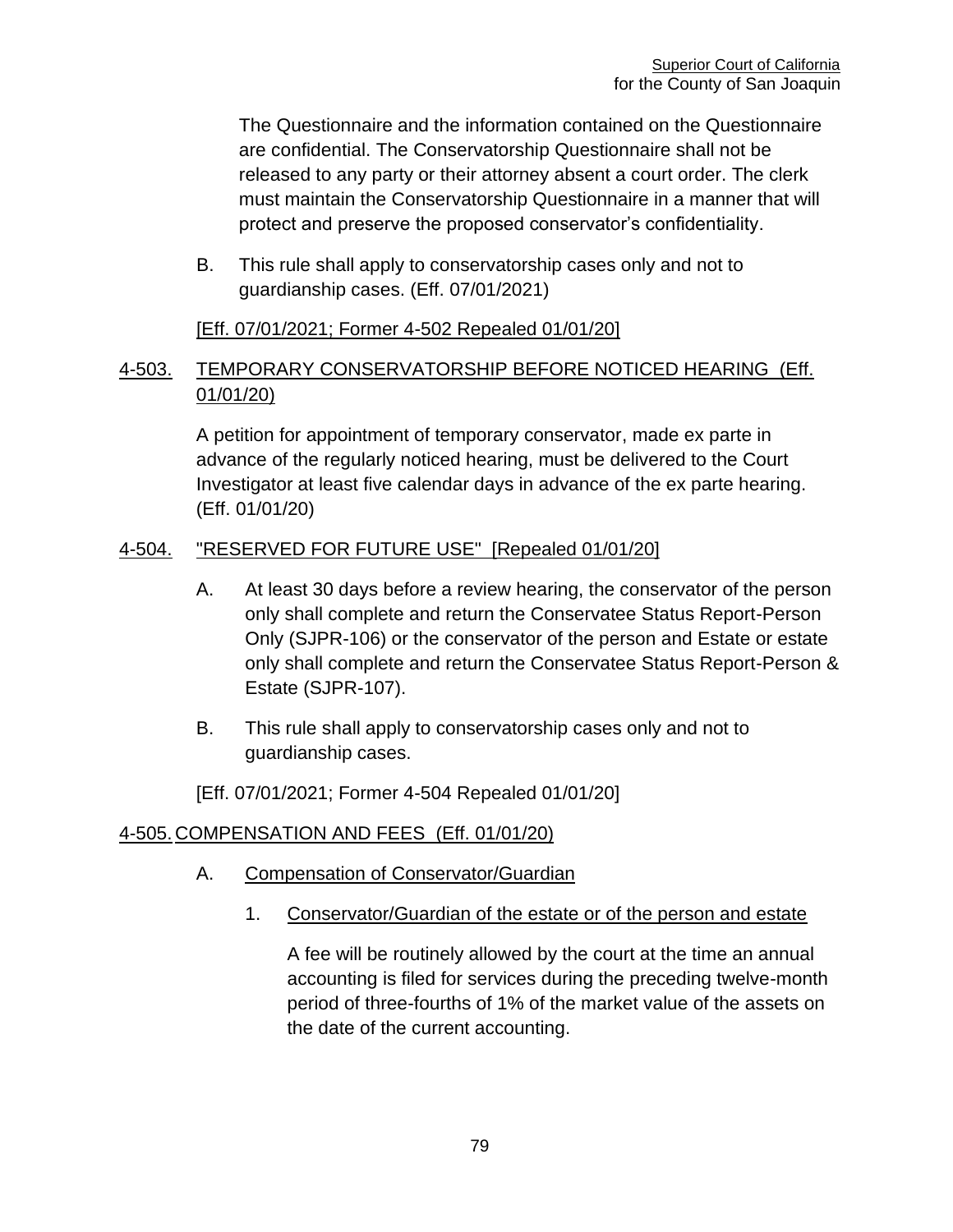- (a) If the account period contains more or fewer than twelve months, the normal fee will be proportionately increased or decreased.
- (b) A fiduciary who seeks greater compensation must detail in a separate declaration facts that would justify the entire fee request. If unusual services were rendered in more than one category, the services must be separately stated and a value assigned to each. (Rev. 07/01/2021)

## 2. Conservator/Guardian of the person only

A guardian or conservator of the person may at any time obtain an order compensating him or her on an hourly basis, by filing a noticed petition for periodic compensation. If no order has been sought prior to an annual accounting, the guardian or conservator of the estate may include at that time a petition for compensation of the guardian or conservator of the person for services during the preceding accounting period, on an hourly basis. The basis for the requested hourly rate must be set forth. The nature of the tasks and the actual or anticipated hours for the tasks must also be set out. Consideration will be given to the degree of difficulty, the training or experience required. The efficiency and the effectiveness shown or reasonably anticipated, the prevailing market rate for the same or similar tasks and the benefit to the conservatee or ward.

## B. Fees of Attorney

The fee usually allowed to the attorney for the preparation, filing, and presentation of the report and order in connection with an annual accounting is:

- 1. For counsel to a licensed Private Professional Fiduciary, bank, or entity authorized to transact business as a trust company, an amount equal to one-third of the fiduciary's normal fee, as computed in Section B1, for a twelve-month period, or \$1,000.00, whichever is greater;
- 2. For counsel to a fiduciary who is not a licensed Private Professional Fiduciary, bank, or entity authorized to transact business as a trust company, an amount equal to one-half of the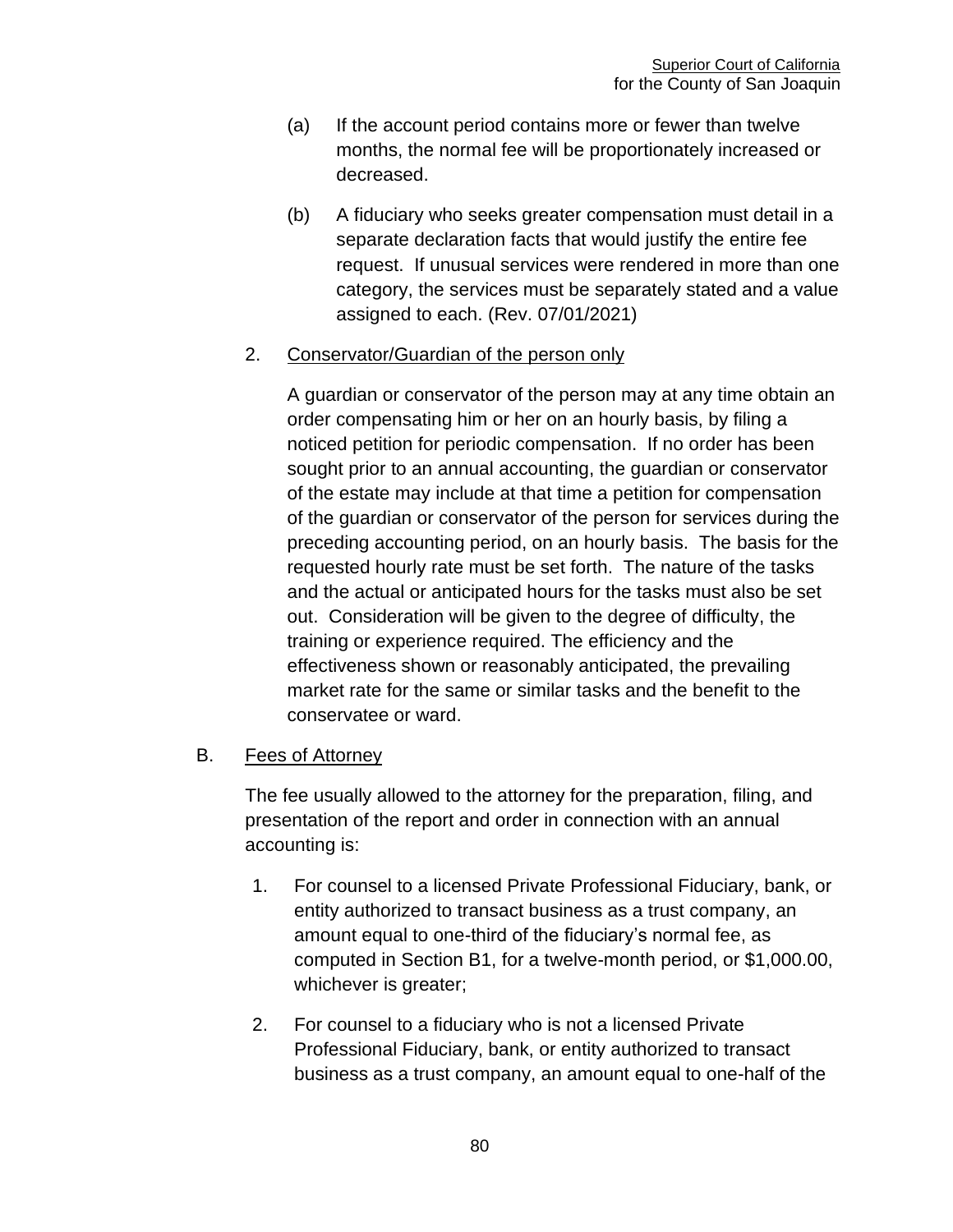fiduciary's normal fee, as computed in Section B1, for a twelvemonth period, or \$1,500.00, whichever is greater;

- 3. An attorney who seeks greater compensation must detail in the petition the time spent, the difficulty of the services, the results accomplished, and other facts to guide the court in assessing the merit of the request. If more than one category of services was rendered, the services must be separately stated and a value assigned to each. The detail must include the hourly rate of each person who performed services and the time spent by each of them.
- 4. Attorney fees for accountings for periods longer than 12 months will not automatically increase, proportionately or otherwise.

## C. Fees of Attorney for a Conservatee or a Minor

- 1. The Conservator(s) or attorney for the Conservator(s) and the attorney for the Conservatee shall communicate with each other regarding the issue of attorney fees for the attorney for the Conservatee. A request for fees for the attorney for the Conservatee shall be addressed in all accounts.
- 2. The Court will ordinarily allow a sum not to exceed \$1,000.00 as fees for the attorney for the Conservatee without specific itemization. The work covered by this fee includes the review of the Court Investigator's report, review of an account, if any, conferring with the Conservatee, and a report to the Court, either orally or in writing.
- 3. An attorney for the Conservatee who requests attorney fees not to exceed \$1,000.00 may make the request by way of Ex Parte Application as follows:
	- a. The Ex Parte Application must be accompanied by a Notice of Hearing with a Proof of Service of Mailing of the Application and Notice to all parties otherwise entitled to Notice of a Petition for Fees.
	- b. The Ex Parte Application must be submitted with the filing fee required by GC §70657(a)(2), as amended,
	- c. The Ex Parte Application will be set for hearing on the Court's Ex Parte calendar on ten (10) days' Notice. No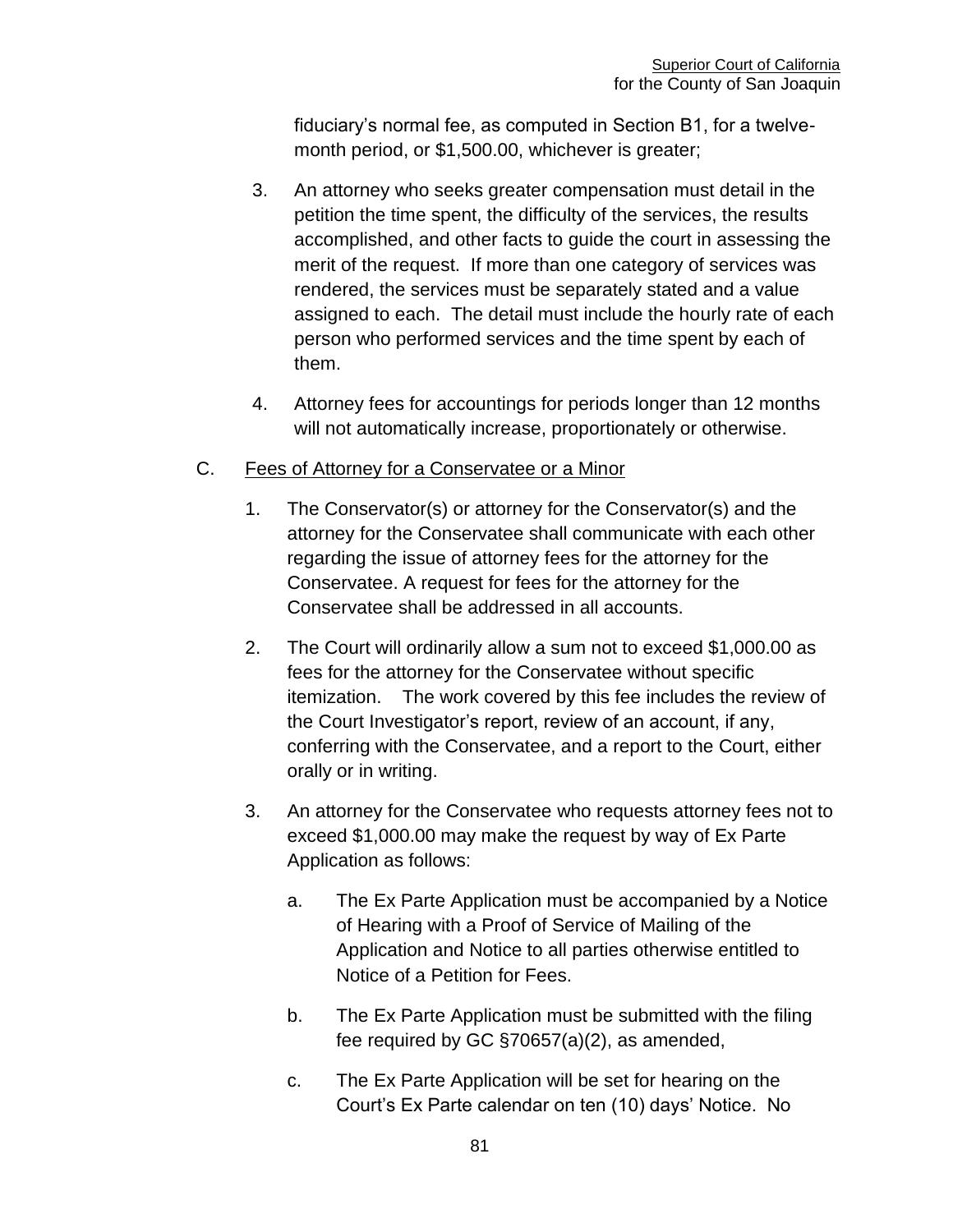appearance will be required at the Ex parte hearing. If there are any issues at the time of the Ex Parte hearing, the Court will continue the matter so that the attorney will have an opportunity to appear.

d. An Order shall be submitted with the Ex Parte Application. If there are no Objections to the Ex Parte Application, the Court will issue the Order for Fees at the hearing. (Eff. 01/01/20).

# 4-506. WAIVER OF ACCOUNTING—WHEN PERMITTED (Eff. 01/01/09)

Ordinarily, neither a minor nor a conserved person may waive an accounting. However, a minor who has attained majority will be permitted to waive a final accounting upon a showing of unusual circumstances, and upon personal appearance in court at the hearing on the petition for termination without an accounting. A conserved person may waive an account upon a showing of competence. (Eff. 01/01/09)

# 4-507. SALE OF REAL PROPERTY UNDER INDEPENDENT POWERS (Eff. 01/01/09)

A conservator or guardian who has been granted the independent power to sell real property, but who petitions the court for confirmation of sale, sale, must meet the requirements for sale as if the power had not been granted. (Eff. 01/01/09)

## 4-508. SUBSTITUTED JUDGMENT (Eff. 01/01/11)

#### A. Court Investigation

A proceeding brought under Article 10, commencing with Section 2580 of the Probate Code, for court order authorizing or requiring a proposed transaction requires investigation by the court investigator.

#### B. Documents Which May Have Testamentary Effect

The petition shall be supported by copies of any known documents which may have testamentary effect or which purport to gift any property of the Conservatee before death. Such documents may be submitted with a request and proposed order that they be kept under seal, not to be examined except upon order of the court. The court shall seal any such document for which a request is made by the party submitting the document.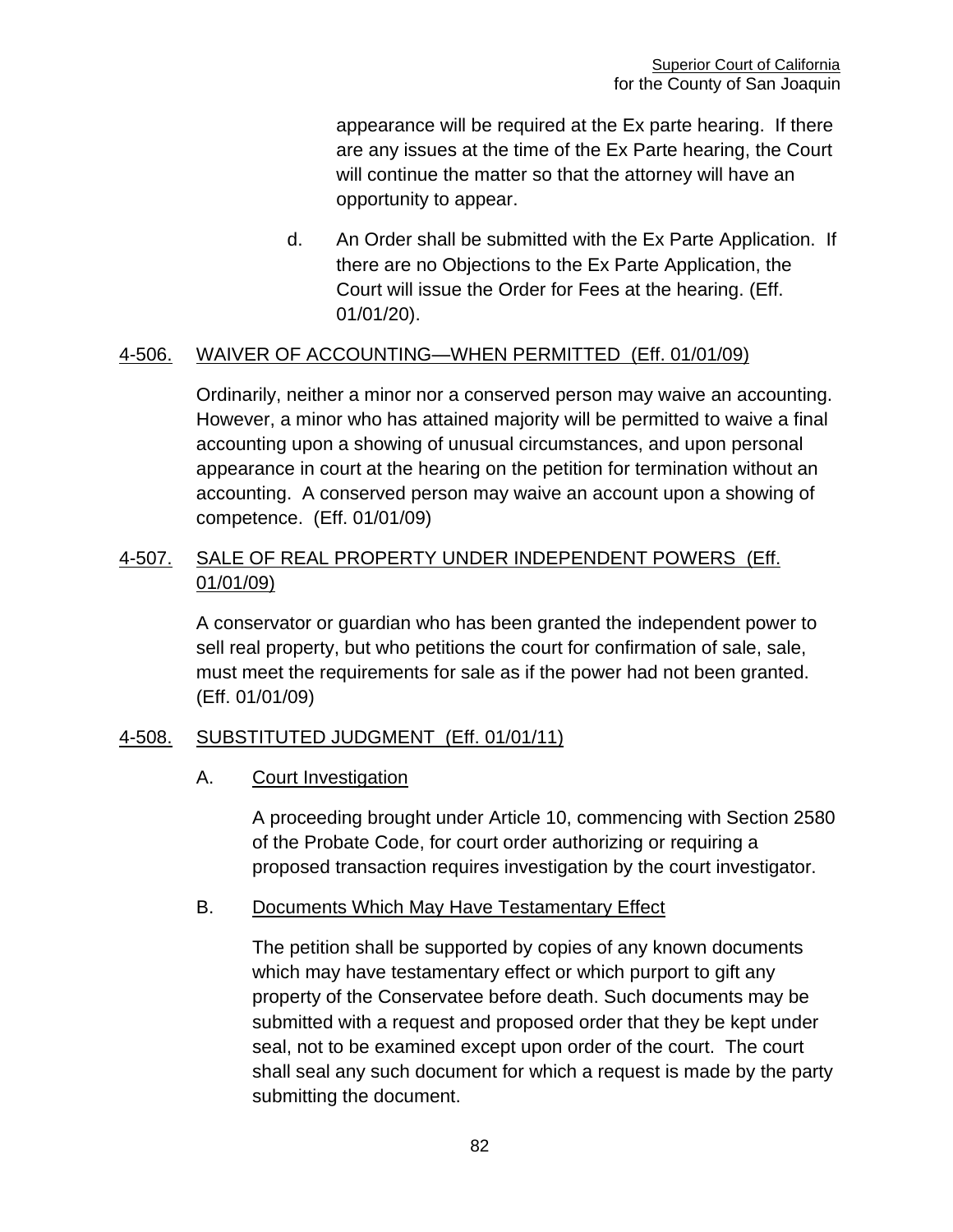C. "Community Resource Allowance" and "Minimum Monthly Maintenance Needs Allowance"

> The court will not hear petitions, nor issue orders, regarding "Community Resource Allowance" or "Minimum Monthly Maintenance Needs Allowance" unless such petition is accompanied by points and authorities specifying the jurisdiction and authority of the Probate Court to hear and decide such matters.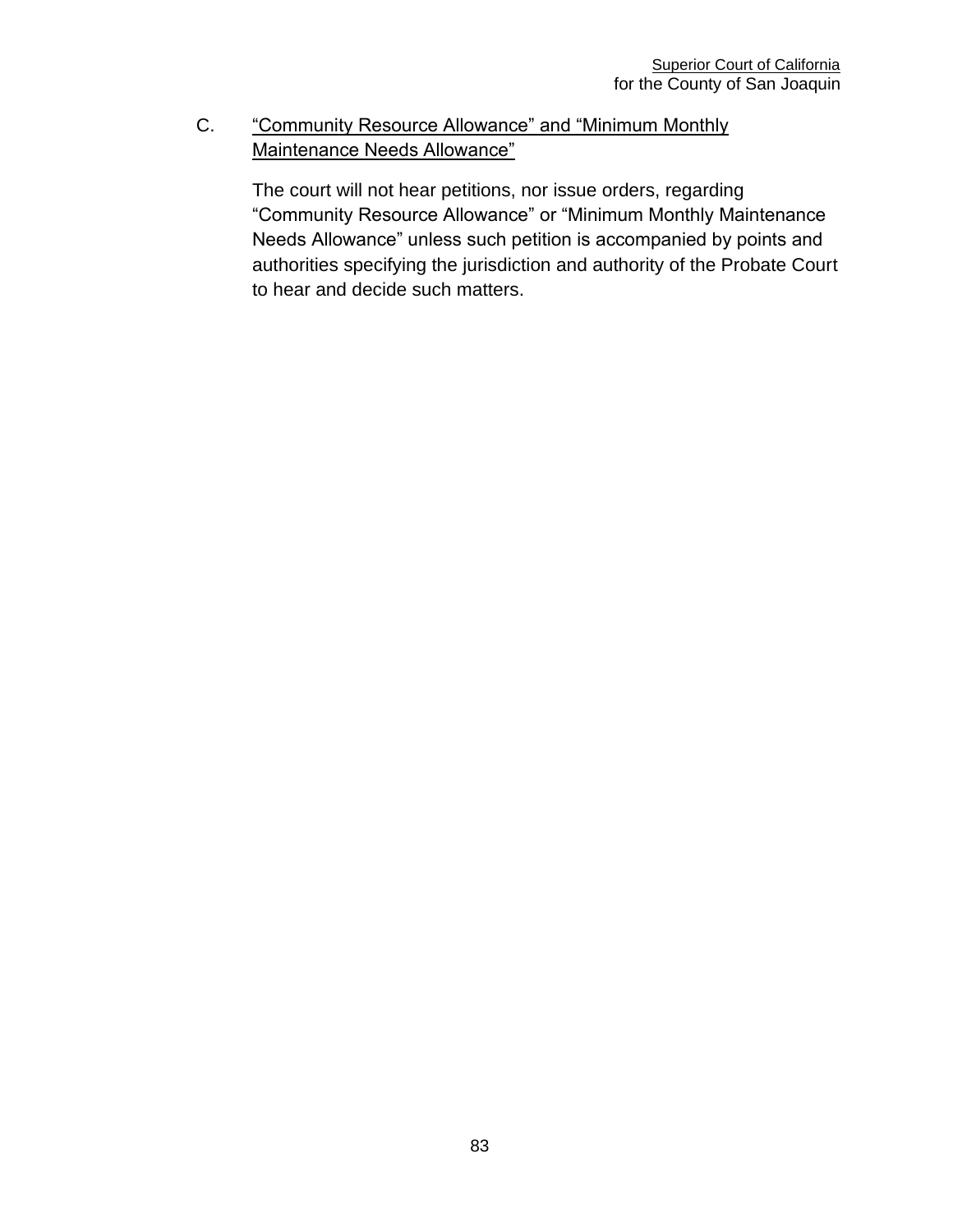# D. The Effect upon the Conservatee

The petition shall set forth the circumstances of the Conservatee should the petition be granted, including, but not limited to, assets remaining, the projected needs of the Conservatee and the manner in which those needs will be met.

- E. Where a petition seeks transfer of all, or a major portion, of a spouse's assets for the purpose of eligibility for public benefits the estate plan of the receiving spouse for those assets must be set forth for the court. Estate plan documents may be submitted under seal and after the hearing, the documents shall not be subject to inspection except upon order of the court.
- F. When a trust is created under PC Section 2580 or 3100 the Order shall provide, as a condition of approval that the Trustee shall commence a separate trust proceeding with a probate case number in this county by filing an Acceptance of Trust by Trustee, with a certified copy of the Order for Substituted Judgment and the Trust attached. This shall be done within 30 days of the Order being filed. A Receipt of Assets by the Trustee shall be filed in the new case file along with the Acceptance of Trust, as well as the Bond, if there is a bond to be posted under the terms of the trust. (Eff. 01/01/11)

# 4-509. DOCUMENTS ACCOMPANYING AN ACCOUNT TO BE LODGED, NOT FILED (Eff. 01/01/14)

- A. The documents required by Probate Code section 2620(c) shall be lodged, not filed, at the time the accounting is filed. The documents shall be attached to a cover sheet containing the case heading and a caption identifying the petition they accompany and the date time and department of the hearing. Upon settlement of the account, the documents shall be returned to the party who lodged them to be held until such time as the appeal period has run, unless the Court orders otherwise. If the documents are not otherwise retrieved within thirty (30) days, they may be destroyed by the clerk.
- B. If there are investments with a brokerage firm, the annual brokerage account statement shall be included with the required documents
- C. If original documents cannot be obtained and copies are lodged in lieu of the originals, a Declaration setting forth the reason why the originals are not available shall be lodged with the copies. (Eff. 01/01/14)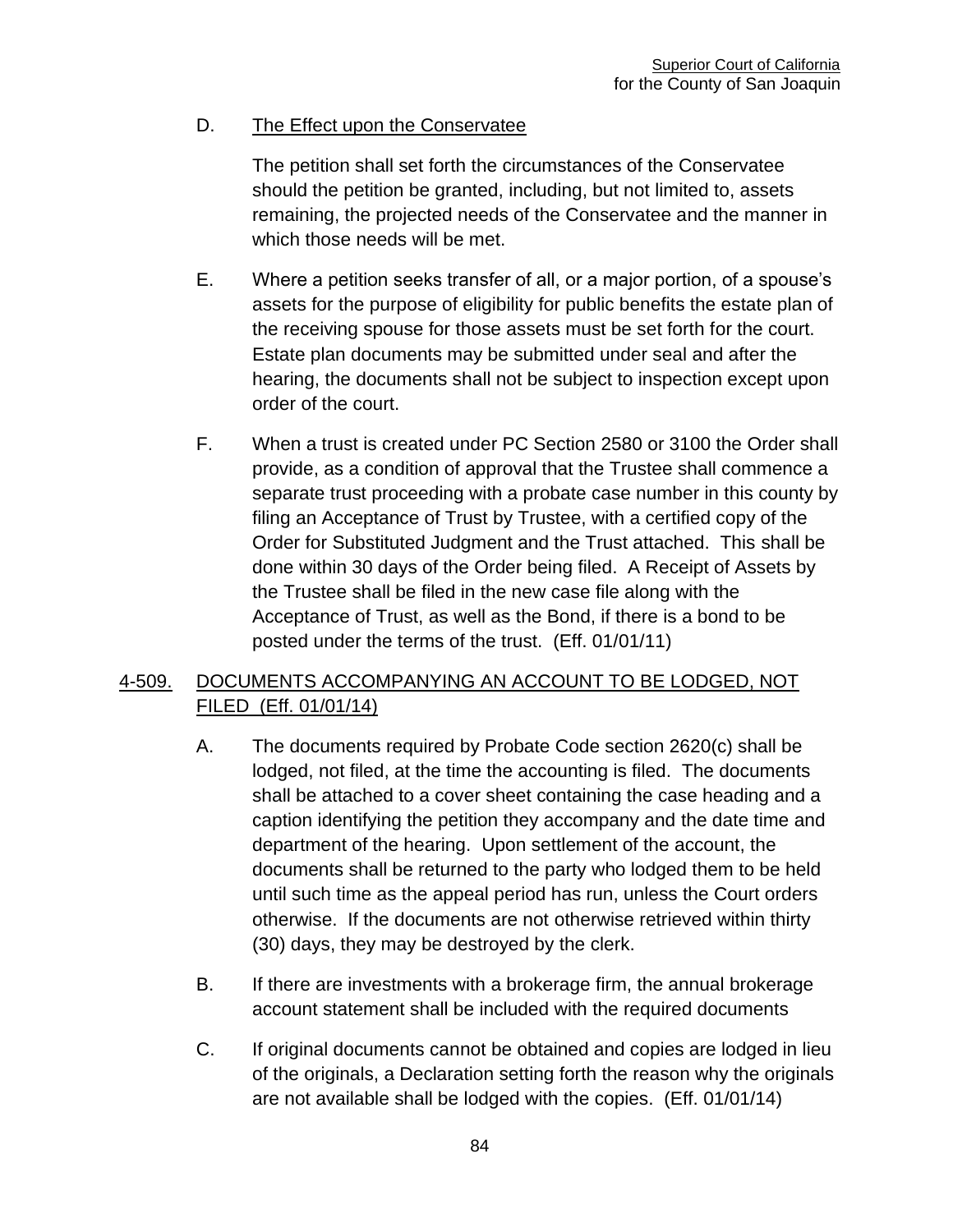### 4-510. START-UP FEE (Eff. 01/01/20)

Where a petition seeks a fee for an attorney pursuant to Probate Code section 2640 for the bringing of the successful initial petition to conserve and the start-up of the conservatorship, the court will ordinarily allow \$1,500.00 for a conservatorship of the person only, without specific itemization. For a conservatorship of the person and estate or estate only, the court will ordinarily allow an advance of \$3,000.00 for attorney fees, time for which shall be itemized in the first account. At the time of the first account additional fees may be requested, or a portion of the advance shall be paid back depending on the time expended by the attorney for the conservatorship petition and accounting. Nothing in this rule limits the court's authority to award higher or lower attorney fees than those listed above. (Eff. 01/01/20)

### PART SIX – PARTICULAR TRANSACTIONS

### 4-601. PROCEEDINGS SHALL CONFORM TO SUBSTITUTED JUDGMENT (Eff. 01/01/09)

Insofar as possible, the requirements of the Probate Code in Article 10, commencing at Section 2580, and the California Rules of Court and the Court's local rules, shall be applied to Proceedings for Particular Transactions under Chapter Three of Part Six of the Probate Code, commencing with Section 3100. The requirements of the Rules for Substituted Judgment in Conservatorship shall apply to Proceedings for Particular Transactions. (Eff. 01/01/09)

PART SEVEN – GUARDIANSHIP

4-701. GUARDIANSHIP RULES (Eff. 01/01/08)

The rules for conservatorship apply to guardianship insofar as possible. (Eff. 01/01/08)

4-702. GUARDIANSHIP QUESTIONNAIRE [Eff. 07/01/2021; Former 4-702 Repealed 01/01/20 (Incorporated into 4-703)] (Eff. 01/01/20)

> RELATIVE AND NON-RELATIVE GUARDIANSHIPS OF THE PERSON AND/OR ESTATE

A. The Confidential Guardianship Questionnaire (SJPR-010) shall be completed, signed under penalty of perjury, and submitted with all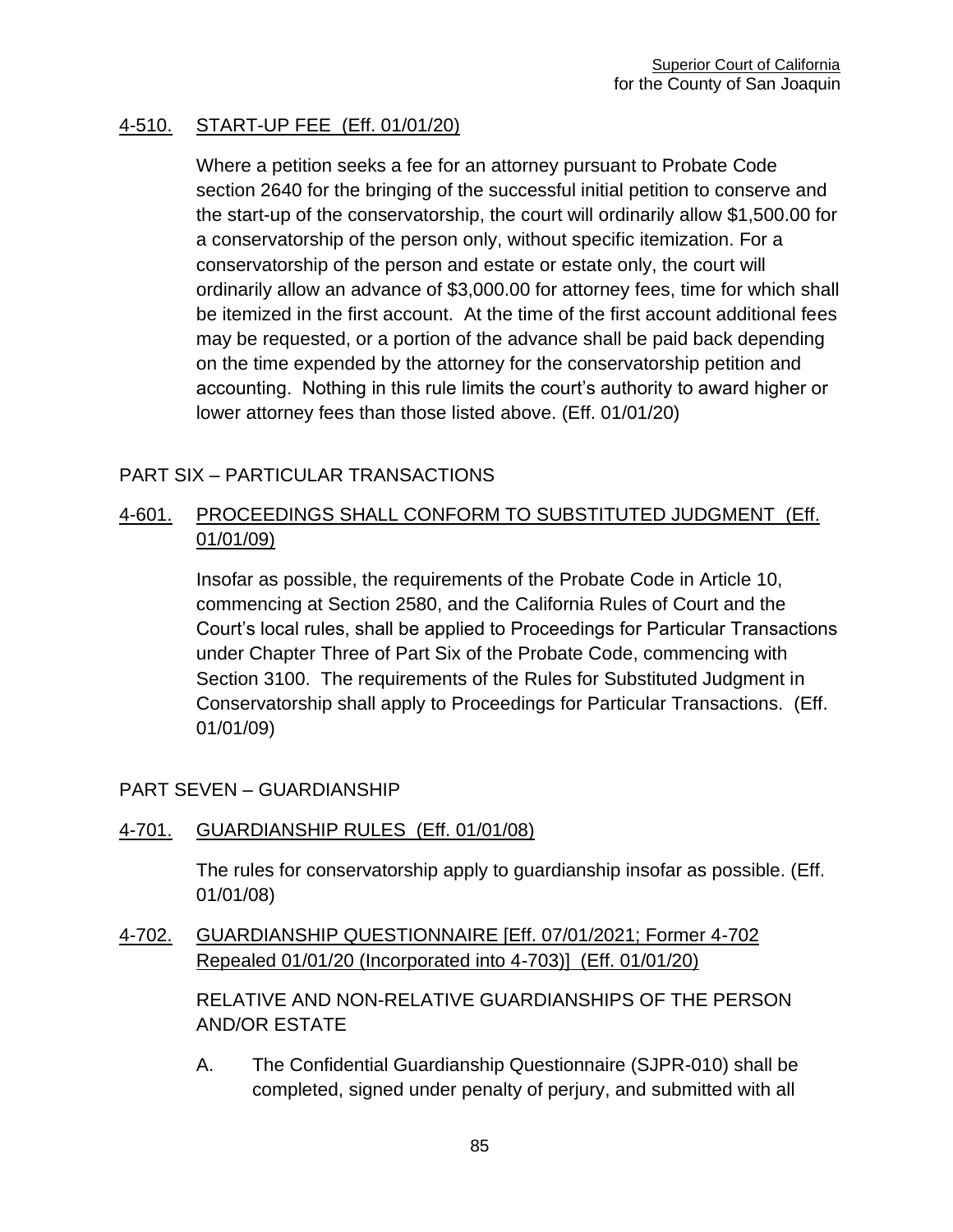petitions for probate guardianship. Each proposed guardian shall sign the Guardianship Questionnaire. The Guardianship Questionnaire is used by the court and/or by the San Joaquin Court Investigator to prepare reports under Probate Code 1513 or as ordered by the court. The Questionnaire and the information contained on the Questionnaire is confidential. The Guardianship Questionnaire shall not be released to any party or their attorney absent a court order. The clerk must maintain the Guardianship Questionnaire in a manner that will protect and preserve the proposed guardian's and the minor's confidentiality.

### [Eff. 07/01/2021; Former 4-702 Repealed 01/01/20 (Incorporated into 4-703)]

# 4-703. APPOINTMENT OF TEMPORARY GUARDIAN OF THE PERSON (Eff. 01/01/09)

- A. A petition seeking the temporary appointment of a guardian before the regularly noticed hearing using Judicial Council form GC-110, rather than GC-110(P), shall be accompanied by a declaration explaining the emergency that requires a guardian be appointed before the regularly noticed hearing.
- B. An application for ex parte appointment of temporary guardian shall comply with California Rule of Court 3.1203 and 3.1204 for those persons, other than the minor(s), entitled to notice of the petition. The form set forth in these rules for ex parte notice in Family Law matters may be used, Rule 7-100. A declaration establishing compliance with Probate Code Section 2250 is also required.
- C. The court will routinely deny ex-parte applications which will result in a change of custody. Child Protective Services of the San Joaquin County Human Services Agency and peace officers have the authority to remove children in an emergency.

(Eff. 01/01/20)

## 4-704. GUARDIANSHIP OF PARTICULAR PROPERTY (Eff. 01/01/09)

Proposed orders and letters must specifically identify the property to which the guardianship is limited. (Eff. 01/01/09)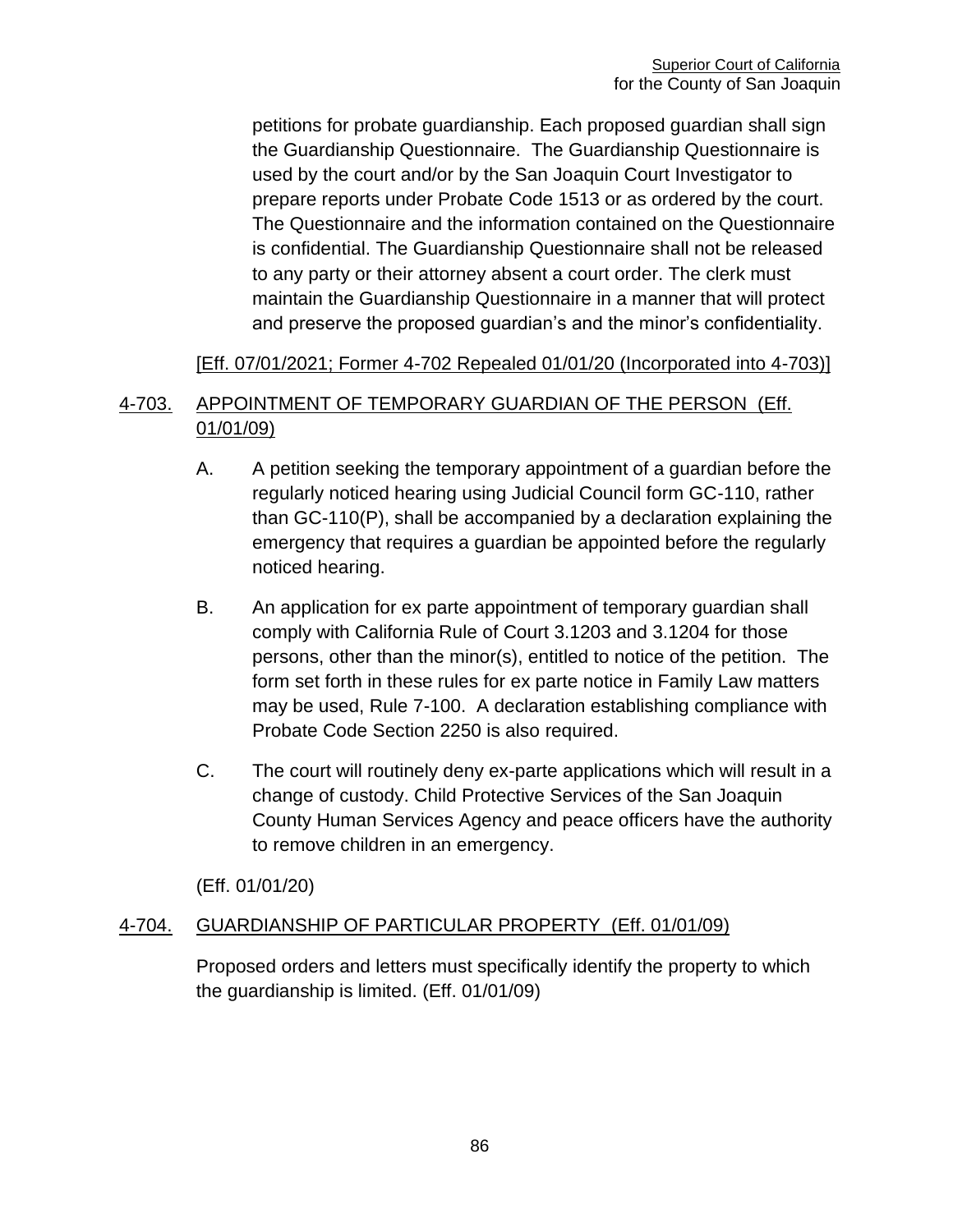### PART EIGHT – MINORS COMPROMISE

# 4-801. ATTORNEY FEES IN CASES INVOLVING MINORS OR DISABLED PERSONS (Eff. 01/01/20)

It is the duty of the attorney to assure that funds are deposited in accordance with the order approving compromise. Attorney's fees shall not be paid until a receipt, declaration and or other documentation required by the court confirming adherence to the order approving compromise is filed with the court. (Eff. 01/01/20)

#### 4-802. SETTLEMENTS WITH AN ANNUITY (Eff. 01/01/11)

Where the settlement includes the purchase of a single premium deferred annuity, an exemplar of the proposed annuity contract and schedule of payments to be made must be attached to the petition. The annuity shall provide that the contingent beneficiary is the minor's or the disabled person's estate. The rating of the company issuing the annuity shall be disclosed in the petition. (Eff. 01/01/11)

### 4-803. SETTLEMENTS CREATING A TRUST (Eff. 01/01/20)

Where the settlement includes establishment of a special needs trust, or other trust:

- 1. In all cases where a petition to approve the compromise of a claim of a minor or person with disability filed under Probate Code section 3600 et seq. proposes to have the settlement funds distributable to the minor or person with disability administered under a special needs trust, as provided in Probate Code section 3602, 3604 or 3611, the petition to establish the special needs trust must be filed under a separate case number, for approval concurrently or before the Minors Compromise. No payment or transmittal of the proceeds of the settlement agreement or judgment distributable to the minor or person with disability shall be made to the trustee until the special needs trust has been approved for establishment.,
- 2. The order approving the settlement shall provide, as a condition of final approval of the settlement, that the trustee shall file an Acceptance of Trust and receipt of funds within 30 days of the order being filed. (Eff. 01/01/20)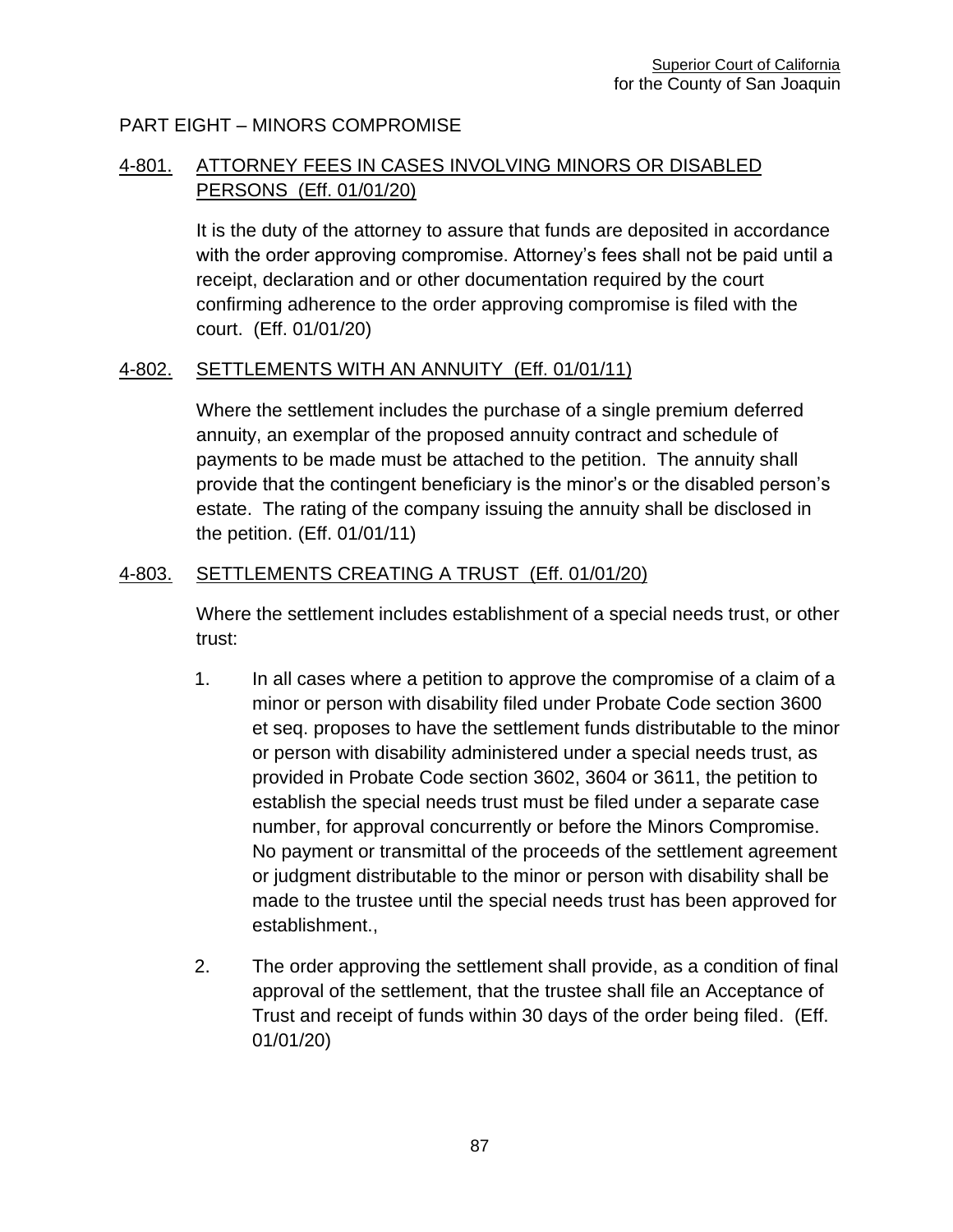### 4-804. ATTACHMENT LIMITS (Eff. 07/01/21)

The attachments to any Petition or Expedited Petition for compromise for a minor or incapacitated person shall not exceed 50 pages, without authorization from the court. Any petitions received in excess of the page limit, without authorization, shall be rejected. [Eff. 07/01/2021; Former 4-804 Repealed 01/01/20]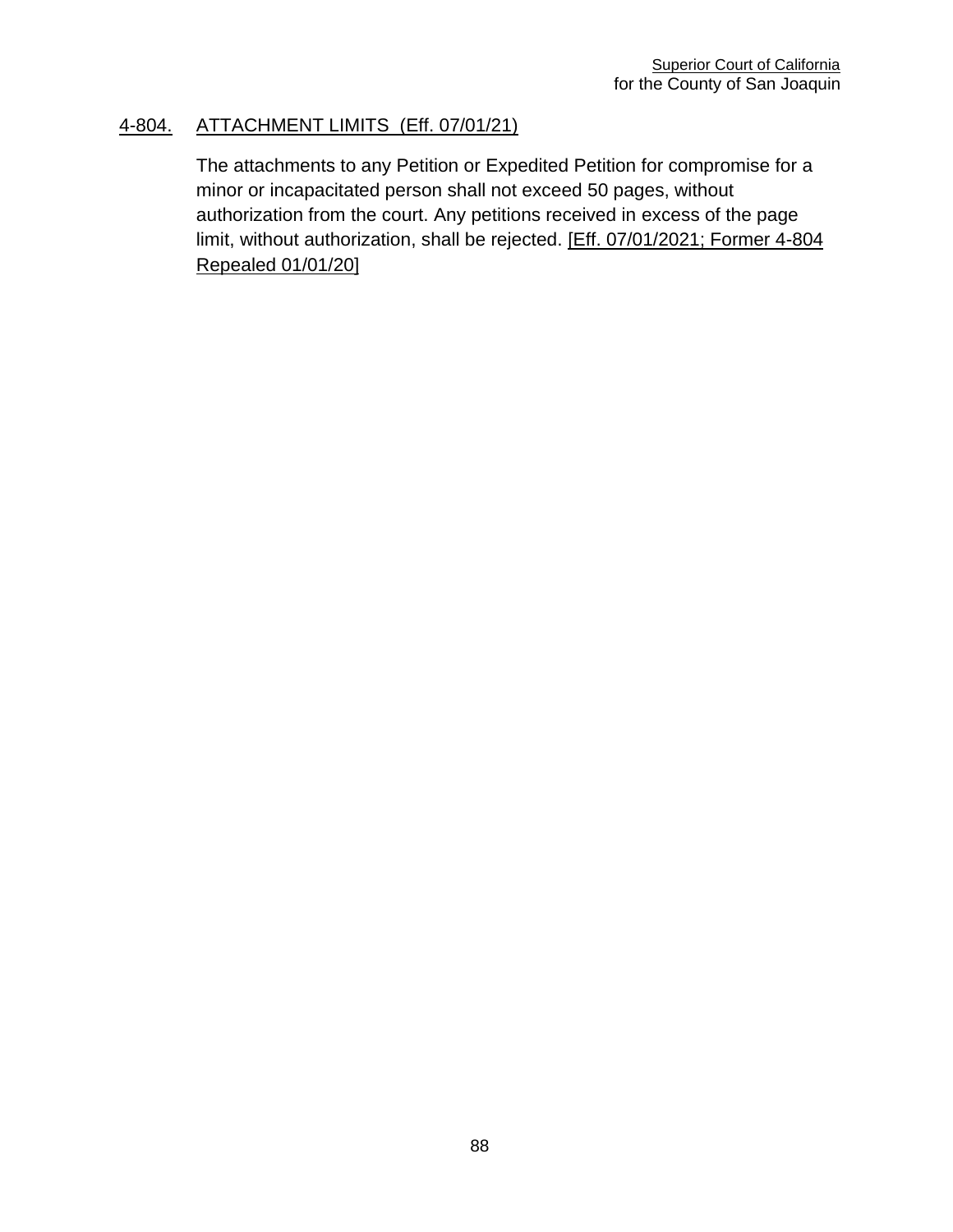# RULE 5 JUVENILE

#### 5-100. PRE-HEARING DISCOVERY IN DEPENDENCY ACTIONS (Eff. 07/01/98)

- A. All discovery shall be by State Rules of Court (Rule 1420), there shall be no discovery by Code of Civil Procedure. Title III of Part IV §1985 et seq., except as provided in this rule.
- B. Without further order, parties have leave to use §2020(d), the deposition subpoena, for copying of business records. This use is limited to health care providers, excluding mental health providers, without further order of the court. Notice under § 1985.3, where the consumer is the minor subject of the dependency action, shall be given to Department of Child Protective Services of the Human Service Agency of San Joaquin County in addition to the person or persons specified in §1985(b)(1).
- C. Order for further use of provisions of Title III, shall be sought by motion for pre-hearing discovery, as set forth in State Rules of Court (Rule of Court 1420 § (f)).
- D. Motions for pre-hearing discovery, under the State Rules of Court, shall be made upon five (5) judicial day notice to all parties and shall be heard on a Monday, Tuesday, Thursday or Friday, at 8:30 a.m., in the dependency department or other department where the otherwise next hearing is scheduled. Motions for discovery shall be in writing and shall be accompanied by a declaration affirmatively alleging, where appropriate, (i) a timely and specific request, (ii) a specific refusal or circumstances reasonably implying a refusal al to produce, and (iii) that the moving party has met the other party and conferred in good faith. (Eff. 07/01/98)

## 5-200. EX PARTE APPLICATIONS

A. Except as provided in this rule, no application for an order shall be made ex-parte unless the applicant shows by written declaration, or statement under oath, that a reasonable effort has been made to give notice to all other parties, who have appeared in the matter, or that notice would be inappropriate or impractical or would result in irreparable injury, or that the order would not result in a significant direct burden or inconvenience to any other party.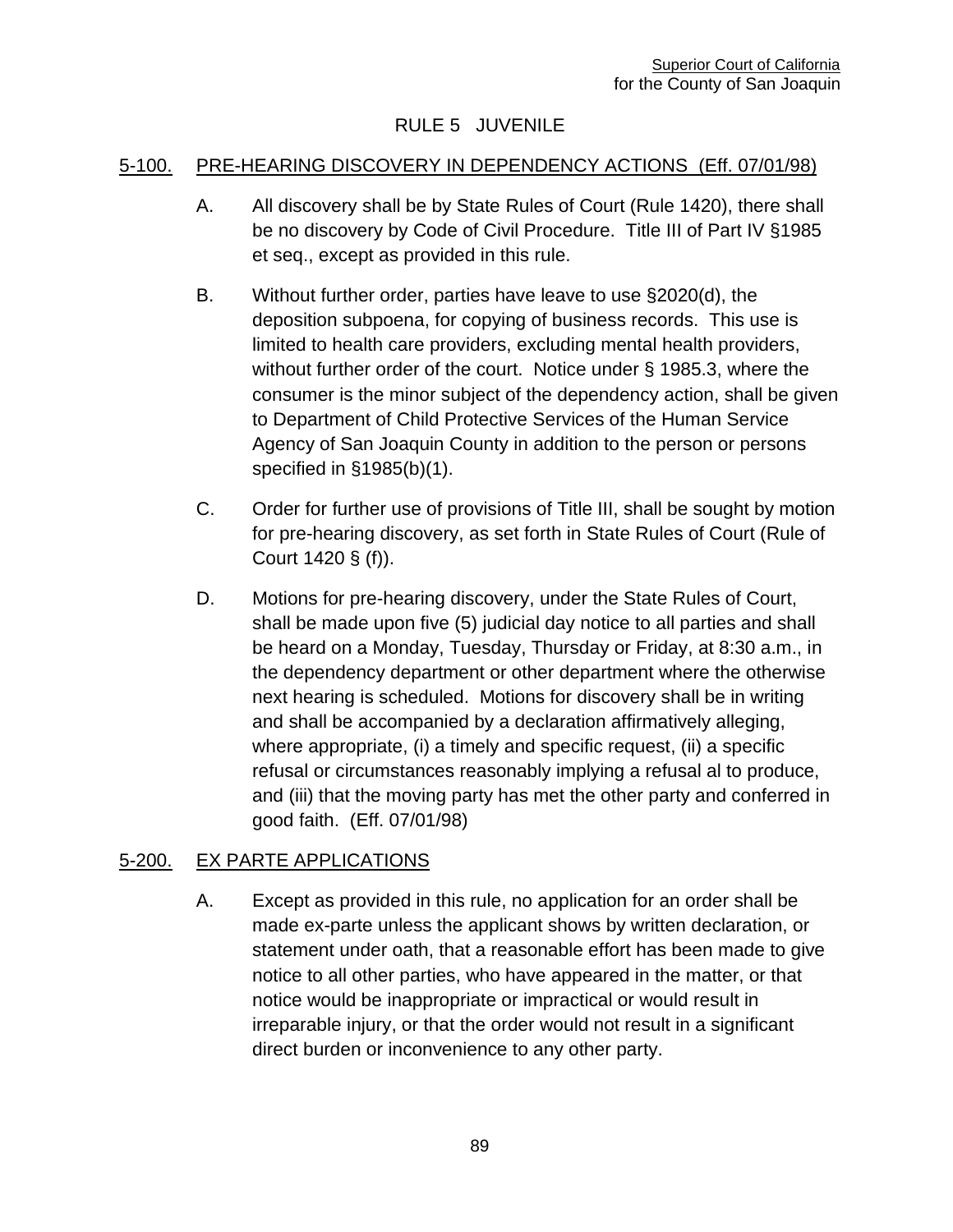B. This rule shall not apply to applications for protective custody warrants for dependent minors. (Eff. 07/01/98)

## 5-300. PETITIONS TO MODIFY (§388 W&I) (Eff. 07/01/98)

- A. Notice of the application for modification, pursuant to rule 8-200, shall be made to all counsel of record and to any parent appearing in pro per.
- B. Application shall be made to the Court in a timely manner following discovery of the circumstances alleged to support the petition to modify, and in no event, at a later time which prejudices any party. Applications requesting return of a minor to a parent shall be made not less than 20 judicial days before any previously set hearing pursuant to §366.26 W&I. Where hearing for any petition is requested within 20 judicial days, good cause must be shown in a supporting declaration.
- C. Where hearing is granted:
	- 1. Evidence for the case-in-chief of the requesting party shall be, and for any responding party may be, by declaration, or, in the case of the petitioner being the requesting party, by report of the probation officer/social service worker.
	- 2. The hearsay statements of the declarations, or report, shall not be sufficient to support the petition unless admissible over objection in a civil action or unless the hearsay declarant is made available for cross examination. The requesting party shall produce the hearsay declarant at the hearing upon written notice by any other party, personally served 10 days prior to hearing or within two judicial days of receipt of the declarations, whichever is later. The responding parties shall produce their hearsay declarant at the hearing upon written notice by any party, personally served five judicial days prior to the hearing or within two judicial days of receipt of declarations whichever is later.
	- 3. The requesting party shall serve the petition, order for hearing and supporting declarations, or report, on all parties ten judicial days before the hearing, if by personal service or fifteen judicial days, if by mail. Responsive declarations, or report, shall be served five judicial days before the hearing, if personally served, or ten judicial days, if by mail. (Eff. 07/01/98)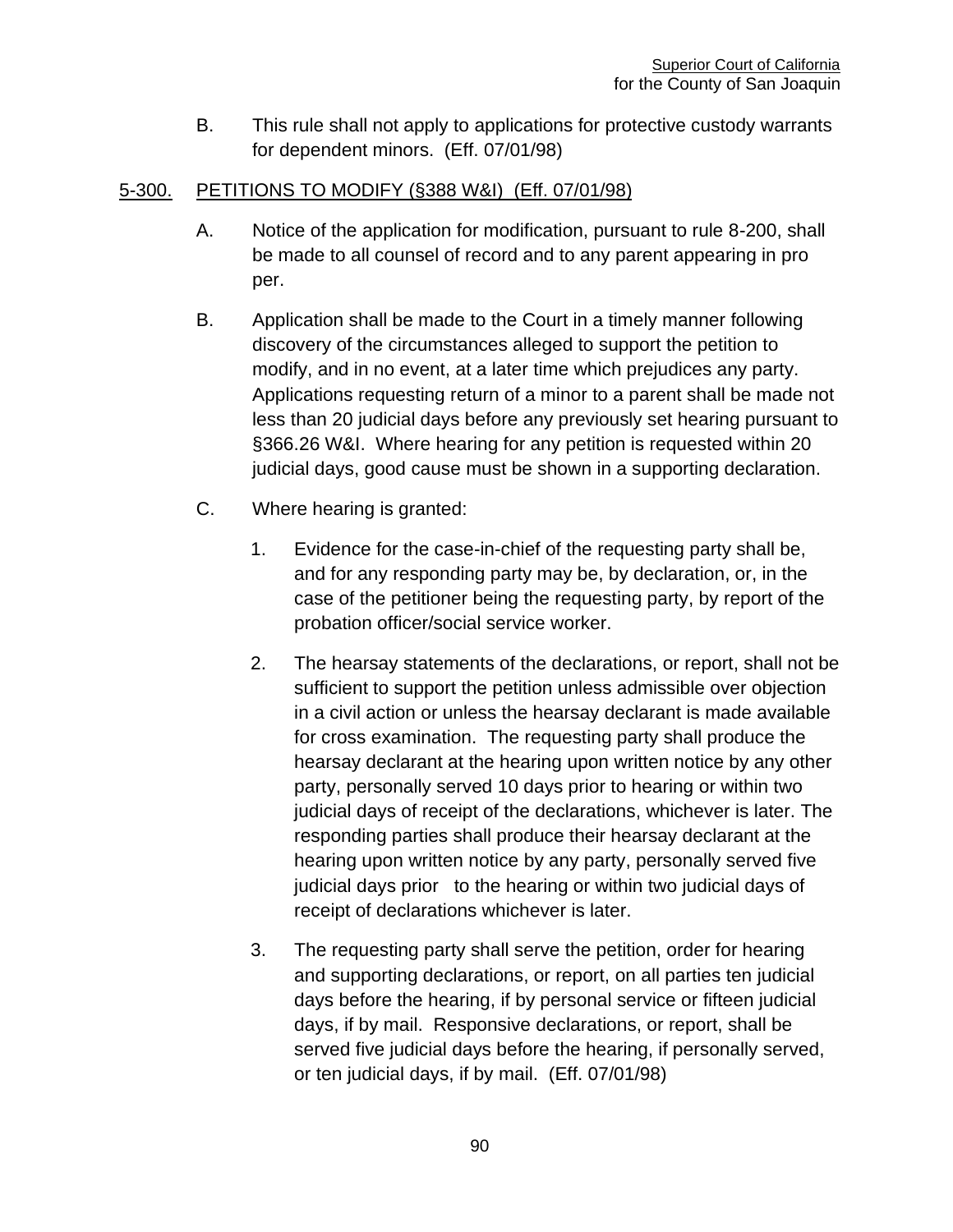#### 5-400. GENERAL COMPETENCY REQUIREMENT (Eff. 07/01/98)

Every party in a dependency proceeding who is represented by an attorney is entitled to competent counsel. Because juvenile justice is a specialized area, court-appointed attorneys must meet minimum training and continuing legal education standards as a condition of their appointment in juvenile court matters. Attorneys who seek to represent or to continue to represent individuals in juvenile dependency proceedings shall obtain and comply with the competency rules promulgated by the San Joaquin County Bar Association and as set forth in Rule of Court 1438. (Eff. 07/01/98)

### 5-401. "RESERVED FOR FUTURE USE" [5-401 Repealed 01/01/14] (Eff. 01/01/14)

#### 5-402. SCREENING FOR COMPETENCY (Eff. 07/01/98)

Effective July 1, 1996, all attorneys who represent parties in dependency court proceedings shall meet minimum standards of training and experience as set forth in Rule of Court 1438(b). (Eff. 07/01/98)

### 5-403. REPRESENTATION OF MINORS (Eff. 07/01/98)

- A. Non-public agency attorneys who wish to be appointed to represent minors must comply with additional minimum requirements as promulgated by the San Joaquin County Bar Association and approved by the Juvenile Dependency Court Judge.
- B. Non-public agency attorneys who wish to be appointed to represent minors must so inform the San Joaquin County Bar Association and the Juvenile Dependency Court Judge.
- C. Non-public attorneys who do not wish to be appointed to represent minors need not comply with these additional requirements. (Eff. 07/01/98)

# 5-404. MINIMUM REQUIREMENTS NECESSARY TO CONTINUE TO RECEIVE COURT APPOINTMENTS IN JUVENILE DEPENDENCY COURT (Eff. 07/01/98)

Each attorney must complete a minimum of continuing education hours each year as set forth in Rule of Court 1438(b). (Eff. 07/01/98)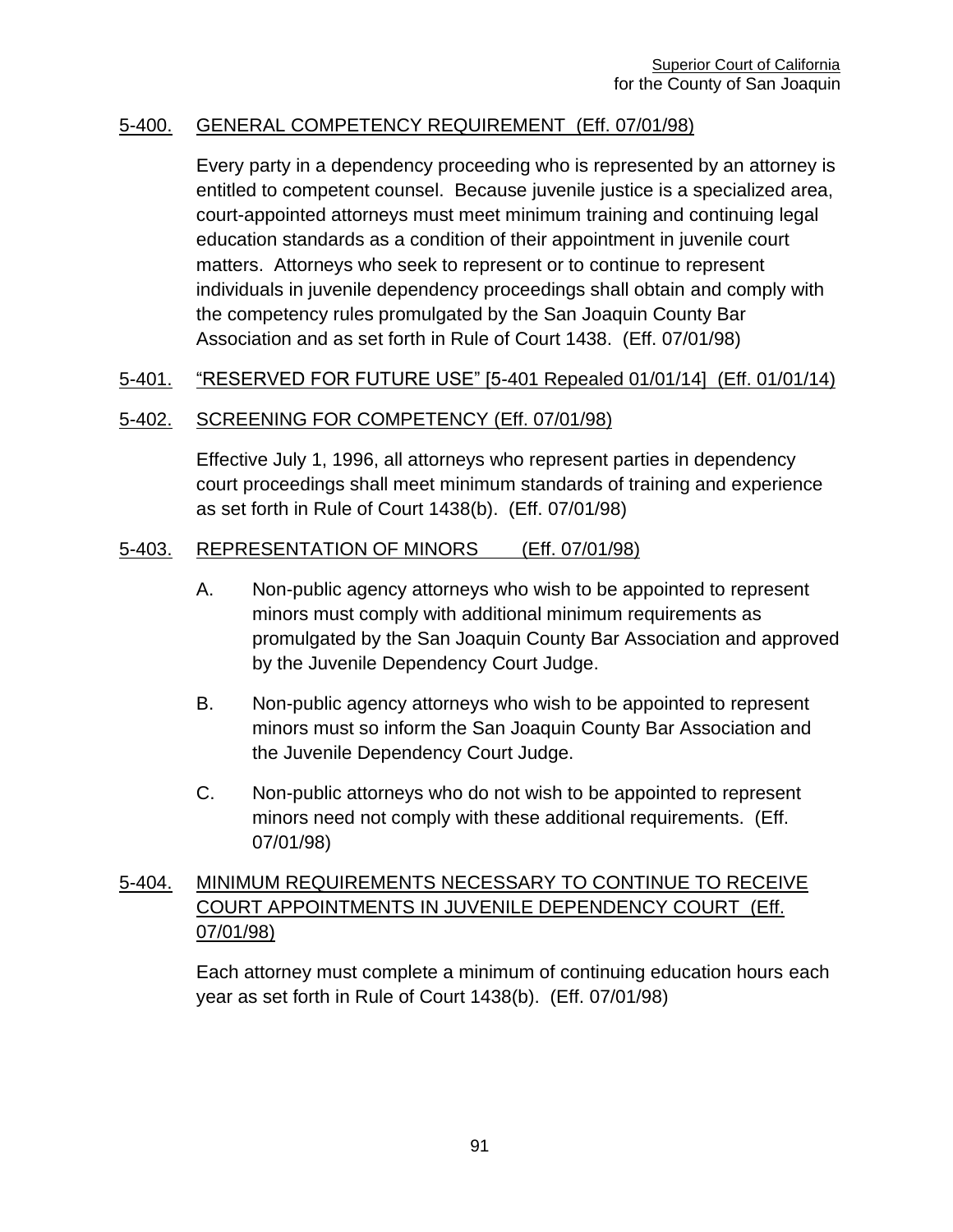# 5-405. PENALTY FOR NONCOMPLIANCE WITH RULE 5-403 AND RULE 5-404 (Eff. 07/01/98)

- a) If an attorney fails to comply with Rule 5-403, the Juvenile Dependency Court Judge shall no longer appoint said attorney to represent minors in Juvenile Dependency Court until the requirements set forth in Rule 5-403 have been satisfied by that attorney.
- b) If an attorney fails to comply with Rule 8-404, the Juvenile Dependency Court Judge shall no longer appoint said attorney to represent parties in Juvenile Dependency Court until the requirements set forth in Rule 8-404 have been satisfied by that attorney. (Eff. 07/01/98)

## 5-406. TERMINATION OF PANEL MEMBERSHIP-ADDITIONAL GROUNDS (Eff. 07/01/98)

- A. Lawyer Referral Service Panel attorneys must also comply with the rules and regulations of the San Joaquin County Lawyer Referral Service in order to qualify for and to maintain their current standing with said organization.
- B. Lawyer Referral Service Panel attorneys receive appointments and service on the Panel at the pleasure of the Superior Court. (Eff. 07/01/98)

## 5-407. APPLICATION OF THESE RULES (Eff. 07/01/17)

Rules 5-400 through 5-409 apply to whatever organization, law firm or entity, whether a group or individual, which holds the contract with the San Joaquin Superior Court to represent clients in Juvenile Dependency Court. (Eff. 07/01/17)

## 5-408. ATTORNEY COMPLAINT PROCESS (Eff. 07/01/98)

Parties shall be informed of the process to voice a complaint about attorney performance within 30 days of their first court appearance in the Juvenile Dependency Court and when a complaint is lodged with the court, the court shall take appropriate action. (Eff. 07/01/98)

## 5-409. MINORS' INTERESTS IN OTHER PROCEEDINGS (Eff. 07/01/98)

When a minor who is the subject of a Juvenile Court Dependency case has an interest in any other proceedings which may need to be protected, such interest shall be immediately brought to the attention of the Juvenile Court so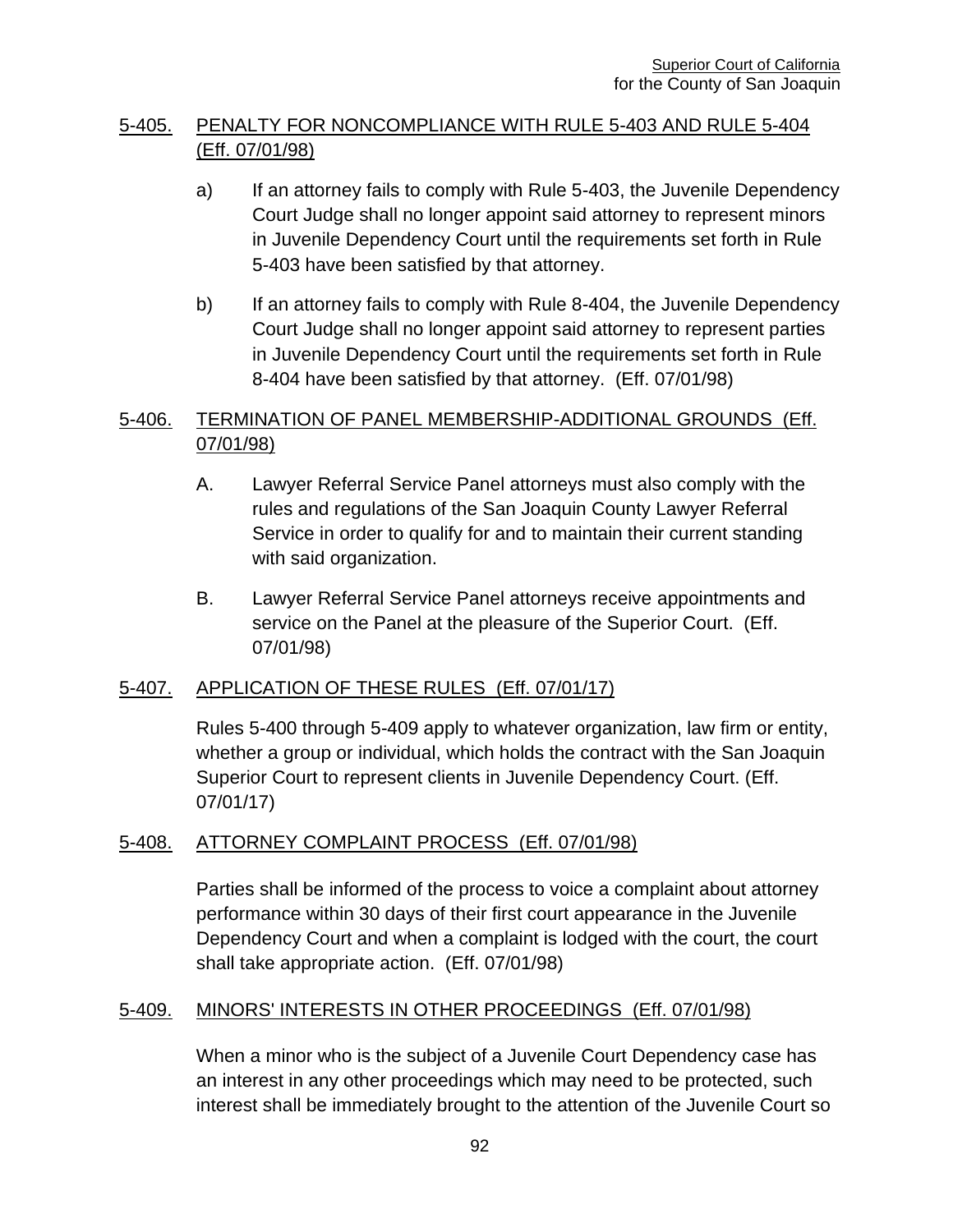that appropriate action may be taken pursuant to Rule of Court 1438(d). (Eff. 07/01/98)

### 5-410. THE ADVOCATE PROGRAM (Eff. 01/01/03)

When a minor who is the subject of a Juvenile Court Dependency case has an interest in any other proceedings which may need to be protected, such interest shall be immediately brought to the attention of the Juvenile Court so that appropriate action may be taken pursuant to Rule of Court 1438(d). (Eff. 07/01/98)

### 5-411. CHILD ADVOCATES (Eff. 01/01/03)

A. Advocates' Functions

Advocates serve at the pleasure of the Court having jurisdiction over the proceeding in which the advocate has been appointed. In general, an advocate's functions are as follows:

- 1. to support the child throughout the Court proceedings;
- 2. to establish a relationship with the child to better understand his or her particular needs and desires;
- 3. to communicate the child's needs and desires to the Court in written reports and recommendations;
- 4. to identify and explore potential resources that will facilitate early family reunification or alternative permanency planning;
- 5. to provide continuous attention to the child's situation to ensure that the Court's plans for the child are being implemented;
- 6. to the fullest extent possible, to communicate and coordinate efforts with the case manager (probation officer/social worker);
- 7. to the fullest extent possible, to communicate and coordinate efforts with the child's attorneys; and
- 8. to investigate the interests of the child in other judicial or administrative proceedings outside Juvenile Court; report to the Juvenile Court concerning same; and, with the approval of the Court, offer his/her services on behalf of the child to such other courts or tribunals.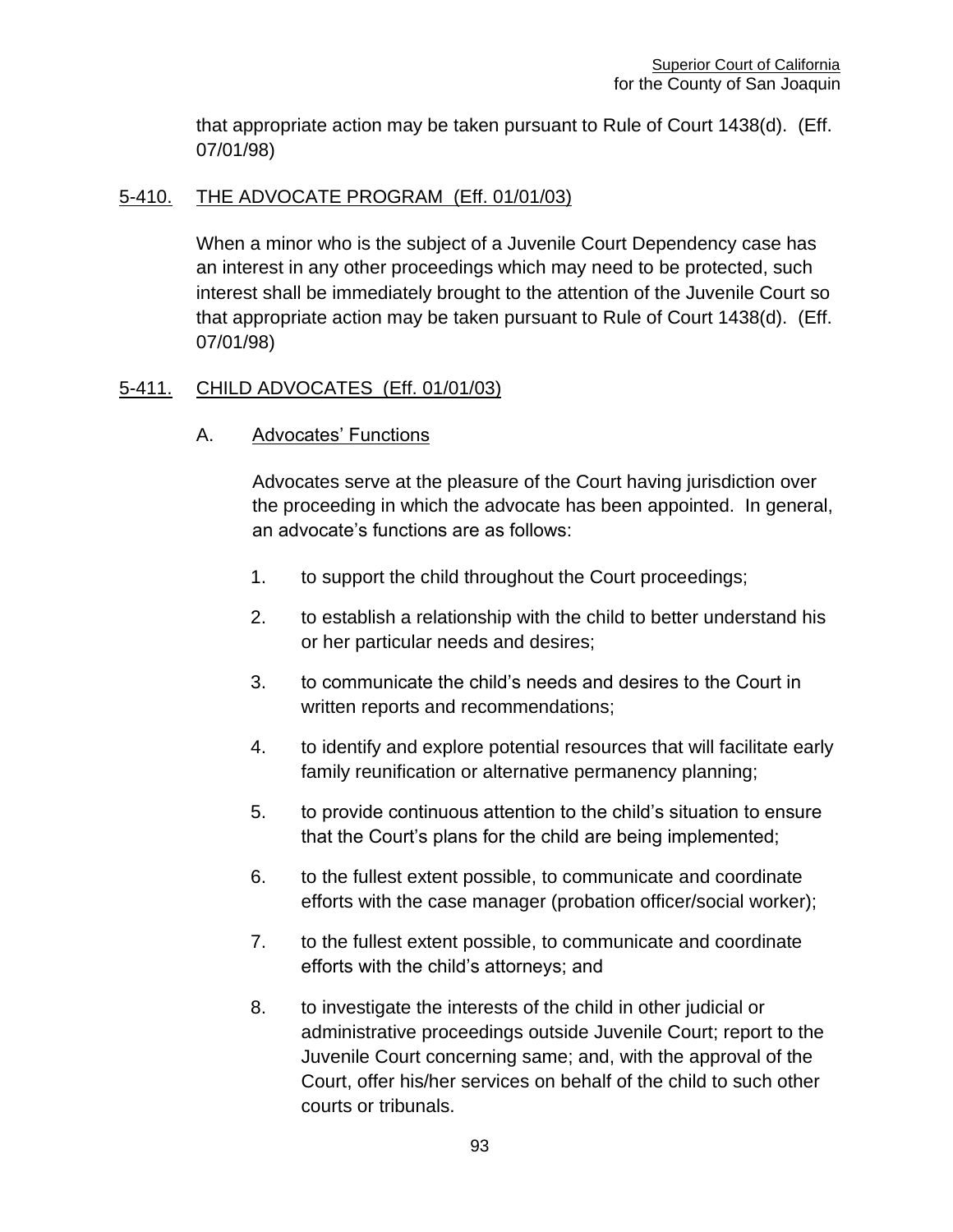# B. Sworn Officer of the Court

An advocate is an officer of the Court and is bound by these rules. Each advocate shall be sworn in by a Superior Court Judge/Referee/Commissioner before beginning his/her duties and shall subscribe to the written oath set forth in Exhibit A attached hereto.

# C. Specific Duties

The Court shall, in its initial order of appointment, and thereafter subsequent order as appropriate, specifically delineate the advocate's duties in each case, which may include independent investigation of the circumstances of the case, interviewing and observing the child and other appropriate individuals, reviewing appropriate records and reports, consideration of visitation rights for the child's grandparents and other relatives, and reporting back directly to the Court as indicated. If no specific duties are outlined by

Court order, the advocate shall discharge his/her obligation to the child and the Court in accordance with the general duties set forth in these rules.

Procedures in Dependency Cases (W & I §300)

- 1. A request for appointment of a child advocate in a dependency case may be made orally or in writing in open court or ex-parte by the social worker, any party to the case, or by the Court on its own motion. Unless there is opposition, the referral shall be forwarded to the child advocate office for screening and assignment.
- 2. When an appropriate child advocate has been identified, that person's name shall be submitted to the Court for appointment.
- 3. Any party to the case may petition the court for a hearing to reconsider the appointment.
- 4. The child advocate serves at the pleasure of the Court, and the appointment of the child advocate may be terminated by the Court. Any party or the Director of the Child Advocate Program may file a motion for termination of a child advocate. The Court will determine whether there will be a hearing on such a motion.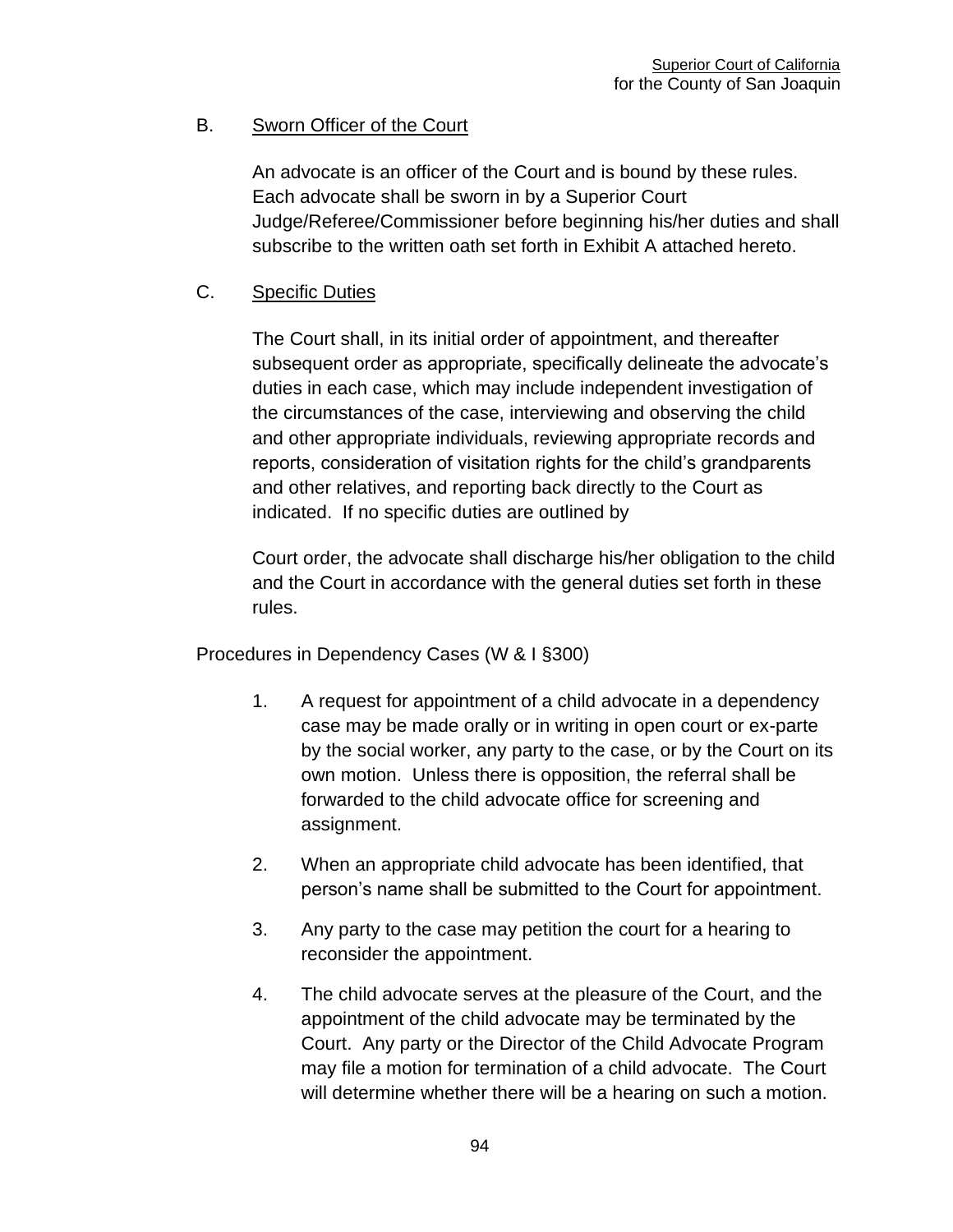D. Any child advocate with a grievance concerning termination may petition the Court for a hearing. Such petition shall include facts indicating that the child advocate has exhausted all remedies available to him or her within the Child Advocate program. The Court will determine whether there shall be a hearing on such a petition. (Eff. 01/01/03)

## 5-500. RELEASE OF INFORMATION TO ADVOCATE (Eff. 01/01/03)

## A. To Accomplish Appointment

To accomplish the appointment of an advocate, the Judge/Referee/Commissioner making the appointment shall sign an order granting the advocate the authority to review specific relevant documents and interview parties involved in the case, as well as other persons having significant information relating to the child, to the same extent as any other officer appointed to investigate proceedings on behalf of the Court.

## B. Access to Records

An advocate shall have the same legal right to records relating to the child he/she is appointed to represent as any case manager (social worker or probation officer) with regard to records pertaining to the child held by any agency, school, organization, division or department of the state, physician, surgeon, nurse, other health care provider, psychologist, psychiatrist, mental health provider or law enforcement agency. The advocate shall present his or her identification as a Court-appointed advocate to any such record holder in support of his/her request for access to specific records. No consent from the parent or guardian is necessary for the advocate to have access to any records relating to the child.

## C. Report of Child Abuse

An advocate is a mandated child abuse reporter per Section 11166 of the Penal Code.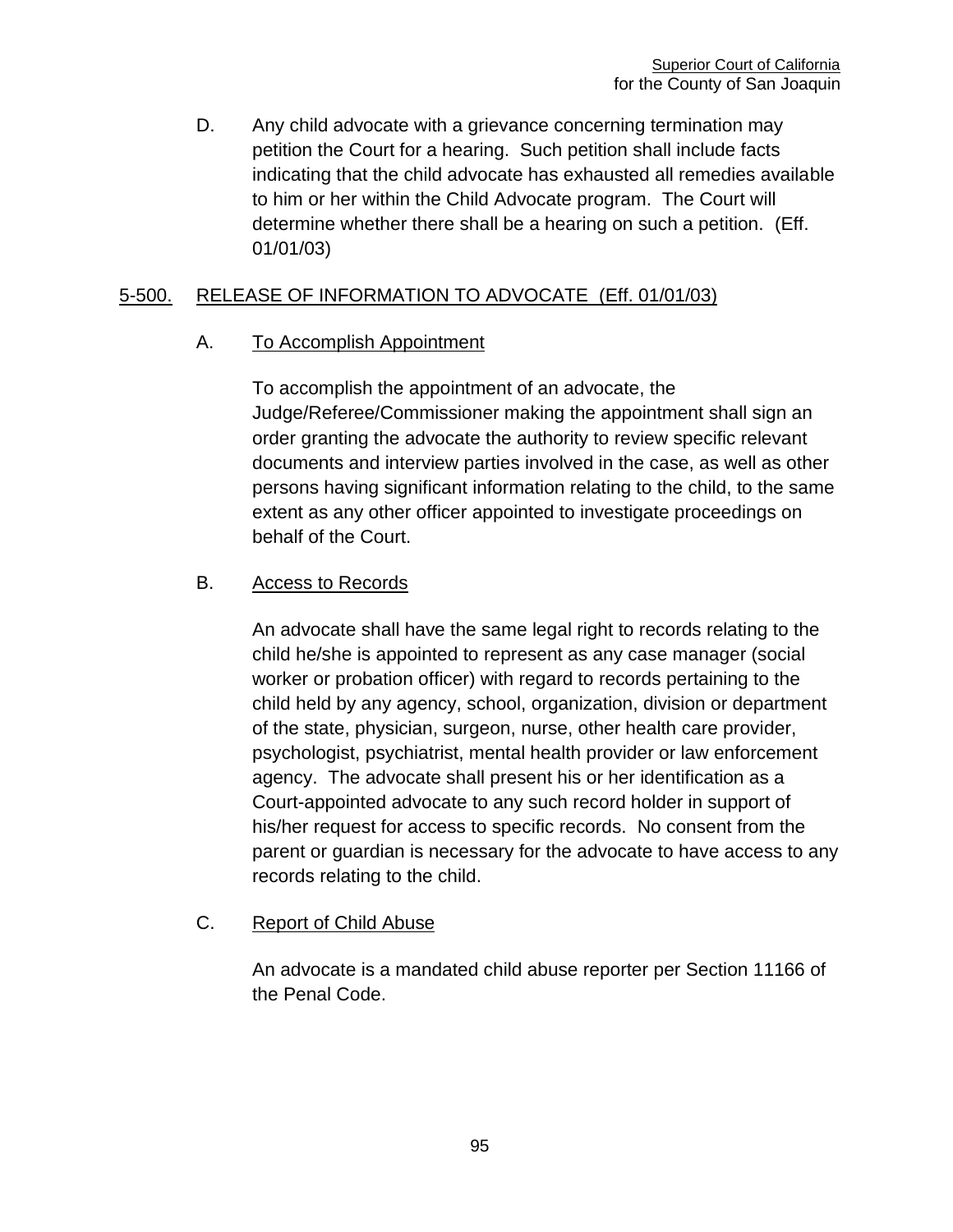# D. Communication

There shall be ongoing, regular communication concerning the child's best interests, current status, and significant case developments maintained among the advocate, case manager, child's attorney, attorneys for parents, relatives, foster parents and any therapist for the child. (Eff. 01/01/03)

# 5-501. RIGHT TO TIMELY NOTICE (Eff. 01/01/03)

In any action concerning the child for whom the advocate has been appointed, the moving party shall provide the advocate timely notice. (Eff. 01/01/03)

## 5-502. CALENDAR PRIORITY (Eff. 01/01/03)

In light of the fact that advocates are rendering a volunteer service to children and the Court, matters on which they appear should be granted priority on the Court's calendar, whenever possible. (Eff. 01/01/03)

## 5-503. VISITATION THROUGHOUT DEPENDENCY (Eff. 01/01/03)

An advocate shall visit the child regularly until the child is secure in a permanent placement. Thereafter, the advocate shall monitor the case as appropriate until dependency is dismissed. (Eff. 01/01/03)

## 5-504. FAMILY LAW ADVOCACY (Eff. 01/01/03)

Should the Juvenile Court dismiss dependency and create family law orders pursuant to W & I Code Section 362.4, the advocate's appointment may be continued in the family law proceeding, in which case the Juvenile Court order shall set forth the nature, extent and duration of the advocate's duties in the family law proceeding. (Eff. 01/01/03)

## 5-505. RIGHT TO APPEAR (Eff. 01/01/03)

An advocate shall have the right to be present and be heard at all Court hearings and shall not be subject to exclusion by virtue of the fact that he/she may be called to testify at some point in the proceedings. An advocate shall not be deemed to be a "party", as described in Title 3 of Part II of the Code of Civil Procedure. However, the Court, in its discretion, shall have the authority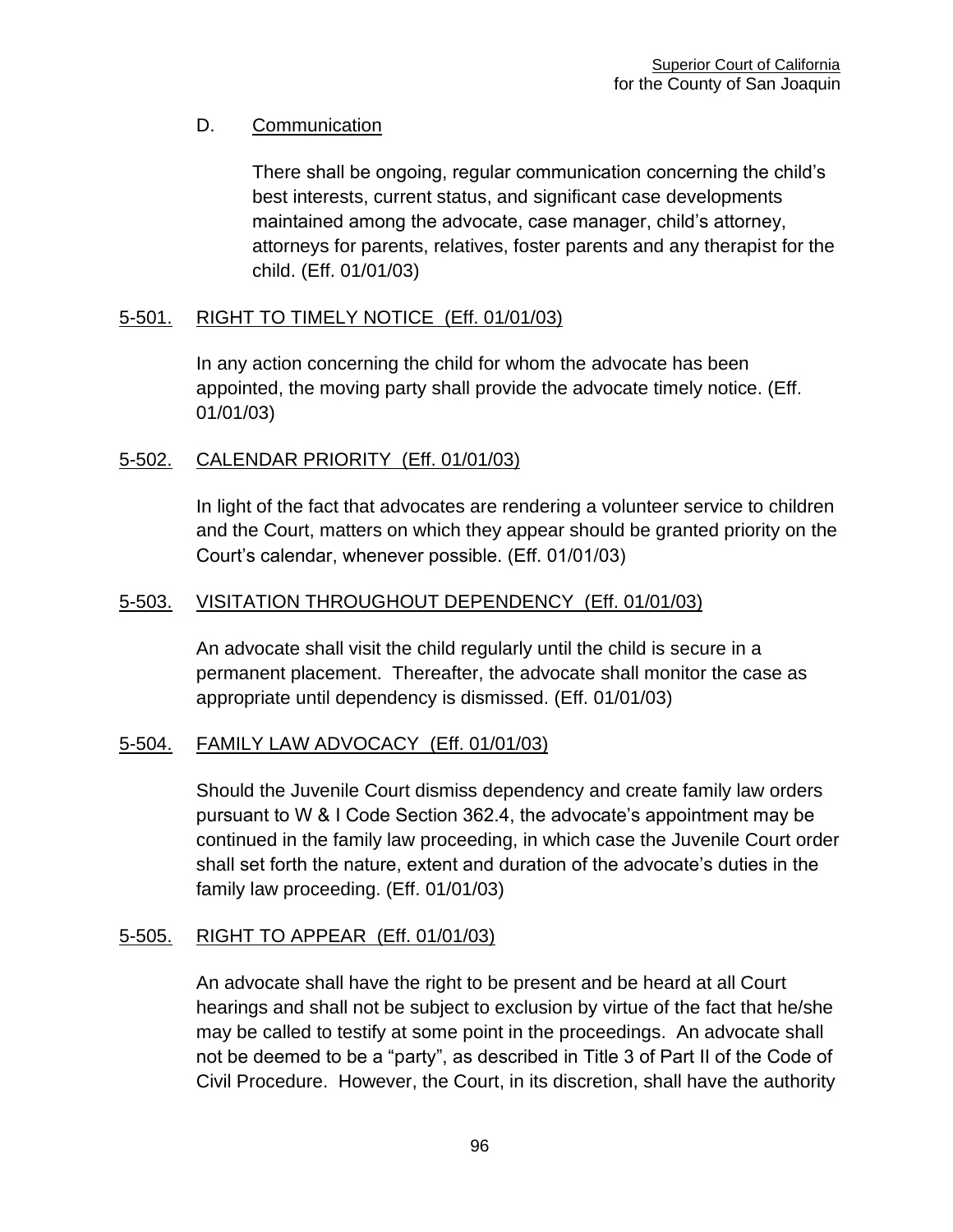to grant the advocate amicus curiae status, which includes the right to appear with counsel. (Eff. 01/01/03)

# 5-506. DIRECT CALENDARING OF JUVENILE DELINQUENCY CASES (Eff. 01/01/18)

- A. All matters falling within the provisions of Welfare & Institutions Codes section 602 shall be subject to direct calendaring assignment to a judicial officer for all purposes at the time of the filing of a Petition. Upon their filing, cases will be assigned randomly to one of the designated juvenile delinquency departments. Except as otherwise provided by law, the judicial officer assigned to that department will thereafter handle all proceedings involving the matter through termination of jurisdiction, unless otherwise ordered. Nothing herein shall be construed to interfere with the authority of the Presiding Judge, and/or the Presiding Judge of the Juvenile Court to assign or reassign cases as may be necessary for the prompt and efficient disposition of matters coming before the juvenile court. In cases involving alleged co-participants, the courtroom of first appearance will handle the matter through disposition of all alleged co-participants arraigned concurrently on the matter.
- B. At the time of the initial filing of the Petition, the Clerk's office shall affix to the face of the Petition by stamp or other writing, the following notice:

**"This case has been assigned to Judge \_\_\_\_\_\_\_\_\_\_\_\_\_\_ in department \_\_\_ for all purposes, including trial".** 

(Eff. 01/01/18)

## 5-507. RECIPROCAL DISCOVERY (Eff. 07/01/06)

The reciprocal discovery rules set forth in Penal Code sections 1054, et. seq., shall apply to all juvenile delinquency cases in San Joaquin County. California Rule of Court 1420 shall continue to apply to juvenile delinquency cases as well. (Eff. 07/01/06)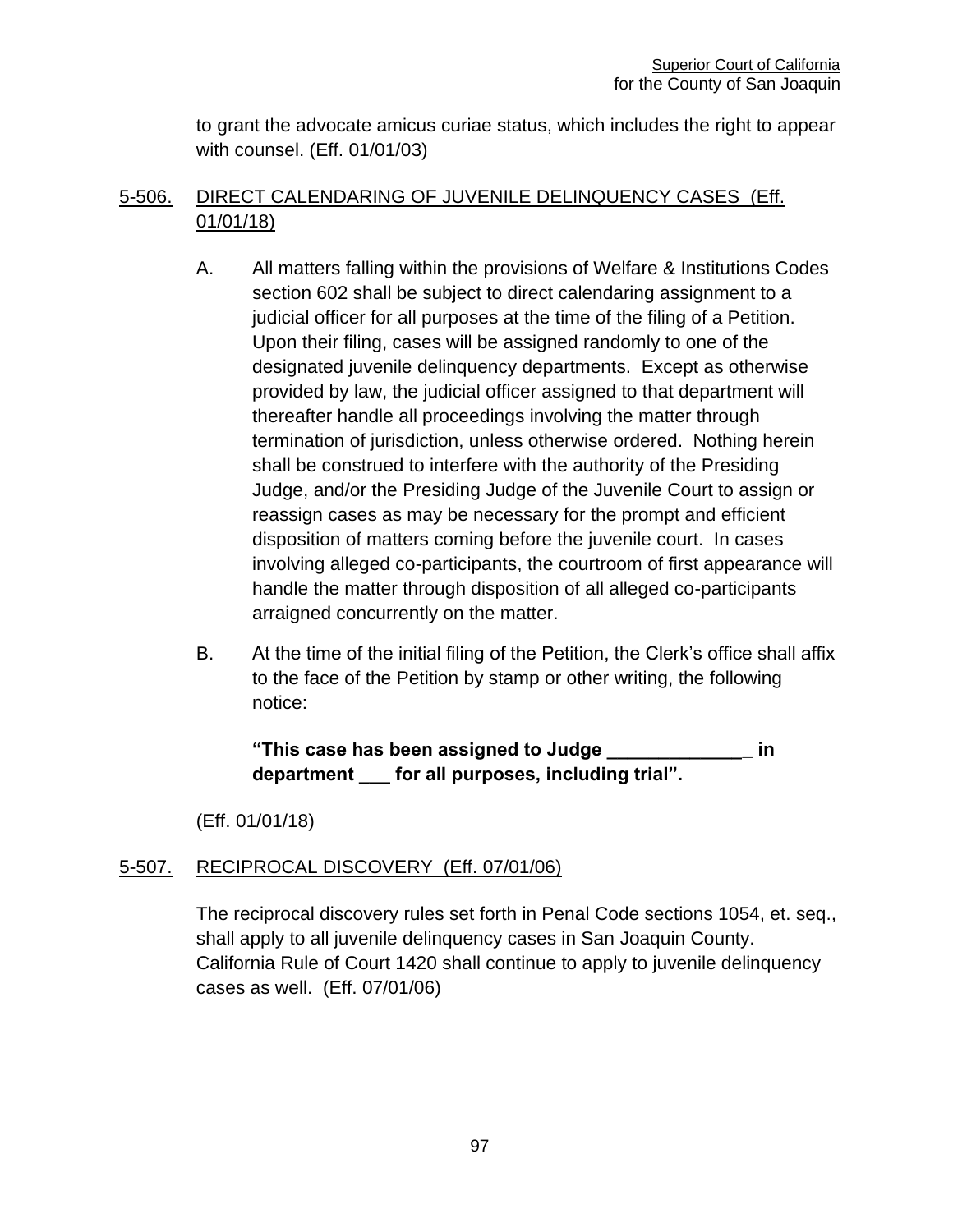# RULE 6 ELECTRONIC FILING (DIRECT FACSIMILE (FAX) FILING - CIVIL **MATTERS**

All parties filing documents electronically are referred to and shall also comply with all requirements and conditions for electronic filing (e-filing) and service as set forth in Code of Civil Procedure section 1010.6 and California Rules of Court, rules 2.250- 2.261 and 3.110(f)(4), unless this court's local rules provide otherwise. The filing of electronic documents must be affected using the court's electronic service provider.

## 1. Case Types Subject to Electronic Filing:

- A. Effective January 1, 2020, San Joaquin County Superior Court allows the electronic filing of documents for specific case types as listed on the court's website at [www.sjcourts.org.](http://www.sjcourts.org/) Case types excluded from e-filing can also be located on the court's website.
- B. Additional case types may be phased in over time. Please refer to the court's website for current listings.

## 2. Documents Subject to and Excluded from Electronic Filing:

- A. Please refer to the court's website for the current list of documents permitted to be filed electronically and excluded from electronic filing. If a document is not listed as accepted or excluded, contact the Clerk of the Court in the applicable division for clarification.
- B. Documents and other materials that are not feasibly converted to electronic form by scanning or imaging shall not be electronically filed.
- C. Additional documents may be phased in over time. Please refer to the court's website for updates.

## 3. Format of E-filed Documents:

- A. All electronic filed documents must be in electronic text searchable PDF format. There is not a limit on the number of pages a document can contain, unless prohibited by another rule.
- B. Documents containing exhibits must be bookmarked. An electronic bookmark must be created for each exhibit, and between each exhibit a slip sheet must be inserted containing identification of the following exhibit. For example, a page where the words printed are "Exhibit A" or Exhibit B" or other appropriate identification.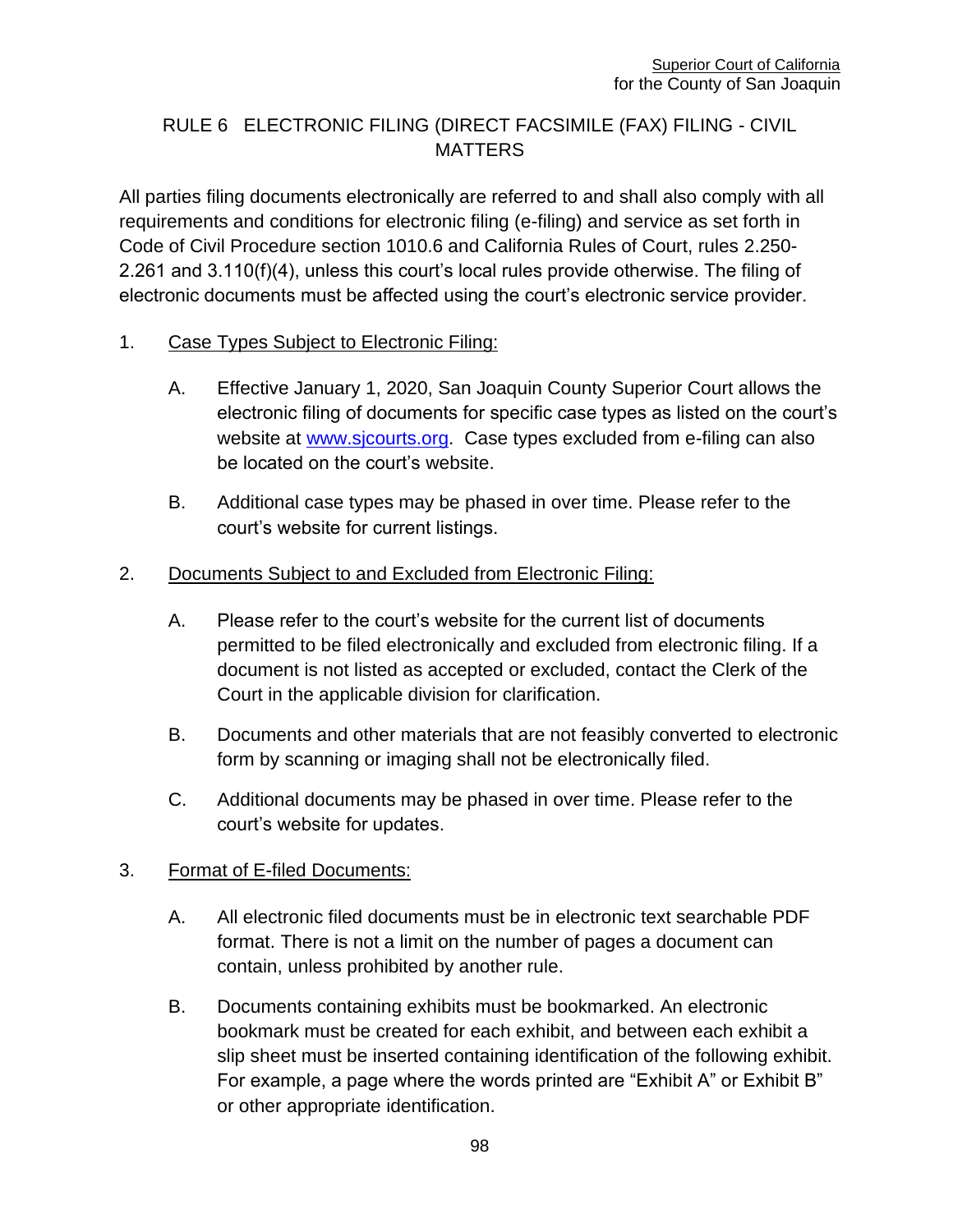## 4. Acceptance or Rejection of Filing:

- A. Documents electronically submitted to the court for filing may be reviewed by the clerk for certain data elements and/or completeness. Documents are not considered "filed" until they have been accepted by the reviewing clerk.
- B. If after review by the clerk, a document electronically submitted to the court is subsequently determined to be unacceptable for filing; a Notice of Rejection specifying the reason(s) will be generated and provided to the filer. After addressing the issues, it is the sole responsibility of the filer to resubmit the document(s) with payment electronically if they choose to, if the basis for rejection was not due to the document being on the exclusion list.

## 5. Confirmation of Submission:

A. The confirmation of submission, subsequent resubmission of rejected documents with corrections and/or fees, as well as the filing of documents with the court electronically is the sole responsibility of the filer. In the absence of confirmation of receipt and filing, there is no presumption that the court received and filed the document.

## 6. Sealed Documents:

- A. A motion to file documents under seal may be filed electronically. However, documents lodged with the Court Conditionally Under Seal, as provided in CRC 2.551(d), shall be served and submitted to the Clerk of the Court in paper form, pending hearing on the motion to seal.
- B. Documents ordered filed under seal cannot be electronically filed and must be submitted directly to the Clerk of the Court in paper form, compliant with CRC 2.551(d), if not previously lodged under seal.

## 7. Confidential Documents:

A. Except as provided in CRC 2.250-2.259 and 2.500-2.506, an electronically filed document is a public document at the time it is filed unless it is ordered sealed under CRC 2.551(b) or filed as a confidential document pursuant to law. (CRC 2.254(c))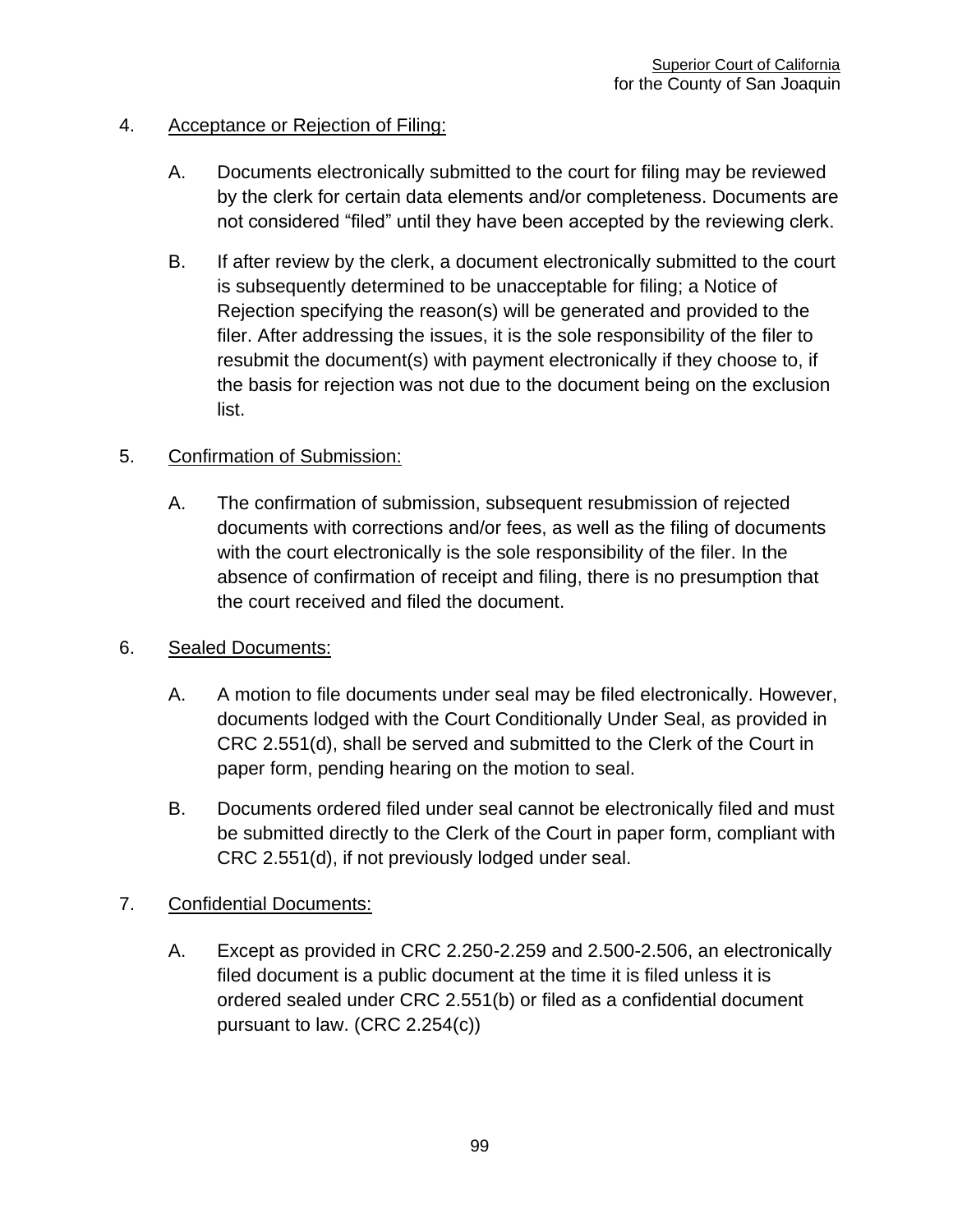B. The filer is responsible for redacting any personal identifiers, privileged or confidential information when applicable. The clerk will not review the documents for compliance.

# 8. Fees and Fee Waivers:

- A. Electronic Service Providers may charge a reasonable fee in addition to any filing fees required by the Court. There is no service fee charged if the document does not require a filing fee. The Court will not add an administrative fee for e-filing. Refer to the information under Payment on the court's website for additional information.
- B. A party who has an active fee waiver on file in a case or is granted a fee waiver from the Court is exempt from the fees and costs associated with electronic filing.
- C. If a request for fee waiver is not granted, the filer will be notified and given the opportunity to submit payment. The filer will have 10 days to comply with the Order on Fee Waiver or the filing will be voided. (GC 68634(g)). (Eff. 01/01/20)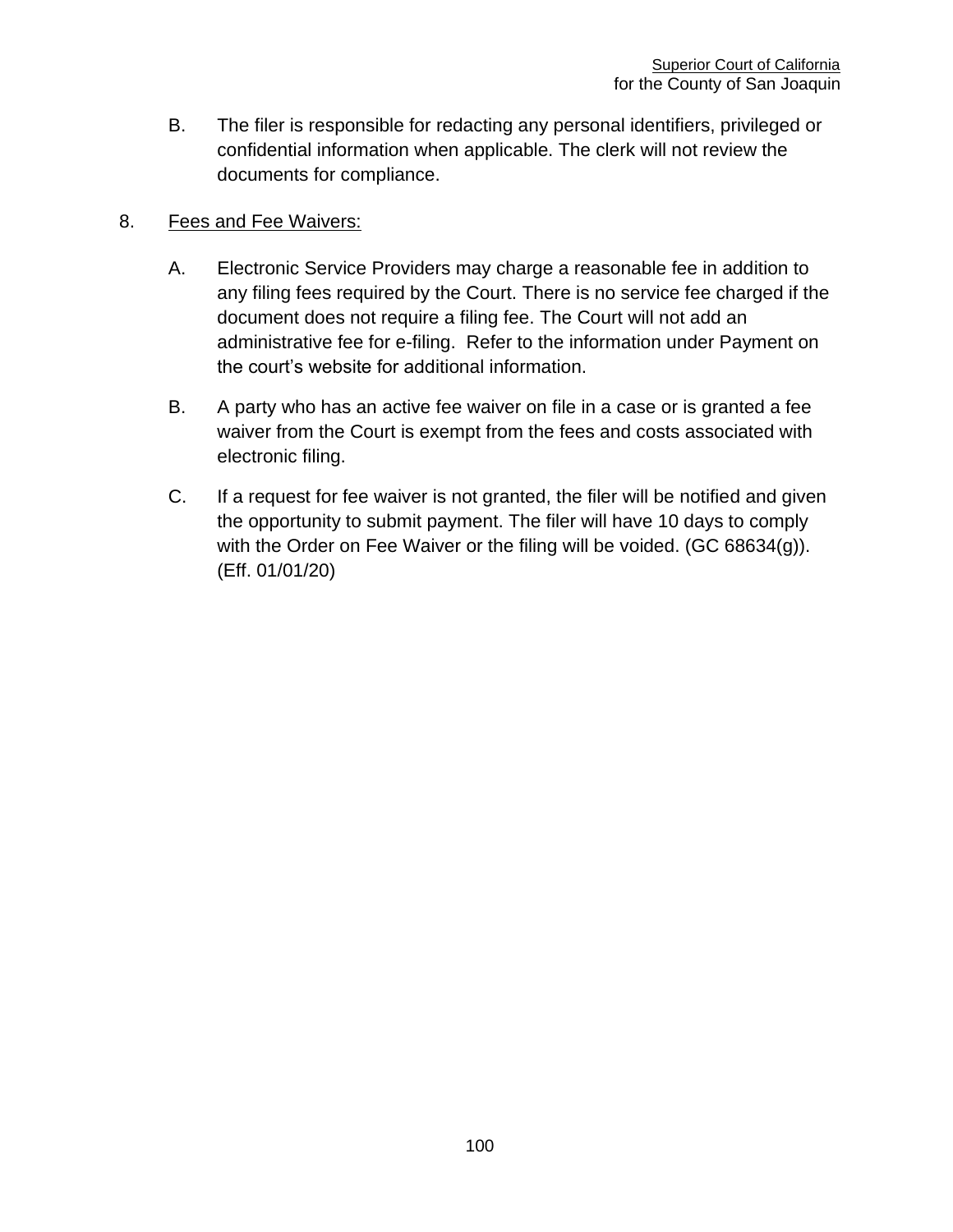- 6-100. [6-100 Repealed 01/01/20]
- 6-101. [6-101 Repealed 01/01/20]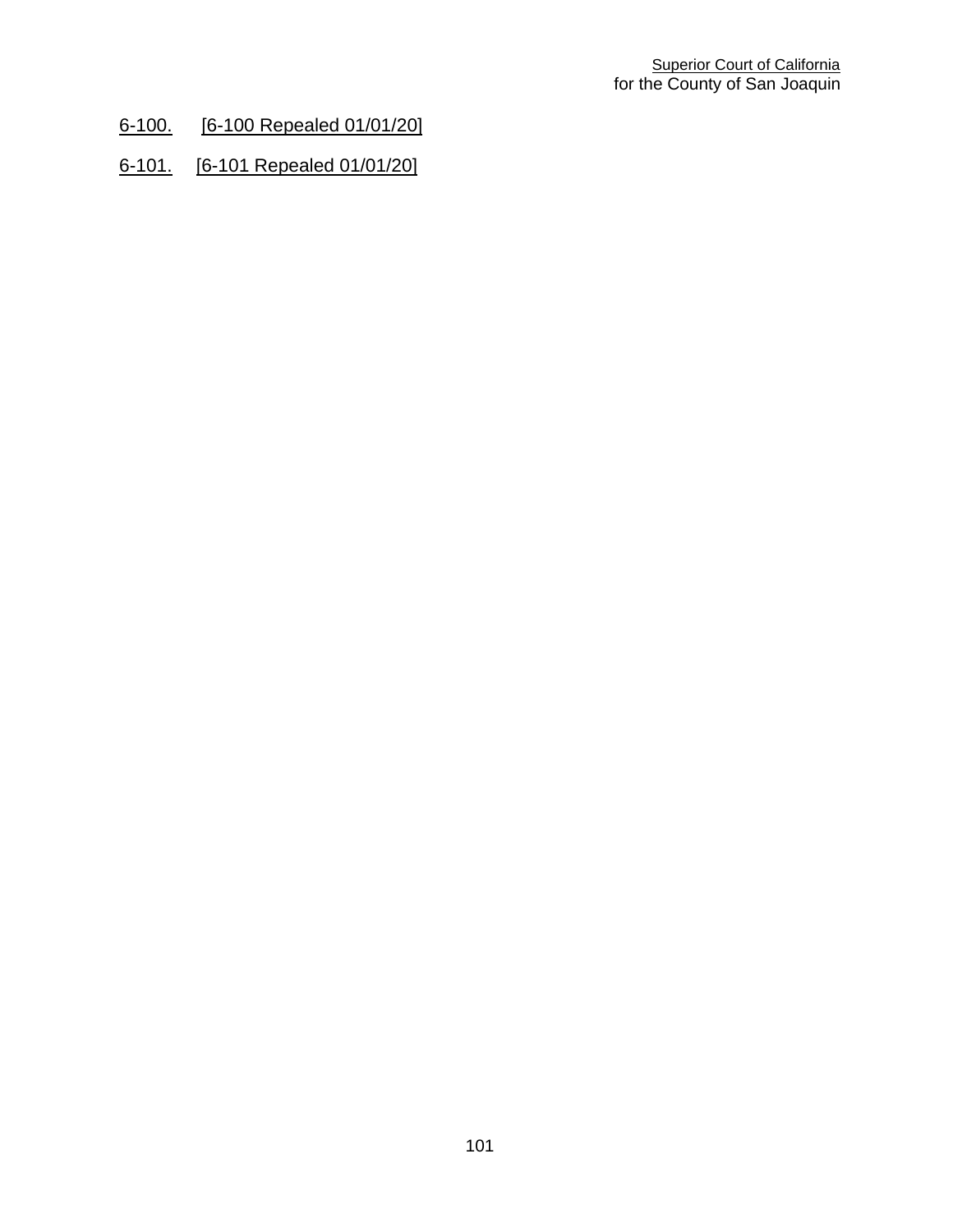# RULE 7 FAMILY LAW

## 7-100. EMERGENCY ORDERS (Eff. 07/01/18)

All parties must comply with California Rules of Court, Rule 5.151 through Rule 5.170 when submitting emergency requests. The requests shall be limited to those specified in subsection (b) of Rule 5.151 and must be in writing. The requesting party must also comply with the notice requirements set forth in California Rules of Court, Rule 5.165 and must include the Temporary Emergency (Ex Parte) Orders (form FL-305) with their pleadings. (Exhibit A is revoked effective July 1, 2018.) (Rule 7-100 amended effective July 1, 2018; adopted as Rule 7-100 effective July 1, 1998; amended effective January 1, 2014.) (Eff. 07/01/18)

### 7-101. ORDER EXCLUDING A PARTY FROM THE HOME (Eff. 07/01/98)

A temporary restraining order enjoining a party from the use of the family home will not be granted unless the request is supported by a declaration setting forth a factual basis showing immediate and serious harm. Said declarations shall state, in detail and in competent evidentiary form, the time and place of the act or acts and the exact injuries suffered by the moving party. The moving party has the burden of convincing the court an ex-parte order is an appropriate alternative to an order shortening time. (Eff. 07/01/98)

#### 7-102. NOTIFICATION TO COURT OF OTHER PROCEEDINGS (Eff. 01/01/14)

- A. Any motion, petition or request for order, or response thereto involving an issue of child custody, visitation, child support or domestic violence shall contain a statement notifying the Court and parties of any action which involves the children or the parties concerned in the motion, petition or request for order which is pending in any other jurisdiction or in the juvenile court. Such information shall include the name and location of the court, the file number therein, the statutory basis for said action and a copy of the most recent order made in the action.
- B. At the hearing on the motion, petition, or request for order, the parties shall call to the attention of the Court any action pending or jurisdiction taken by the Juvenile Court subsequent to the filing of the motion, petition, request for order.
- C. In addition, hereto, every moving party or counsel must disclose to the Court the existence of any prior applications for relief similar to that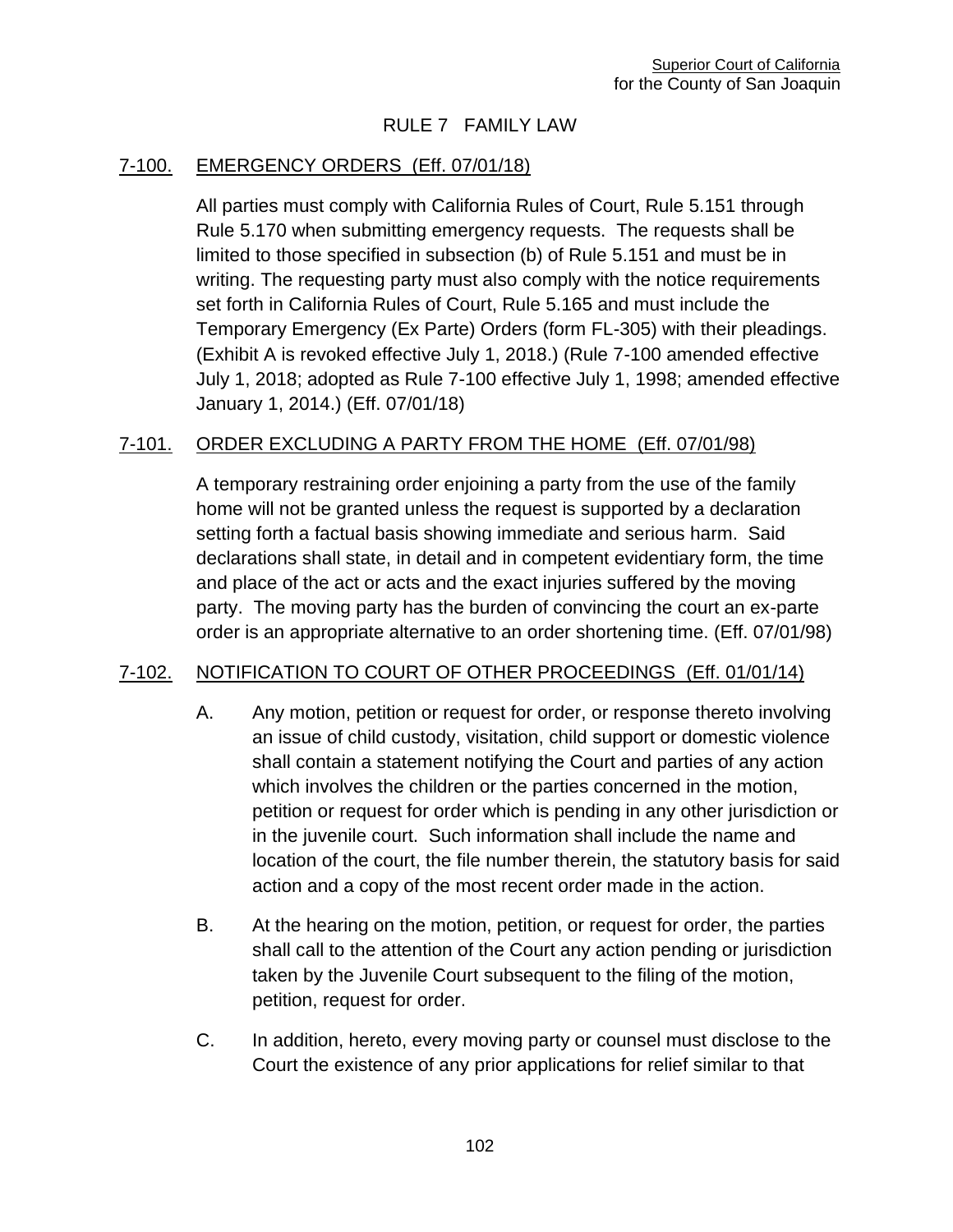requested in the current moving paper of which said moving party or counsel have knowledge. (Eff. 01/01/14)

## 7-102.5. DECLARATIONS SUPPORTING AND RESPONDING TO A REQUEST FOR ORDER (Eff. 01/01/19)

All declarations supporting and responding to a Request for Order, a Domestic Violece Restraining Order (DVRO), and an Elder Abuse Restraining Order (EARO) must comply with California Rules of Court, Rule 5.111. Any evidentiary documents attached to declarations shall not exceed 10 pages in length. However, a party may apply to the court ex parte with notice of the application to the other parties for permission to submit additional pages. The requested additional pages shall not be attached to the separate ex parte application. The ex parte application shall list and describe the requested additional attachments separately, state the exact reasons why each additional attachment is relevant and necessary, and must comply with California Rules of Court, Rule 5.151. Without this prior approval, the court will not consider any attachments exceeding 10 pages. Parties should not attach copies of pleadings already contained in the Court file to any new pleading.

This rule shall not apply to discovery motions. (Rev 01/01/2022)

## 7-103. MEET AND CONFER REQUIREMENT (Eff. 01/01/14)

- A. All parties and all attorneys are required to meet and confer prior to a case being heard on the family law calendar.
- B. Before the parties are eligible for mediation, it is required that they meet and confer. The sole purpose in requiring them to meet and confer is to allow them an opportunity to work out a plan for the sharing of time and responsibility for the raising of their child or children, i.e. formulate their own parenting plan.

It is expected that any attorney who represents either the mother or father will meet with the other side in order to determine what issues can be resolved by agreement and what issues are really contested.

- C. Attorneys must meet with the opposing side even if the other side is not represented by an attorney. A bona fide attempt must be made to settle all issues prior to mediation.
- D. Parties not having attorneys must still meet and confer. If either side is not represented by an attorney, they are still required to meet with the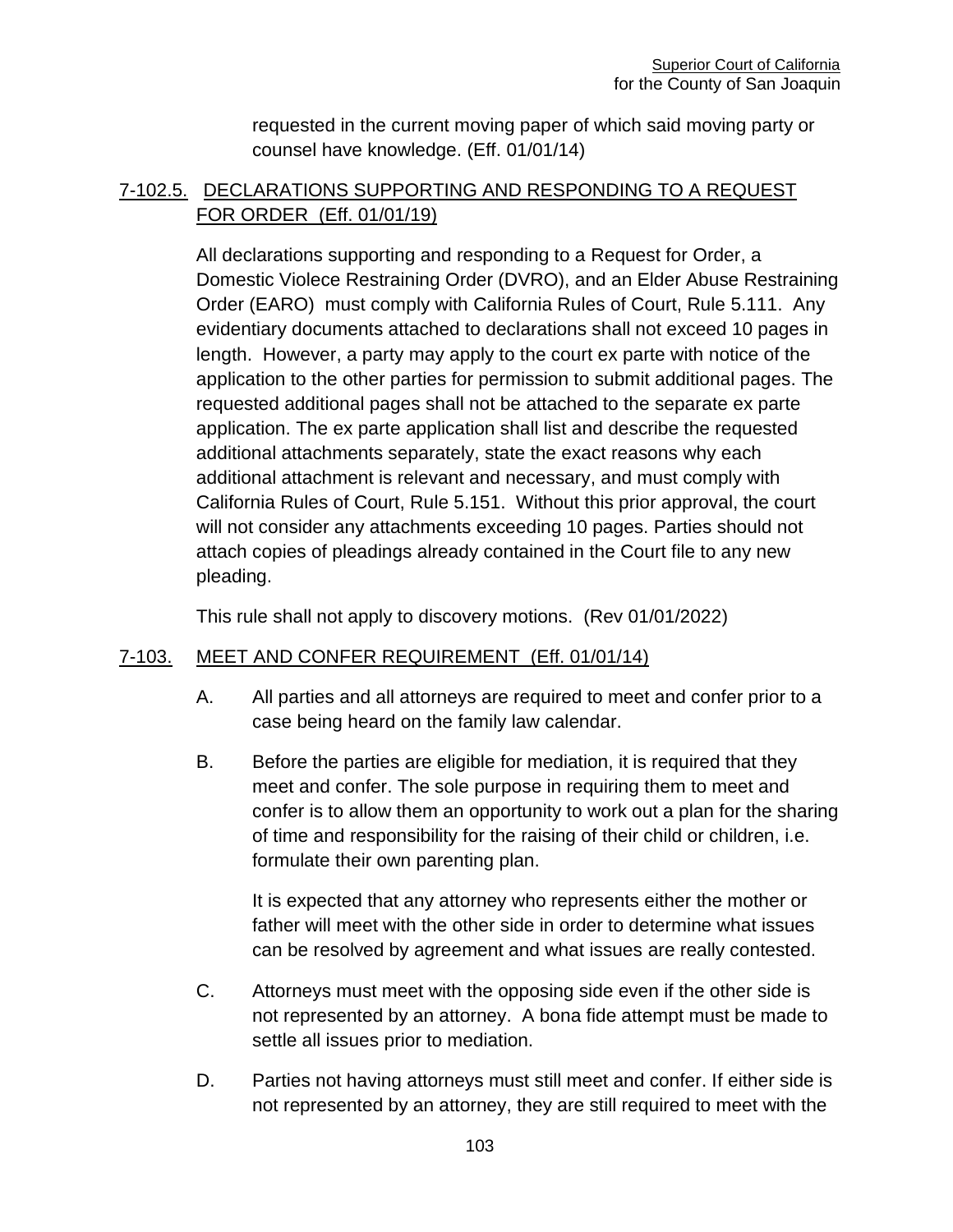other side in order to try to resolve the parenting plan. A party who is not represented must remember that meeting and discussing the case with the other side does not mean that they must make an agreement, they must simply make an honest attempt to settle all the issues they can and determine the issues that are contested.

- E. Complete meet and confer required. In order to expedite the process, it is required that even if a complete settlement is not possible, all issues should be discussed even if only conditional agreements are made. For example, if the parties cannot agree, they should determine how holidays will be shared and what shared time they would have if they were not granted the primary custody of the child or children.
- F. Parties must exchange three days prior to the hearing all documentary evidence that is to be relied upon for proof of any material fact at the hearing. This requirement does not apply to documents used primarily for rebuttal or impeachment purposes (Eff. 01/01/14)

### 7-104. MEDIATION (Eff. 01/01/14)

- A. In any mediation pursuant to Family Code §3183, the mediator may make an oral or written recommendation as requested by the court, and at the request of a party or attorney, the mediator shall be subject to cross-examination.
- B. No peremptory challenge of a mediator is permitted.
- C. A party may challenge a mediator for good cause by the filing of a formal motion to disqualify a mediator. The court shall continue the date of any mediation to allow the filing of a motion to disqualify. The court shall shorten time for a hearing on a motion to disqualify a mediator upon the request of either party.
- D. A mediator may decline to mediate a case in the event the mediator determines he or she cannot be unbiased or has a conflict that would prevent a meaningful mediation.
- E. Ex-parte communication with Court mediators by any party or attorney to the action is prohibited, except for limited contact necessary to schedule or continue hearings, mediation sessions and/or testimony of mediators at trial or hearing.
- F. The purpose of mediation is to facilitate an agreement between the parents. If counsel attends a mediation session, they shall do so in a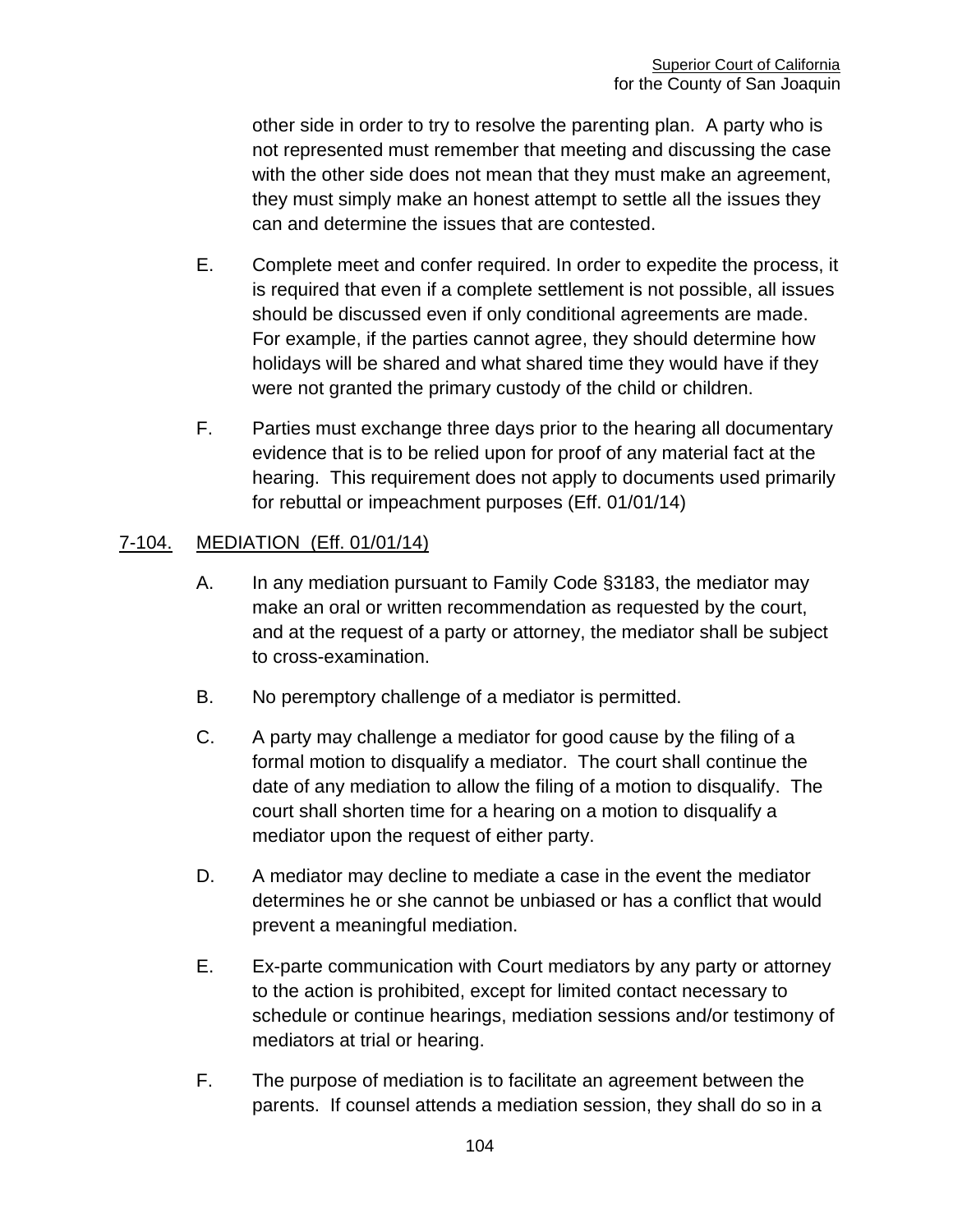support capacity and not to advocate for a position. The mediator may exclude either or both counsel from a mediation session if in the discretion of the mediator such exclusion will facilitate the mediation process.

G. When any request for order is filed placing custody and/or visitation at issue, the parties are required to attend an orientation session provided by Family Court Services prior to the court date on the request. Non-compliance may result in the case being continued until such time that the parties have attended the required orientation. (Eff. 01/01/14)

# 7-105. SUPPORT (Eff. 01/01/14)

These guidelines have been adopted to comply with the California Family Code operative January 1, 1994.

The Court will determine the appropriate amount of child support and discretionary spousal support according to the Santa Clara County guidelines and the Code.

- (a) These guidelines are not intended to limit the Court's discretion concerning spousal support except as otherwise provided by the Code or other applicable case and statutory law.
- (b) The Court will take all circumstances into consideration (e.g., reduced expenses because of income of a new spouse or cohabitors) to the extent permitted by the Code.
- (c) Concurrently with filing, and responding to, a request for order to establish or modify child and/or spousal support, each party shall provide the other, in addition to the information and documents required by the Family Code and Rules of Court, each party's complete most recently filed tax return. (Eff. 01/01/14)

# 7-106. PERPETUATION OF TESTIMONY BY CUSTODY EVALUATORS (Eff. 01/01/21)

A Custody Evaluator, appointed by this Court pursuant to Evidence Code §730, shall be permitted to testify remotely in accordance with the following terms and conditions:

a) The Custody Evaluator shall have prepared a written report.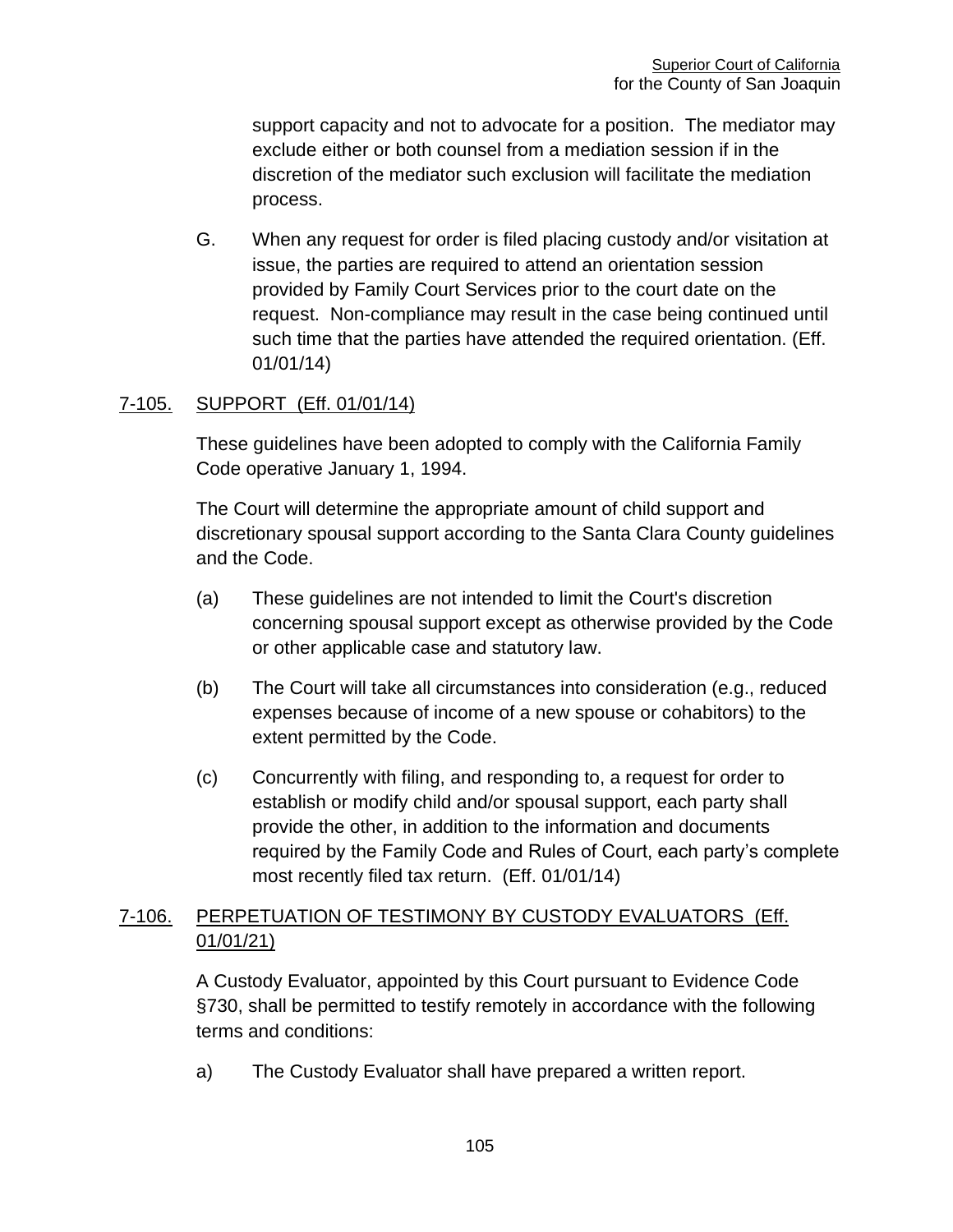- b) The proponent of the testimony shall arrange for a videoconference that shall allow the Custody Evaluator to be seen, hear the Court and Counsel, and speak to the Court and Counsel.
- c) The proponent of the testimony shall pay the expense of the videoconference, and shall have a videographer present during the testimony to ensure that the videography equipment functions properly. Any and all equipment necessary to perpetuate the testimony shall be provided by the proponent.
- d) Notice of intent to introduce testimony by videography must be given in writing by the proponent at least 15 days prior to the date set for hearing.
- e) Any objection to videography testimony must be filed and served 10 days prior to the date set for hearing. Any reply thereto shall be filed and served 5 days before the date set for hearing.
- f) Service of objections and reply shall be by fax or email. In ruling on the objections, the Court shall consider the issue of whether allowing such testimony is prejudicial to the opposing party.
- g) Should the quality of the transmission be poor, the Court in its discretion may strike the testimony entirely or, may, but need not, continue the matter in its discretion.
- h) In order to perpetuate testimony pursuant to this local rule, the Custody Evaluator must maintain his or her office 75 miles or more from the courthouse. (Eff. 01/01/21)

## 7-107. DEFAULTS (Eff. 07/01/98)

The Clerk of the Court shall not enter a default in a dissolution or legal separation unless a Declaration of Disclosure has been served at least 30 days prior to the entry of the default or unless the parties have filed a Marital Settlement Agreement. (Eff. 07/01/98)

## 7-108. AT-ISSUE MEMORANDUMS (Eff. 01/01/14)

Prior to the filing of an at-issue memorandum, the party requesting the trial date must have submitted a good faith settlement proposal of all issues to the opposing side and must have served a current Income and Expense Declaration and a completed Declaration of Disclosure including attachments.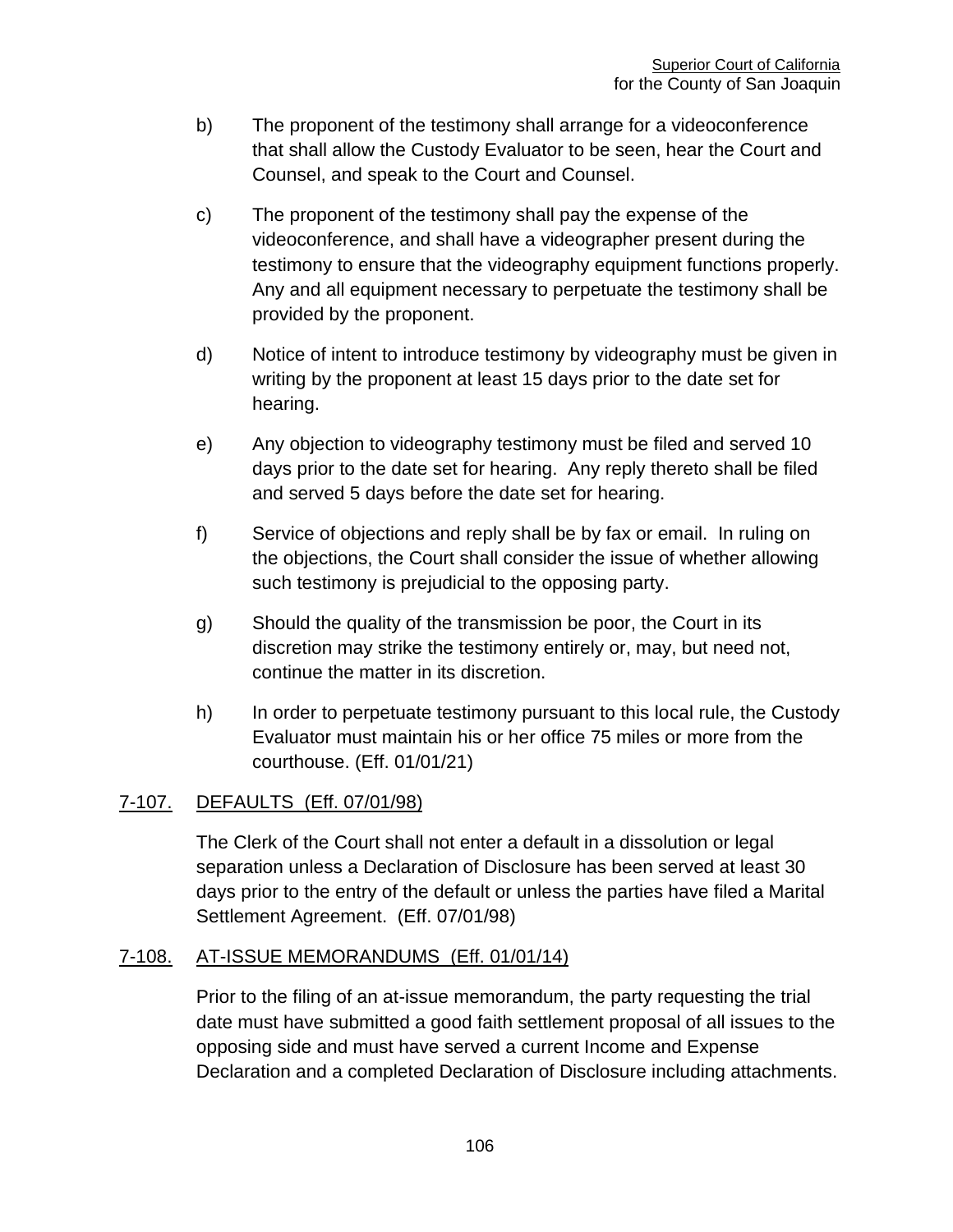The at-issue memorandum must include a declaration or proof of service evidencing compliance with this section. (Eff. 01/01/14)

### 7-109. RESULT OF FAILURE TO COMPLY WITH RULES (Eff. 01/01/14)

Failure of a party(ies) to comply with these rules may result in one or more of the following on the request by the other party or on the Court's own motion:

- (a) Dropping the matter from calendar.
- (b) Continuance of the matter.
- (c) The award of attorney's fees and costs against the non-complying party and/or the party's attorney, without the necessity of filing an Income and Expense Declaration, or any request for order, including, but not limited to, a motion under California Code of Civil Procedure section 128.5 or Family Code sections 270 through 275.
- (d) The rendering of an order based solely upon the pleadings properly before the Court.
- (e) Other orders as the Court deems appropriate under the circumstances. (Eff. 01/01/14)

## 7-110. SETTLEMENT CONFERENCES (Eff. 01/01/15)

The parties shall participate in a mandatory conference on all cases involving property or spousal support issues. Each party shall file and serve ten days prior to the mandatory settlement conference a meaningful and complete statement which shall include:

- (a) Identity of community property and obligations;
- (b) Identity of separate property;
- (c) Proposed distribution of community property and obligations;
- (d) Statement of issues and contentions;
- (e) Statement of request for child and spousal support; and,
- (f) Statement of request for attorney's fees pursuant to Rules of Court, Rule 5.427.

(Eff. 01/01/15)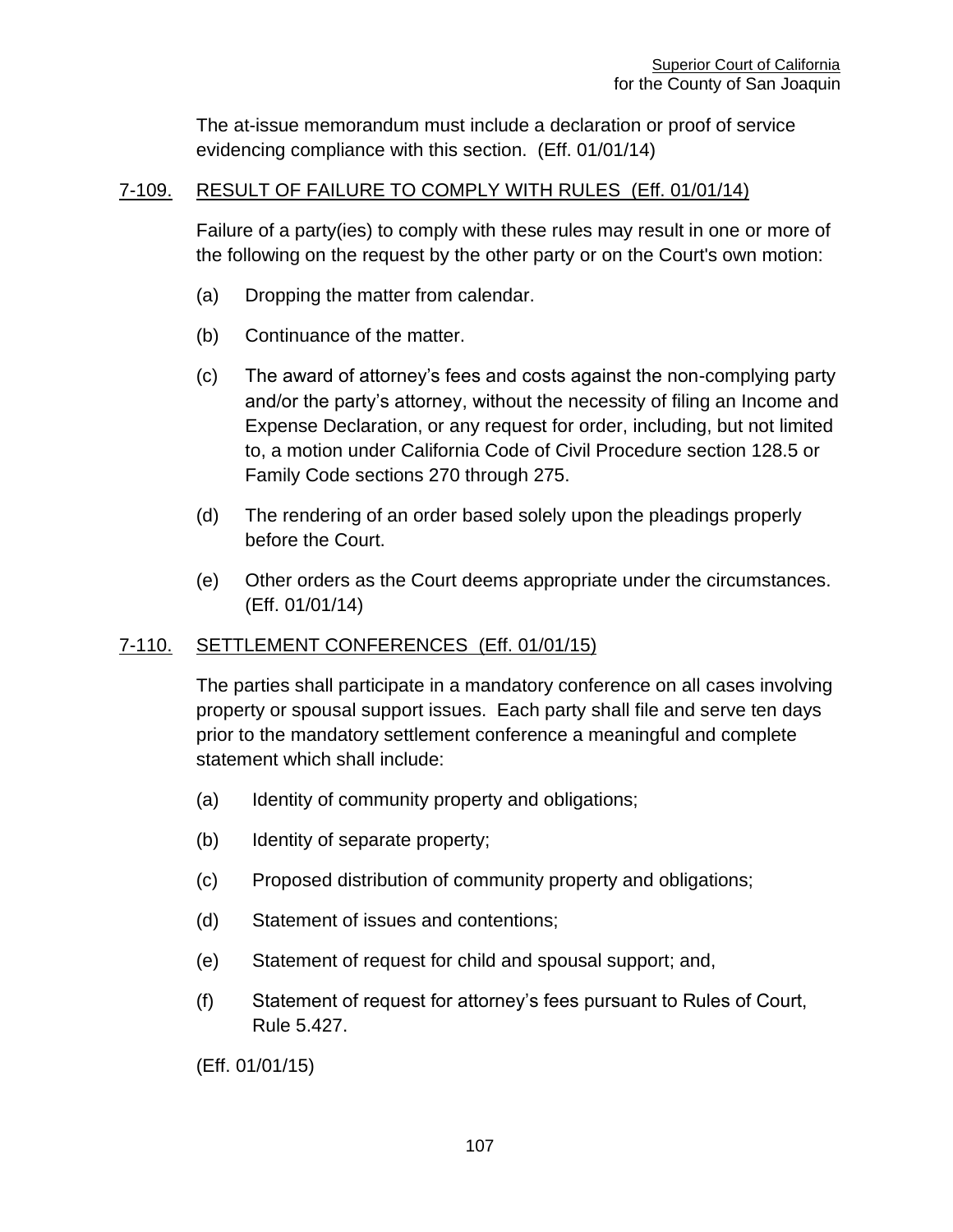## 7-110.5 . PRE-TRIAL EXCHANGE OF DOCUMENTS AND INFORMATION (Eff. 01/01/21)

For all trials, including long cause hearings, the parties shall file and exchange trial briefs on all issues at least five court days prior to trial. The trial brief shall include:

- (a) The information and documents required by Rules of Court, Rule 5.394;
- (b) A list of all documents (excluding those intended to be used primarily for rebuttal or impeachment purposes) that are to be relied upon for proof of any material fact at trial. Documents are not to be attached or appended to the trial brief; and
- (c) A list of witnesses and a brief summary of their testimony.

(Eff. 01/01/21)

# 7-111. FAMILY LAW TENTATIVE RULINGS (Eff. 07/01/17)

Parties are responsible for reviewing the tentative ruling and notifying the Superior Court Clerk's Office by calling (209) 992-5690 and all attorneys or parties if there are no attorneys, not later than 4:00 p.m. the day preceding the scheduled hearing of his or her intent to appear and argue. The family law tentative ruling is available on the court's website at [www.sjcourts.org.](http://www.sjcourts.org/) Failure to call by 4:00 p.m. will preclude the court from hearing arguments the next day. It shall also result in the tentative ruling becoming the order of the court.

The issues subject to a tentative ruling are as follows:

- (a) Motion to compel discovery;
- (b) Motion to set aside default/judgment;
- (c) Motion to withdraw as attorney of record;
- (d) Motion to Quash;
- (e) Motion for joinder or parties, not involving custody or visitation; and
- (f) Motion for change of venue. (Eff. 07/01/17)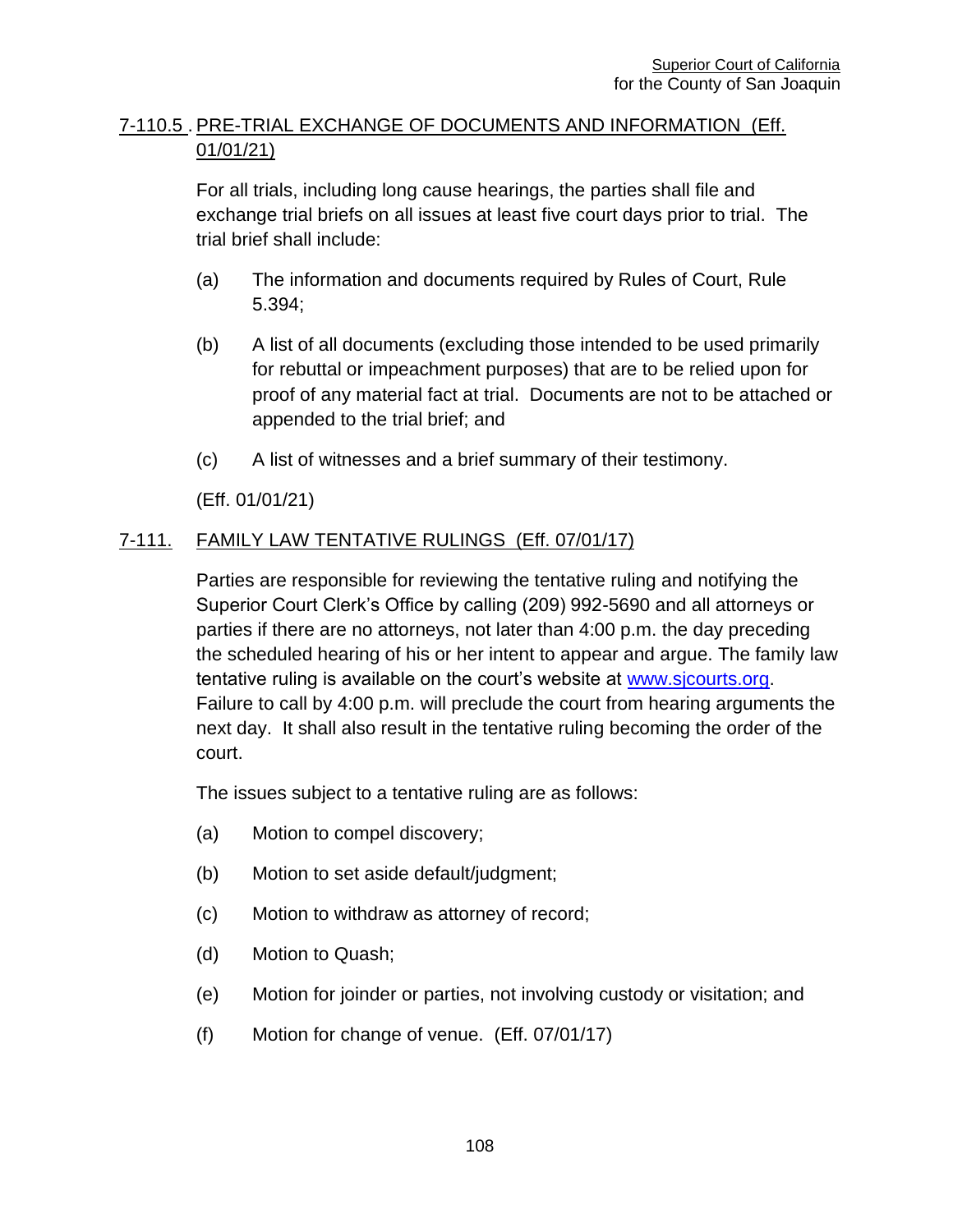#### 7-112. DUTIES OF FAMILY LAW FACILITATOR (Eff. 07/01/98)

In addition to the duties set forth in Family Code section 10002 et seq., the Family Law Facilitator may perform the following:

- A. Meet with pro per litigants to mediate issues of child support, spousal support, and maintenance of health insurance.
- B. Draft stipulations for pro pers to include all issues agreed to by the parties, which may include issues other than those specifically set forth in Family Code section 10003.
- C. Prepare formal orders after hearing consistent with the court's ruling when both parties are unrepresented.
- D. Serve as a special master in contested dissolutions for the purpose of hearing pretrial settlement conferences in hopes of reducing the contested dissolution calendars.
- E. Develop programs for bar and community outreach through day and evening programs, videotapes and other means that will assist unrepresented and financially disadvantaged litigants in gaining access to family court.
- F. Assist the court with research and such other responsibilities as may be assigned by the court, enabling the court to be as time efficient as possible in helping litigants and reducing the family court's caseload.
- G. Sit as judge pro tempore subject to the stipulation of the parties, when the Family Law Commissioner is unavailable. (Eff. 07/01/98)

## 7-113. JUDICIAL CAVEAT (Eff. 07/01/98)

While it is intended that the Court will follow the policies set forth, the rules do not prevent the exercise of judicial discretion when appropriate. (Eff. 07/01/98)

## 7-114. COURT COMMUNICATION RULES FOR DOMESTIC VIOLENCE AND CHILD CUSTODY AND/OR VISITATION ORDERS (Eff. 01/01/14)

This rule is intended to comply with the provisions of California Rules of Court, Rule 5.445 regarding communication between courts about the existence of criminal protective orders and child custody and/or visitation orders to avoid the issuance of conflicting orders.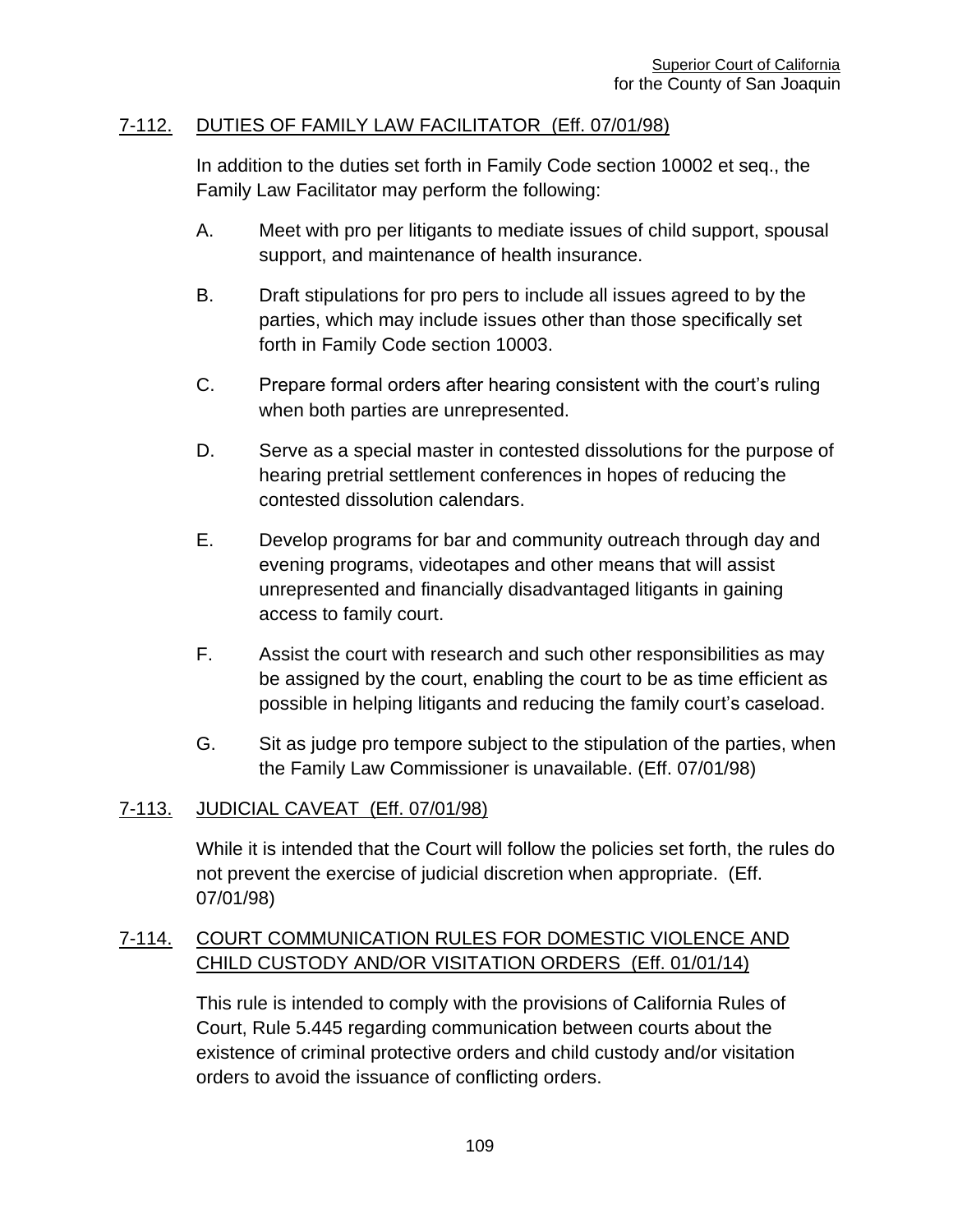## A. Court Communication

Until the court has an operational case management system capable of automatically coordinating domestic violence orders, the court's criminal, family, and juvenile law departments shall, to the best of their abilities communicate with one another to identify families with existing orders.

#### B. Avoiding Conflicting Orders

No department of the family or juvenile court shall issue a protective order or custody order in conflict with an order of the criminal court. In the event such an order is issued inadvertently, the orders of the criminal law proceeding shall control.

## C. Modification of Criminal Protective Order

Upon notice of an existing criminal protective order, the family or juvenile court shall refer the parties requesting custody and visitation to the Clerk's Office in the Criminal Department. At the Clerk's Office, the person restrained by a criminal protective order or protected by a criminal protective order may request a hearing to modify the criminal protective order to expand or restrict contact between the person restrained by the order and his or her children.

The family court may prepare a custody and visitation order; however, it is explained to the parties that the order cannot be enforced by law enforcement if the criminal protective order is not modified accordingly.

## D. Co-Existing Criminal and Family or Juvenile Orders

A family or juvenile court order may coexist with a criminal protective order, subject to the following:

- 1. Any order that permits contact between the restrained person and his or her children shall provide for the safe exchange of the children and shall not contain language either printed or handwritten that violates a "no contact order" issued by a criminal court.
- 2. After having knowledge of an existing child custody and visitation order, the criminal court issuing a protective order shall indicate on the order that contact and visitation between the restrained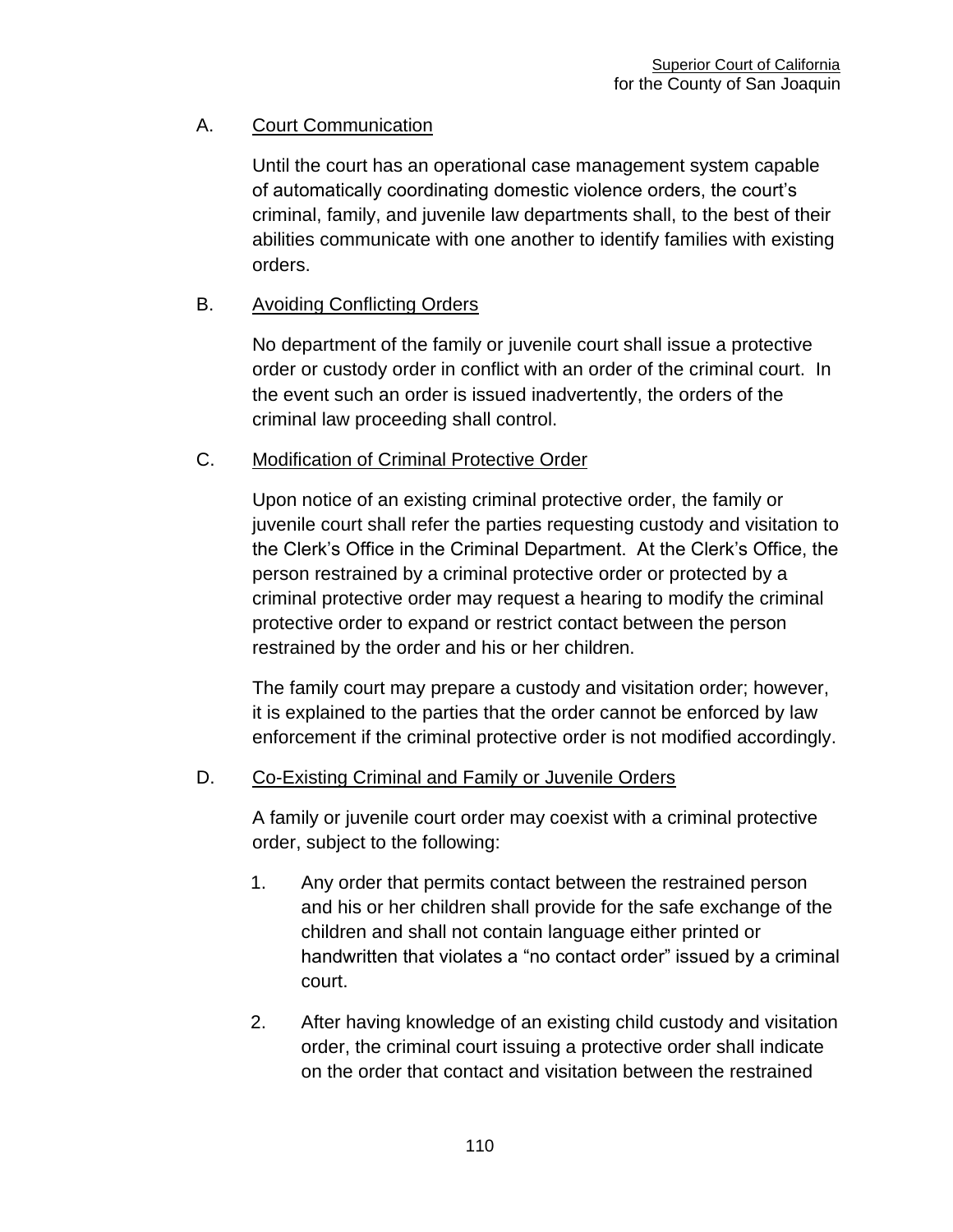person and his or her children is pursuant to court orders previously ordered by the family or juvenile court.

3. Safety of all parties shall be the court's paramount concern. The family or juvenile court shall specify the time, day, place, and manner of transfer of the child as provided in Section 3100 of the Family Code. (Eff. 01/01/14)

#### 7-115. VIDEO CONFERENCE APPEARANCE (Eff. 01/01/21)

A. Videoconferencing at Trial.

Videoconference appearances are disfavored and will only be granted in unusual circumstances. Approval will be made on a case-by-case basis. Considerations include risk of travel due to COVID-19. Unless otherwise prohibited by law and, subject to the judicial officer's approval, parties may appear or present testimony by videoconference at Trial. The requesting party must file and serve an Ex Parte Application for Videoconference Appearance at Trial and Order (SJ-FL-004) at least twenty (20) days prior to the date the matter is initially set for hearing or trial. Any objections to the application must be filed and served no later than five (5) days after service of the Application. Thereafter, the Court will rule on the Application or set the matter for hearing on the Application.

The application form is available online at the court's website or in the clerk's office. Videoconference appearances will be arranged through the Court's Information Technology Department. Fees will be paid by the requesting party to the Court.

- B. Definitions.
	- 1. "Remote video appearance" means a party, an attorney, or a witness may appear remotely through the use of:
		- (a) A desktop or laptop computer with webcam capabilities that depict the parties, attorneys, the court, witnesses, and court personnel, if any, in real time on a screen visible to the user who is at another location; and with capabilities to allow for transmitting the user's image and voice; or
		- (b) A smartphone with video camera capabilities that depict the parties, attorneys, the court, witnesses, and court personnel, if any, in real time on a screen visible to the user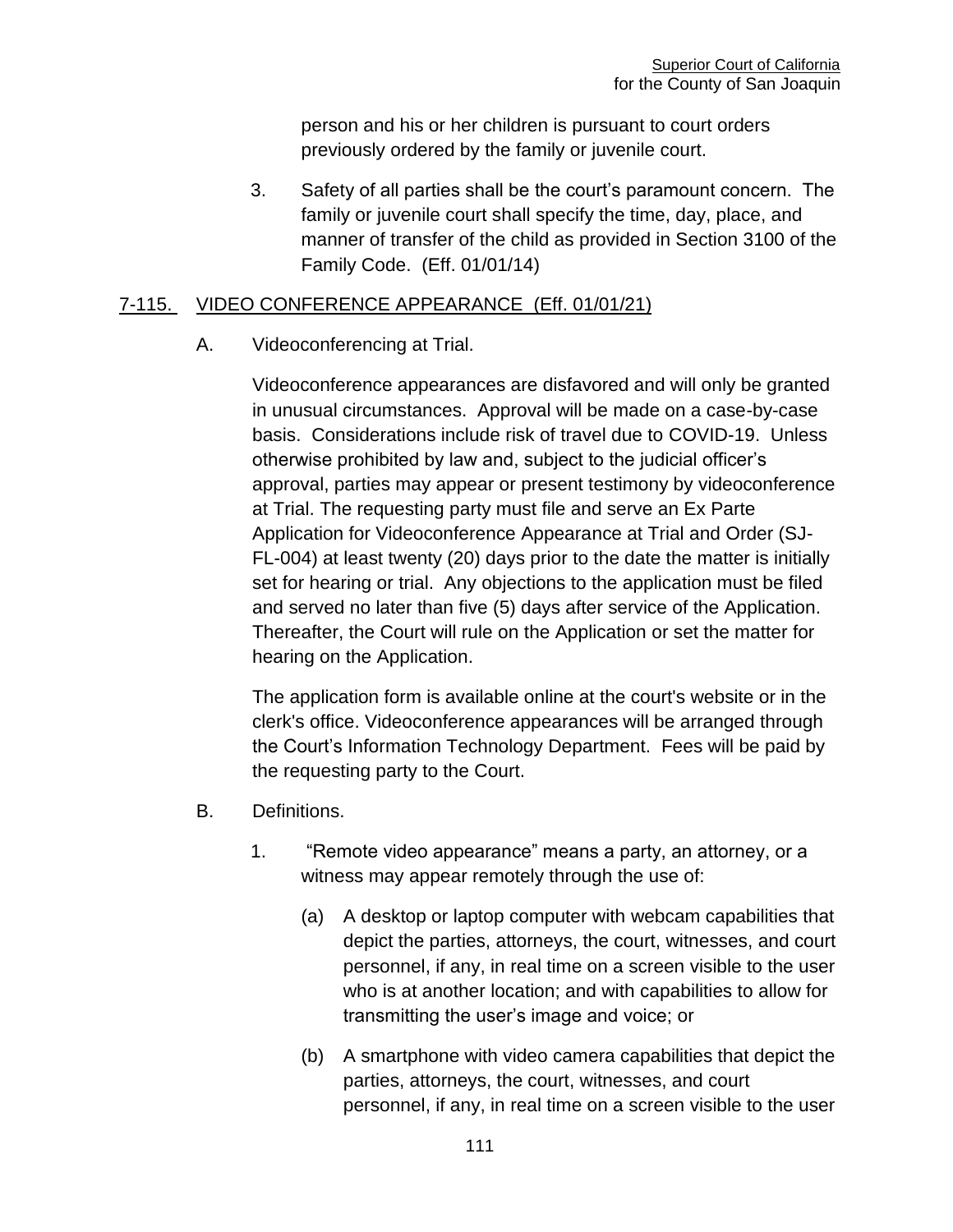who is at another location; and with capabilities to allow for transmitting the user's image and voice; or

(c) A tablet with video camera capabilities that depict the parties, attorneys, the court, witnesses, and court personnel, if any, in real time on a screen visible to the user who is at another location; and with capabilities to allow for transmitting the user's image and voice.

## C. Application.

This rule applies to any matter to be heard in a family law department, subject to the approval of the judicial officer.

- D. Procedure.
	- 1) The court must ensure that the statements of participants are audible and/or visible to all other participants and the court staff and that the statements made by a participant are identified as being made by that participant.
	- 2) The party, attorney, or witness must timely appear by joining the link provided by the Court and must enter his/her full name as the username.
	- 3) The party, attorney, or witness must provide the Court with their mobile phone number and email address at the time of the hearing. A party, attorney, or witness shall register his/her email address and mobile phone number with the Court through the Online Services, Attorney Registration page on the Court's website. You do not need to be an attorney to register.
	- 4) No child(ren) shall be present for the hearing; only the parties, their attorneys, and witnesses.
	- 5) Parties must be dressed in appropriate attire.
	- 6) Parties must first identify themselves whenever speaking and only one party at a time may speak.
	- 7) Any and all documents a party/attorney wants the court to consider shall be submitted with a party's moving/opposition papers five (5) court days prior to the hearing. In the event the court requires a party/attorney to submit a document at the time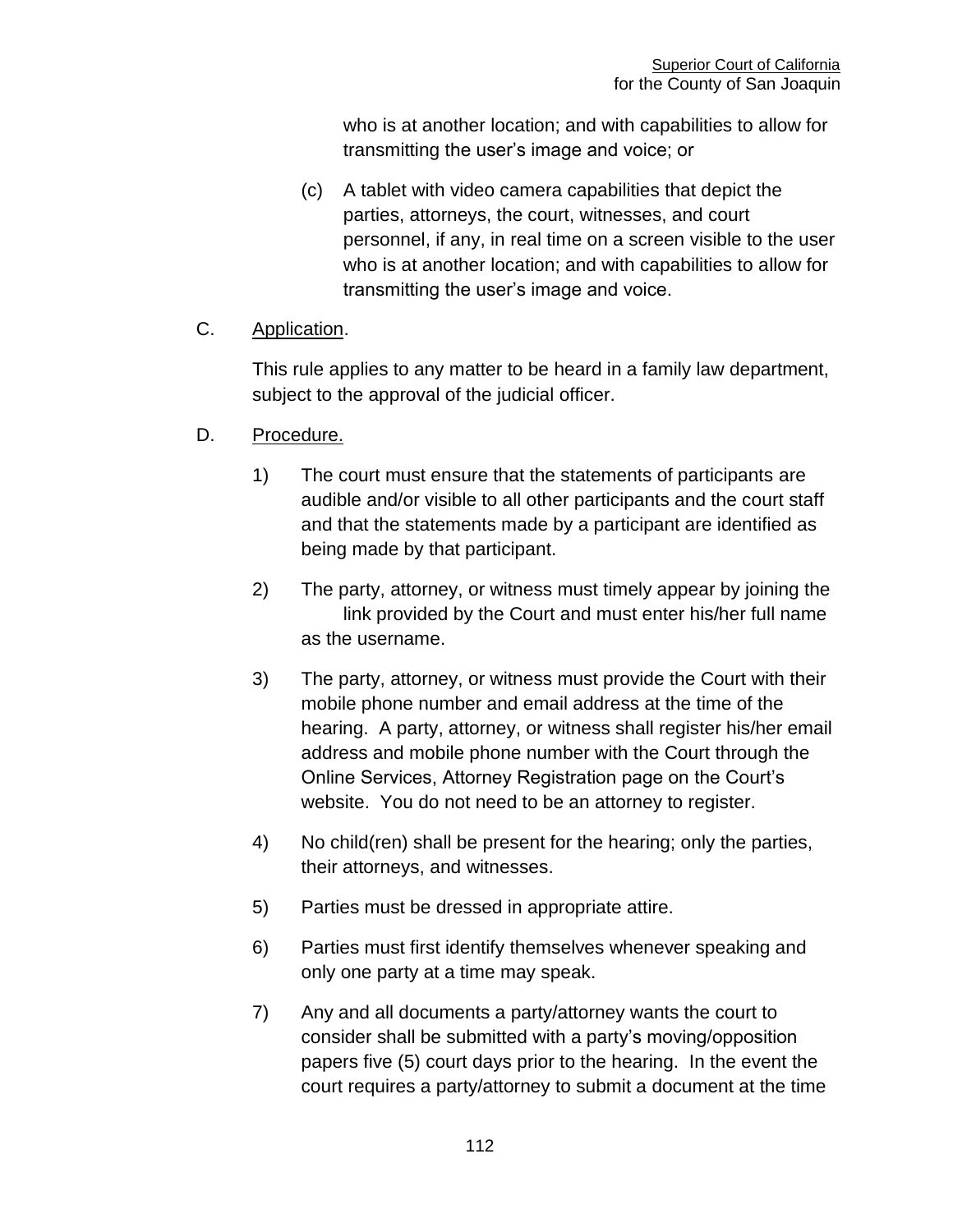of the hearing, the party/attorney must send the document in a .pdf format to the court at familycourtclerks@sjcourts.org, and must copy all counsel of record and self-represented parties on that email. The case name, number, and hearing date must be stated in the subject line of the email and the other party or their attorney must be copied (cc'd) in the email or the court will not consider the document as it is an ex parte communication.

- 8) For matters heard in department #5A, any documentary evidence that the parties wish the bench officer to consider must be emailed directly to the other party or that party's attorney, if represented, and, if the matter is a DCSS matter, then to DCSS at least five days prior to the hearing, excluding any Saturday, Sunday, or holiday as provided for under Code of Civil Procedure section 135. Failure to provide at least five court days' notice of proffered documentary evidence may result in its exclusion. If no email exists for the opposing party or counsel, alternative methods of service must be used (e.g., text, mailing, or instant message). The bench officer will determine the sufficiency of any such alternative service method. The case name, number, and hearing date must be stated in the subject line of the email and the other party or their attorney must be copied (cc'd) in the email or the court will not consider the document as it is an ex parte communication.
- 9) Any recording of the videoconference Trial is absolutely prohibited, including, but not limited to, "screen-shots" or other visual copying or audio recording. Violation of these prohibitions may result in sanctions, including removal of court-issued media credentials, restricted entry to future hearings, denial of entry to future hearings, or any other sanctions deemed necessary by the court. (Rev.01/01/2022)

## 7-116. REMOTE APPEARANCES (Eff. 01/01/22)

A.

1) This Local Rule is adopted pursuant to Civil Code of Procedure section 367.75 and California Rule of Court, rule 3.672. Notice requirements are set forth in rule 3.672 and below.

2) For Law and Motion hearings, and Ex Parte hearings, parties may appear remotely by telephone pursuant to Civil Code of Procedure section 367.75 and California Rule of Court, rule 3.672.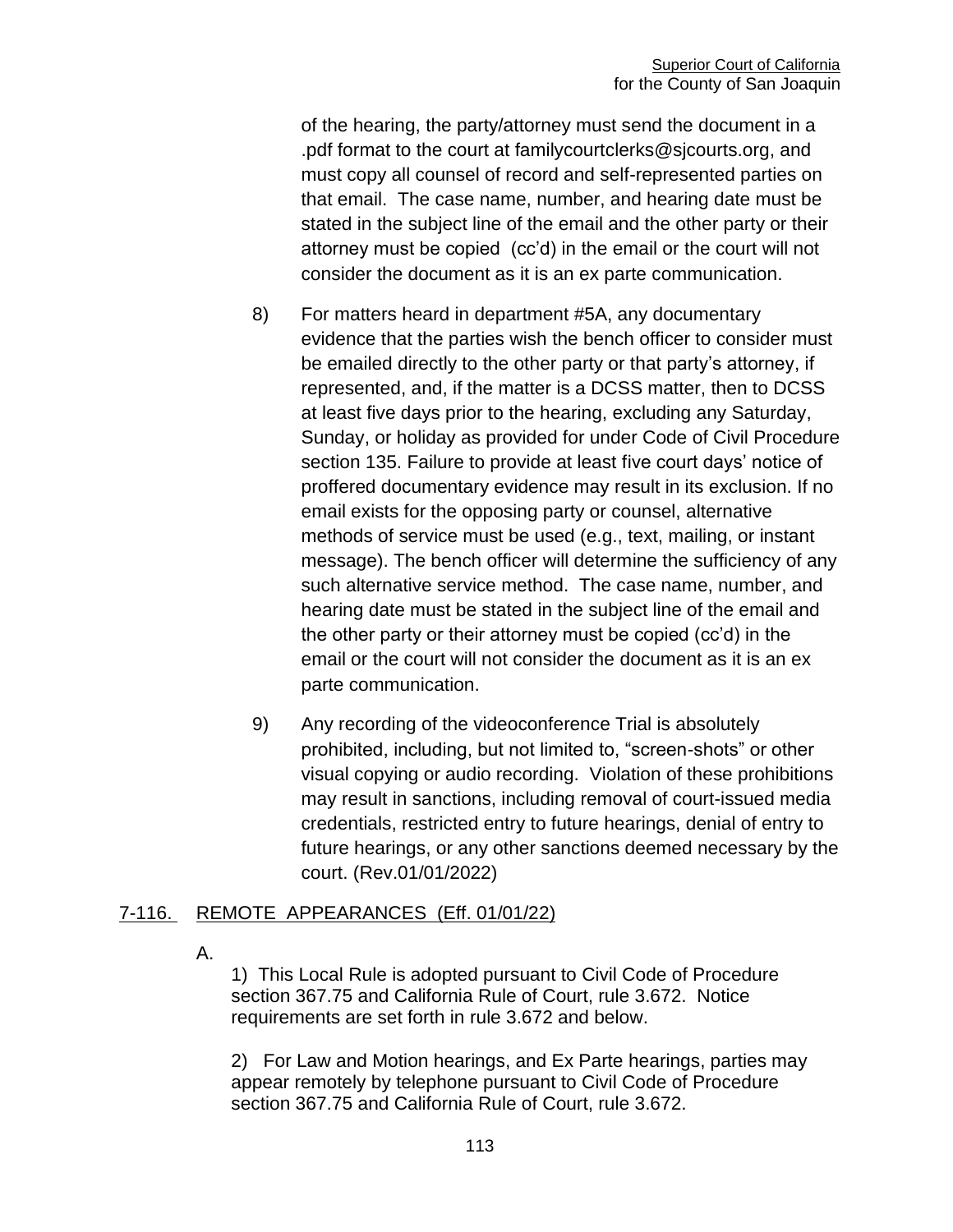- a. Parties may stipulate either orally or in writing to waive notice of other parties' appearing remotely for Law and Motion hearings and Ex Parte hearings.
- b. This Court waives notice of parties appearing remotely for Law and Motion hearings, and Ex Parte hearings.
- c. Nothing limits the discretion of the judicial officer to require parties to appear in person for Law and Motion hearings and Ex Parte hearings.
	- d. A remote appearance for Law and Motion hearings and Ex Parte hearings will not be permitted if the tentative ruling posted for the hearing states that an in-person appearance is required, or the court advises the person requesting to appear remotely that the judicial officer has determined that an in-person appearance is necessary.
- 3) For Law and Motion hearings, and Ex Parte hearings the Court has a telephone Bridge Conference Line platform that supports audio only.
	- a. The Bridge Conference Line call in numbers are listed on the Court's website.
	- b. At the discretion of the Judicial Officer, a Zoom video platform may be provided for the parties to appear. The Court will provide the video access meeting link, or require a party to provide notice of the video access meeting link.
	- c. Any recording, reproduction, or re-broadcasting of a court proceeding held remotely, including screenshots or other visual or audio copying of a hearing, is prohibited.
- 4) For Evidentiary Hearings, RFOs, Mediations, Settlement Conferences, Trials, and hearings on Orders to Show Cause, parties must appear in person, unless the party or attorney requests and receives express written authorization to appear remotely by the judicial officer.
	- a. A party may request to appear remotely by telephone by filing and serving an Ex Parte Application For Telephonic Appearance at Hearing and Order (Form SJ-FL-005) with the Court no later than10 court days before the Evidentiary Hearing, Mediation, Settlement Conference, Trial, or Order to Show Cause. Any objections must be filed and served no later than five (5) days after service of the Application.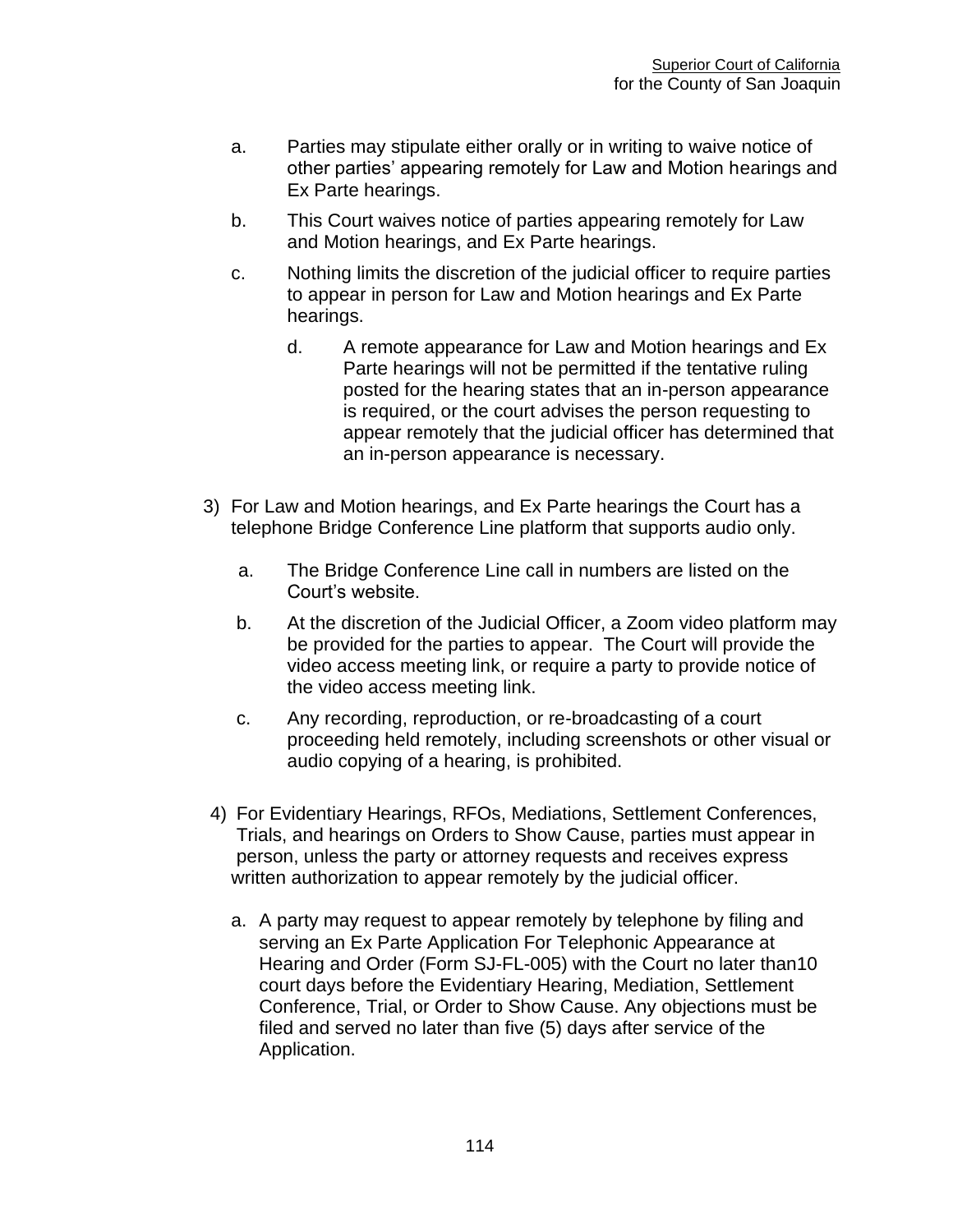5) Even when a remote appearance is authorized and commences, the judicial officer may terminate a remote appearance and continue the matter so that an in-person appearance can occur if technology or audibility issues interfere with the judicial officer's ability to make a determination required by the hearing, the in-person appearance is necessary to assist in the determination of the specific hearing, the court reporter's ability to make an accurate record is in question, counsel's ability to provide effective representation is in question, an interpreter's ability to provide language access is in question, or for any other reason which constitutes good cause under the circumstances.

#### B. Definitions

For purposes of this section, telephonic appearance means a landline, cell phone or tablet allowing the user to hear all other users at other locations using the court's bridge line number.

#### C. Application

This rule applies to any matter to be heard in a family law department, subject to the approval of the judicial officer.

#### D. Procedure

- 1) The court must ensure that the statements of participants are audible and/or visible to all other participants and the court staff and that the statements made by a participant are identified as being made by that participant.
- 2) The party, attorney, or witness must timely join the telephone conference hearing at least 10 minutes prior to the scheduled hearing. Do not announce your presence until the Court calls your case. Simply stay on the telephone line, even if there is only silence, until the Commissioner/Judicial Officer starts the hearings, and then continue to listen quietly until your case is called. The Commissioner/Judicial Officer will conduct a roll call and if you are not present, your matter will be dropped from the calendar or reset. Until your case is called, refrain from speaking.
- 3) The party, attorney, or witness must provide the Court with their mobile phone number and email address at the time of the hearing. A party, attorney, or witness shall register his/her email address and mobile phone number with the Court through the Online Services, Attorney Registration page on the Court's website. You do not need to be an attorney to register.
- 4) Parties must first identify themselves whenever speaking and only one party at a time may speak and must pause prior to speaking in case there is any audio lag.
- 5) No child(ren) or third parties shall be present for the hearing; only the parties, their attorneys, and witnesses.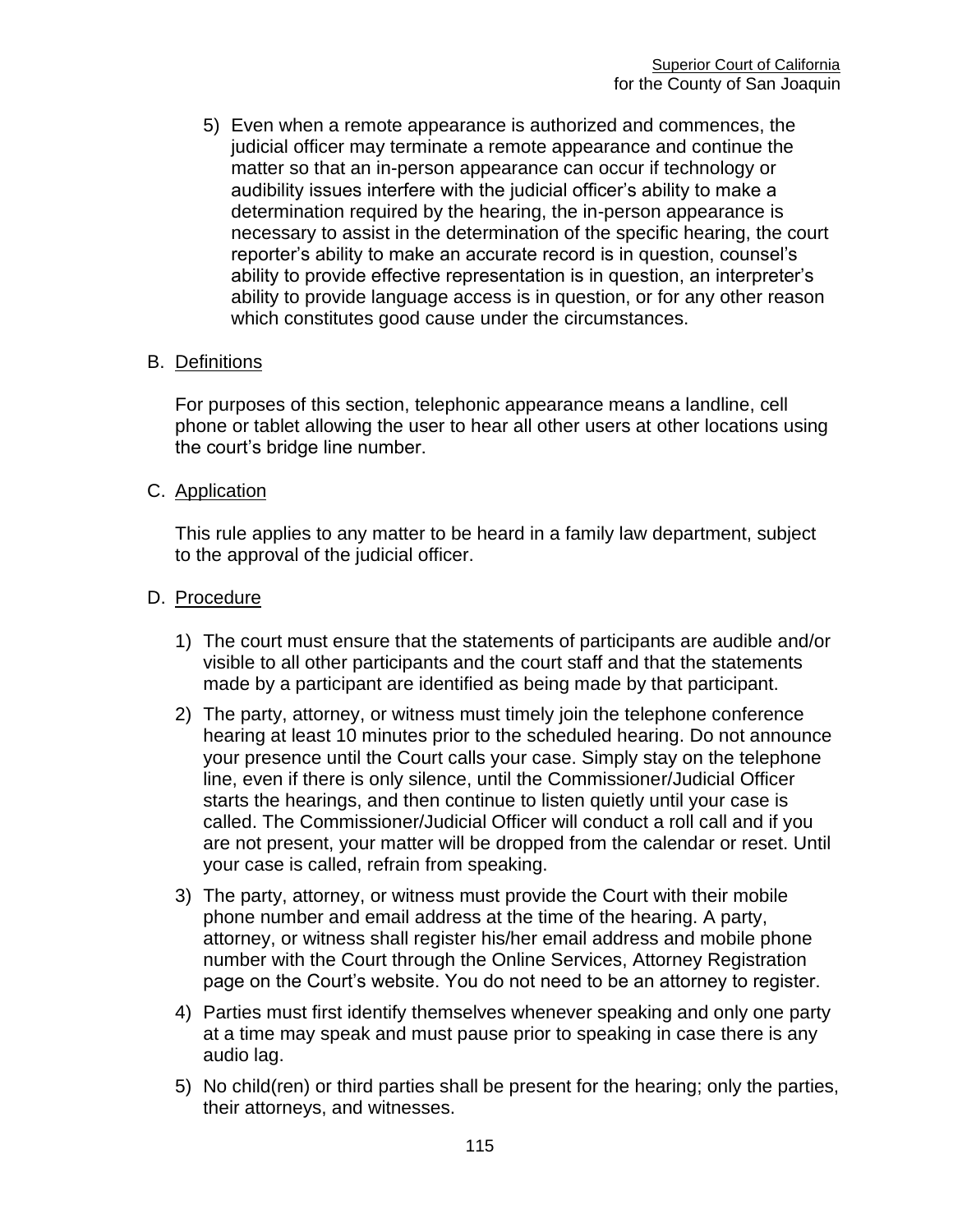- 6) Any and all documents a party/attorney wants the court to consider shall be submitted with a party's moving/opposition papers 5 court days prior to the hearing. In the event the court requires a party/attorney to submit a document at the time of the hearing, the party/attorney must send the document in a .pdf format to the court at [familycourtclerks@sjcourts.org,](mailto:familycourtclerks@sjcourts.org) and must copy all counsel of record and self-represented parties on that email. The case name, number, and hearing date must be stated in the subject line of the email and the other party or their attorney must be copied (cc'd) in the email or the court will not consider the document as it is an ex parte communication.
- 7) For matters heard in department #5A, parties must provide any documents they want the court to consider prior to the hearing and must provide copies to the other side. Any documentary evidence the parties wish the bench officer to consider must be emailed directly to the other party or that party's attorney, if represented, and, if the matter is a DCSS matter, then to DCSS at least five days prior to the hearing, excluding any Saturday, Sunday, or holiday as provided for under Code of Civil Procedure section 135. Failure to provide at least five court days' notice of proffered documentary evidence may result in a continuance to another court date and/or its exclusion. If no email exists for the opposing party or counsel, alternative methods of service must be used (e.g., text, mailing, or instant message). The bench officer will determine the sufficiency of any such alternative service method. If there is a document the Commissioner/Judicial Officer requires you to submit the day of the hearing, you must send the document to the court at familycourtclerks@sjcourts.org. The case name, number, and hearing date must be stated in the subject line of the email and the other party or their attorney must be copied (cc'd) in the email or the Commissioner/Judicial Officer will not consider the document as it is an ex parte communication.
- 8) These telephone conference hearings may be abbreviated due to the limited ability to hear evidence under these circumstances. The Commissioner/Judicial Officer may make interim orders and your case could be continued for additional consideration at a later date.
- 9) Any recording of the telephone conference is absolutely prohibited. Violation of these prohibitions may result in sanctions, including removal of courtissued media credentials, restricted entry to future hearings, denial of entry to future hearings, or any other sanctions deemed necessary by the court.

## 7-117. INTERVIEW FOR MINOR TO MARRY OR ENTER DOMESTIC PARTNERSHIP (Eff. 07/01/21)

In order to properly conduct the interview required under CRC Rule 5.448(c), any minor requesting to marry or establish a domestic partnership must complete and submit the Underage Marriage or Domestic Partnership Applicant Information form, local form number SJ-FL-009, at the time of filing the initial Request of Minor to Marry or Establish a Domestic Partnership.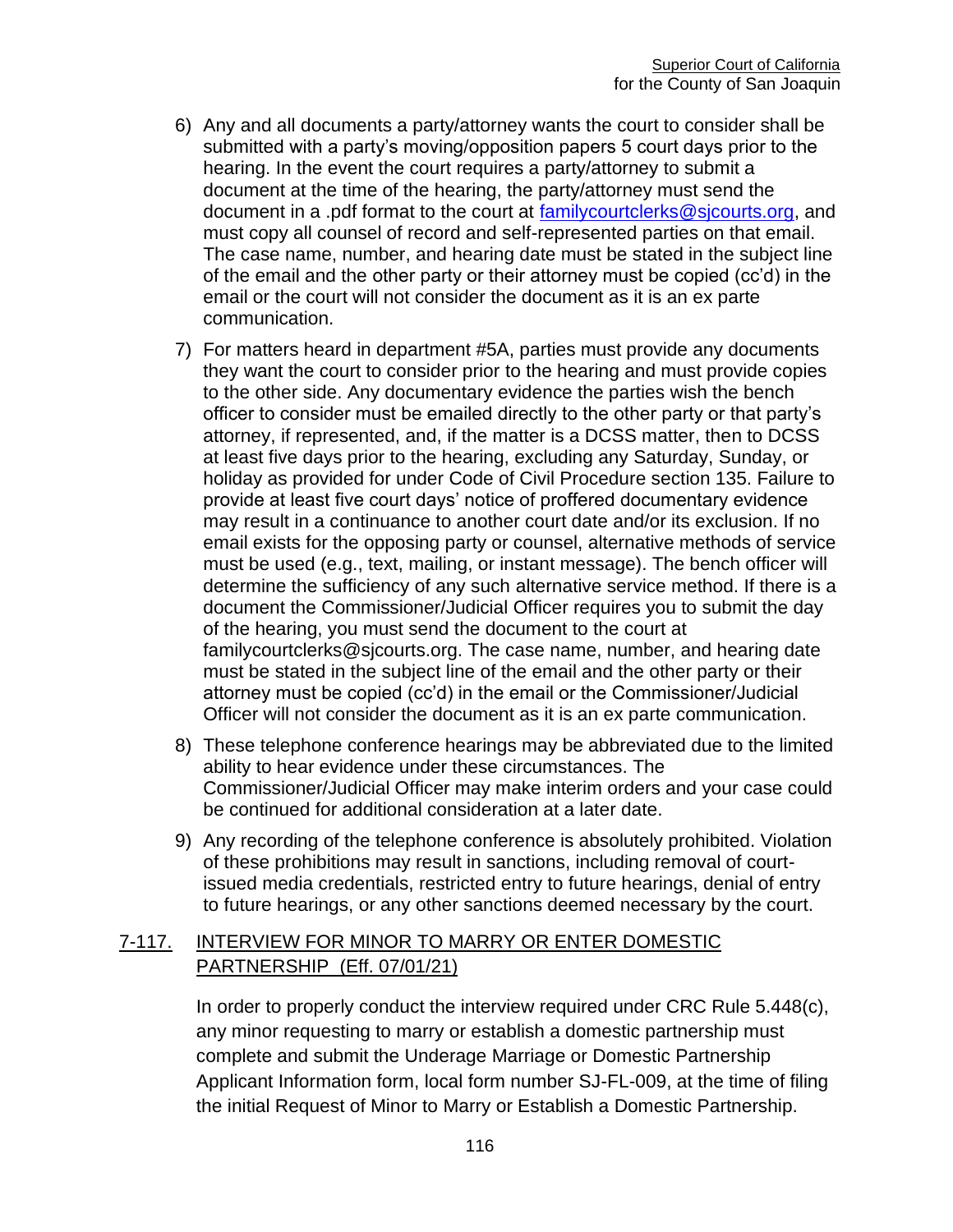This form will not be filed with the Court but shall be maintained in a confidential case file in accordance with CRC Rule 5.448(c)(5)(A). (Rev.01/01/2022)

## 7.118 ORDERS SHORTENING TIME

The Court will not shorten time for service of Requests for Order, Orders to Show Cause, or Notices of Motion except upon a written declaration or affidavit clearly showing the necessity therefor through an ex parte request or by stipulation. (Eff. 01/01/2022)

# RULE 8 ADOPTION PROCEEDINGS

## 8-101. KINSHIP AGREEMENTS (Eff. 07/01/05)

A. Petitions to Adopt

A Petition for Adoption with Contact After Adoption shall not be filed unless the agreement contains the signature of court-appointed counsel for the minor acknowledging agreement with the terms.

## B. Petitions to Enforce, Modify and Terminate

- 1. Notice, and the application, and any response thereto, shall be served upon all parties, including the Human Service Agency or other adoptive placement agency with which the minor had first been placed, and to appointed counsel for the minor.
- 2. All evidence to be submitted at the hearing of the application, whether in support or opposition, shall be presented by written offers of proof, declaration, or otherwise admissible documentation. The moving party shall serve their evidence with the application. Any responding evidence must be served with the response.
- 3. On order of the court, a witness or declarant shall appear for cross examination. Upon failure of the declarant to appear and submit to examination, the offer of proof or declaration of that witness shall be stricken.
- 4. No application shall be filed unless accompanied by a declaration setting forth the good faith attempt to resolve the dispute. (Eff. 07/01/05)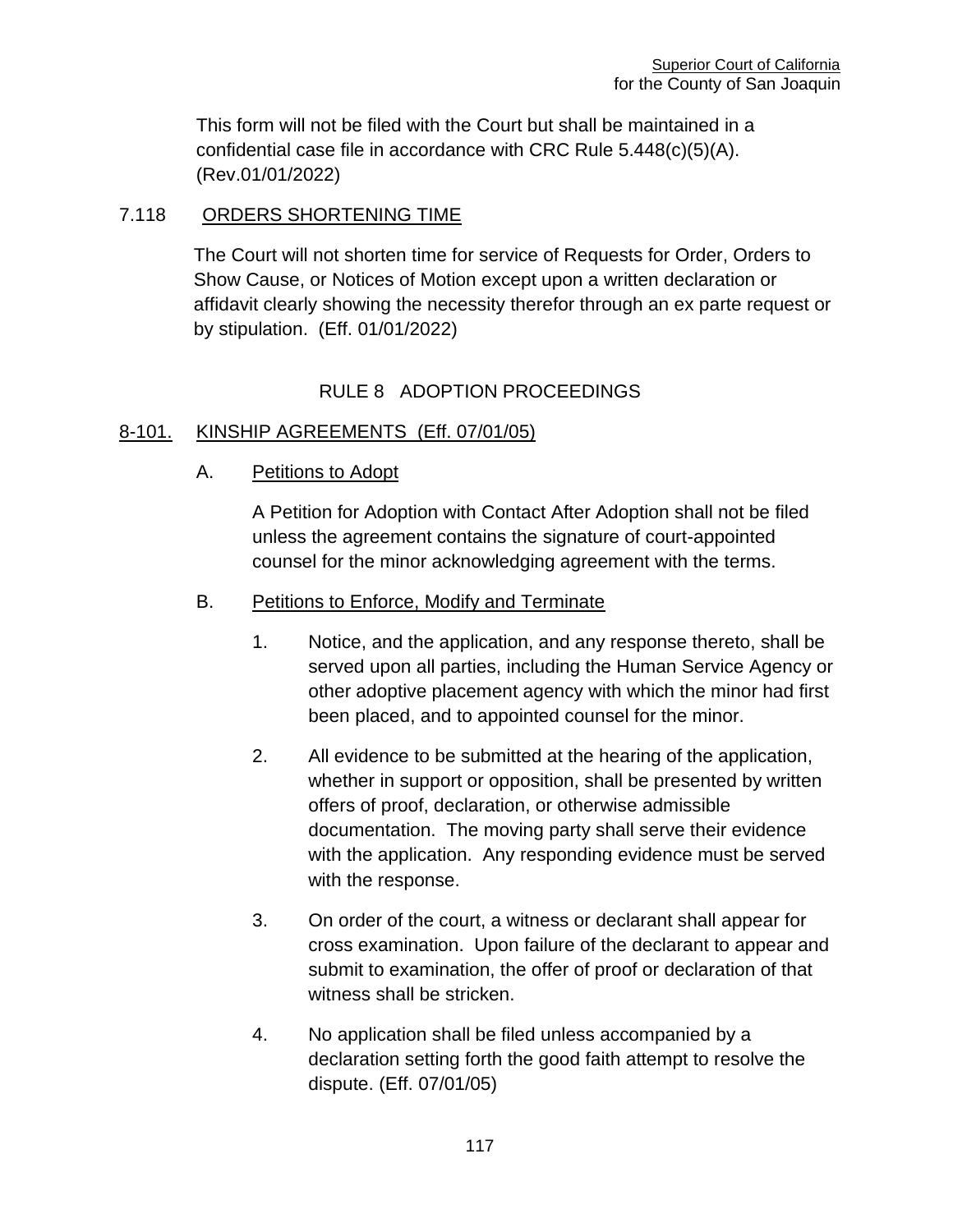## 8-201. TERMINATION OF PARENTAL RIGHTS IN ADOPTION PROCEEDINGS – CAPTION (Eff. 07/01/98)

Whenever termination of parental rights is sought in an adoption proceeding, each petition shall include in the caption the code section under which the petition is brought. This includes petitions and motions which are ancillary to the adoption or termination of rights. (Eff. 07/01/98)

## 8-202. TERMINATION OF PARENTAL RIGHTS IN ADOPTION PROCEEDINGS NOTICE AND CONSENT (Eff. 01/01/99)

#### A. Necessity of Consent by Mother or Presumed Father in an Adoption

If it is claimed that the consent of the mother or a presumed father of a child who is to be adopted is not required pursuant to section 8604(b) or 8606(c) of the Family Code, the petitioner may set a hearing to determine the request in advance of the hearing on the adoption. This "necessity of consent" hearing shall be heard on the regular adoption calendar.

The court will not consider the request unless the required adoption report is submitted and, in the case of request pursuant to section 8604(b), proof of service of the required citation is on file.

The citation pursuant to section 8604(b) shall require the parent served show cause why the court shall not find the minor to have been abandoned and the consent for adoption by the named parent not required.

#### B. Notice to Alleged Father in an Adoption

1. Where a petition to terminate an alleged father's rights has been filed and there is a petition, motion or other request that notice of the adoption proceeding to the alleged natural father be dispensed under section 7666(b) of the Family Code, or that rights be terminated without notice of the adoption proceeding under section 7665, the petitioner may set a hearing to determine the request in advance of the hearing on the adoption. The hearing is to be set on the regular adoption calendar. Alternatively, the petitioner may submit the request on the pleadings and the court will hear it without appearance.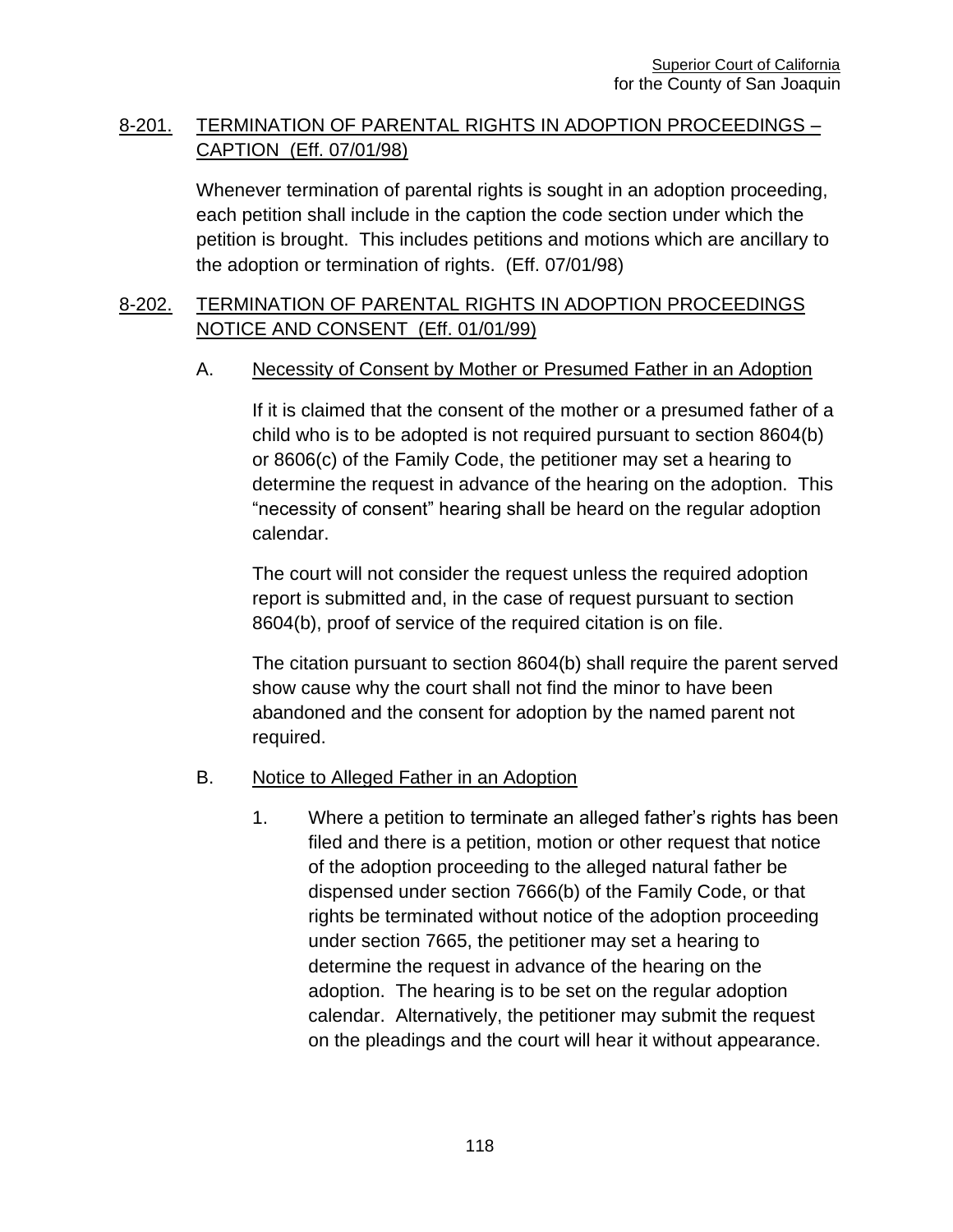Whether set for a calendar hearing or otherwise, the court will not consider the request unless the report required under section 7663 is submitted.

Where there is a petition, motion or other request that no further notice of the adoption proceeding to the alleged natural father is required under section 7662(b) or 7664(a) of the Family Code, the petitioner may set a hearing to determine the request in advance of the hearing on the adoption. The hearing is to be set on the regular adoption calendar. Alternatively, the petitioner may submit the request on the pleadings and the court will hear it without appearance.

2. Whether set for a calendar hearing or otherwise, the court will not grant the request unless there is evidence of a record search in the county set forth in the notice as required by subsection (c) below.

If it is further requested that the alleged father's rights be terminated in advance of an order of adoption, the court shall grant the termination contingent on an order of adoption.

3. Notice to be given pursuant to section 7662(b) or 7664(a) of the Family Code shall set forth the title, action number and location of the court of any then pending adoption proceeding and any petition to terminate the alleged father's rights regarding the child allegedly fathered. If there is not then pending an adoption proceeding, or petition to terminate the alleged father's parental rights, the notice shall set forth the location of the court of the County wherein the person having custody of the child resides. (Eff. 01/01/99)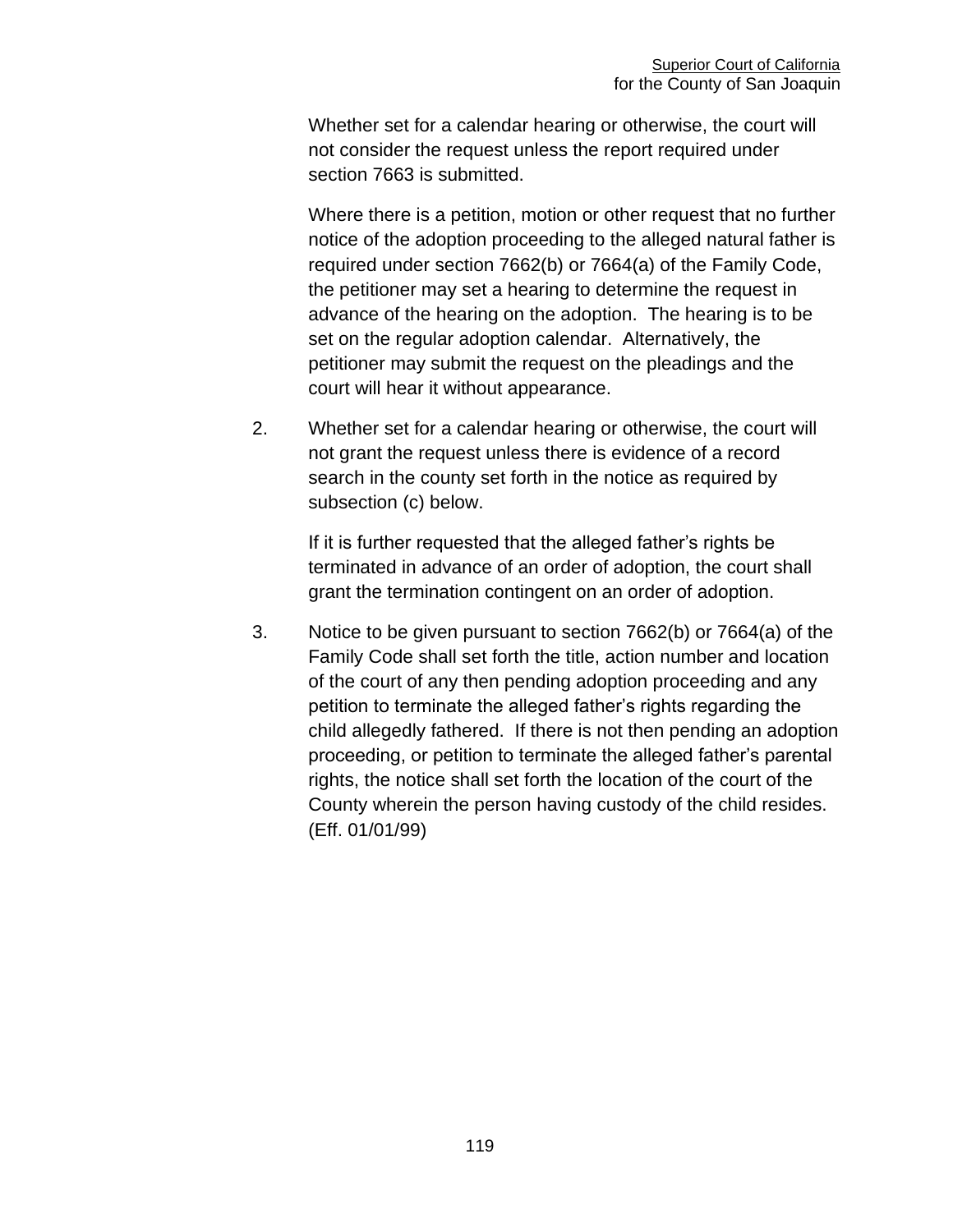#### RULE 9

#### SMALLCLAIMS ACTIONS, UNLAWFUL DETAINER CASES, AND

#### CIVIL HARRASSMENT RESTRAINING ORDERS

#### 9-101. REMOTE APPEARANCES FOR SMALL CLAIMS ACTIONS, UNLAWFUL DETAINER CASES, AND CIVIL HARASSMENT RESTRAINING ORDERS (Eff. 1/1/22) [SMALL CLAIMS E-FILING [repealed (deleted) 07/01/15.]

- A. This Local Rule is adopted pursuant to Civil Code of Procedure section 367.75 and California Rule of Court, rule 3.672. Notice requirements are set forth in rule 3.672 and below.
- B. For Small Claims Actions, Unlawful Detainer Cases, Civil Harassment Restraining Orders, and Other Evidentiary Hearings, parties must appear in person, unless the party or attorney requests and receives express written authorization to appear remotely by the judicial officer who is to hear the matter.
	- a. A party may request to appear remotely by filing and serving a Notice of Remote Appearance Form RA-010 with the Court no later than 5 court days before the Small Claims Actions, Unlawful Detainer Cases, Civil Harassment Restraining Orders, or Other Evidentiary Hearings.
	- b. In response to notice of remote appearance, any party may file and serve an Opposition to Remote Proceedings Form RA-015 no later than 3 court days before the hearing in question.
	- c. A party must deliver a copy of any written Notice or Opposition under (a) or (b) to the department in which the proceeding is to be held.
- C. Even when a remote appearance is authorized and commences, the judicial officer may terminate a remote appearance and continue the matter so that an in-person appearance can occur if technology or audibility issues interfere with the judicial officer's ability to make a determination required by the hearing, the in-person appearance is necessary to assist in the determination of the specific hearing, the court reporter's ability to make an accurate record is in question, counsel's ability to provide effective representation is in question, an interpreter's ability to provide language access is in question, or for any other reason which constitutes good cause under the circumstances.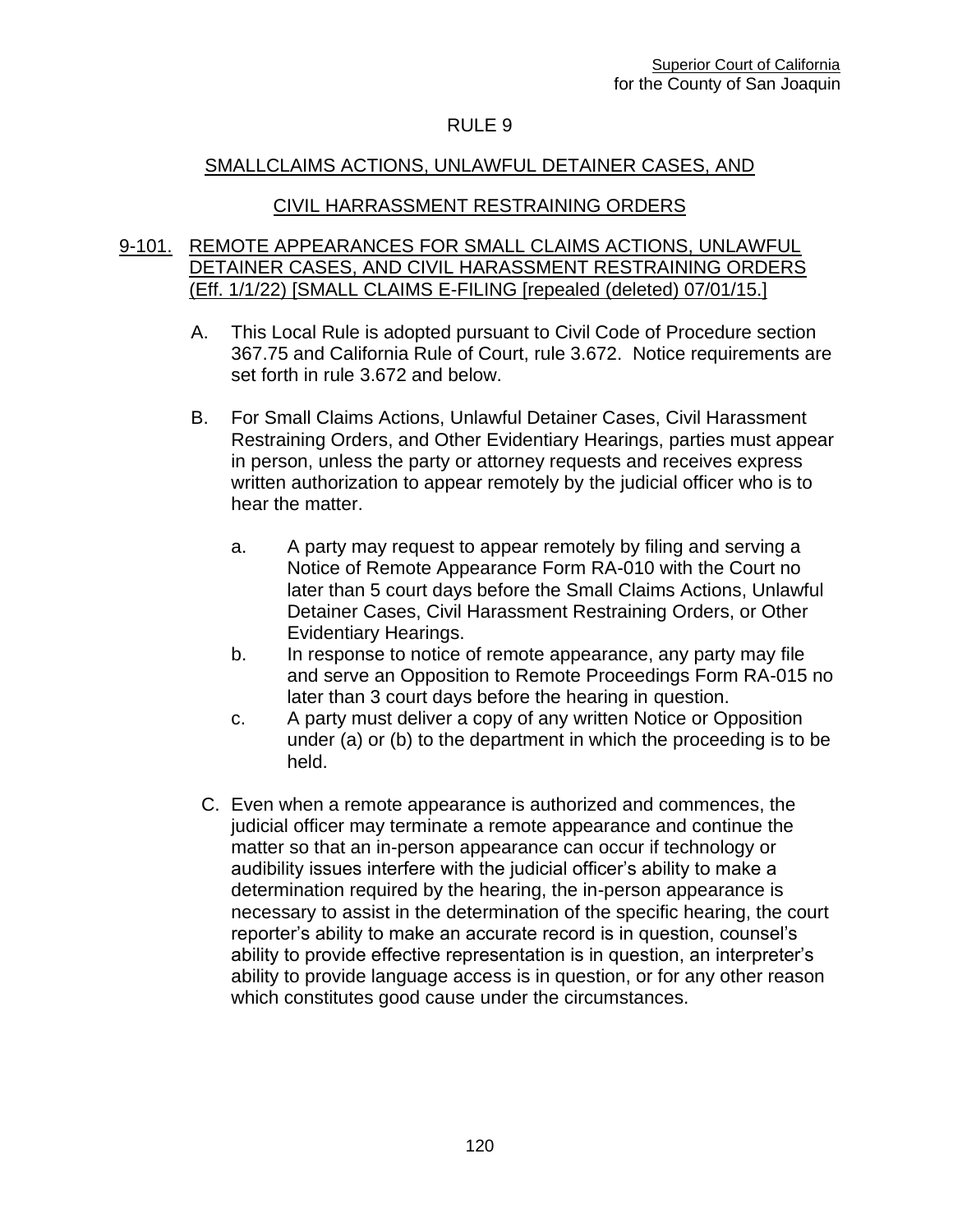#### RULE 10 APPELLATE DIVISION

#### 10-100. JURISDICTION (Eff. 07/01/17)

The Appellate Division of the San Joaquin Superior Court has jurisdiction over all appeals for writs, infractions, misdemeanors and limited civil cases arising out of the courts in San Joaquin County. General rules applicable to the Appellate Division proceedings are set forth in California Rules of Court, Rule 8.800, and et seq. (Eff. 07/01/17)

#### 10-101. JUDICIAL ASSIGNMENT AND SESSIONS (Eff. 07/01/15)

- A. The Presiding Judge of the Appellate Division shall supervise the business of the department. All motions, including ex parte applications for orders, shall be presented to the Presiding Appellate Judge. The Presiding Appellate Judge may act on routine matters, or may schedule a motion or other matters for hearing before the panel at his or her discretion.
- B. The panel is composed of three judges, including the Presiding Appellate Judge. A fourth judge is assigned as an alternate appellate panel member.
- C. Regular sessions of the Appellate Division of the Superior Court shall be set for hearing on the third Thursday of each calendar month at 4:00 p.m. in the department of the Presiding Judge of the Appellate Division. Pursuant to Code of Civil Procedure Section 77, the Appellate Division cases will be heard by the Presiding Appellate Judge.
- D. The appellate division sessions shall not be reported by a court reporter. (Eff. 07/01/15)

#### 10-102. RECORD ON APPEAL (Eff. 07/01/15)

- A. Under California Rules of Court, rules 8.833 in an appeal from a civil limited case, an appellant may elect to use the original trial court file as the record on appeal.
- B. An appellant in an appeal in a civil limited case, electing to use the original trial court file as set out in subsection A, must file and serve the notice of election within the same time limits for designation of record set out in California Rules of Court, Rule 8.831.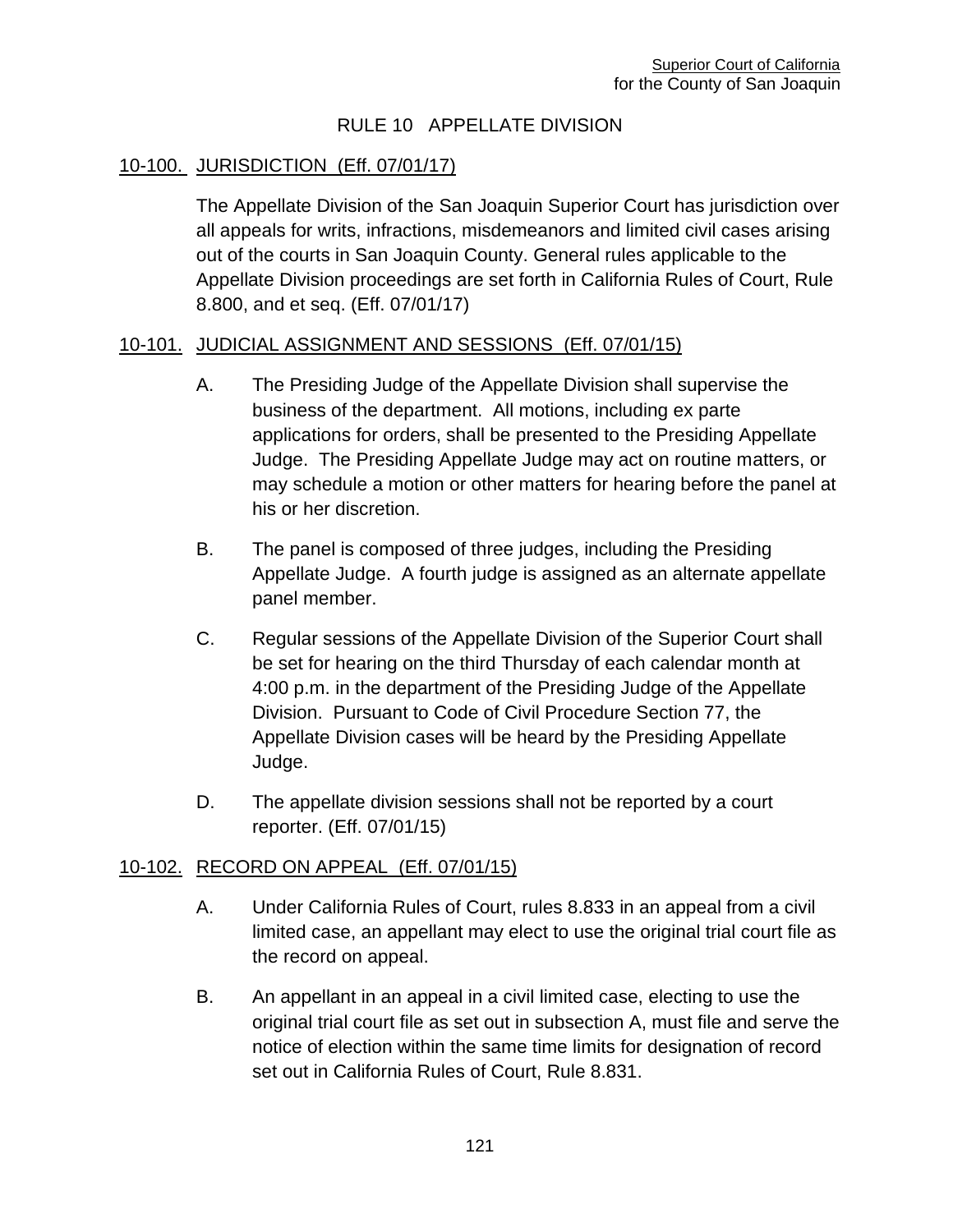- C. Under California Rules of Court, Rule 8.863 in misdemeanor appeals, the court elects to use the original trial court file in lieu of a clerk's transcript.
- D. Under California Rules of Court, Rule 8.914 in infraction appeals, the court elects to use the original trial court file in lieu of a clerk's transcript. (Eff. 07/01/15)

## 10-103. REQUESTS FOR FREE CLERK OR REPORTERS TRANSCRIPT (Eff. 07/01/15)

- A. All requests for a free clerk or reporter's transcript on appeal shall be accompanied by a current financial declaration.
- B. A request for a free reporter's transcript will be granted only on a showing of a colorable need for the transcript. (Eff. 07/01/15)

## 10-104. USE OF OFFICIAL ELECTRONIC RECORDING (Eff. 07/01/15)

- A. Civil limited cases shall be recorded, if not they are not reported. Under California Rules of Court, Rule 8.835(c), in a civil limited appeal, the parties, by a filed written stipulation or on order of the trial court under California Rule of Court, rule 8.837(d), may designate the original of an official electronic record of the trial court proceedings, or a copy of the electronic recording made by the court, as the record of the oral proceedings, without being transcribed, and in lieu of a reporter's transcript or settled statement.
- B. Misdemeanor cases shall be recorded, if they are not reported. Under California Rules of Court, Rule 8.868(c), in a misdemeanor appeal, the parties, by a filed written stipulation or on order of the trial court under California Rule of Court, Rule 8.869(5), may designate the original of an official electronic recording of the trial court proceedings, or a copy of the electronic recording made by the court, as the record of the oral proceedings, without being transcribed, and in lieu of a Reporter's transcript or settled statement.
- C. Infraction cases are not reported. Under California Rules of Court, Rule 8.915(a)(2), in an infraction appeal, the parties by a filed written stipulation or an order of the trial court under California Rules of Court, Rule 8.916(b), may designate the original of an official electronic recording of the trial court proceedings, or a copy of the electronic recording made by the court, as the record of the oral proceedings,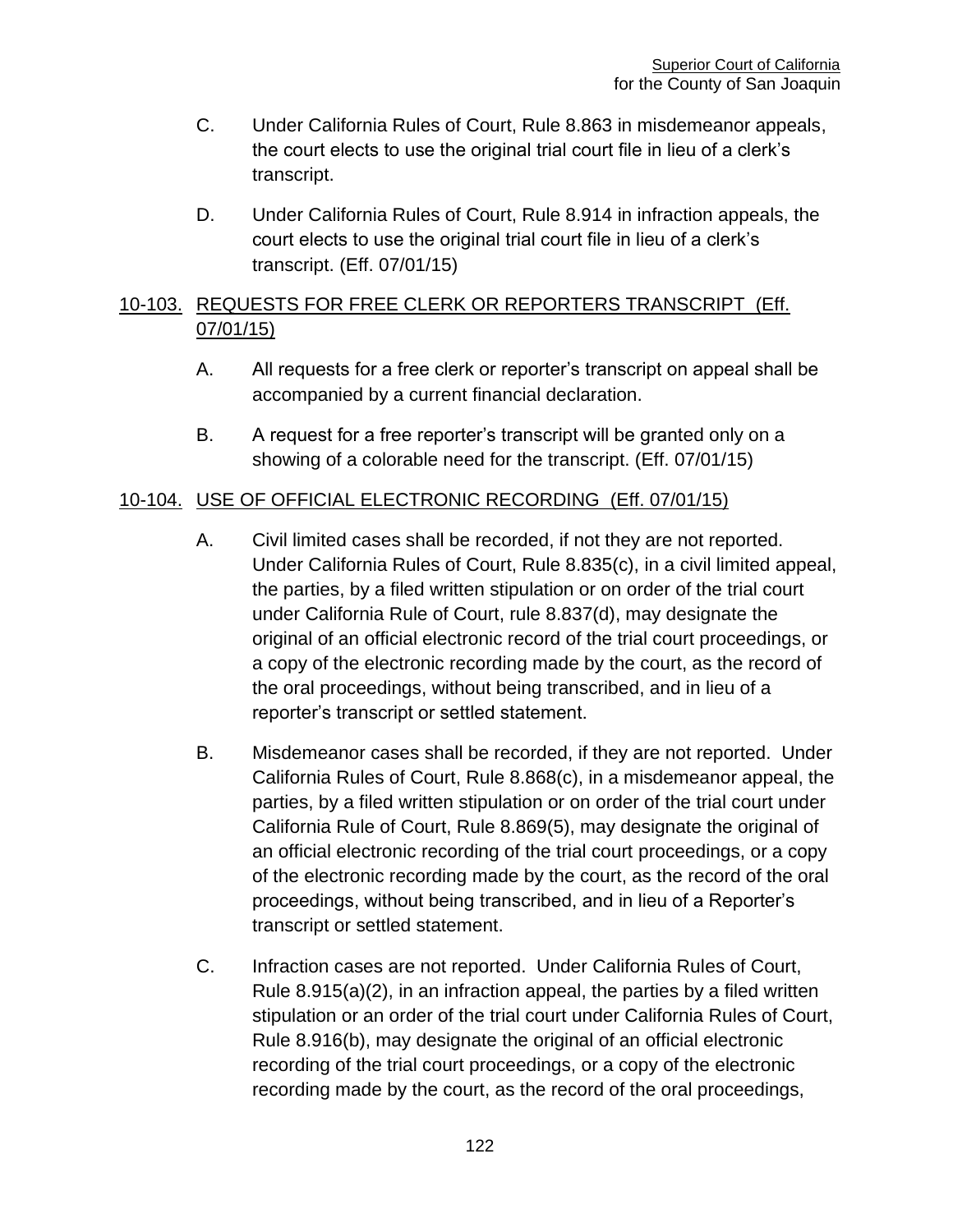without being transcribed and in lieu of a reporter's transcript or settled statement.

D. If an appellant elects to use an official electronic recording, the stipulation must be attached to the original designation. (Eff. 07/01/15)

## 10-105. BRIEFS (Eff. 07/01/15)

A. Each party shall present one (1) original at the time of filing. Briefs not exceeding fifteen (15) pages in length shall be prepared, served and filed as provided by Rules 8.706 and 8.204 of the California Rules of Court, except that briefs of five pages or less may omit the topical index and table of authorities required by Rule 8.205. If an appellant's opening brief pursuant to People v. Wende in adult criminal appeals is filed, the clerk will not send a notice of late filing. (Rev. 1/1/2022)

## 10-106. APPOINTED COUNSEL (Eff. 07/01/15)

Under California Rules of Court 8.851, in a misdemeanor appeal, if a defendant was represented by appointed counsel in the trial court and meets the standards of appointed, they are entitled to counsel once the judgment has been rendered. (Eff. 07/01/15)

## 10-107. [10-107 Repealed 01/01/18]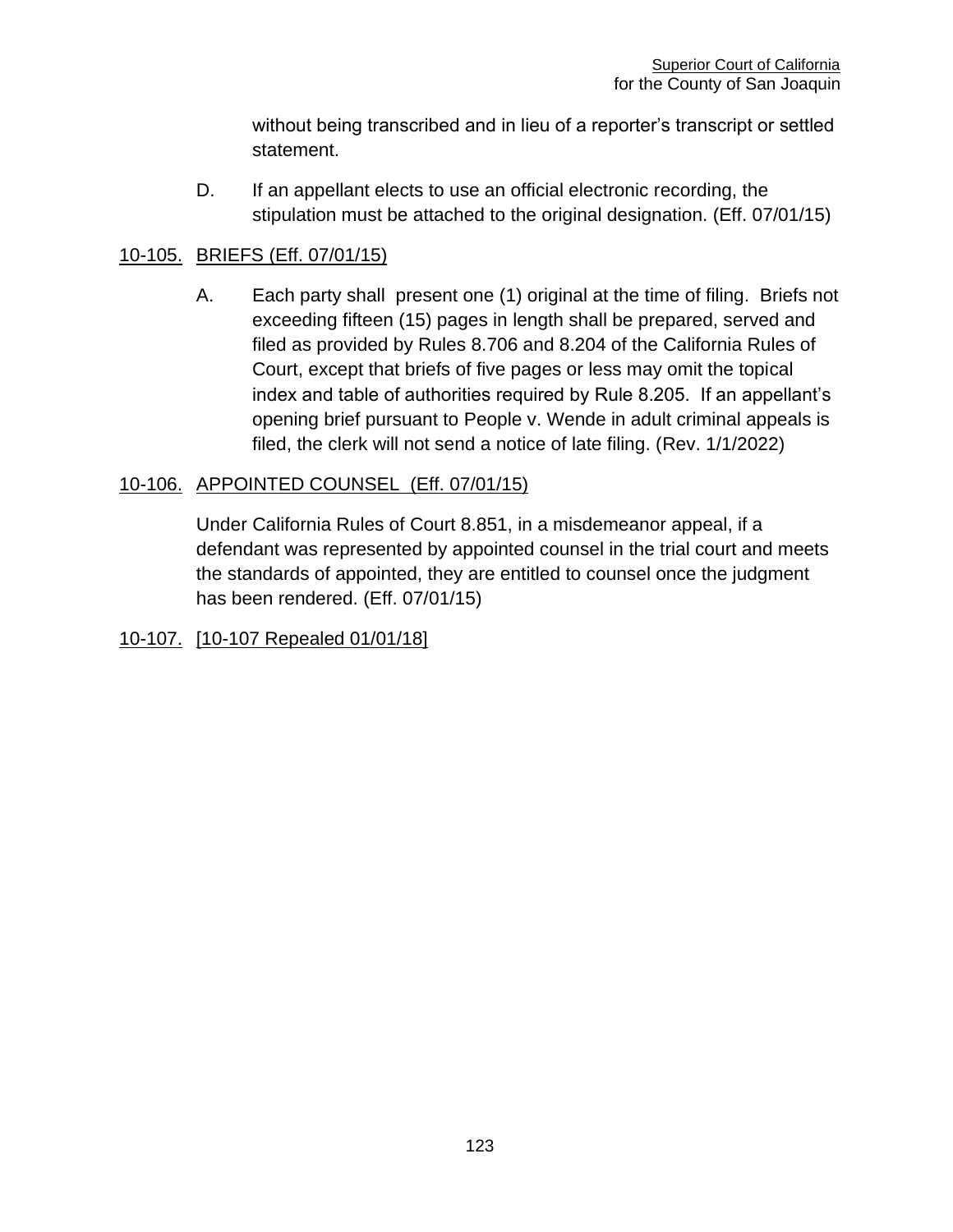# San Joaquin Superior Court – **Local Form List by Form Number**

| <b>Type</b>  | Form #              | <b>Form Name</b>                                                                | Mandatory/<br><b>Optional</b>     | Date           |
|--------------|---------------------|---------------------------------------------------------------------------------|-----------------------------------|----------------|
| All Dept     | Not a local<br>form | Government Claim - Judicial Branch                                              | Mandatory                         | No date        |
| All Dept     | Same as<br>Name     | Drop Box Payment Forms                                                          | Optional                          | No date        |
| All Dept     | <b>INFO ONLY</b>    | Resources & Referrals                                                           | <b>INFO ONLY</b>                  | No date        |
| Civil        | SupCt-441           | Stipulation and Order to Participate in<br>Alternative Dispute Resolution (ADR) | Mandatory                         | 6/2009         |
| Civil/FamLaw | SupCt-260           | Declaration re: Notice of Ex Parte Application                                  | Mandatory                         | Rev 9/2020     |
| Civil/FamLaw | SupCt - 71          | <b>Request to Set Default or Uncontested</b><br><b>Matter for Hearing</b>       | Civil<br>Optional/FL<br>Mandatory | 7/2017         |
| Civil/UD     | SJ-100              | Amendment to Complaint                                                          | Mandatory                         | 6/1999         |
| Civil/UD     | SupCt-2             | <b>Civil Bench Warrant</b>                                                      | Mandatory                         | Rev 10/2019    |
| Civil        | SupCt-56            | Declaration of Exemption                                                        | Mandatory                         | Rev 8/2019     |
| Civil/FamLaw | SupCt-64            | List of San Joaquin County Newspapers<br>w/General Circulation                  | <b>INFO ONLY</b>                  | 10/2013        |
| Civil        | SupCt-3             | Notice of Appeal – Parking                                                      | Mandatory                         | Rev<br>10/2019 |
| Civil        | SupCt-87            | Clerk's Judgment on Sister-State Judgment                                       | Optional                          | 8/2019         |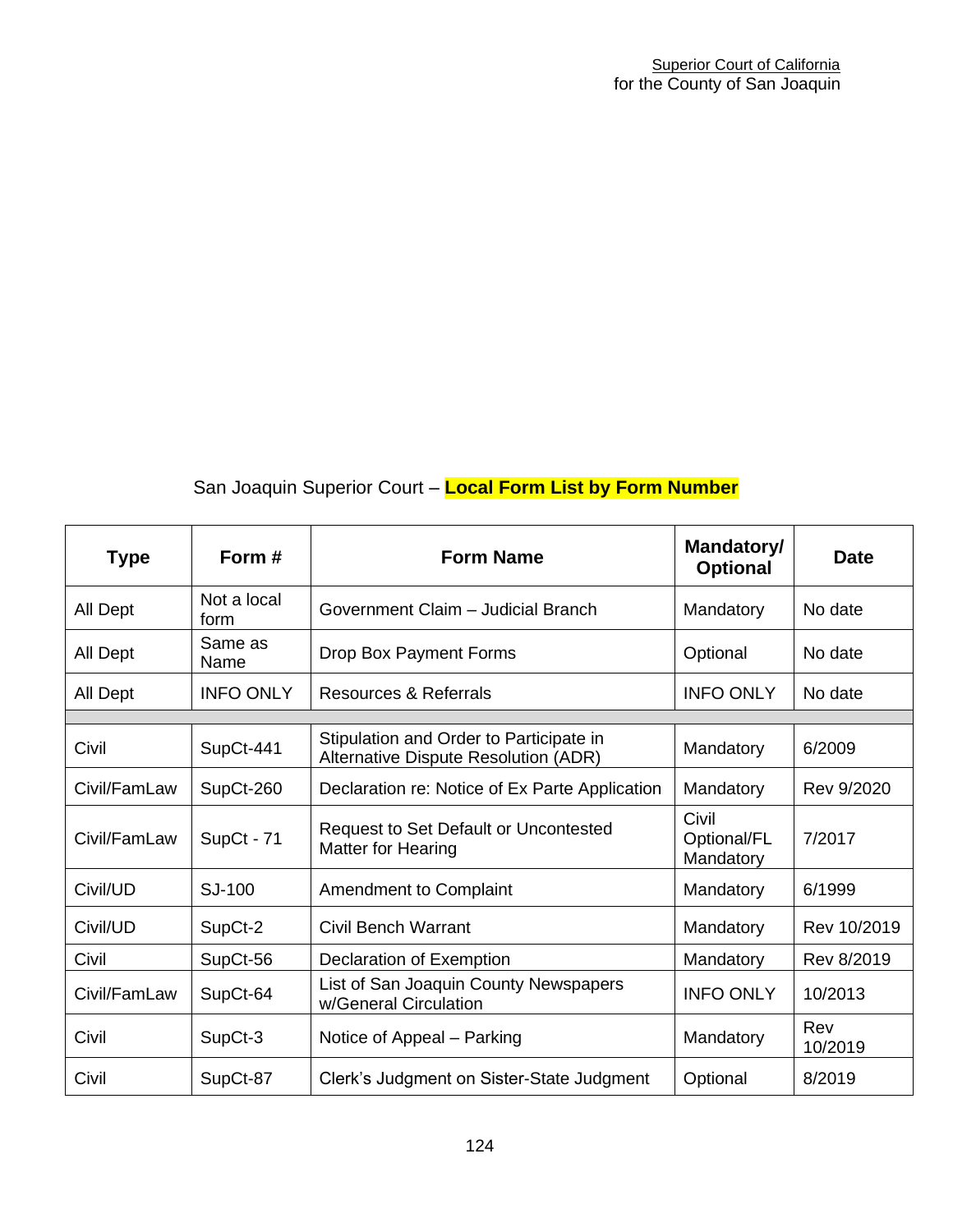#### **Superior Court of California** for the County of San Joaquin

| Civil/UD | SupCt-1             | Order on Request for Temporary Stay                                       | Mandatory        | Rev 8/2019 |
|----------|---------------------|---------------------------------------------------------------------------|------------------|------------|
|          | Same as             |                                                                           |                  |            |
| Criminal | name                | <b>Motion to Terminate Probation</b>                                      | Optional         | 6/2016     |
| Criminal | Same as<br>name     | <b>Proof of Service</b>                                                   | Optional         | 12/2017    |
| Criminal | Not a local<br>form | Packet for Certificate for Rehabilitation or<br>Pardon (pages 1,2, and 3) | Optional         | 1/1998     |
| Criminal | Same as<br>name     | Prop 47 - Order                                                           | Optional         | 11/2014    |
| Criminal | Same as<br>name     | Prop 47 - Petition                                                        | Optional         | 11/2014    |
| Criminal | Same as<br>name     | Prop 47 - Response                                                        | Optional         | 11/2014    |
| Criminal | Same as<br>name     | Prop 47 - Stipulation and Order per PC<br>1170.18(f)                      | Optional         | 5/2016     |
| Criminal | Same as<br>name     | Prop 64 - Petition                                                        | Optional         | 1/2017     |
| Criminal | Same as<br>name     | Prop 64 - Response                                                        | Optional         | 1/2017     |
| Criminal | Same as<br>name     | Prop 64 - Stipulation and Order per PC<br>11361.8(f)                      | Optional         | 1/2017     |
| Criminal | CR-180/181          | Petition for Dismissal per 1203.4 or 1203.4a<br>(Packet) (pages 1,2,3,4)  | Optional         | 5/2017     |
| FamLaw   | SJ-AD-001           | <b>Adoption Questionnaire</b>                                             | Mandatory        | Rev 6/2020 |
| FamLaw   | SupCt-43            | At-Issue Memorandum                                                       | Mandatory        | 5/2019     |
|          |                     |                                                                           |                  |            |
| FamLaw   | <b>SJ-FL-002</b>    | <b>Client Complaint Form</b>                                              | Mandatory        | Rev 9/2020 |
| FamLaw   | <b>SJ-FL-001</b>    | <b>Client Complaint Information</b>                                       | <b>INFO ONLY</b> | Rev 9/2020 |
| FamLaw   | <b>SJ-AD-002</b>    | <b>Declaration of Custodial Parent</b>                                    | Mandatory        | Rev 9/2020 |
| FamLaw   | SupCt-115           | Declaration for Issuance of Writ of Execution<br>and Order                | Optional         | 9/1990     |
| FamLaw   | SupCt-125           | Declaration of Mailing or of Inability to<br><b>Ascertain Address</b>     | Optional         | 9/1990     |
| FamLaw   | SJ-FL-003           | Ex Parte Request and Order to Vacate<br>DV/Elder Abuse RO                 | Optional         | Rev 9/2020 |
| FamLaw   | SJ-AD-003           | Petition to Declare Minor Free from Parental<br>Custody                   | Optional         | Rev 9/2020 |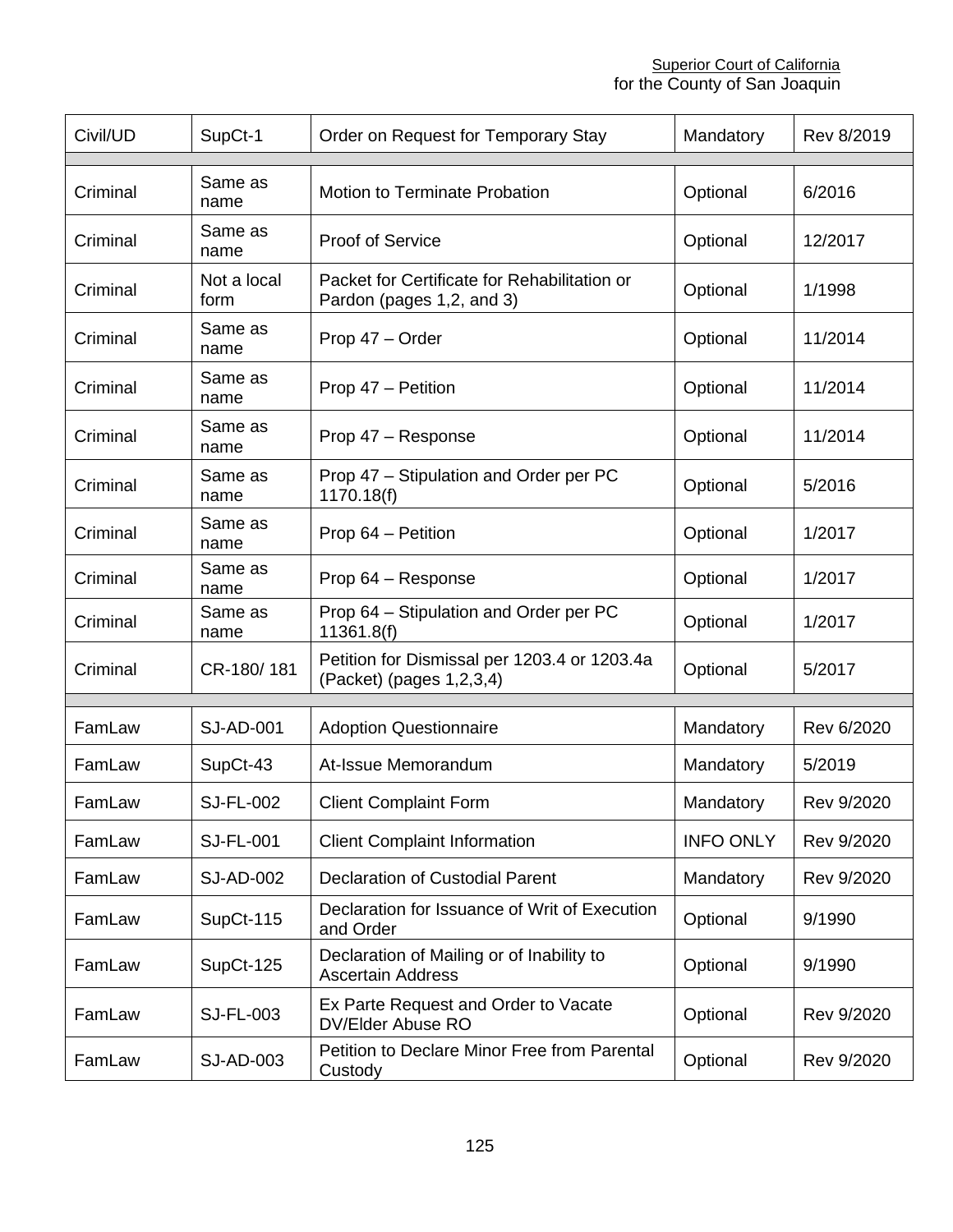| FamLaw   | SupCt-284        | Petition for Grandparent Visitation (FC3102<br>et seq)                             | Optional         | Rev 9/2020 |
|----------|------------------|------------------------------------------------------------------------------------|------------------|------------|
| FamLaw   | <b>SJ-AD-004</b> | Order Declaring Minor Free from Parental<br><b>Custody and Control</b>             | Optional         | Rev 9/2020 |
| FamLaw   | <b>FL101</b>     | Marital Settlement Agreement (No Children)                                         | Optional         | 7/2016     |
| FamLaw   | <b>FL100</b>     | Marital Settlement Agreement (Children)                                            | Optional         | 7/2016     |
| FamLaw   | FL105            | Settlement Conference Statement                                                    | Optional         | 12/2016    |
| FamLaw   | FL107            | <b>Trial Brief</b>                                                                 | Optional         | 12/2016    |
| FamLaw   | <b>FL80</b>      | <b>Request for Discovery Conference</b>                                            | Optional         | 4/2018     |
| FamLaw   | <b>SJ-FL-004</b> | Ex Parte Application for Videoconference<br>Appearance at Trial and Order          | Optional         | 9/2020     |
|          |                  |                                                                                    |                  |            |
| Juvenile | Same as<br>name  | Prop 64 - Juvenile Petition                                                        | Mandatory        | 1/2017     |
|          |                  |                                                                                    |                  |            |
| Probate  | GC-020           | Checklist for filing a Petition for Visitation in a<br>Guardianship case packet    | <b>INFO ONLY</b> | 7/2005     |
| Probate  | <b>SJPR-108</b>  | <b>Petition for Visitation</b>                                                     | Optional         | 7/2005     |
| Probate  | <b>SJPR-109</b>  | <b>Order for Visitation</b>                                                        | Optional         | 7/2005     |
| Probate  | <b>SJPR-105</b>  | <b>Guardianship Questionnaire</b>                                                  | Optional         | No date    |
| Probate  | <b>INFO ONLY</b> | <b>Guardianship Documents</b>                                                      | <b>INFO ONLY</b> | 9/2011     |
| Probate  | <b>SJPR-101</b>  | Objection to Petition for Appointment of<br>Guardian                               | Optional         | 1/2020     |
| Probate  | <b>SJPR-102</b>  | Declaration of Due Diligence (Probate<br>Guardianship & Conservatorships)          | Mandatory        | 1/2020     |
| Probate  | <b>SJPR-103</b>  | Petition to Increase Bond, Decrease Bond<br>&/or Place Funds in Blocked Account(s) | Mandatory        | 1/2020     |
| Probate  | <b>SJPR-104</b>  | <b>Status Report of Administration</b>                                             | Optional         | Rev 9/2020 |
| Probate  | <b>SJPR-201</b>  | Notice of Refusal to Petition for Probate of<br>Will or Codicil                    | Mandatory        | 1/2020     |
| Probate  | <b>SJPR-106</b>  | Conservatee Status Report - Person Only                                            | Optional         | 1/2011     |
| Probate  | <b>SJPR-107</b>  | Conservatee Status Report - Person &<br><b>Estate</b>                              | Optional         | 1/2011     |
| Probate  | <b>SJPR-010</b>  | Newspapers for Publication                                                         | <b>INFO ONLY</b> | No date    |
| Probate  | SJPR-<br>EMERG1  | Notice of Teleconferencing Appearance and<br>Requirements                          | Mandatory        | 6/2020     |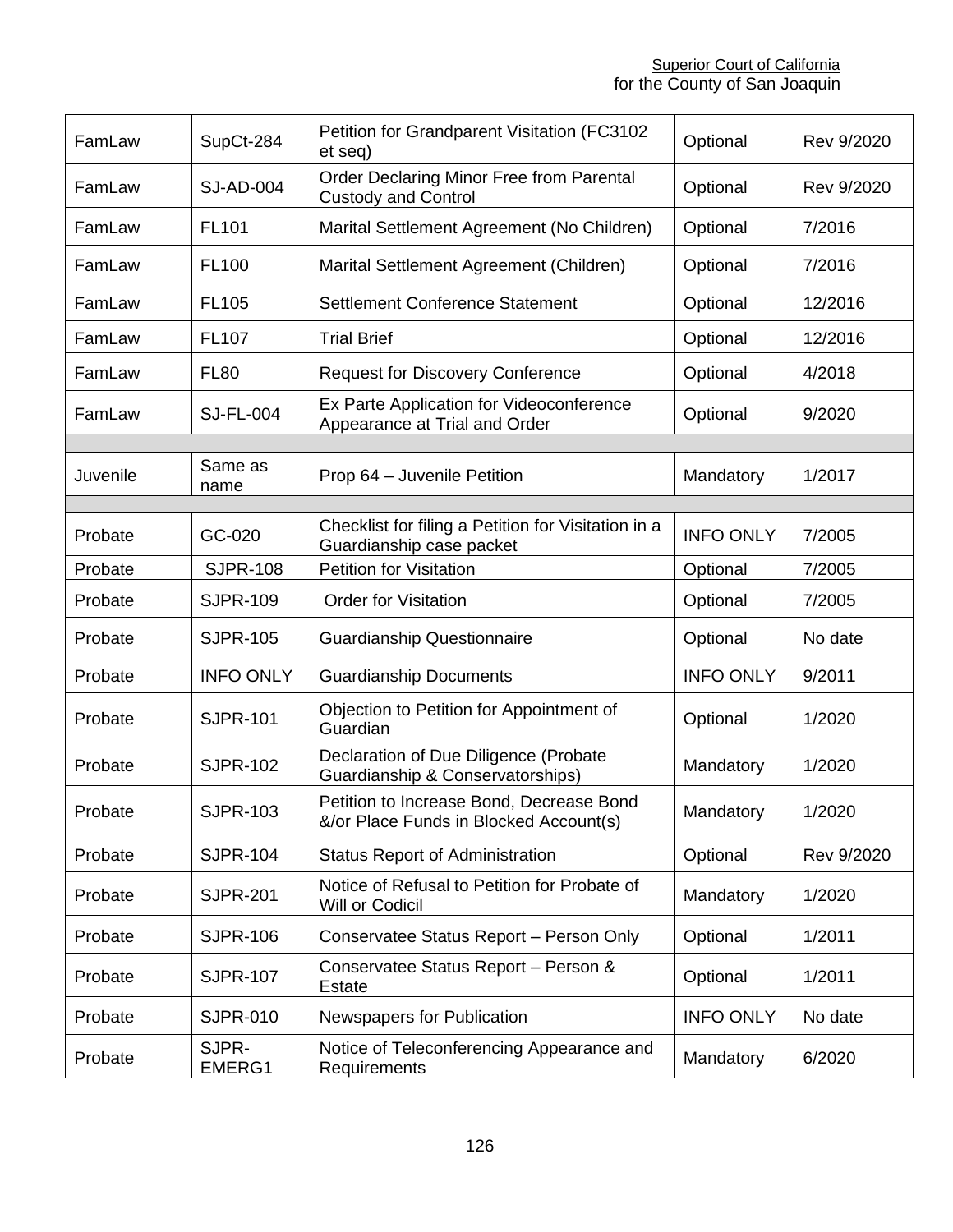#### **Superior Court of California** for the County of San Joaquin

| Probate             | <b>INFO ONLY</b> | <b>Checking and Clearing Probate Notes</b><br>Handout                                                           | <b>INFO ONLY</b> | 8/2020             |
|---------------------|------------------|-----------------------------------------------------------------------------------------------------------------|------------------|--------------------|
| Probate             | <b>INFO ONLY</b> | Preparing for Trial Handout<br><b>INFO ONLY</b>                                                                 |                  | 8/2020             |
|                     |                  |                                                                                                                 |                  |                    |
| Records<br>Mgmt     | SupCt-109        | Request for Records Search and Copies                                                                           | Optional         | No date            |
|                     |                  |                                                                                                                 |                  |                    |
| <b>Small Claims</b> | SupCt-378        | <b>Request for Certified Mail (Small Claims)</b>                                                                | Mandatory        | 9/2015             |
| <b>Small Claims</b> | SupCt-458        | Petition of Minor Plaintiff/Defendant for<br>Appointment of Guardian Ad Litem;<br>Acceptance and Order of Court | Mandatory        | Revised<br>10/2019 |

# San Joaquin Superior Court – **Local Form List by Form Name**

| <b>Type</b>  | <b>Form Name</b>                                                                | Form#            | Mandatory/<br><b>Optional</b> | <b>Date</b>        |
|--------------|---------------------------------------------------------------------------------|------------------|-------------------------------|--------------------|
| All Dept     | Government Claim - Judicial Branch                                              | Not a local form | Mandatory                     | No date            |
| All Dept     | Drop Box Payment Forms                                                          | Same as Name     | Optional                      | No date            |
| All Dept     | Resources & Referrals                                                           | <b>INFO ONLY</b> | <b>INFO ONLY</b>              | No date            |
|              |                                                                                 |                  |                               |                    |
| Civil        | Stipulation and Order to Participate in<br>Alternative Dispute Resolution (ADR) | SupCt-441        | Mandatory                     | 6/2009             |
| Civil        | Declaration re: Notice of Ex Parte<br>Application                               | SupCt-260        | Mandatory                     | 1/2014             |
| Civil/FamLaw | Request to Set Default or Uncontested<br>Matter for Hearing                     | SupCt - 71       | Civil<br>Optional/FL<br>Mand. | 7/2017             |
| Civil/UD     | Amendment to Complaint                                                          | SJ-100           | Mandatory                     | 6/1999             |
| Civil/UD     | Civil Bench Warrant                                                             | SupCt-2          | Mandatory                     | Revised<br>10/2019 |
| Civil        | Declaration of Exemption                                                        | SupCt-56         | Mandatory                     | Revised<br>8/2019  |
| Civil/FamLaw | List of San Joaquin County Newspapers<br>w/General Circulation                  | SupCt-64         | <b>INFO ONLY</b>              | 10/2013            |
| Civil        | Notice of Appeal – Parking                                                      | SupCt-3          | Mandatory                     | Revised<br>10/2019 |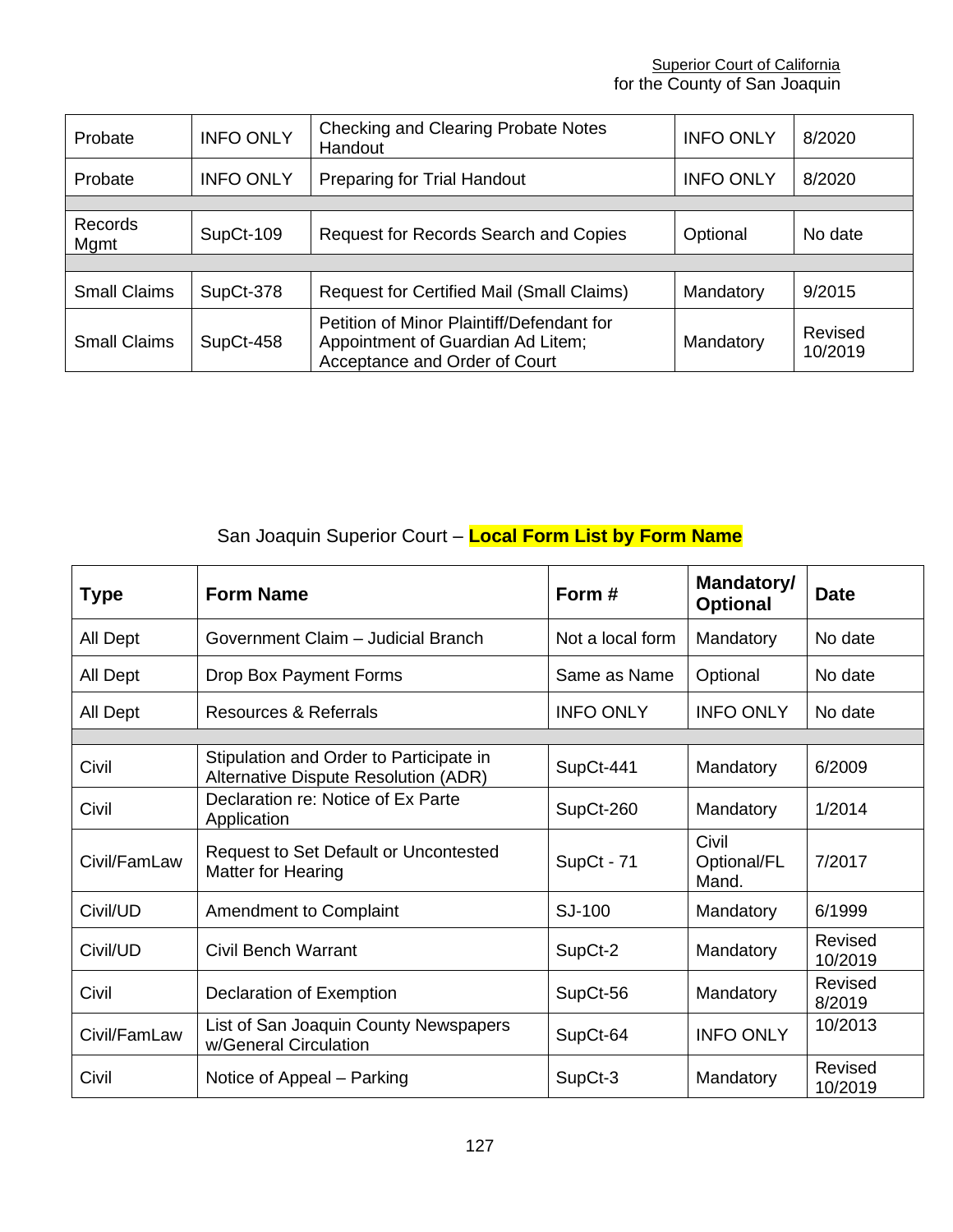| Civil    | Clerk's Judgment on Sister-State Judgment                                 | SupCt-87         | Optional         | 8/2019            |
|----------|---------------------------------------------------------------------------|------------------|------------------|-------------------|
| Civil/UD | Order on Request for Temporary Stay                                       | SupCt-1          | Mandatory        | Revised<br>8/2019 |
| Criminal | <b>Motion to Terminate Probation</b>                                      | Same as name     | Optional         | 6/2016            |
|          |                                                                           |                  |                  |                   |
| Criminal | <b>Proof of Service</b>                                                   | Same as name     | Optional         | 12/2017           |
| Criminal | Packet for Certificate for Rehabilitation or<br>Pardon (pages 1,2, and 3) | Not a local form | Optional         | 1/1998            |
| Criminal | Prop 47 - Order                                                           | Same as name     | Optional         | 11/2014           |
| Criminal | Prop 47 - Petition                                                        | Same as name     | Optional         | 11/2014           |
| Criminal | Prop 47 - Response                                                        | Same as name     | Optional         | 11/2014           |
| Criminal | Prop 47 - Stipulation and Order per PC<br>1170.18(f)                      | Same as name     | Optional         | 5/2016            |
| Criminal | Prop 64 - Petition                                                        | Same as name     | Optional         | 1/2017            |
| Criminal | Prop 64 - Response                                                        | Same as name     | Optional         | 1/2017            |
| Criminal | Prop 64 - Stipulation and Order per PC<br>11361.8(f)                      | Same as name     | Optional         | 1/2017            |
| Criminal | Petition for Dismissal per 1203.4 or 1203.4a<br>(Packet) (pages 1,2,3,4)  | CR-180/181       | Optional         | 5/2017            |
|          |                                                                           |                  |                  |                   |
| FamLaw   | <b>Adoption Questionnaire</b>                                             | <b>SJ-AD-001</b> | Mandatory        | Rev 6/2020        |
| FamLaw   | At-Issue Memorandum                                                       | SupCt-43         | Mandatory        | 5/2019            |
| FamLaw   | <b>Client Complaint Form</b>                                              | <b>SJ-FL-002</b> | Mandatory        | Rev 9/2020        |
| FamLaw   | <b>Client Complaint Information</b>                                       | <b>SJ-FL-001</b> | <b>INFO ONLY</b> | Rev 9/2020        |
| FamLaw   | <b>Declaration of Custodial Parent</b>                                    | <b>SJ-AD-002</b> | Mandatory        | Rev 9/2020        |
| FamLaw   | Declaration for Issuance of Writ of<br><b>Execution and Order</b>         | SupCt-115        | Optional         | 9/1990            |
| FamLaw   | Declaration of Mailing or of Inability to<br><b>Ascertain Address</b>     | SupCt-125        | Optional         | 9/1990            |
| FamLaw   | Ex Parte Request and Order to Vacate<br>DV/Elder Abuse RO                 | <b>SJ-FL-003</b> | Optional         | Rev 9/2020        |
| FamLaw   | Petition to Declare Minor Free from<br><b>Parental Custody</b>            | SJ-AD-003        | Optional         | Rev 9/2020        |
| FamLaw   | Petition for Grandparent Visitation (FC3102<br>et seq)                    | SupCt-284        | Optional         | Rev 9/2020        |
| FamLaw   | Order Declaring Minor Free from Parental<br><b>Custody and Control</b>    | <b>SJ-AD-004</b> | Optional         | Rev 9/2020        |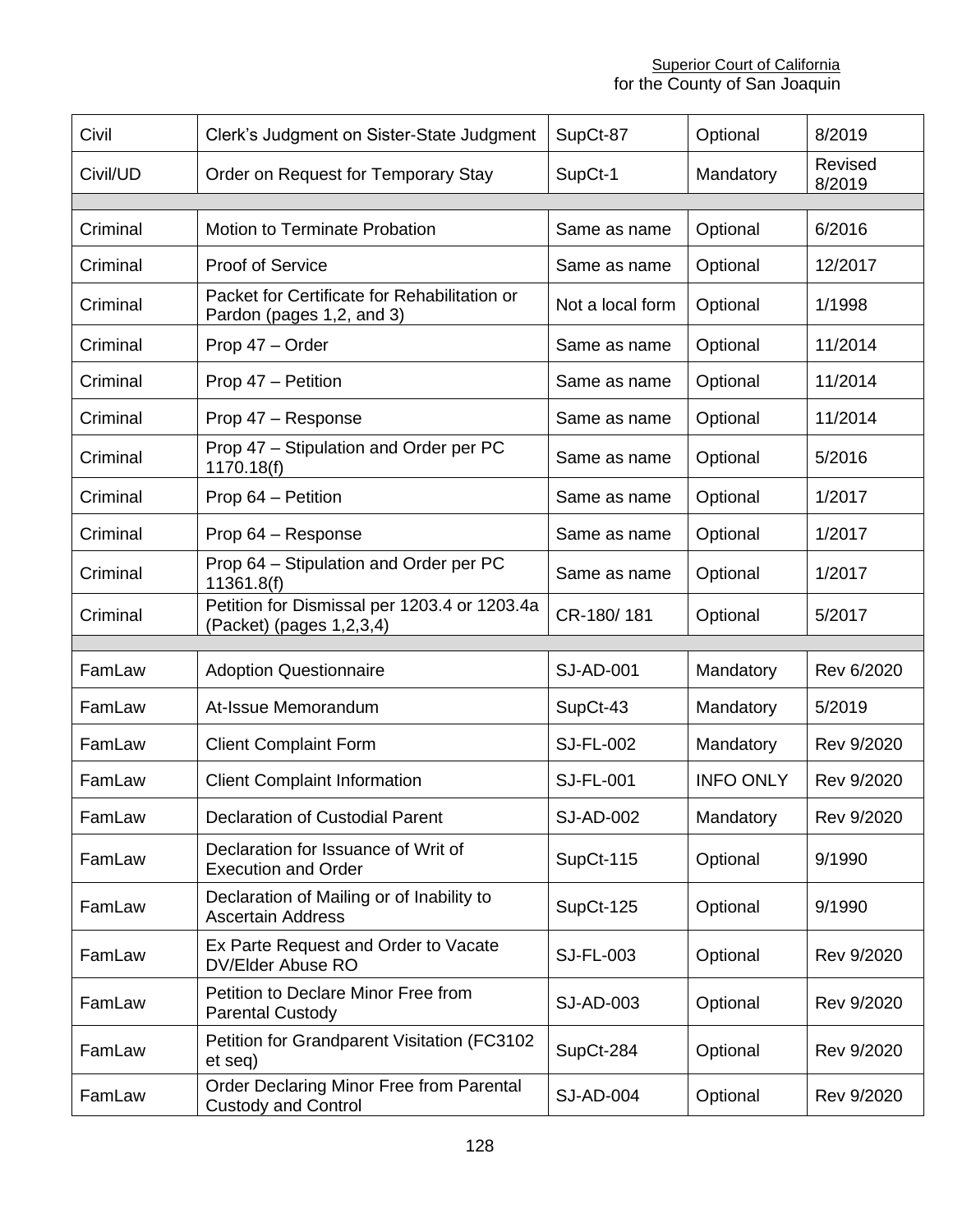| FamLaw   | Marital Settlement Agreement (No Children)                                         | FL101            | Optional         | 7/2016     |
|----------|------------------------------------------------------------------------------------|------------------|------------------|------------|
| FamLaw   | <b>Marital Settlement Agreement</b><br>(Children)                                  | <b>FL100</b>     | Optional         | 7/2016     |
| FamLaw   | Settlement Conference Statement                                                    | FL105            | Optional         | 12/2016    |
| FamLaw   | <b>Trial Brief</b>                                                                 | <b>FL107</b>     | Optional         | 12/2016    |
| FamLaw   | <b>Request for Discovery Conference</b>                                            | <b>FL80</b>      | Optional         | 4/2018     |
| FamLaw   | Ex Parte Application for Videoconference<br>Appearance at Trial and Order          | <b>SJ-FL-004</b> | Optional         | 9/2020     |
| Juvenile | Prop 64 - Juvenile Petition                                                        | Same as name     | Mandatory        | 1/2017     |
|          |                                                                                    |                  |                  |            |
| Probate  | Notice of Teleconference Appearance and<br>Requirements                            | (SJPR-001)       | Mandatory        | 7/2021     |
| Probate  | <b>Petition for Visitation</b>                                                     | <b>SJPR-108</b>  | Optional         | 7/2021     |
| Probate  | <b>Order for Visitation</b>                                                        | <b>SJPR-109</b>  | Optional         | 7/2021     |
| Probate  | Objection to Petition for Visitation                                               | <b>SJPR-206</b>  | Optional         | 1/2021     |
| Probate  | <b>Petition for Visitation Checklist</b>                                           | <b>INFO ONLY</b> | <b>INFO ONLY</b> | 1/2021     |
| Probate  | Confidential Guardianship Questionnaire                                            | <b>SJPR-105</b>  | Mandatory        | 7/2021     |
| Probate  | Objection to Guardianship Instructions                                             | <b>INFO ONLY</b> | <b>INFO ONLY</b> | 10/2020    |
| Probate  | Objection to Petition for Appointment of<br>Guardian                               | <b>SJPR-101</b>  | Optional         | 1/2020     |
| Probate  | Declaration of Due Diligence (Probate<br>Guardianships & Conservatorships)         | <b>SJPR-102</b>  | Mandatory        | 1/2020     |
| Probate  | Petition to Increase Bond, Decrease Bond<br>&/or Place Funds in Blocked Account(s) | <b>SJPR-103</b>  | Mandatory        | 1/2020     |
| Probate  | Order to Increase Bond, Decrease Bond<br>&/or Place Funds in Blocked Accounts(s)   | <b>SJPR-103A</b> | Mandatory        | 1/2020     |
| Probate  | <b>Status Report of Administration</b>                                             | <b>SJPR-104</b>  | Optional         | Rev 9/2020 |
| Probate  | Notice of Refusal to Petition for Probate of<br>Will or Codicil                    | <b>SJPR-201</b>  | Mandatory        | 1/2020     |
| Probate  | Confidential Conservatorship Questionnaire                                         | (SJPR-207)       | Mandatory        | 7/2021     |
| Probate  | Conservatee Status Report - Person Only                                            | <b>SJPR-106</b>  | Optional         | 1/2011     |
| Probate  | Conservatee Status Report - Person &<br><b>Estate</b>                              | <b>SJPR-107</b>  | Optional         | 1/2011     |
| Probate  | Newspapers for Publication                                                         | <b>INFO ONLY</b> | <b>INFO ONLY</b> | No date    |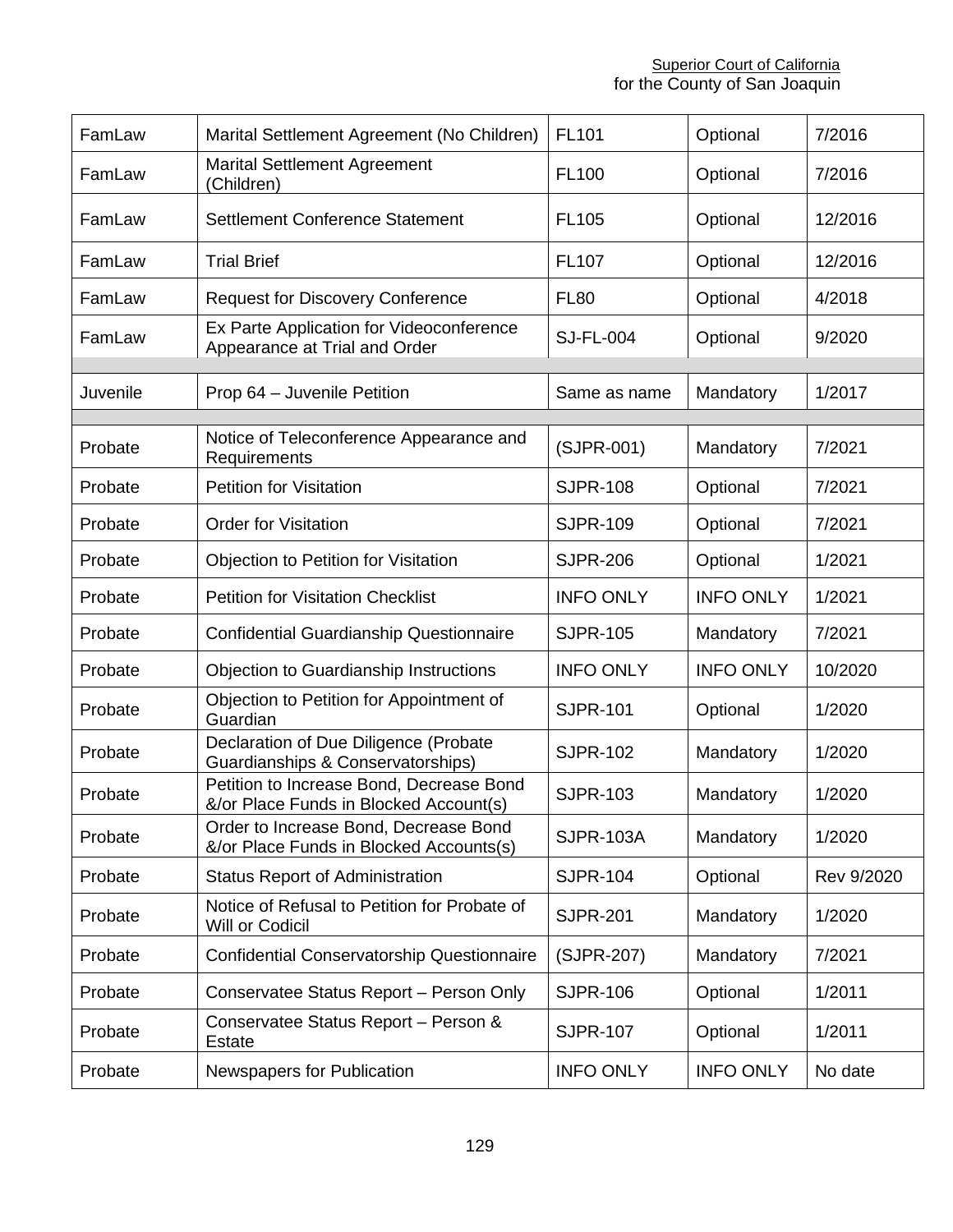**Superior Court of California** for the County of San Joaquin

| Probate               | Notice of Teleconferencing Appearance and<br>SJPR-EMERG1<br>Mandatory<br>Requirements                           |                  | 6/2020           |         |
|-----------------------|-----------------------------------------------------------------------------------------------------------------|------------------|------------------|---------|
| Probate               | <b>Checking and Clearing Probate Notes</b><br>Handout                                                           | <b>INFO ONLY</b> | <b>INFO ONLY</b> | 8/2020  |
| Probate               | <b>Preparing for Trial Handout</b>                                                                              | <b>INFO ONLY</b> | <b>INFO ONLY</b> | 8/2020  |
| Probate               | Petition to Terminate Conservatorship                                                                           | <b>SJPR-204</b>  | Optional         | 11/2020 |
| Probate               | <b>Order Terminating Conservatorship</b>                                                                        | <b>SJPR-204A</b> | Optional         | 1/2021  |
| Probate               | Objection to Petition to Terminate<br>Guardianship or Conservatorship                                           | <b>SJPR-202</b>  | Optional         | 11/2020 |
| Probate               | Petition to Remove Guardian or<br>Conservator                                                                   | <b>SJPR-203</b>  | Optional         | 11/2020 |
| Probate               | Petition Tendering Resignation of Guardian                                                                      | <b>SJPR-205</b>  | Optional         | 11/2020 |
| Probate               | <b>Trust Documents Cover Sheet</b><br>(Confidential)                                                            | <b>SJPR-301</b>  | Mandatory        | 3/2021  |
| Probate               | <b>Lineal Chart A</b>                                                                                           | Optional         | Optional         | 1/2021  |
| Probate               | <b>Lineal Chart B</b>                                                                                           | Optional         | Optional         | 1/2021  |
| Probate               | Lineal Chart C                                                                                                  | Optional         | Optional         | 1/2021  |
| Probate               | Declaration in Support of Affidavit re Real<br>Property of Small Value                                          | (SJPR-305)       | Mandatory        | 7/2021  |
| Records<br>Management | Request for Records Search and Copies                                                                           | SupCt-109        | Optional         | No date |
|                       |                                                                                                                 |                  |                  |         |
| <b>Small Claims</b>   | <b>Request for Certified Mail (Small Claims)</b>                                                                | SupCt-378        | Mandatory        | 9/2015  |
| <b>Small Claims</b>   | Petition of Minor Plaintiff/Defendant for<br>Appointment of Guardian Ad Litem;<br>Acceptance and Order of Court | SupCt-458        | Mandatory        | 10/2019 |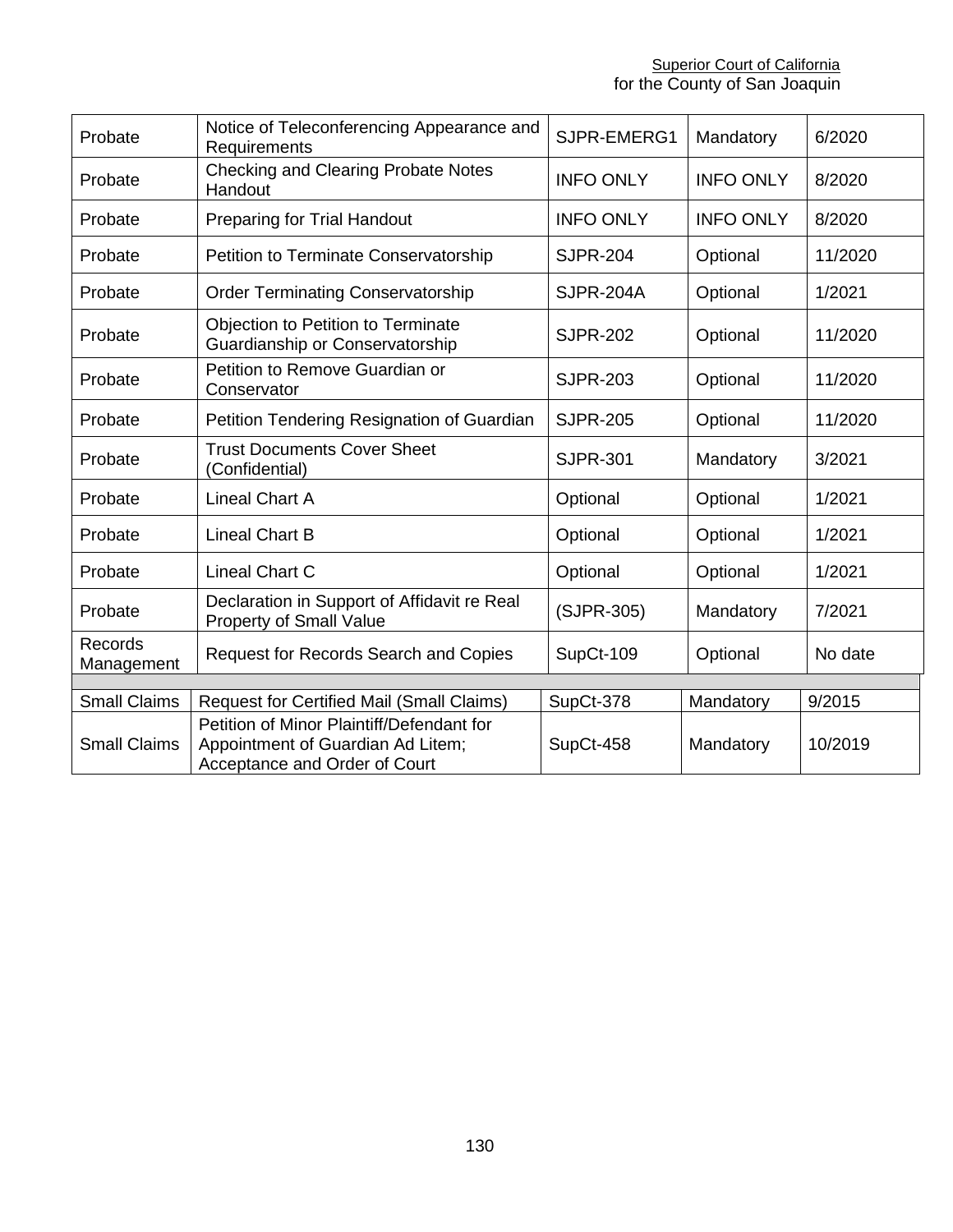#### SUPERIOR COURT OF CALIFORNIA, COUNTY OF SAN JOAQUIN 180 E. Weber Avenue Phone: (209) 992-5695 Stockton, CA 95202 *Effective July 1, 2021*

## INDEX

| <b>RULE</b><br><b>ADOPTION PROCEEDINGS</b>                                                                             | PAGE |
|------------------------------------------------------------------------------------------------------------------------|------|
| KINSHIP AGREEMENTS                                                                                                     |      |
|                                                                                                                        | 82   |
| TERMINATION OF PARENTAL RIGHTS IN ADOPTION<br><b>PROCEEDINGS - CAPTION</b>                                             |      |
|                                                                                                                        | 82   |
| TERMINATION OF PARENTAL RIGHTS IN ADOPTION<br>PROCEEDINGS NOTICE AND CONSENT                                           |      |
|                                                                                                                        | 82   |
| <b>CIVIL</b>                                                                                                           |      |
| ADMINISTRATION OF GENERAL CIVIL LITIGATION                                                                             |      |
|                                                                                                                        | 24   |
| ALTERNATIVE DISPUTE RESOLUTION                                                                                         |      |
| .3-121                                                                                                                 | 37   |
| ATTORNEY FEES IN ACTIONS ON PROMISSORY NOTES,<br>CONTRACTS PROVIDING FOR PAYMENT OF ATTORNEY<br>FEES, AND FORECLOSURES |      |
|                                                                                                                        | 33   |
| CHAMBERS CONFERENCES AND EX PARTE MATTERS                                                                              |      |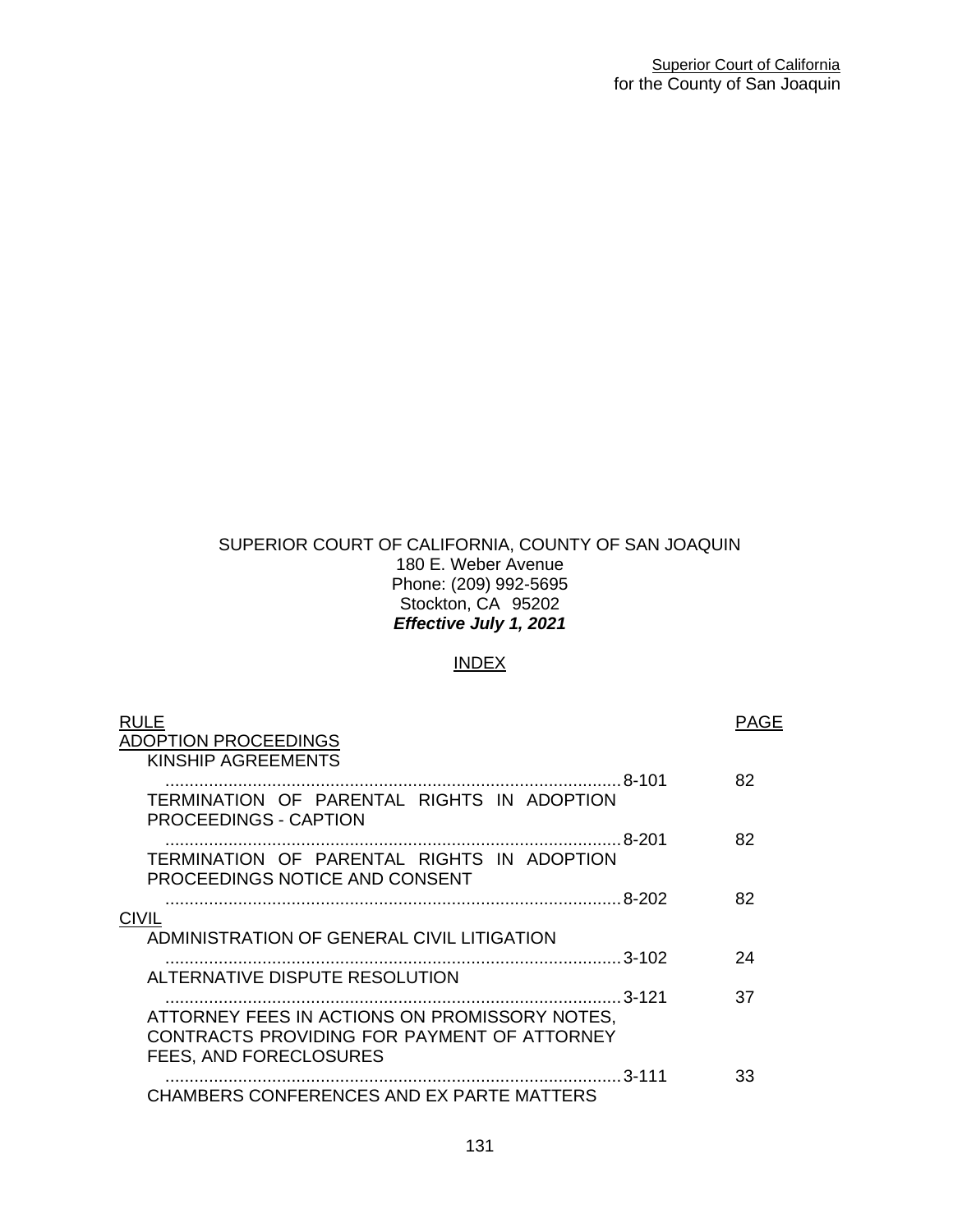|                                                                   |       | 35 |
|-------------------------------------------------------------------|-------|----|
| <b>CIVIL LAW AND MOTION</b>                                       |       | 34 |
| NEUTRAL EVALUATION                                                |       | 42 |
| CLAIM OR ACTION ON BEHALF OF A MINOR OR<br><b>DISABLED PERSON</b> |       |    |
| <b>JUDICIAL ARBITRATION</b>                                       |       | 33 |
| <b>DEATH OF A PARTY</b>                                           |       | 38 |
| DIRECT CALENDARING OF CIVIL CASES                                 |       | 33 |
| EX PARTE APPLICATIONS AND ORDERS                                  |       | 24 |
| <b>EXPEDITED JURY TRIAL</b>                                       |       | 32 |
| IMPLEMENTATION                                                    |       | 43 |
| <b>JURY FEES AND EXPENSES</b>                                     |       | 24 |
| ORDERS SHORTENING TIME                                            |       | 36 |
|                                                                   |       | 34 |
| [Repealed 07/01/15]                                               |       | 36 |
| <b>BINDING ARBITRATION</b>                                        |       | 42 |
| PETITION AND ORDER FOR APPOINTMENT OF<br><b>GUARDIAN AD LITEM</b> |       |    |
| COURTESY COPIES OF BRIEFS AND PAPERS                              |       | 32 |
| <b>RESERVED FOR FUTURE USE</b>                                    |       | 36 |
| RESERVED FOR FUTURE USE                                           |       | 36 |
| PLEADINGS AND RECORDS IN EMINENT DOMAIN                           | 3-119 | 36 |
| <b>PROCEEDINGS</b>                                                |       | 32 |
| PROPOSED FINDING, ORDER, JUDGMENT OR DECREE                       |       |    |
| <b>CIVIL MEDIATION PROGRAM</b>                                    |       | 32 |
| SETTLEMENT CONFERENCE PROCEDURES                                  |       | 39 |
| <b>SUBSTITUTE SERVICE</b>                                         |       | 29 |
| <b>TELEPHONE APPEARANCES</b>                                      |       | 36 |
| TRIAL BY REFERENCE                                                |       | 29 |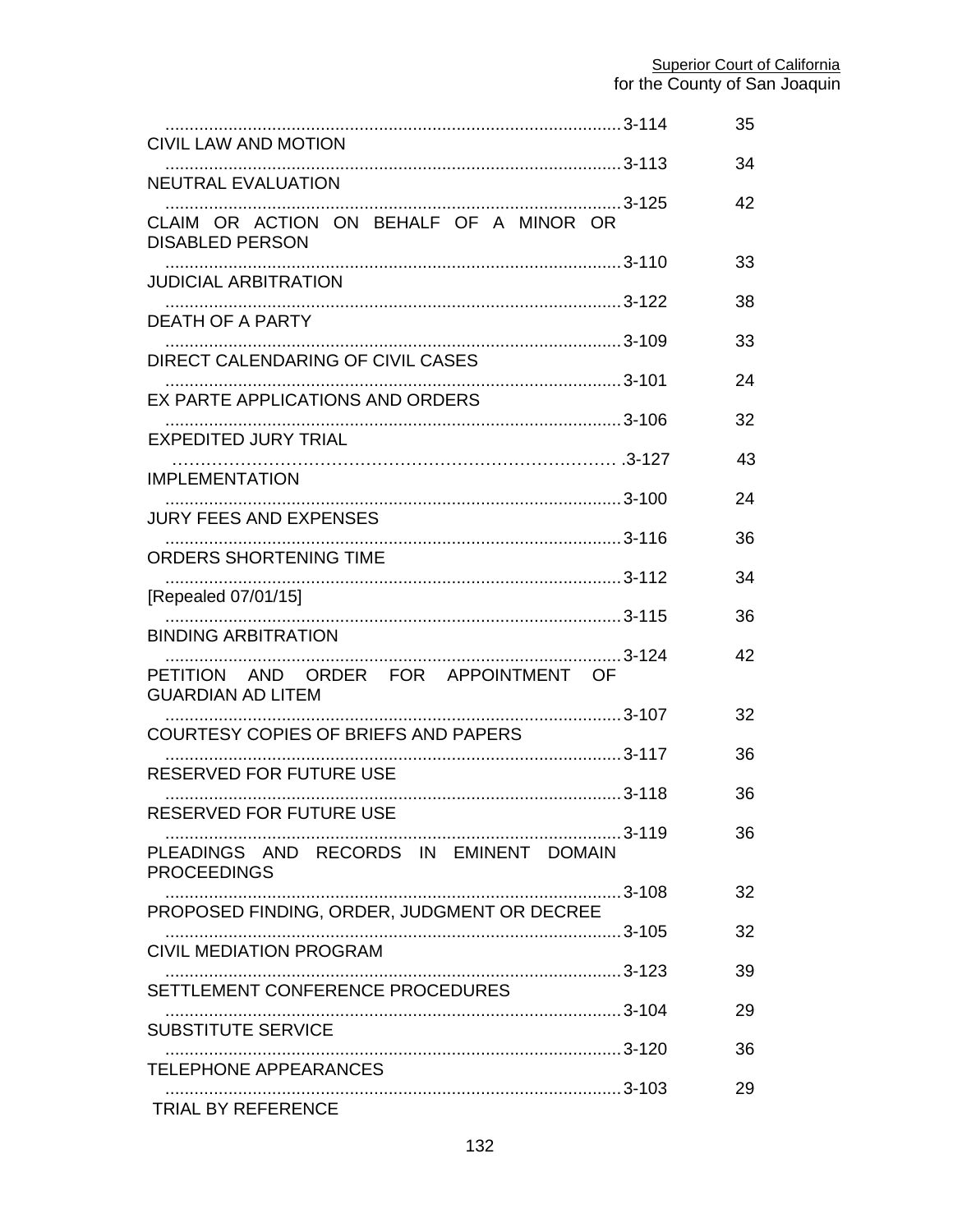| SISTER STATE MONEY JUDGMENTS                                                                                                             | 42 |    |
|------------------------------------------------------------------------------------------------------------------------------------------|----|----|
| <b>CRIMINAL</b>                                                                                                                          |    | 43 |
| ATTORNEY FEES IN CRIMINAL AND JUVENILE MATTERS                                                                                           |    | 22 |
| <b>BAIL SCHEDULE RULE</b>                                                                                                                |    |    |
| CRIMINAL APPLICATIONS FOR TEMPORARY ORDERS<br>FOR RELEASE OF INMATE DUE TO MEDICAL, DENTAL,<br>FUNERAL AND OTHER APPLICABLE APPOINTMENTS |    | 22 |
| DEMURRERS, MOTIONS TO DISMISS, MOTIONS TO<br><b>STRIKE</b>                                                                               |    | 22 |
| DISCOVERY IN CRIMINAL CASES                                                                                                              |    | 19 |
| <b>JURY INSTRUCTIONS</b>                                                                                                                 |    | 17 |
| MATTERS IMPROPERLY SET FOR HOLIDAYS AND NON-<br><b>JUDICIAL HOLIDAYS</b>                                                                 |    | 21 |
| MEMORANDUM OF POINTS AND AUTHORITIES                                                                                                     |    | 21 |
|                                                                                                                                          |    | 18 |
| MOTION TO BE RELIEVED AS COUNSEL - RETAINED<br><b>COUNSEL</b>                                                                            |    |    |
| <b>MOTIONS AT TRIAL</b>                                                                                                                  |    | 21 |
| <b>MOTIONS TO STRIKE PRIOR CONVICTIONS</b>                                                                                               |    | 19 |
| MOTIONS UNDER SECTION 1538.5 OF THE PENAL CODE                                                                                           |    | 18 |
|                                                                                                                                          |    | 18 |
| PRE-TRIAL CONFERENCES                                                                                                                    |    | 20 |
| PRE-TRIAL MOTIONS                                                                                                                        |    | 17 |
| <b>REQUESTS TO MODIFY JUDGMENT</b>                                                                                                       |    | 22 |
| <b>SANCTIONS</b>                                                                                                                         |    | 20 |
| SUBMISSION OF DOCTOR REPORTS TO DETERMINE MENTAL<br><b>HEALTH COMPETENCY PER PC 1368</b>                                                 |    |    |
| TAPE RECORDED PROCEEDINGS IN MISDEMEANOR<br><b>CASES</b>                                                                                 |    | 22 |
| <b>ELECTRONIC FILING</b>                                                                                                                 |    | 21 |
| [Repealed 01/01/20]                                                                                                                      |    | 70 |
|                                                                                                                                          |    | 72 |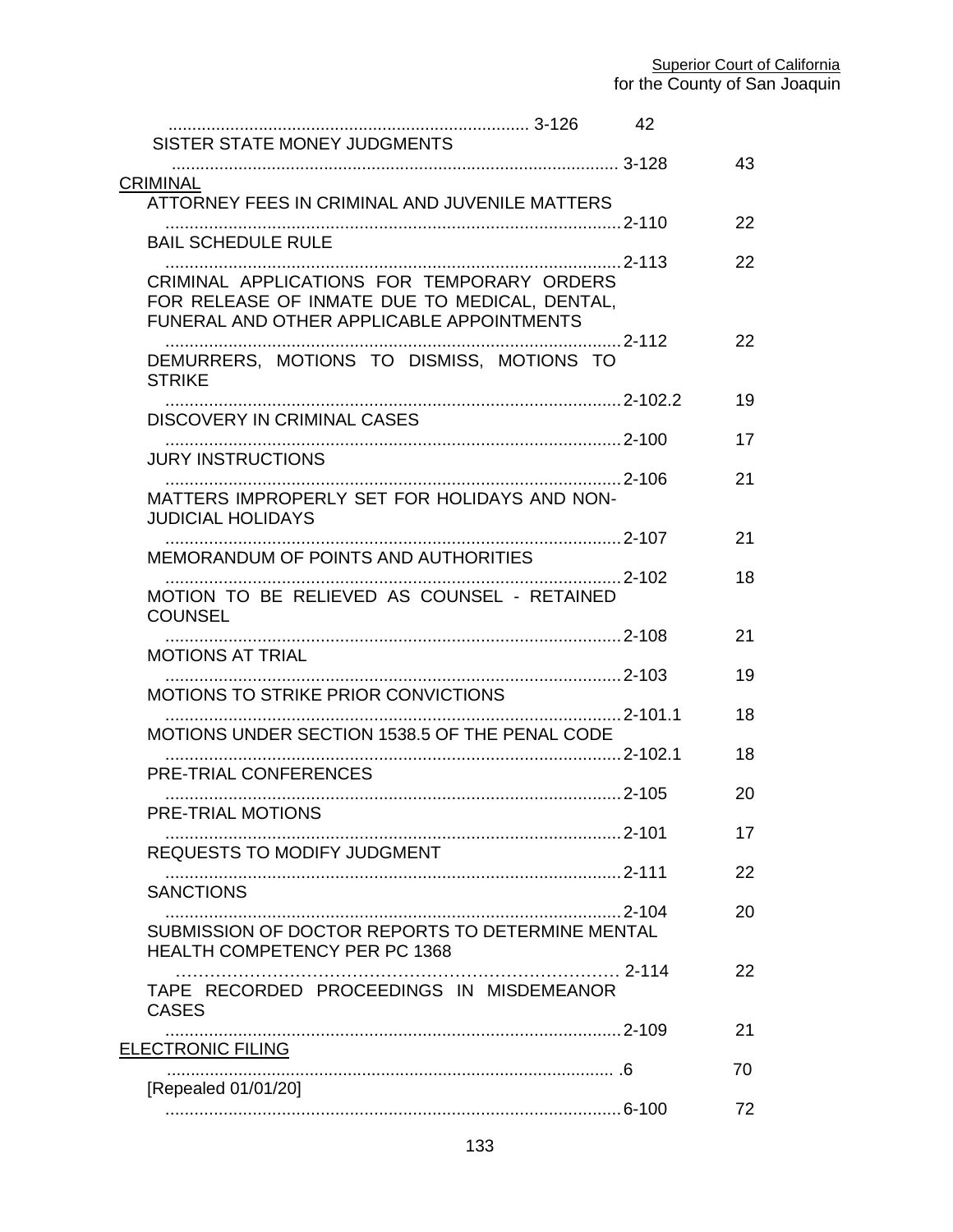| [Repealed 01/01/20]                                                                                     | 72  |
|---------------------------------------------------------------------------------------------------------|-----|
| <b>FAMILY LAW</b><br><b>AT-ISSUE MEMORANDUMS</b>                                                        |     |
| COURT COMMUNICATION RULES FOR DOMESTIC<br>VIOLENCE AND CHILD CUSTODY AND/OR VISITATION<br><b>ORDERS</b> | 76  |
| <b>DEFAULTS</b>                                                                                         | 78  |
| DUTIES OF FAMILY LAW FACILITATOR                                                                        | 76  |
| <b>EMERGENCY ORDERS</b>                                                                                 | 77  |
| PERPETUATION OF TESTIMONY BY CUSTODY                                                                    | 73  |
| <b>EVALUATORS</b>                                                                                       | 75' |
| <b>FAMILY LAW TENTATIVE RULINGS</b>                                                                     | 77  |
|                                                                                                         |     |
| <b>JUDICIAL CAVEAT</b>                                                                                  | 78  |
| <b>MEDIATION</b>                                                                                        |     |
| MEET AND CONFER REQUIREMENT                                                                             | 74  |
| NOTIFICATION TO COURT OF OTHER PROCEEDINGS                                                              | 74  |
| DECLARATION SUPPORTING AND RESPONDING TO A REQUEST<br><b>FOR ORDER</b>                                  | 73  |
| ORDER EXCLUDING A PARTY FROM THE HOME                                                                   | 73  |
| PRE-TRIAL EXCHANGE OF DOCUMENTS AND INFORMATION                                                         | 73  |
|                                                                                                         | 77  |
| SETTLEMENT CONFERENCES                                                                                  | 76  |
| <b>RESULT OF FAILURE TO COMPLY WITH RULES</b>                                                           | 76  |
| <b>SUPPORT</b>                                                                                          | 75  |
| TELEPHONIC APPEARANCE AT HEARING                                                                        |     |
| <b>VIDEOCONFERENCE APPEARANCE</b>                                                                       | 82  |
| INTERVIEW FOR MINOR TO MARRY OR ENTER DOMESTIC                                                          | 79  |
|                                                                                                         | 84  |

## **GENERAL**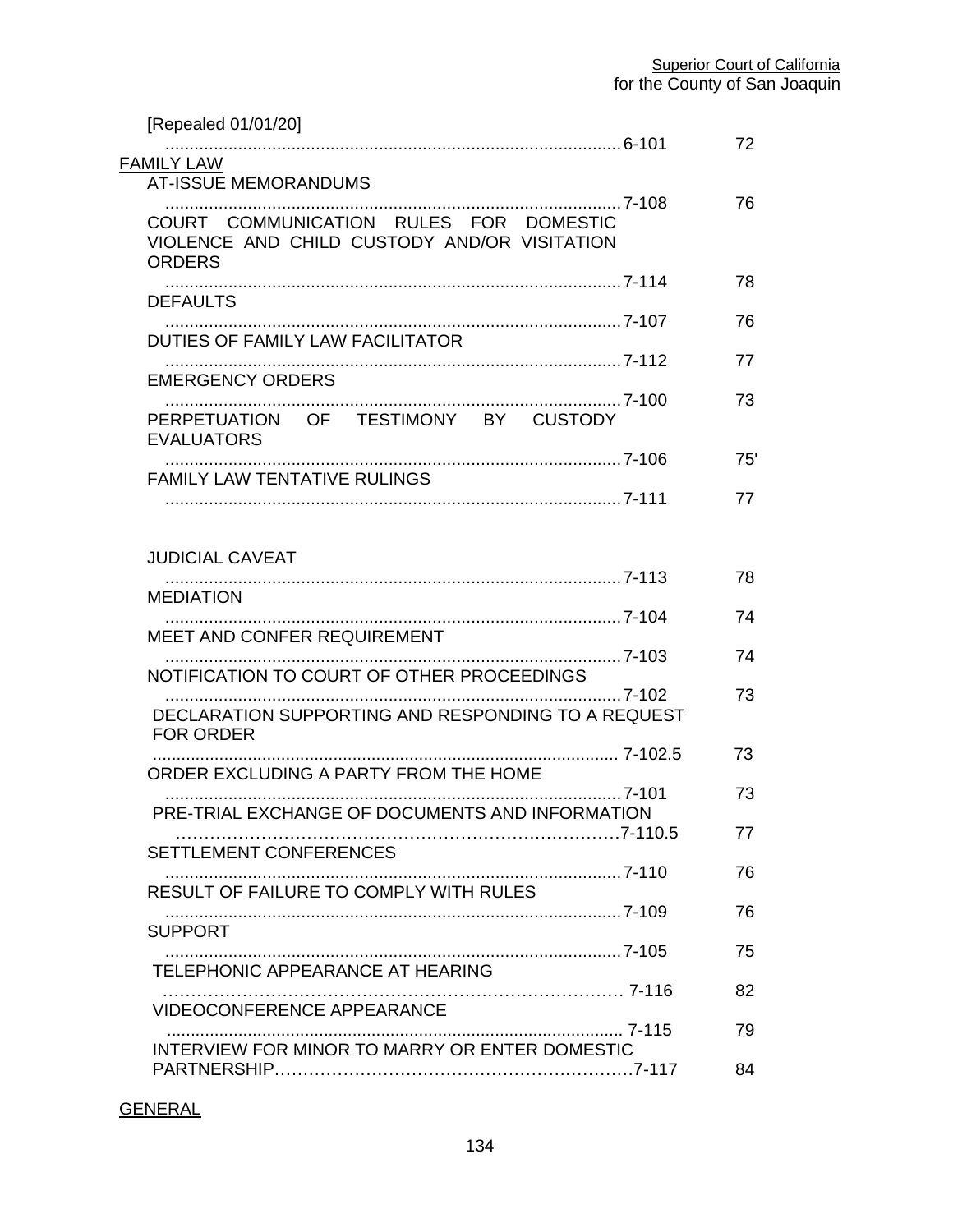| <b>JUDICIAL VACATION DAY DEFINED</b>                                                                        |                |
|-------------------------------------------------------------------------------------------------------------|----------------|
| SELECTION OF COURT COMMISSIONERS                                                                            | 16             |
| COMMISSIONERS JUVENILE COURT REFEREES<br>APPOINTED JUDGE PRO TEMPORE                                        | 16             |
| <b>COURT CALENDARS</b>                                                                                      | 13             |
| DANGEROUS, LARGE OR BULKY EXHIBITS                                                                          | 6              |
| 1-110<br>EFFECT OF RULES, CITATION OF RULES AND<br><b>CONSTRUCTION</b>                                      | 13             |
|                                                                                                             | 6              |
| <b>FIREARMS</b>                                                                                             | 8              |
| <b>INTERPRETERS</b>                                                                                         | $\overline{7}$ |
| <b>MEDIA COVERAGE</b>                                                                                       | 8              |
| RESERVED FOR FUTURE USE                                                                                     |                |
| SELECTION AND IMPANELMENT OF JURORS                                                                         | $\overline{7}$ |
| TRANSFER OF ADMINISTRATIVE PROCEDURES                                                                       | 6              |
| . 1-105<br>USE OF CAMERA PHONES, OTHER PHOTOGRAPHIC<br>EQUIPMENT AND AUDIO RECORDING EQUIPMENT              | $\overline{7}$ |
| <b>JUVENILE</b>                                                                                             | 12             |
| <b>APPLICATION OF THESE RULES</b>                                                                           |                |
| <b>ATTORNEY COMPLAINT PROCESS</b>                                                                           | 65             |
| <b>CALENDAR PRIORITY</b>                                                                                    | 65             |
| 5-502<br><b>CHILD ADVOCATES</b>                                                                             | 68             |
| <b>EX PARTE APPLICATIONS</b>                                                                                | 66             |
|                                                                                                             | 63             |
| FAMILY LAW ADVOCACY                                                                                         | 68             |
| <b>GENERAL COMPETENCY REQUIREMENT</b>                                                                       | 64             |
| MINIMUM REQUIREMENTS NECESSARY TO CONTINUE<br>TO RECEIVE COURT APPOINTMENTS IN JUVENILE<br>DEPENDENCY COURT |                |
| MINORS' INTERESTS IN OTHER PROCEEDINGS                                                                      | 65             |
|                                                                                                             | 65             |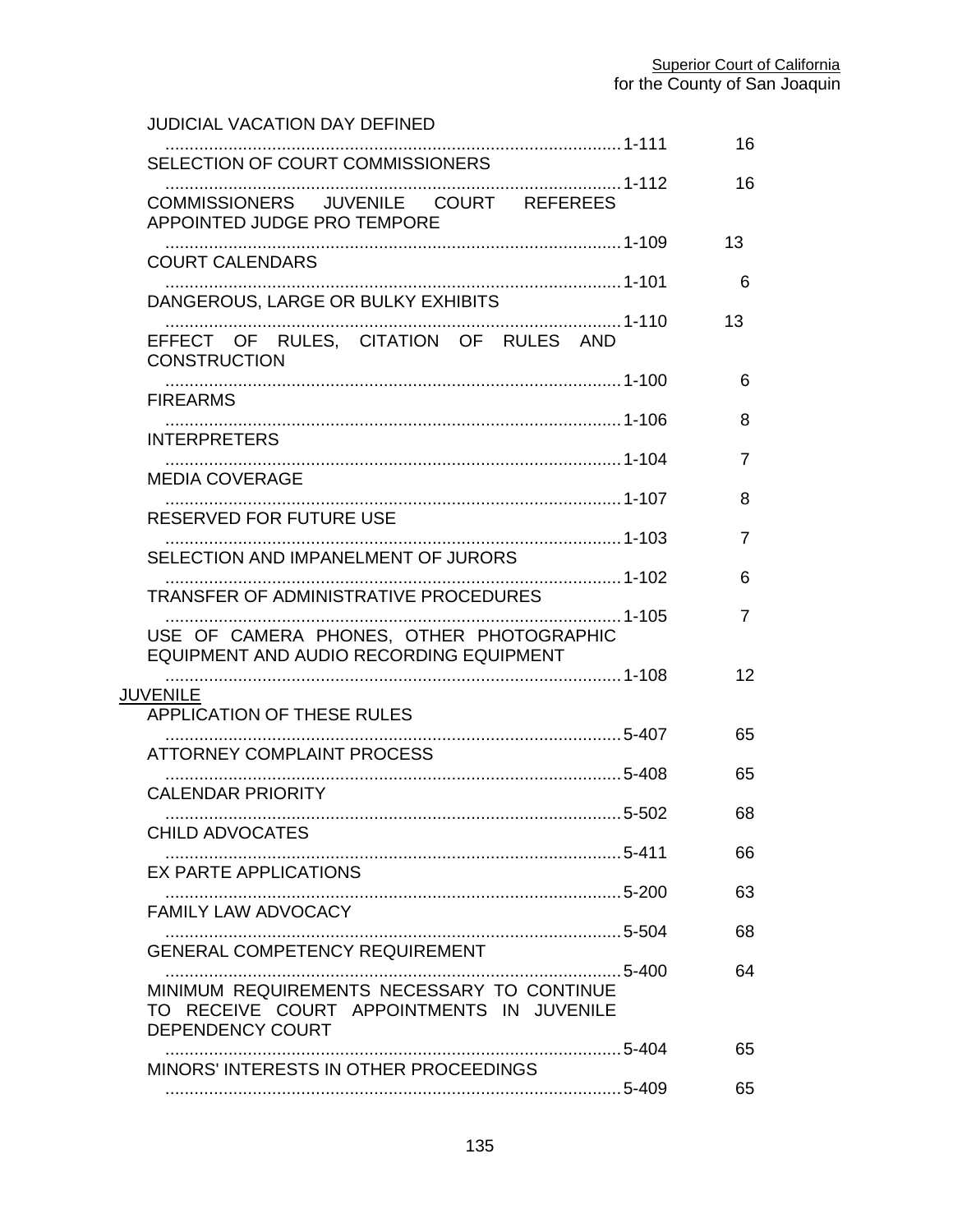| DIRECT CALENDARING OF JUVENILE DELIQUENCY<br><b>CASES</b>                                                         |    |    |
|-------------------------------------------------------------------------------------------------------------------|----|----|
| PENALTY FOR NONCOMPLIANCE WITH RULE 5-403 AND<br><b>RULE 5-404</b>                                                |    | 68 |
| PETITIONS TO MODIFY (§388 W&I)                                                                                    |    | 65 |
| RESERVED FOR FUTURE USE [Repealed 01/01/14]                                                                       |    | 63 |
| . 5-401<br>PRE-HEARING DISCOVERY IN DEPENDENCY ACTIONS                                                            |    | 64 |
| RECIPROCAL DISCOVERY                                                                                              |    | 63 |
| RELEASE OF INFORMATION TO ADVOCATE                                                                                |    | 69 |
| <b>REPRESENTATION OF MINORS</b>                                                                                   | 67 |    |
| RIGHT TO APPEAR                                                                                                   |    | 64 |
| RIGHT TO TIMELY NOTICE                                                                                            |    | 68 |
|                                                                                                                   |    | 68 |
| <b>SCREENING FOR COMPETENCY</b><br>TERMINATION OF PANEL MEMBERSHIP-ADDITIONAL<br><b>GROUNDS</b>                   |    | 64 |
| THE ADVOCATE PROGRAM                                                                                              |    | 65 |
| <b>VISITATION THROUGHOUT DEPENDENCY</b>                                                                           |    | 65 |
| PROBATE - PART EIGHT - MINORS COMPROMISE<br>ATTORNEY FEES IN CASES INVOLVING MINORS OR<br><b>DISABLED PERSONS</b> |    | 68 |
| . 4-801<br>RESERVED FOR FUTURE USE [Repealed 01/01/20]                                                            |    | 61 |
| SETTLEMENTS CREATING A TRUST                                                                                      |    | 62 |
| SETTLEMENTS WITH AN ANNUITY                                                                                       |    | 62 |
| <b>PROBATE - PART FIVE - CONSERVATORSHIP</b>                                                                      |    | 62 |
| APPOINTMENT OF COURT INVESTIGATOR                                                                                 |    | 57 |
| <b>COMPENSATION AND FEES</b>                                                                                      |    | 57 |
| RESERVED FOR FUTURE USE [Repealed 01/01/20]                                                                       |    | 57 |
|                                                                                                                   |    |    |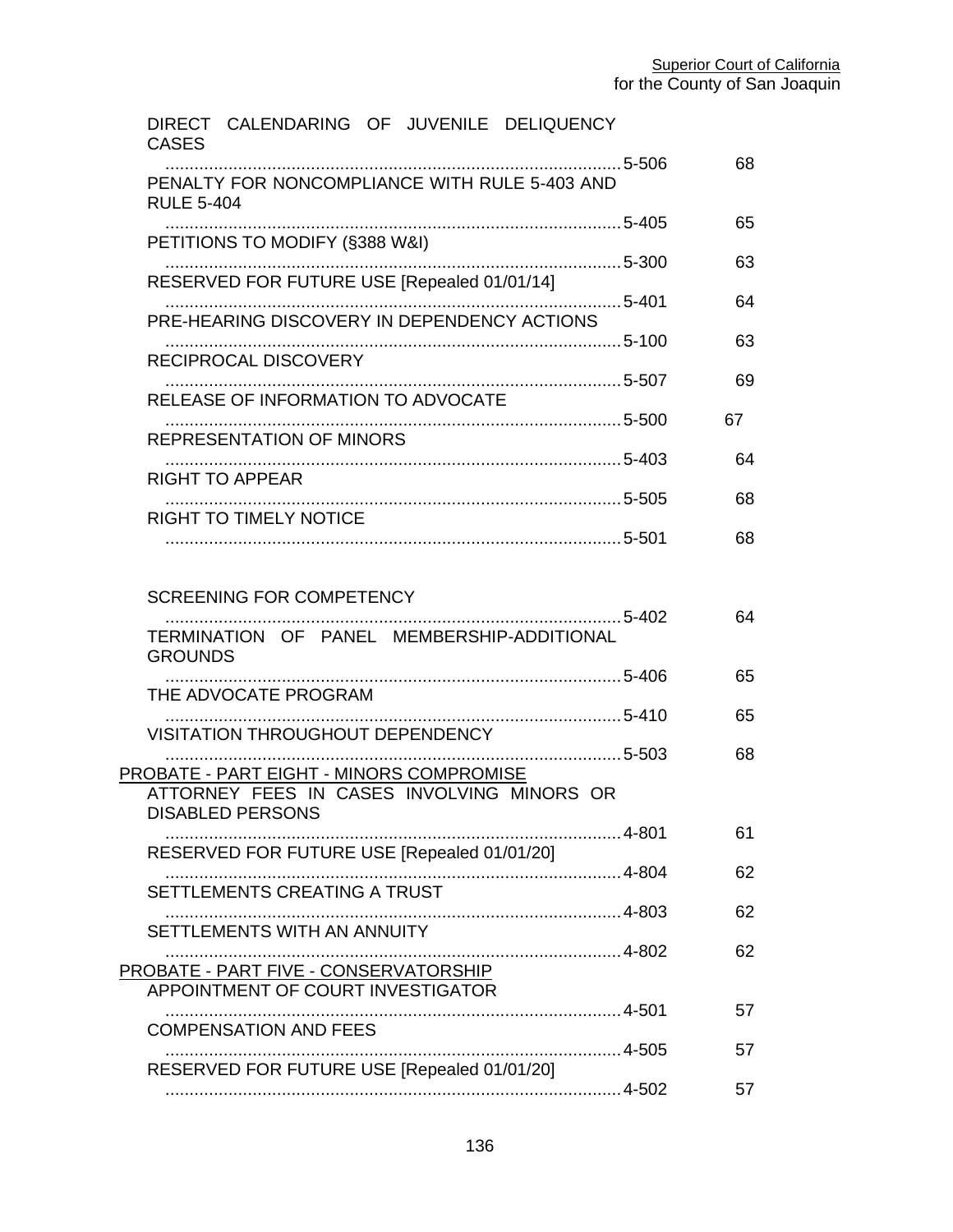| DOCUMENTS ACCOMPANYING AN ACCOUNT TO BE<br>LODGED, NOT FILED            |    |
|-------------------------------------------------------------------------|----|
| SALE OF REAL PROPERTY UNDER INDEPENDENT<br><b>POWERS</b>                | 60 |
| RESERVED FOR FUTURE USE [Repealed 01/01/20]                             | 59 |
| <b>START UP FEE</b>                                                     | 57 |
| SUBSTITUTED JUDGMENT                                                    | 60 |
| TEMPORARY CONSERVATORSHIP BEFORE NOTICED<br><b>HEARING</b>              | 59 |
| WAIVER OF ACCOUNTING-WHEN PERMITTED                                     | 57 |
| PROBATE - PART FOUR - TRUSTS<br><b>FEES</b>                             | 59 |
| 4-401<br>RESERVED FOR FUTURE USE [Repealed 01/01/13]                    | 55 |
| . 4-403<br>REPORT OF TRUSTEE, INCLUDING SPECIAL NEEDS<br><b>TRUSTEE</b> | 56 |
| PROBATE - PART ONE - GENERAL PROCEDURAL GUIDE                           | 56 |
| <b>ADDITIONAL INFORMATION REQUIRED</b>                                  | 46 |
| <b>REQUESTING A CONTINUANCE</b>                                         | 47 |
| CONSOLIDATION WITH THE LOWEST NUMBER                                    |    |
| <b>CONTESTED MATTERS</b>                                                | 45 |
| <b>CAPTION ON PLEADINGS</b>                                             | 45 |
| <b>EX PARTE APPLICATIONS</b>                                            | 48 |
| <b>COURT CREATED TRUSTS</b>                                             | 45 |
| PROBATE CODE 850 PETITIONS CONFIRMING PROPERTY                          | 48 |
| <b>ALL PETITIONS</b>                                                    | 48 |
| RESERVED FOR FUTURE USE [Repealed 01/01/20]                             | 44 |
| UNCONTESTED MATTERS                                                     | 47 |
|                                                                         | 45 |
| WHEN COPY OF PETITION MUST BE INCLUDED WITH<br><b>NOTICE OF HEARING</b> |    |
|                                                                         | 47 |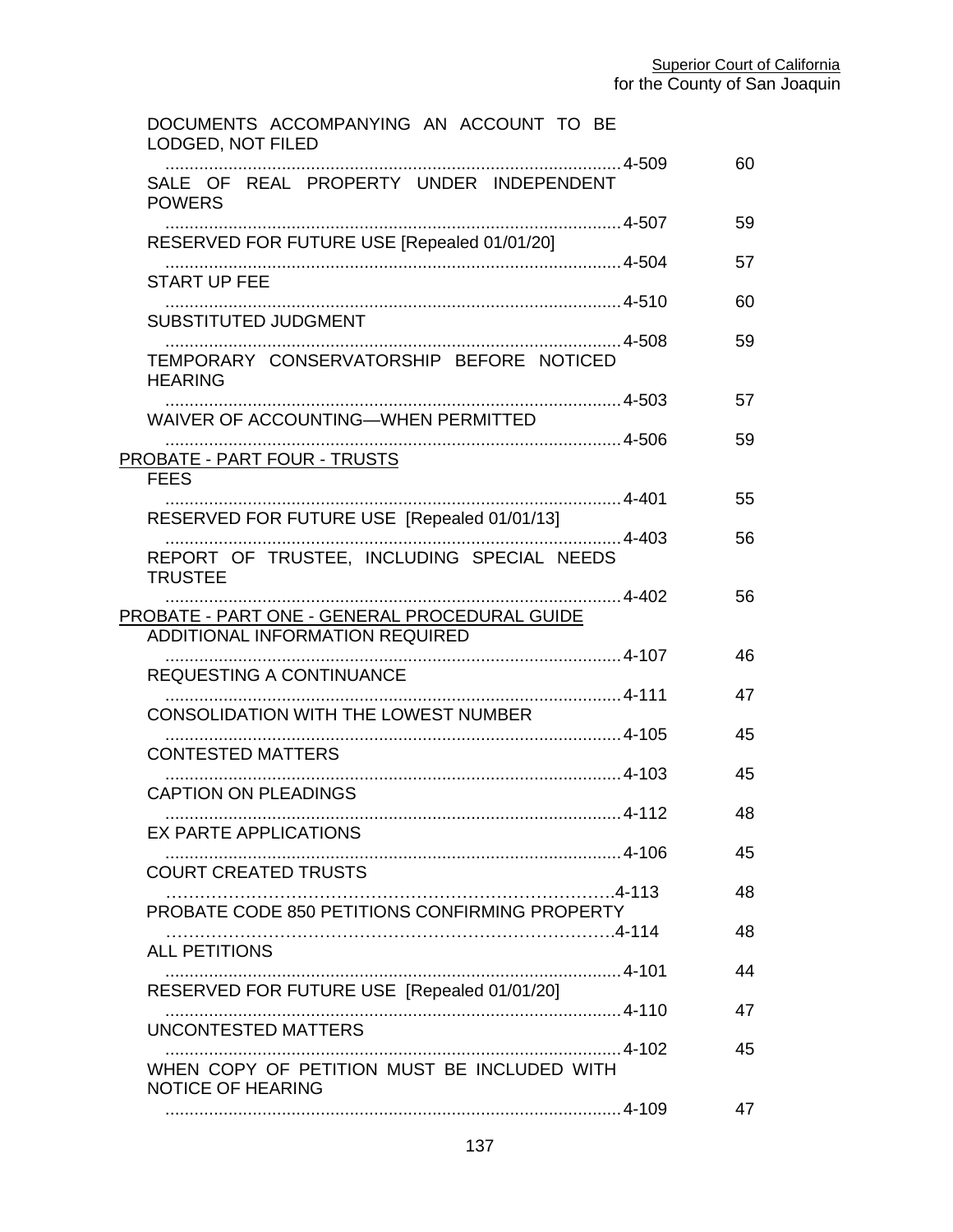| WHEN PERSONAL APPEARANCE REQUIRED                                                                                     |         |    |
|-----------------------------------------------------------------------------------------------------------------------|---------|----|
| ORDERS-CONTENTS, ATTACHMENTS & SIGNATURE<br><b>PAGE</b>                                                               |         | 45 |
| COSTS GENERALLY NOT ALLOWED COUNSEL, ADMINISTRATOR OR<br><b>TRUSTEE</b>                                               |         | 47 |
| MEET AND CONFER REQUIREMENT                                                                                           |         | 49 |
| PROBATE - PART SEVEN - GUARDIANSHIP<br>RESERVED FOR FUTURE USE [Repealed 01/01/20<br>(Incorporated in to 4-703)]      |         | 49 |
| APPOINTMENT OF TEMPORARY GUARDIAN OF THE<br><b>PERSON</b>                                                             |         | 61 |
| <b>GUARDIANSHIP OF PARTICULAR PROPERTY</b>                                                                            |         | 61 |
|                                                                                                                       |         | 61 |
| <b>GUARDIANSHIP RULES</b><br>PROBATE - PART SIX - PARTICULAR TRANSACTIONS<br>PROCEEDINGS SHALL CONFORM TO SUBSTITUTED | 4-701   | 61 |
| <b>JUDGMENT</b><br>PROBATE - PART THREE - SPOUSAL PROPERTY PETITIONS<br>PROCEDURE WHERE WILL CONTAINS MINIMUM         |         | 61 |
| <b>SURVIVAL TIME</b><br>WHERE PASSAGE OF TITLE TO COMMUNITY PROPERTY<br><b>IS SOUGHT</b>                              |         | 55 |
| PROBATE - PART TWO - DECEDENTS' ESTATES<br>RESERVED FOR FUTURE USE [Repealed 01/01/20]                                |         | 55 |
| APPLICATION FOR FAMILY ALLOWANCE                                                                                      | $4-202$ | 49 |
| CONTRACTS WITH BROKER OR AGENT                                                                                        |         | 50 |
| RESERVED FOR FUTURE USE [Repealed 01/01/14]                                                                           |         | 50 |
| COURT CONFIRMATION OF SALE BY REPRESENTATIVE<br>WITH FULL AUTHORITY UNDER I.A.E.A.                                    |         | 51 |
| EXTRAORDINARY ATTORNEY FEES                                                                                           |         | 50 |
| FEES AND COMMISSIONS MUST BE FIXED BEFORE<br><b>PAYMENT</b>                                                           |         | 52 |
|                                                                                                                       |         | 51 |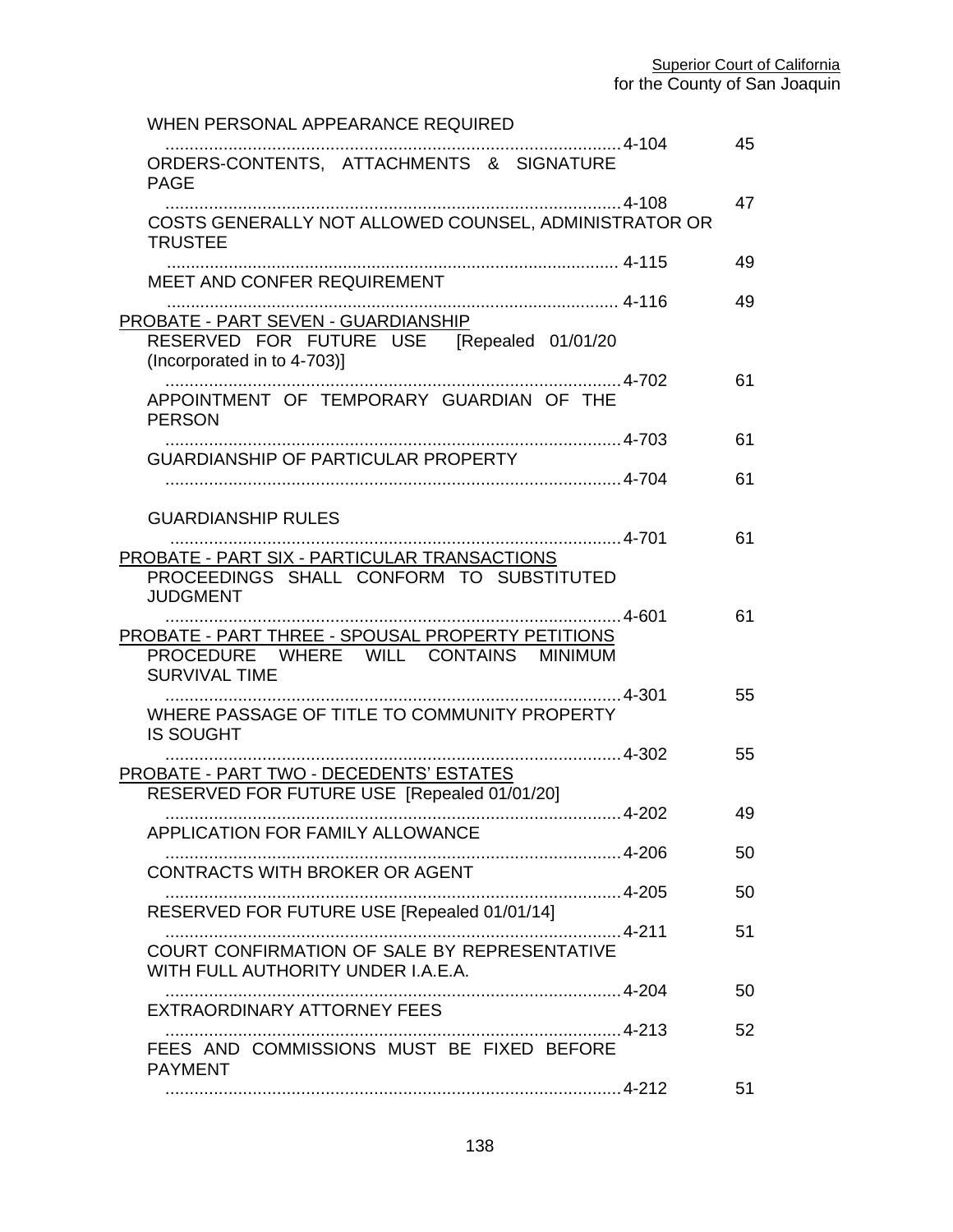| FEES TO ATTORNEY AND PERSONAL REPRESENTATIVE<br>WHO ARE ASSOCIATED           |    |
|------------------------------------------------------------------------------|----|
|                                                                              | 52 |
| FORM OF ACCOUNT FOR INCOME AT FINAL<br><b>DISTRIBUTION</b>                   |    |
|                                                                              | 51 |
| MISCELLANEOUS ADDITIONAL ALLEGATIONS IN A<br>PETITION FOR FINAL DISTRIBUTION |    |
|                                                                              | 53 |
| NOTICE TO NAMED CONTINGENT LEGATEES AND                                      |    |
| <b>BENEFICIARIES</b>                                                         |    |
|                                                                              | 49 |
| NOTICE OF MOTION TO WITHDRAW AS ATTORNEY OF RECORD                           | 54 |
| PETITION FOR PRELIMINARY DISTRIBUTION                                        |    |
|                                                                              | 50 |
| NOTICE OF REFUSAL TO PROBATE REJECTED WILL OR                                |    |
| <b>CODICIL</b>                                                               | 49 |
|                                                                              |    |